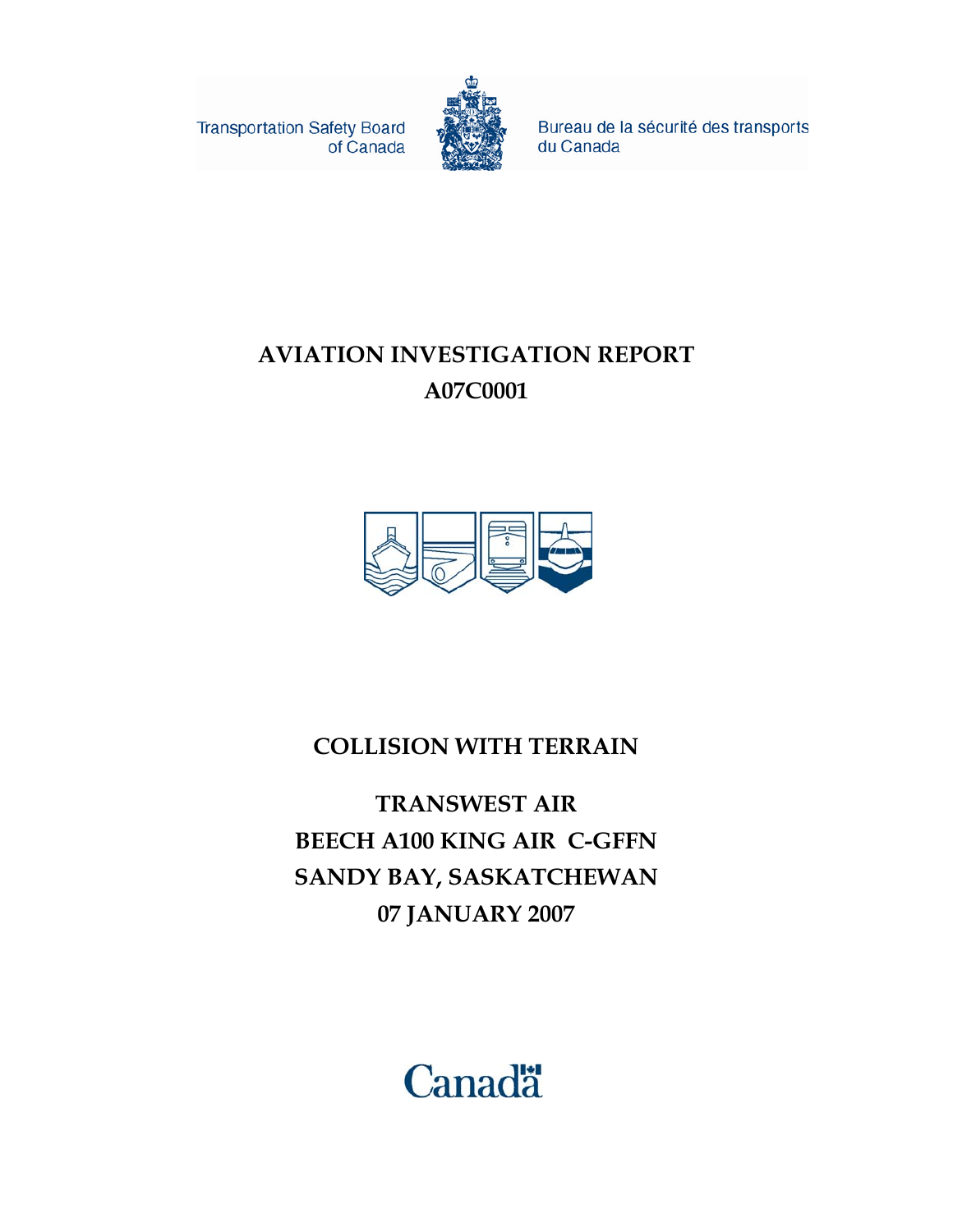| OCCURRENCE SUMMARY<br>A07C0001 | <b>Collision with Terrain</b><br><b>Transwest Air</b><br><b>Beech A100 King Air C-GFFN</b><br>Sandy Bay, Saskatchewan                                                                                                                                                                                                                                                                                                                                                                                                  |
|--------------------------------|------------------------------------------------------------------------------------------------------------------------------------------------------------------------------------------------------------------------------------------------------------------------------------------------------------------------------------------------------------------------------------------------------------------------------------------------------------------------------------------------------------------------|
| <b>EVENT</b>                   | On the evening of 07 January 2007, a Transwest Air<br>Beech King Air medical evacuation flight heading for<br>Sandy Bay, Saskatchewan, abandoned its landing<br>attempt, but failed to climb sufficiently, and hit trees<br>beyond the end of the runway. While all four occupants<br>evacuated the aircraft, the captain died of injuries before<br>rescuers arrived. Two passengers (medical technicians)<br>were seriously injured and the first officer had minor<br>injuries. The aircraft was destroyed by fire. |
| $C$ a pppy incoting            | 11 11 11                                                                                                                                                                                                                                                                                                                                                                                                                                                                                                               |

SAFETY ISSUES | Many airports in Canada are surrounded by unlit areas ("black holes") which present hazards. Pilots need better information about locations where these hazards exist.

> Training in crew resource management (CRM) teaches flight crews to avoid errors, by working together to use all available resources. This training is not currently required for Canadian air taxi and commuter operations.

TSB RECOMMENDATION The Department of Transport require commercial air operators to provide contemporary crew resource management (CRM) training for *Canadian Aviation Regulations* (CARs) subpart 703 air taxi and CARs subpart 704 commuter pilots.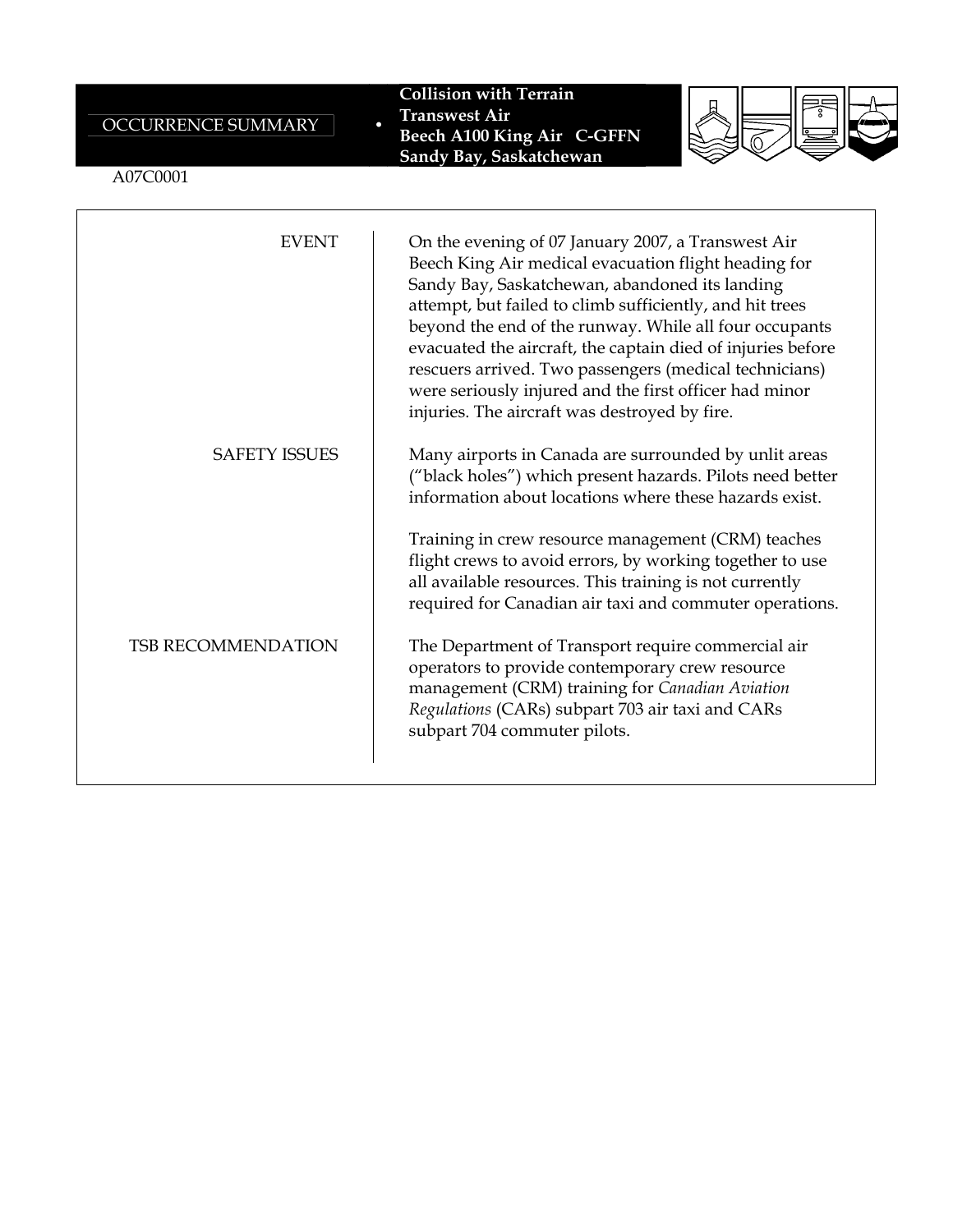**Transportation Safety Board** of Canada



Bureau de la sécurité des transports du Canada

The Transportation Safety Board of Canada (TSB) investigated this occurrence for the purpose of advancing transportation safety. It is not the function of the Board to assign fault or determine civil or criminal liability.

# Aviation Investigation Report

# Collision with Terrain

Transwest Air Beech A100 King Air C-GFFN Sandy Bay, Saskatchewan 07 January 2007

# Report Number A07C0001

# *Synopsis*

Transwest Air Flight 350 (TW350), a Beech A100 King Air (registration C-GFFN, serial number B190), departed La Ronge, Saskatchewan, at 1930 central standard time under instrument flight rules to Sandy Bay, with two flight crew members and two emergency medical technicians aboard. TW350 was operating under Part VII, Subpart 3, Air Taxi Operations, of the *Canadian Aviation Regulations*. At 1948, air traffic control cleared TW350 out of controlled airspace via the Sandy Bay Runway 05 non-directional beacon approach. The crew flew the approach straight-in to Runway 05 and initiated a go-around from the landing flare. The aircraft did not maintain a positive rate of climb during the go-around and collided with trees just beyond the departure end of the runway. All four occupants survived the impact and evacuated the aircraft. The captain died of his injuries before rescuers arrived. Both emergency medical technicians were seriously injured, and the first officer received minor injuries. The aircraft sustained substantial damage from impact forces and was subsequently destroyed by a post-impact fire. The accident occurred at 2002 during the hours of darkness.

*Ce rapport est également disponible en français.*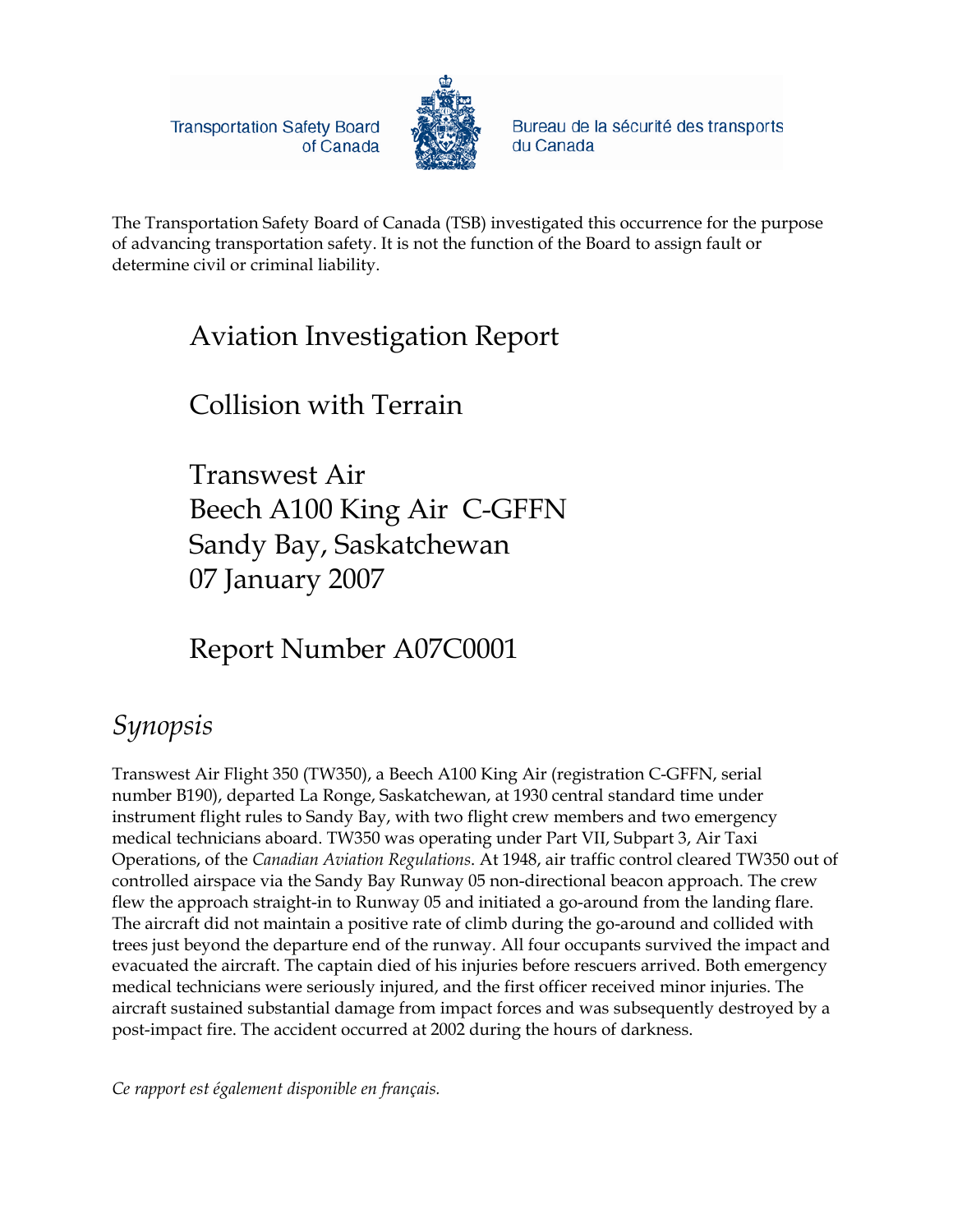© Minister of Public Works and Government Services Canada 2009 Cat. No. TU3-5/07-2E ISBN 978-1-100-13884-8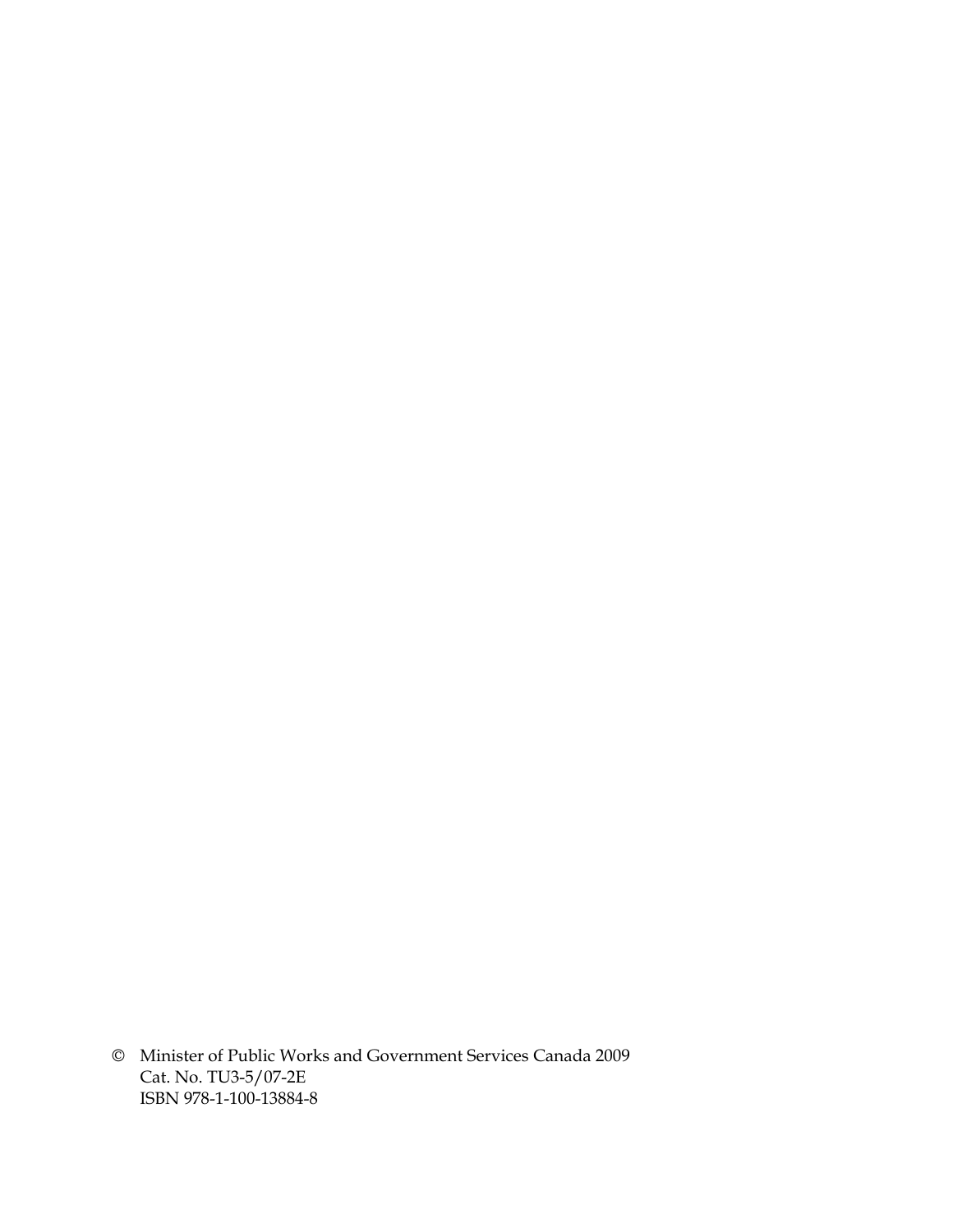| 1.0 |          |  |
|-----|----------|--|
|     | 1.1      |  |
|     | 1.1.1    |  |
|     | 1.1.2    |  |
|     | 1.1.3    |  |
|     | 1.1.4    |  |
|     | 1.2      |  |
|     | 1.3      |  |
|     | 1.4      |  |
|     | 1.5      |  |
|     | 1.5.1    |  |
|     | 1.5.2    |  |
|     | 1.5.3    |  |
|     | 1.5.4    |  |
|     | 1.6      |  |
|     | 1.6.1    |  |
|     | 1.6.2    |  |
|     | 1.6.3    |  |
|     | 1.6.4    |  |
|     | 1.7      |  |
|     | 1.8      |  |
|     | 1.9      |  |
|     | 1.10     |  |
|     | 1.11     |  |
|     | 1.12     |  |
|     | 1.13     |  |
|     | 1.13.1   |  |
|     | 1.13.2   |  |
|     | 1.14     |  |
|     | 1.15     |  |
|     | 1.16     |  |
|     | 1.17     |  |
|     | 1.17.1   |  |
|     | 1.17.1.1 |  |
|     | 1.17.1.2 |  |
|     | 1.17.1.3 |  |
|     | 1.17.1.4 |  |
|     |          |  |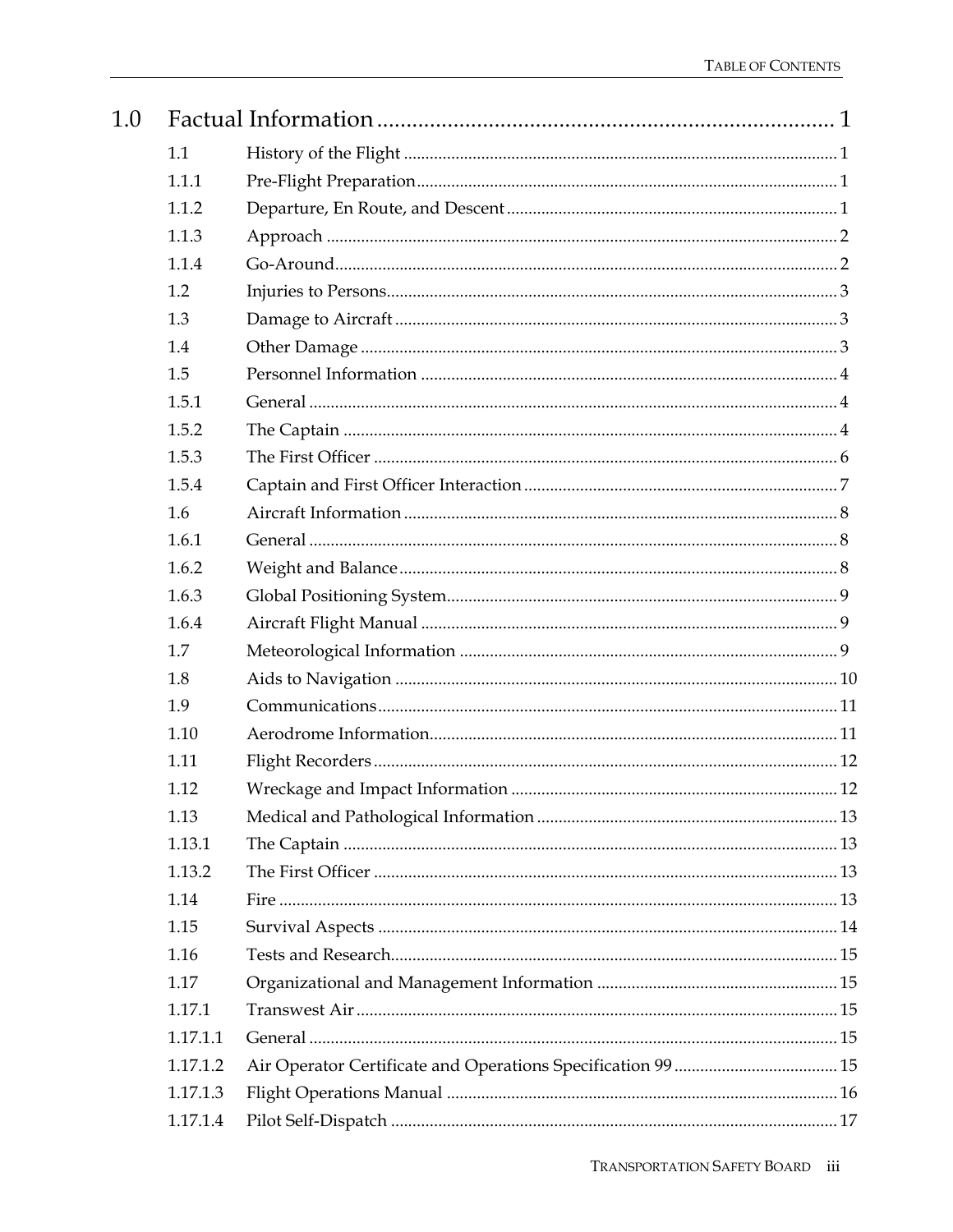| 1.17.1.5  |                                                                     |  |
|-----------|---------------------------------------------------------------------|--|
| 1.17.1.6  |                                                                     |  |
| 1.17.1.7  |                                                                     |  |
| 1.17.1.8  |                                                                     |  |
| 1.17.1.9  |                                                                     |  |
| 1.17.1.10 |                                                                     |  |
| 1.17.1.11 |                                                                     |  |
| 1.17.1.12 |                                                                     |  |
| 1.17.1.13 | Company Response to Repeated Flight Crew Regulatory Infractions  22 |  |
| 1.17.1.14 |                                                                     |  |
| 1.17.1.15 |                                                                     |  |
| 1.17.1.16 |                                                                     |  |
| 1.17.1.17 |                                                                     |  |
| 1.17.1.18 |                                                                     |  |
| 1.17.1.19 |                                                                     |  |
| 1.17.2    |                                                                     |  |
| 1.17.2.1  |                                                                     |  |
| 1.17.2.2  |                                                                     |  |
| 1.17.2.3  | Frequency of Inspection Policy and Frequency of Inspection Policy   |  |
|           |                                                                     |  |
| 1.17.2.4  |                                                                     |  |
| 1.17.2.5  | Prairie and Northern Region Decisions Regarding Safety Management   |  |
|           |                                                                     |  |
| 1.17.2.6  |                                                                     |  |
| 1.17.2.7  |                                                                     |  |
| 1.17.2.8  |                                                                     |  |
| 1.17.2.9  |                                                                     |  |
| 1.17.2.10 |                                                                     |  |
| 1.7.2.11  |                                                                     |  |
| 1.18      |                                                                     |  |
| 1.18.1    |                                                                     |  |
| 1.18.2    |                                                                     |  |
| 1.18.3    |                                                                     |  |
| 1.18.4    | Development of Adaptations and Reduced Safety Margins 45            |  |
| 1.18.5    |                                                                     |  |
| 1.18.6    |                                                                     |  |
| 1.18.7    |                                                                     |  |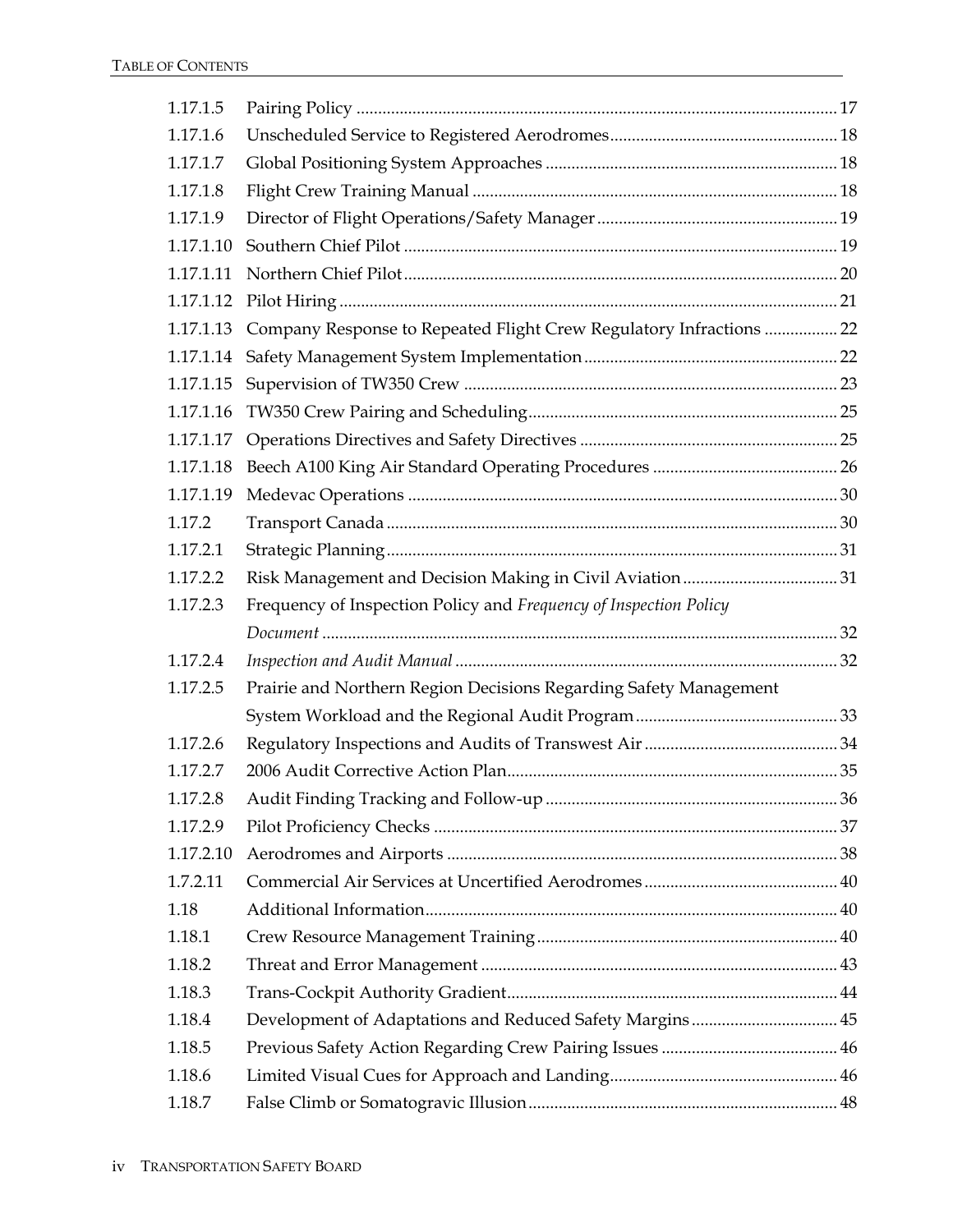|     | 1.18.8  |                                                                          |  |
|-----|---------|--------------------------------------------------------------------------|--|
|     | 1.18.9  |                                                                          |  |
|     | 1.18.10 |                                                                          |  |
|     | 1.18.11 | Instrument Flight Rules Procedures at an Uncontrolled Aerodrome in       |  |
|     |         |                                                                          |  |
|     | 1.18.12 |                                                                          |  |
|     | 1.18.13 |                                                                          |  |
|     | 1.19    |                                                                          |  |
| 2.0 |         |                                                                          |  |
|     | 2.1     |                                                                          |  |
|     | 2.2     |                                                                          |  |
|     | 2.3     |                                                                          |  |
|     | 2.4     |                                                                          |  |
|     | 2.5     |                                                                          |  |
|     | 2.6     |                                                                          |  |
|     | 2.7     |                                                                          |  |
|     | 2.8     |                                                                          |  |
|     | 2.9     |                                                                          |  |
|     | 2.10    |                                                                          |  |
|     | 2.11    |                                                                          |  |
|     | 2.12    |                                                                          |  |
|     | 2.13    |                                                                          |  |
|     | 2.14    | Supervisory Deficiencies and Deviations from Required Procedures 64      |  |
|     | 2.14.1  |                                                                          |  |
|     | 2.14.2  | Altimeter Errors Resulting from Lower-than-Standard Temperatures 66      |  |
|     | 2.14.3  |                                                                          |  |
|     | 2.14.4  |                                                                          |  |
|     | 2.15    |                                                                          |  |
|     | 2.16    |                                                                          |  |
|     | 2.17    | Prairie and Northern Region Resource Reallocation and Risk Management 70 |  |
|     | 2.18    |                                                                          |  |
|     | 2.19    |                                                                          |  |
|     | 2.20    |                                                                          |  |
|     | 2.21    |                                                                          |  |
|     | 2.22    |                                                                          |  |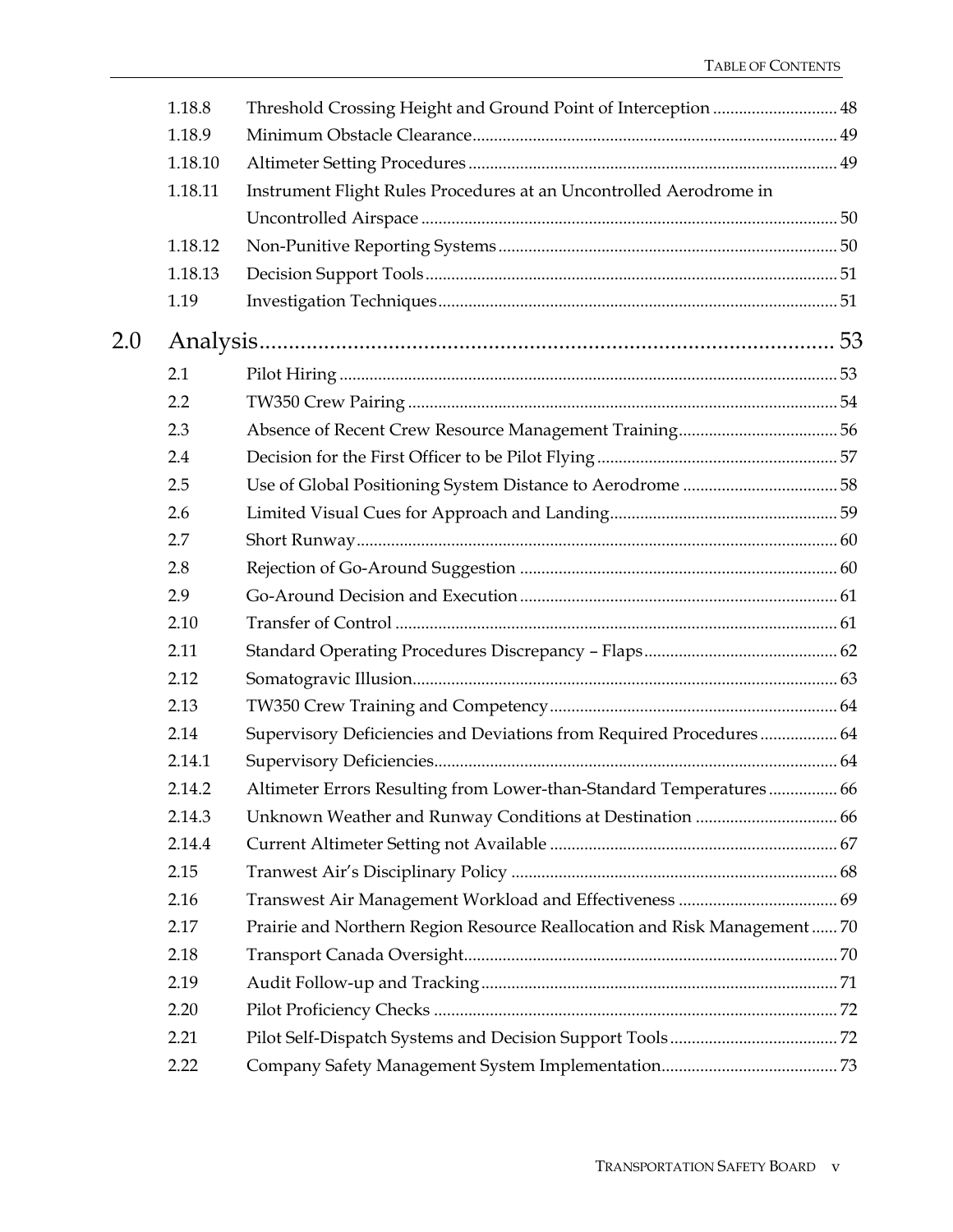| 3.0    |            |                                                                                   |  |
|--------|------------|-----------------------------------------------------------------------------------|--|
|        | 3.1        |                                                                                   |  |
|        | 3.2        |                                                                                   |  |
|        | 3.3        |                                                                                   |  |
| 4.0    |            |                                                                                   |  |
|        | 4.1        |                                                                                   |  |
|        | 4.1.1      |                                                                                   |  |
|        | 4.1.2      | Saskatchewan Government Department of Highways and Transportation 82              |  |
|        | 4.1.3      |                                                                                   |  |
|        | 4.1.4      |                                                                                   |  |
|        | 4.2        |                                                                                   |  |
|        | 4.2.1      |                                                                                   |  |
|        | 4.3        |                                                                                   |  |
|        | 4.3.1      |                                                                                   |  |
|        | Appendices |                                                                                   |  |
|        |            |                                                                                   |  |
|        |            | Appendix B - Pre-Flight Risk Assessment Decision Support Tool Used by a Canadian  |  |
|        |            |                                                                                   |  |
|        |            | Appendix C - Transport Canada Civil Aviation Transition to Safety Management      |  |
|        |            |                                                                                   |  |
|        |            | Appendix D - Two Examples of Transport Canada Civil Aviation Risk Assessments 93  |  |
|        |            |                                                                                   |  |
|        |            |                                                                                   |  |
|        |            | Appendix G - Other Occurrences with Absence of Crew Resource Management           |  |
|        |            |                                                                                   |  |
|        |            | Appendix H - Action Taken in the United States Regarding Standardized Information |  |
|        |            |                                                                                   |  |
|        |            |                                                                                   |  |
| Photos |            |                                                                                   |  |
|        |            |                                                                                   |  |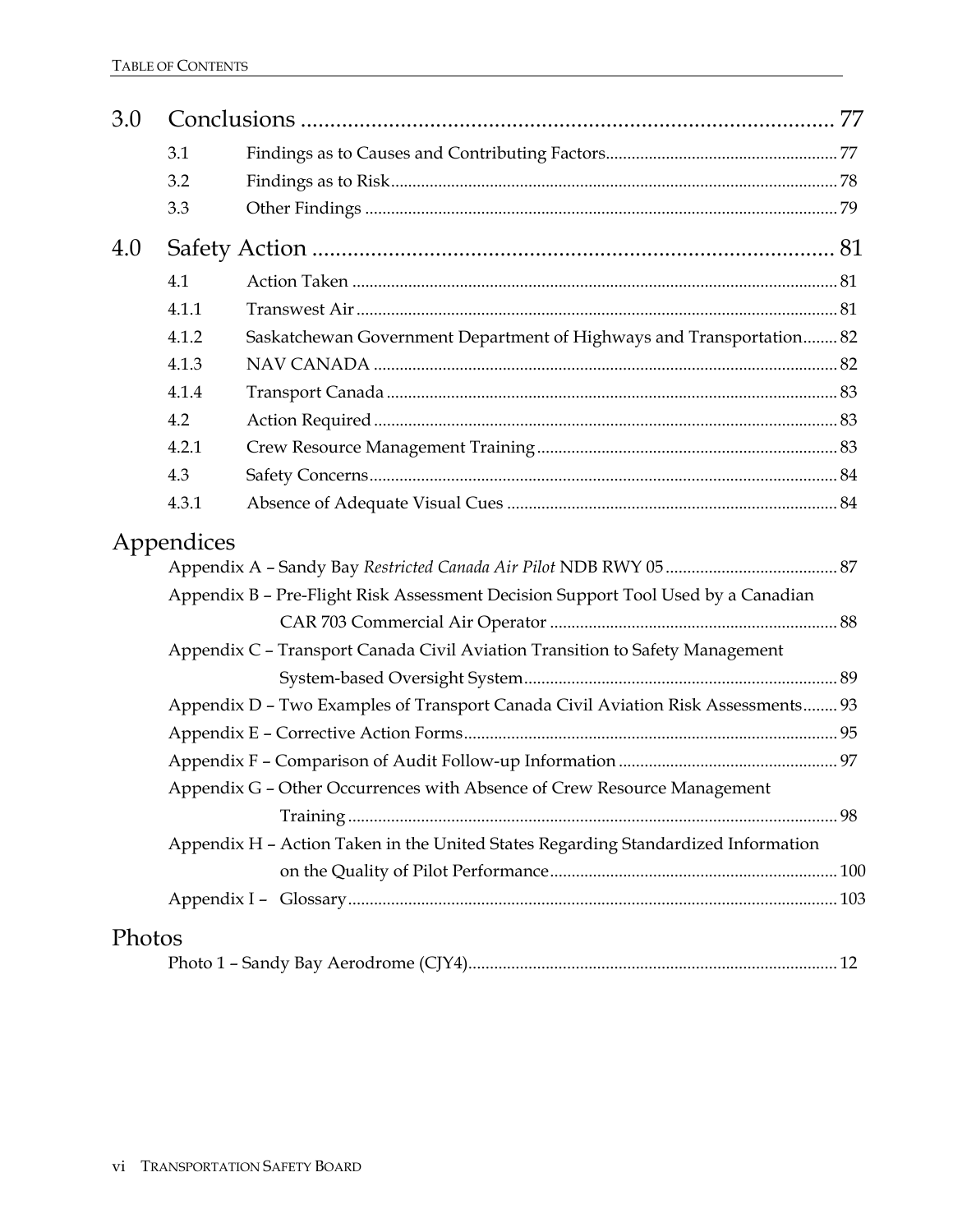# *1.0 Factual Information*

## *1.1 History of the Flight*

### *1.1.1 Pre-Flight Preparation*

At about 1830, <sup>1</sup> the Sandy Bay Health Centre contacted an ambulance dispatch centre to request air transport for a patient transfer from Sandy Bay, Saskatchewan, to Flin Flon, Manitoba. The ambulance dispatch centre called the Transwest Air (TWA) 2 duty officer at La Ronge, Saskatchewan, to confirm that a standby King Air aircraft and crew were available, and then dispatched two emergency medical technicians (EMTs) to the La Ronge Airport. The TWA duty officer immediately alerted the captain and first officer.

The captain and first officer met at the airport and divided the pre-flight duties. The captain obtained a weather briefing using a computer terminal in the company hangar and filed an instrument flight rules (IFR) flight plan to Sandy Bay with La Ronge as the alternate, using the call sign TW350. The first officer did a pre-flight inspection of the aircraft, computed a weight and balance using a handheld computer, and prepared the operational flight plan (OFP).

The captain was seated in the left seat and the first officer, in the right seat. During the after-start check, the captain designated the first officer as the pilot flying (PF) for the flight to Sandy Bay. The captain taxied the aircraft to Runway 36 while the first officer obtained the IFR clearance from La Ronge radio.

### *1.1.2 Departure, En Route, and Descent*

 $\overline{a}$ 

TW350 departed La Ronge at 1930, with the first officer as PF and the captain as pilot not flying (PNF). After take-off, the captain contacted air traffic control (ATC) and TW350 was cleared to climb and maintain 11 000 feet above sea level (asl). The crew members completed the cruise power check upon reaching this altitude and advised ATC that they had levelled off at 11 000 feet. En route, the crew reviewed the 1800 Flin Flon weather observation.

In preparation for the approach, the first officer transferred control of the aircraft to the captain using the standard phrase in the standard operating procedures (SOPs) in order to review the Sandy Bay instrument approach procedure. The captain verbally indicated that he was accepting control of the aircraft from the first officer.

The first officer planned a straight-in approach to Runway 05 and the captain concurred with this plan. The first officer conducted a briefing for the non-directional beacon (NDB) approach to Runway 05. 3 The crew had the global positioning system (GPS) programmed direct to the Sandy Bay aerodrome (CJY4) waypoint from the GPS database, and the first officer planned to

<sup>1</sup> All times are central standard time (Coordinated Universal Time minus six hours).

<sup>&</sup>lt;sup>2</sup> See Appendix I – Glossary for a list of abbreviations and acronyms used in this report.

<sup>3</sup> See Appendix A – Sandy Bay *Restricted Canada Air Pilot* NDB RWY 05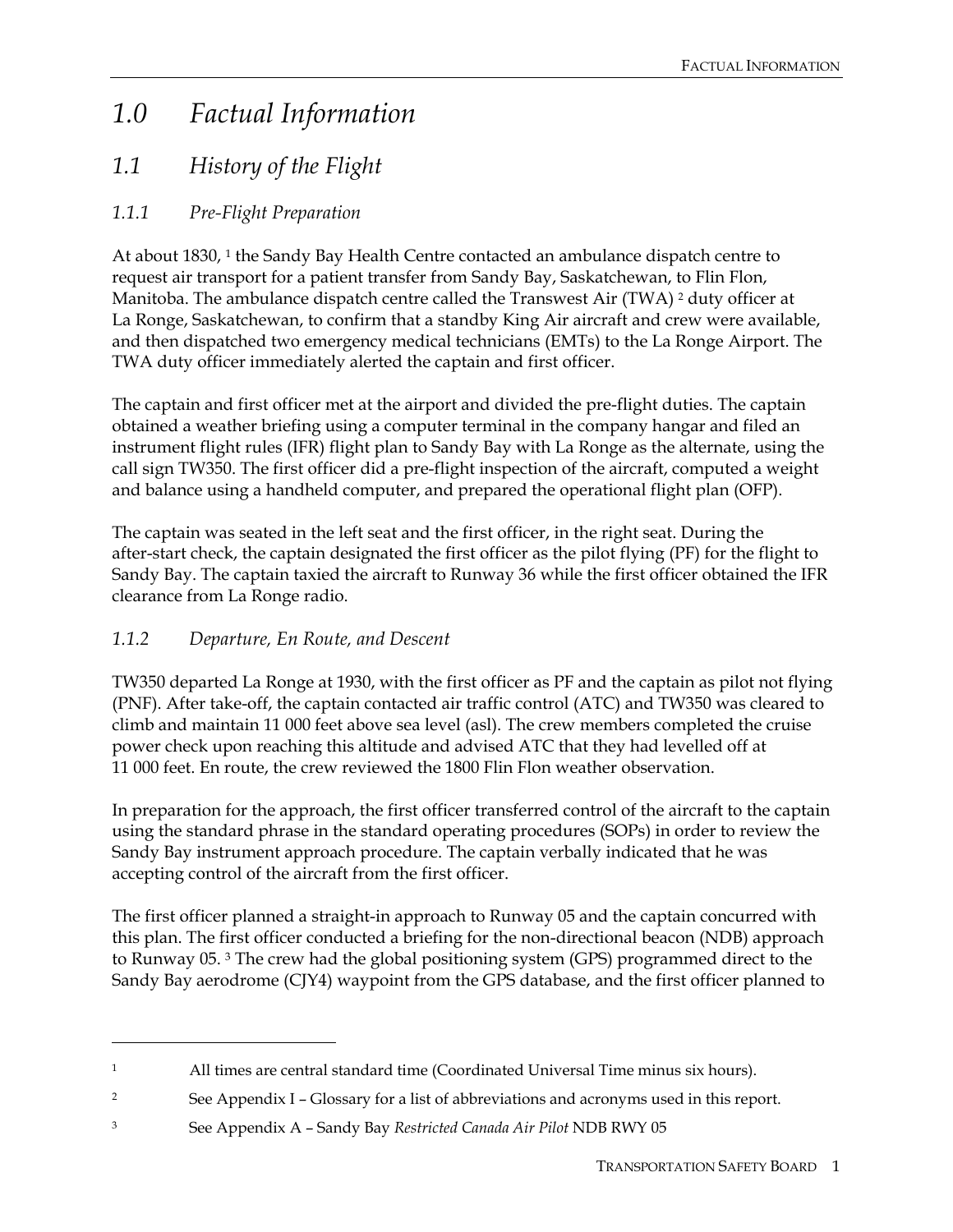use the GPS distance to go to the aerodrome to establish a descent profile of 300 feet per nautical mile (nm). The captain transferred aircraft control back to the first officer following the approach briefing.

Approaching Sandy Bay, the captain broadcast an arrival advisory on 126.7 MHz. ATC cleared TW350 to depart controlled airspace via the Sandy Bay Runway 05 approach, with descent at the crew's discretion. After the captain acknowledged the clearance, the controller provided altimeter settings for The Pas (29.68 inches of mercury [in Hg]) and Lynn Lake (29.63 in Hg), and instructed TW350 to switch to en route frequencies. Shortly thereafter, the crew commenced the descent using the Lynn Lake altimeter setting.

The captain broadcast a second arrival advisory on 122.8 MHz and the crew activated the Sandy Bay aerodrome lighting. The crew descended and positioned the aircraft for a straight-in approach based on the 25-mile minimum safe altitude of 2600 feet and the minimum descent altitude (MDA) for the approach, 1780 feet.

### *1.1.3 Approach*

 The flaps were extended to the approach setting and the first officer called for the landing check about 5.5 nm from the aerodrome. The crew confirmed that the landing gear indicated down and locked, checked the brakes, and the captain indicated that the landing lights would remain off because the aircraft was still in cloud.

Approximately 4.5 nm from the aerodrome, the captain acquired visual reference with ground lighting at a hydroelectric dam and the town. Both crew members acquired visual reference with the aerodrome at about 4.2 nm from the runway while the aircraft was still in descent toward the MDA. On short final, another arrival advisory was broadcast and the propeller speed was set to high.

At about 3 miles final, the flaps were extended to the landing position. At 2.5 nm final, the aircraft was on profile for the approach and a determination was made by the crew members that they should be down to 600 feet above ground level (agl) by the time they reached 2 nm. At 2001:37, the crew turned on the landing lights.

At 2001:44, the captain identified that the aircraft was high on the approach, reduced the engine power to about 400 foot-pounds of torque, and began coaching the first officer to increase the aircraft descent angle. The captain's coaching continued and, at 2002:05, the first officer suggested that they conduct a go-around. At 2002:06, the captain instructed the first officer to continue the approach and the first officer focused on flying the aircraft to a landing. The captain continued to coach the first officer through the approach and into the landing flare. At 2002:15, the captain instructed the first officer to bring the power off and put the aircraft on the runway and, at 2002:18, the power was reduced to flight idle.

#### *1.1.4 Go-Around*

The captain decided to abandon the landing attempt and, at 2002:19, communicated this decision to the first officer. At 2002:23, the captain advanced the power levers to a high-power setting.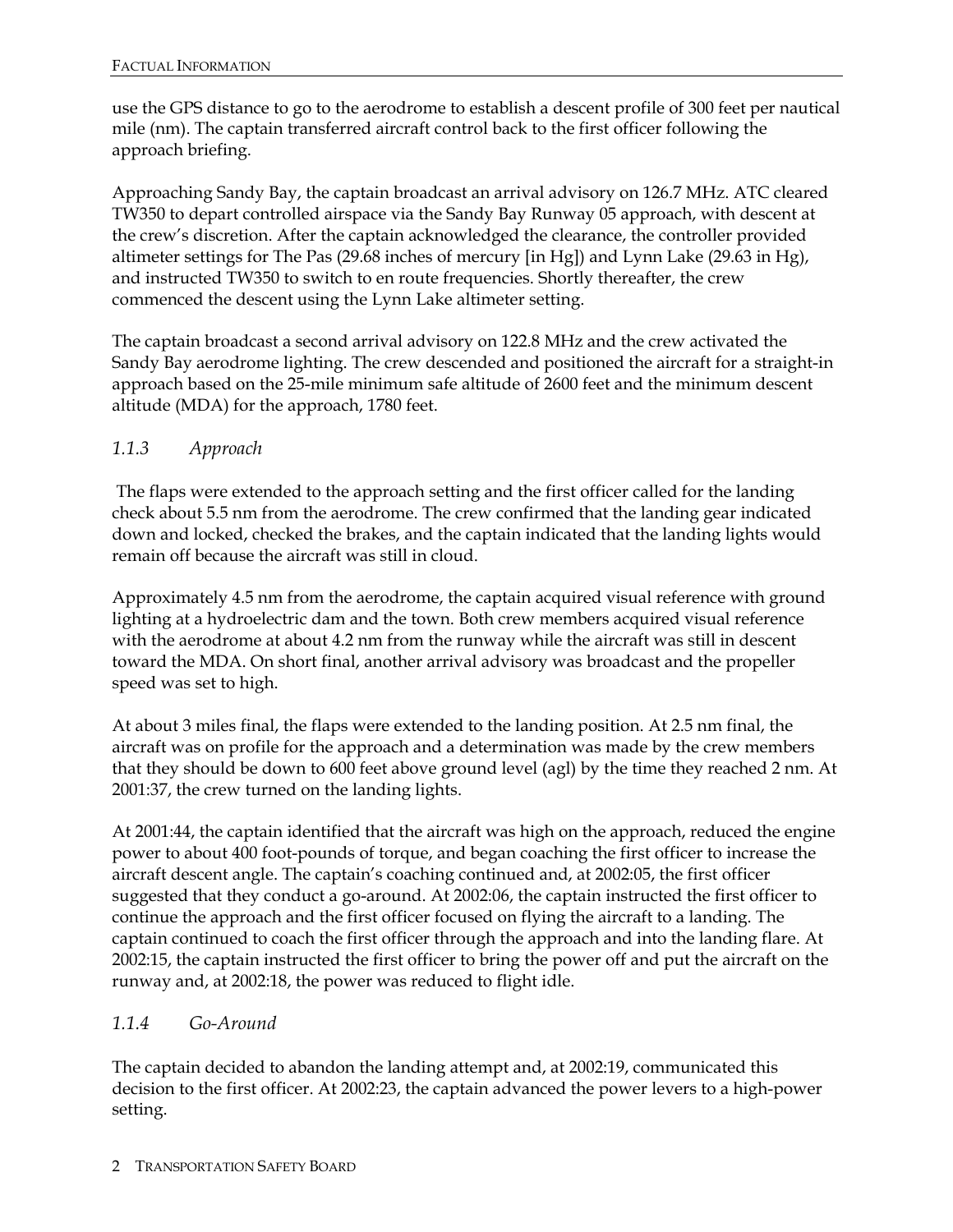The first officer perceived pressure on the control column and observed the captain's hand on the control column. Believing the captain to be taking control, the first officer released the control column. Neither pilot verbally announced or acknowledged the transfer of control.

At 2002:29, the first officer called for flaps and gear to be retracted. At 2002:31, the captain called positive rate and gear up. At 2002:32, the first officer selected the landing gear up and then selected the flap lever to the UP position. The captain re-selected the flap lever to the approach setting. During the go-around, the first officer observed the altimeter indicating 100 feet below the aerodrome elevation, perceived sensations of being pushed back in the seat and the aircraft pitching up, and believed the aircraft was climbing. However, the aircraft did not maintain a positive rate of climb during the go-around, and it collided with trees at 2002:43.

|                       | Crew | Passengers | <b>Others</b> | <b>Total</b> |
|-----------------------|------|------------|---------------|--------------|
| Fatal                 |      |            |               |              |
| Serious               |      |            |               |              |
| Minor                 |      |            |               |              |
| <b>Total Injuries</b> |      |            |               | -            |

## *1.2 Injuries to Persons*

## *1.3 Damage to Aircraft*

The aircraft was substantially damaged by contact with the trees and the ground, and was eventually destroyed by a post-impact fire.

### *1.4 Other Damage*

Property damage was limited to the forest in the immediate area around the crash site, with some minor environmental damage caused by the spillage of fuel and the post-impact fire.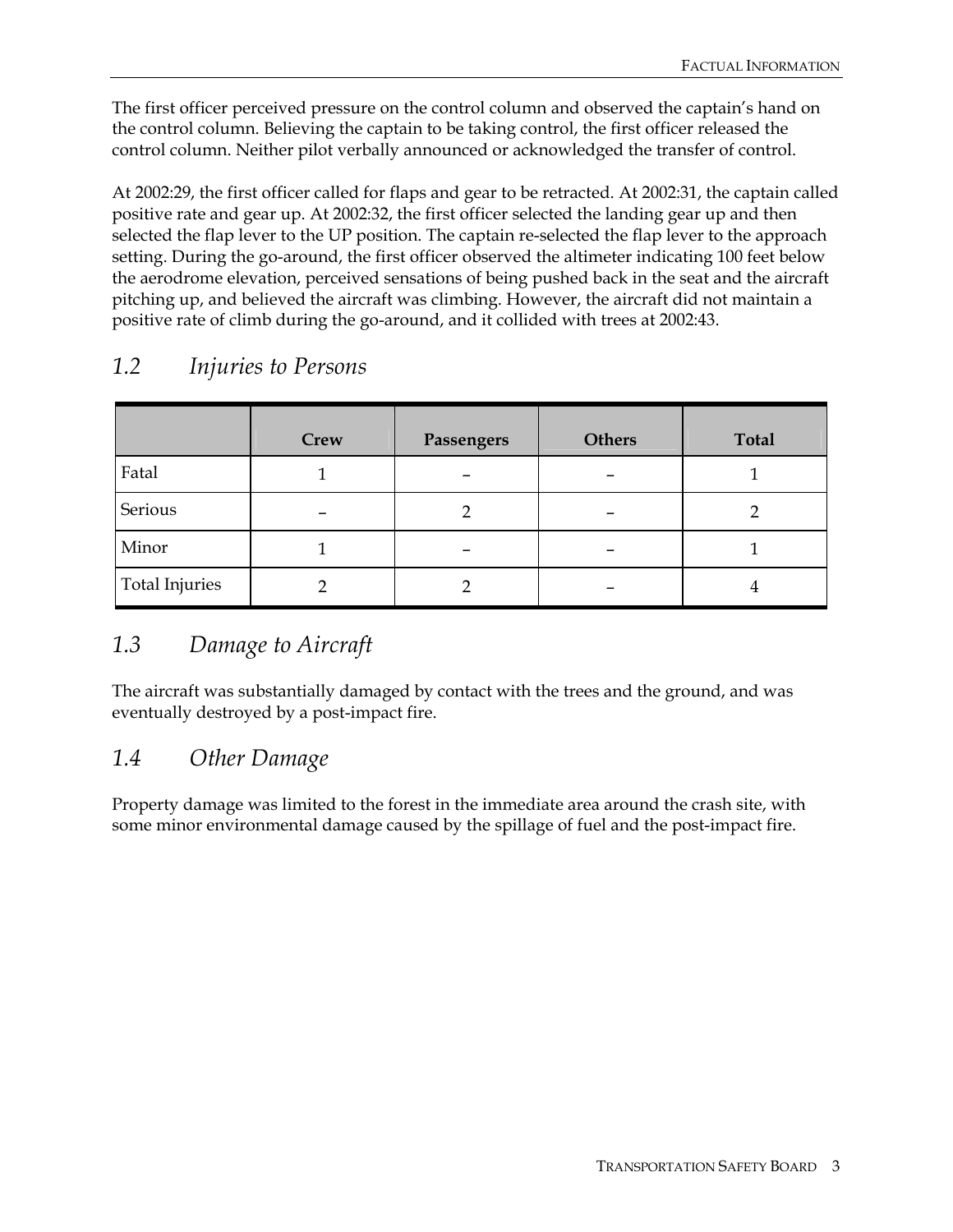### *1.5 Personnel Information*

### *1.5.1 General*

|                                     | Captain           | <b>First Officer</b> |
|-------------------------------------|-------------------|----------------------|
| Pilot Licence                       | Airline Transport | Commercial           |
| Medical Certificate Expiry Date     | 01 March 2007     | 01 April 2007        |
| <b>Total Flying Hours</b>           | 8814              | 672                  |
| Hours on Type                       | 449               | 439                  |
| Hours Last 90 Days                  | 104               | 127                  |
| Hours on Type Last 90 Days          | 104               | 127                  |
| Hours on Duty Prior to Occurrence   | 1.5               | 1.5                  |
| Hours Off Duty Prior to Work Period | 15                | 15                   |

### *1.5.2 The Captain*

The captain held an airline transport pilot licence (ATPL) last issued by Transport Canada (TC) on 04 April 2006, valid for multi-engine land aeroplanes. The licence included type ratings for AJ25, BA32, DA10, and HS25 aircraft, and a Group 1 instrument rating valid until 01 April 2008. The captain also held a United States Federal Aviation Administration (FAA) airline transport pilot certificate issued on 16 August 1998 with a type rating for HS-125 jet aircraft.

The captain applied for employment as a La Ronge-based Beech A100 King Air captain with TWA on 28 April 2006, and subsequently moved to La Ronge, beginning employment with the company on 08 May 2006.

The captain received three training flights with a designated company training pilot, in a company Beech A100 King Air aircraft, from 10 May to 16 May 2006, comprising a total of 5.4 hours of flight time. During this period, the captain practiced normal, abnormal, and emergency checklist procedures on the ground with the training pilot in a King Air aircraft that was available for use as a cockpit procedures training device. The focus of the ground and flight training was to prepare the captain for the pilot proficiency check (PPC).

The training included flight planning, weight and balance, crew coordination, use of take-off and landing data charts, use of checklists, rejected and missed approaches, and controlled flight into terrain (CFIT) avoidance. The training emphasized the need to conduct stabilized approaches. The captain's flying skill level was initially considered to be lower than expected for his experience level, but his performance during the training was consistently rated as satisfactory, including familiarity, knowledge, application of SOPs, and pilot decision making. At the completion of the training, the captain was scheduled for the PPC.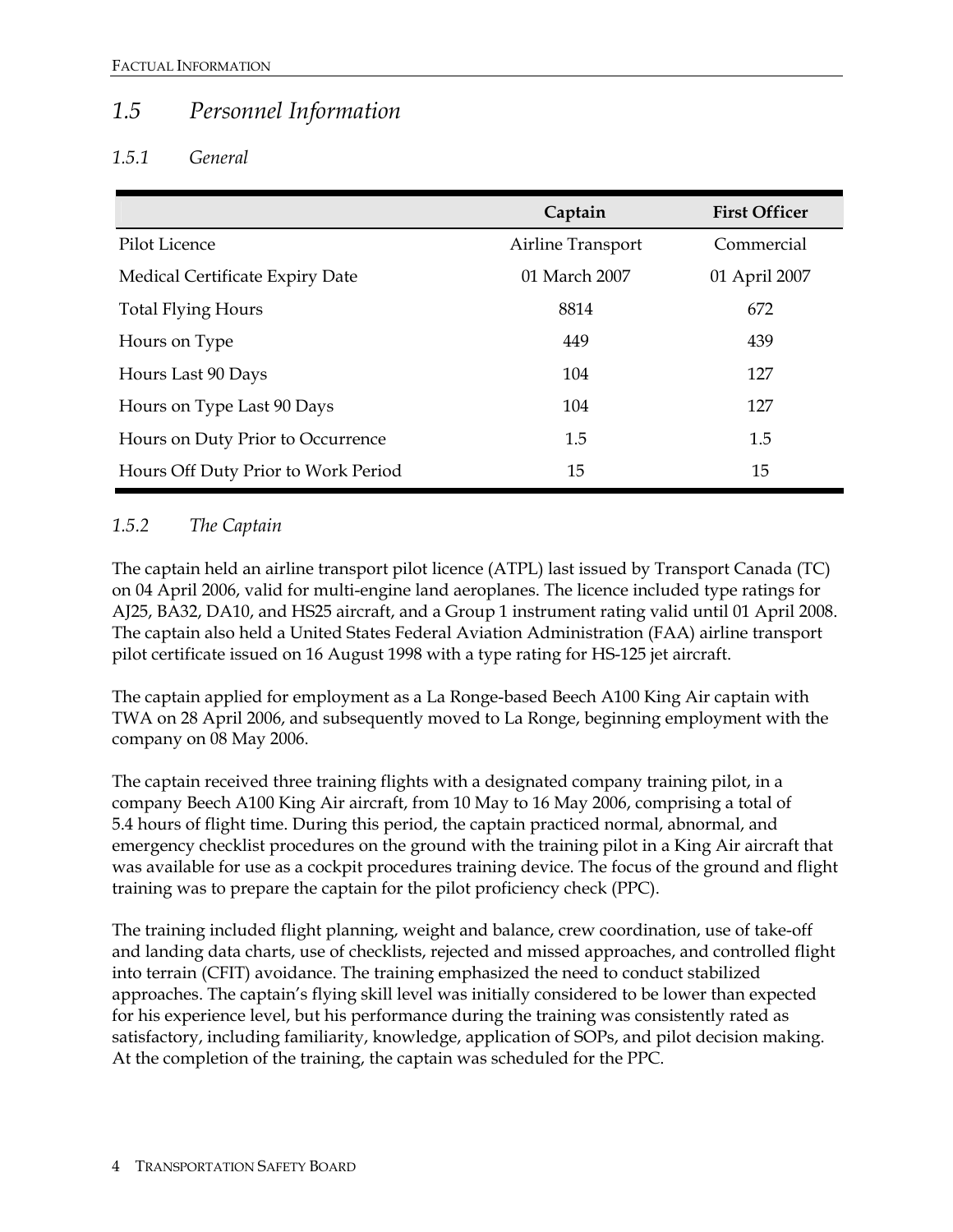On 16 May 2006, the captain passed an initial Beech A100 King Air captain PPC conducted by a designated approved check pilot (DACP). Prerequisite ground and flight training and exams were checked off as complete.

On 18 May 2006, the captain completed 20 hours of Beech A100 King Air ground school provided by a TWA-designated training pilot, covering the material specified in the company's flight crew training manual (FCTM). The investigation did not determine why the 16 May 2006 flight test report showed that ground training was complete when the ground training was not completed until 18 May 2006.

The captain began company line indoctrination on 23 May 2006 and received a total of 128.0 hours of flight time. During the line indoctrination, the captain flew with training pilots or other line captains. Line indoctrination records showed that the captain initially experienced difficulty in several areas, including pre-flight planning and IFR operations, but made steady progress and completed the line indoctrination program on 28 June 2006. The captain was then released to line operations and began flying with first officers. The company did not conduct any line checks on the captain and was not required to do so.

The captain's work schedule met the requirements of the flight duty time limitations and rest periods specified in the TWA flight operations manual (FOM). He had flown from 1600 to 2000 on 04 January 2007, did not fly on 05 January 2007, flew from 2200 on 06 January 2007 until about 0330 on 07 January 2007, and had been off duty from 0330 until 1800 on 07 January 2007. The investigation was unable to gather any information regarding the captain's sleep pattern before the accident. Between 01 October 2006 and the day of the occurrence, the captain had flown into Sandy Bay nine times during daylight and four times at night.

The captain was issued a private pilot licence in 1979, a commercial pilot licence and an instructor rating in 1980, instrument and multi-engine ratings in 1981, and an ATPL in 1983. The captain was employed as a flight instructor from 1980 to 1987, as a multi-engine IFR air taxi pilot on both piston and turboprop aircraft from 1984 to 1988, and as a turboprop commuter pilot from 1988 to 1991. From 1991 to 1995, the captain worked outside the aviation industry in non-flying occupations. From 1995 to 2003, he was employed by a succession of three Toronto-based air operators and flew the business jet aircraft for which he was type-rated. In March 2000, the captain completed a TC crew resource management (CRM) course. From October 2003 until May 2006, the captain again worked outside the aviation industry in non-flying occupations. During this period, he reportedly practiced take-offs and landings at an airport near his home and also practiced with a desktop computer flight simulator program. His only recent experience flying in northern Canada was with TWA.

The captain failed written and flight tests before initial issuance of the commercial pilot licence, multi-engine rating, and ATPL. In 1985, he passed an instrument rating renewal flight test on his fourth attempt. TC sent the captain counselling letters in 1983 regarding regulatory non-compliance, in 1984 regarding low-flying, and in 1985 regarding deficiencies in instructional technique.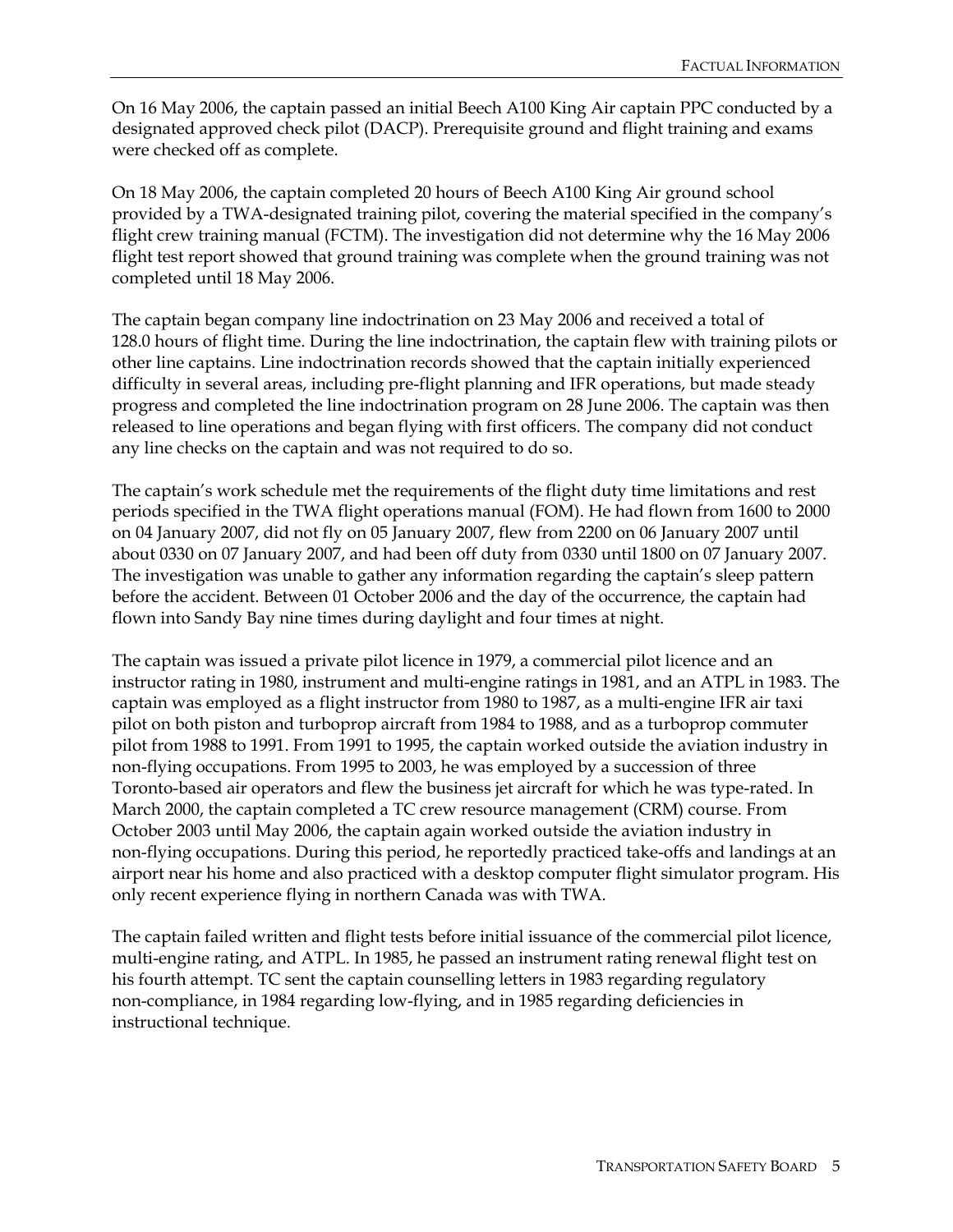From 1996 to 1998, the captain's employer reprimanded him four times for non-compliance with company policies and TC flight time duty limit regulations, and employed him only as a first officer. This employer provided the captain a letter of recommendation acknowledging his two years of employment as a first officer and stating that the captain had performed well.

In 2000, a second employer initially upgraded him to captain and later downgraded him to first officer because of repeated SOP non-compliance.

Later in 2000, the captain moved to a third employer and was briefly employed as a captain. Although he had been hired because he held a captain's PPC on an aircraft type the company operated, the third employer downgraded the captain to first officer and cited weak systems knowledge, pre-flight planning shortcuts, fixation on minor problems, dwelling on errors, narrow attention span, and poor decision making as reasons. In December 2002, this employer paid the captain a performance bonus. This employer reprimanded the captain in 2003 for sub-standard performance. Later in 2003, this employer refused to renew the captain's PPC because the captain's performance was unsatisfactory in the areas of crew coordination, CRM, and SOP compliance. In January 2004, the third employer provided the captain with a letter of reference stating that he had been employed as a captain for three and one-half years, that he was extremely knowledgeable about the aircraft he flew, and that, at times, he operated the aircraft in accordance with the SOPs.

Based on concerns regarding privacy legislation and the potential for legal action, the previous employers all indicated that they would not have disclosed the negative information about the captain's performance to prospective employers calling for a reference check.

### *1.5.3 The First Officer*

The first officer held a commercial pilot licence last issued by TC on 17 May 2006 valid for multi-engine land aeroplanes. The licence included a Group 1 instrument rating valid until 01 June 2008.

The first officer was issued a private pilot licence in 2000, and was issued a commercial pilot licence with night, multi-engine, and instrument ratings following successful completion of an aviation college training program in July 2003. From August 2003 to March 2005, the first officer was employed by another air operator in northern Saskatchewan as a non-flying customer service agent.

The first officer was hired by TWA on 05 April 2005 and was employed by the company in non-flying jobs as an office assistant and dock/ramp agent based in La Ronge until March 2006. On 18 March 2006, the first officer completed 20 hours of Beech A100 King Air ground school provided by a TWA-designated training pilot, covering the material specified in the FCTM.

The first officer received four training flights with a company-designated training pilot, in company King Air aircraft, from 18 to 30 April 2006, comprising a total of 5.2 hours of flight time. The training included flight planning, weight and balance, crew coordination, use of take-off and landing data charts, use of checklist, rejected and missed approaches, and CFIT avoidance. The training included emphasis on stabilized approaches. The training go-arounds were initiated from about 100 feet agl on short final approach with landing flaps and landing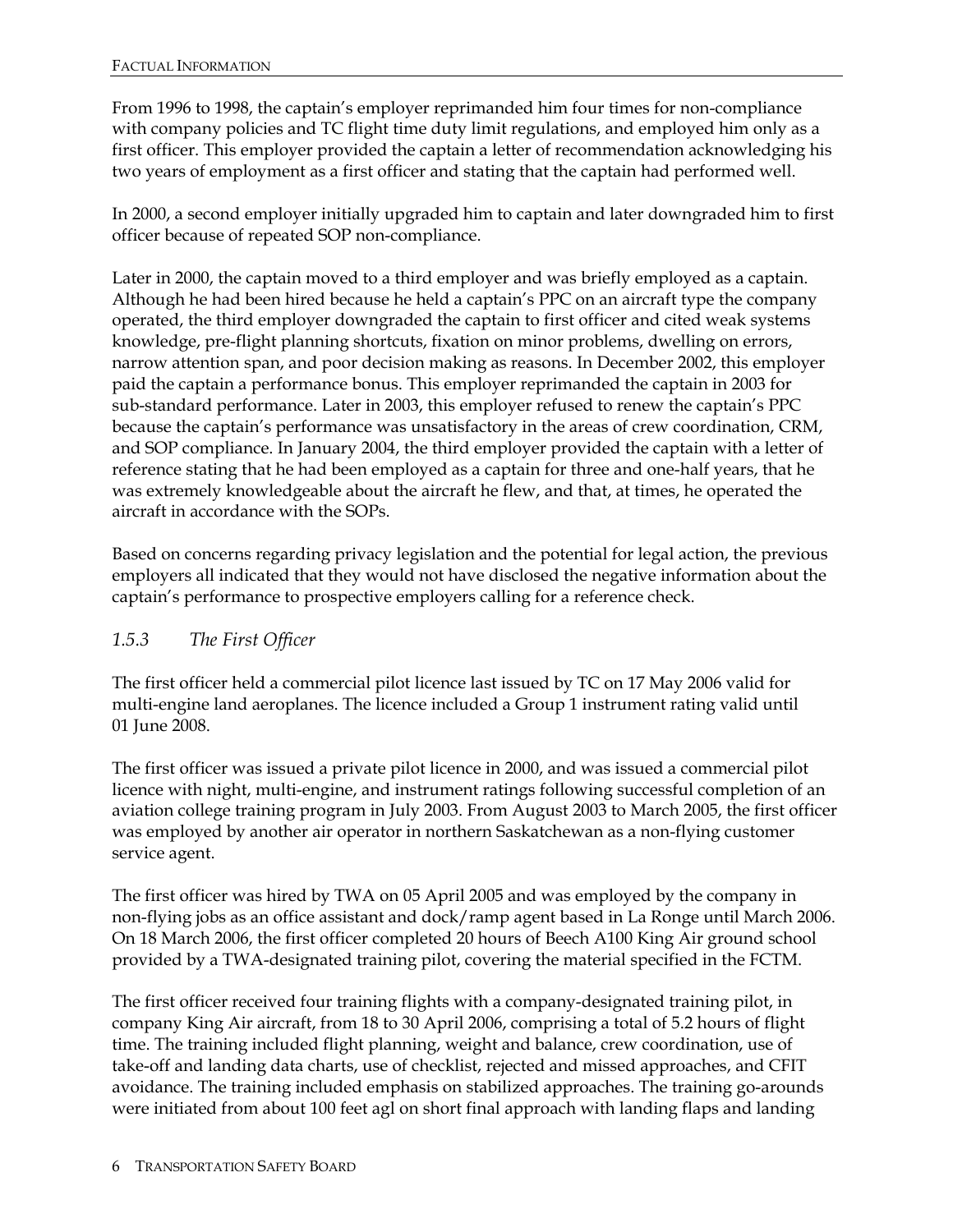gear extended. The first officer's performance during the training was consistently rated as satisfactory, with one exception. On the third training flight, steep turns were rated as unsatisfactory because altitude deviations were excessive. On the fourth training flight, steep turns were rated satisfactory.

On 03 May 2006, the first officer passed a Group 1 instrument rating renewal flight test and PPC conducted by a company check pilot (CCP) in a company Beech A100 King Air. Prerequisite ground and flight training and exams were checked off as complete. On 04 May 2006, a company-designated training pilot certified the first officer as competent on Beech A100 King Air aircraft.

The company was not required to provide line indoctrination for first officers, and the first officer did not receive any line indoctrination before beginning operations with line captains in May 2006. The company did not conduct any line checks on the first officer and was not required to do so.

In June 2006, the first officer made a night landing at Sandy Bay while flying with a different captain. Between 01 October 2006 and the day of the occurrence, the first officer was PNF on flights into Sandy Bay five times during daylight and three times at night. During these flights, the captain made the landings.

The first officer's work schedule met the requirements of the flight duty time limitations and rest periods specified in the TWA FOM. The first officer had flown from 1600 to 2000 on 04 January 2007, did not fly on 05 January 2007, flew from 2200 on 06 January 2007 until about 0330 on 07 January 2007, and had been off duty from 0330 until 1800 on 07 January 2007. The investigation did not gather any information regarding the first officer's sleep pattern before the accident.

### *1.5.4 Captain and First Officer Interaction*

The captain and first officer occasionally used a non-standard transfer of control practice. The captain sometimes took control from the first officer using verbal phrases to do so, and sometimes physically took the controls without any verbal direction. The captain's verbal directions sometimes differed from the phrase specified in the SOPs, "I have control." On occasions when the captain did not make any verbal statement while taking control, the first officer responded by releasing the controls upon sensing pressure on the controls from the captain's control inputs.

The captain and first officer both preferred to fly with other crew members rather than each other, and about half of the company's King Air crew members were aware of this preference. 4 Some of the pilots were aware of a concern that the captain had about the first officer's landings, and were also aware that the captain had taken control from the first officer during several approaches and landings. The assessment of the other pilots was that the first officer's landings were somewhat inconsistent but improving as the first officer gained experience with the aircraft and the company's area of operations. They viewed the situation as one of a junior pilot gradually becoming more proficient, not as a hazardous situation, and they perceived the

-

See section 1.19 regarding interviews with TWA King Air pilots.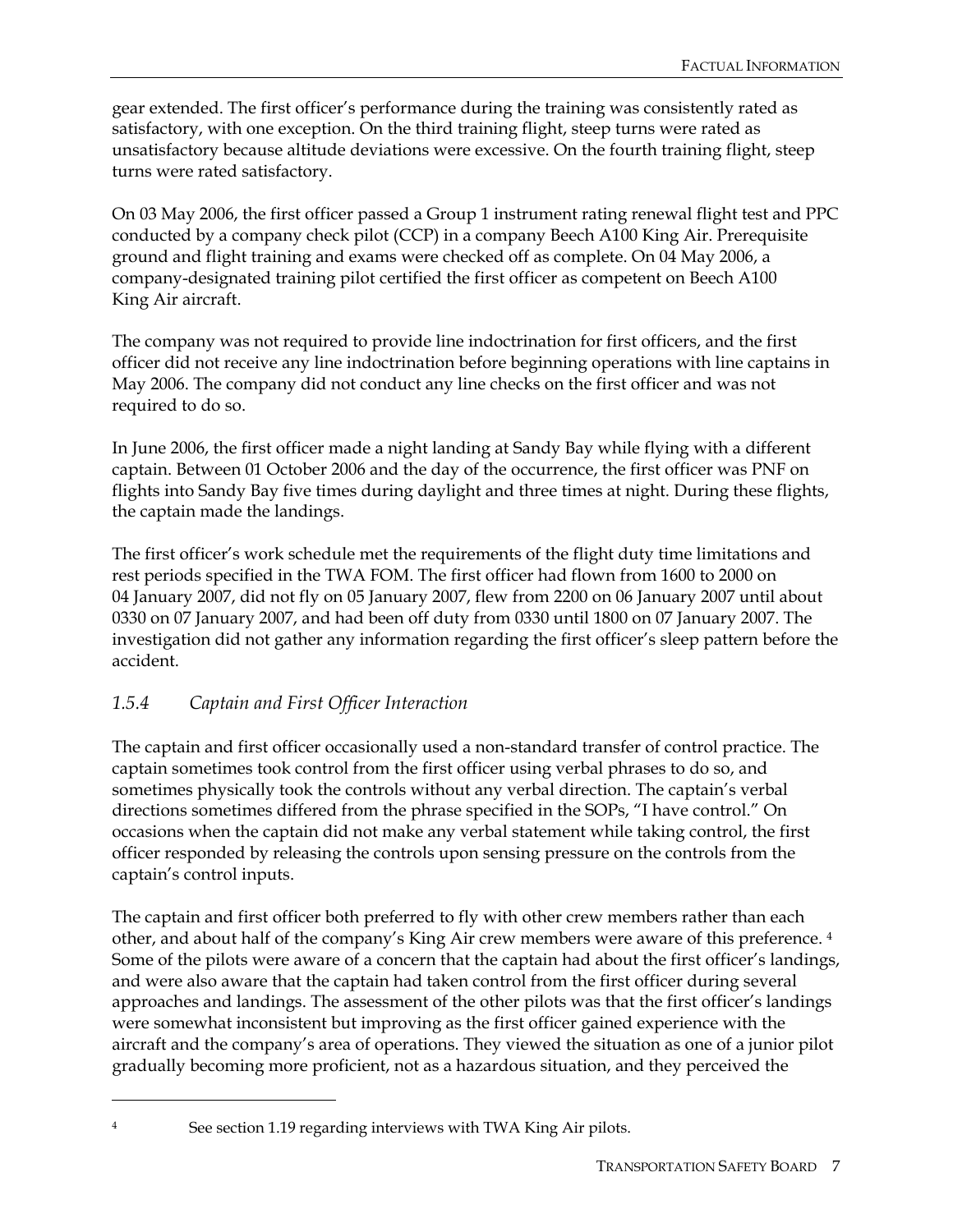captain's concerns to be of a similar nature. None of the other pilots could recall the captain taking control from them without verbally indicating his intent first. One other pilot reported that the captain provided coaching during an approach to Prince Albert, Saskatchewan, in instrument meteorological conditions (IMC).

The captain and first officer flew together into Sandy Bay twice in the week before the accident, once during twilight and once during daylight. They had flown together the night before the accident, sharing the flight time between them by alternating legs as PF.

| Manufacturer                      | <b>Beech Aircraft Corporation</b> |
|-----------------------------------|-----------------------------------|
| Type and Model                    | A100                              |
| Year of Manufacture               | 1974                              |
| Serial Number                     | <b>B190</b>                       |
| Certificate of Airworthiness      | Issued 10 January 1996            |
| Total Airframe Time               | 17 066 hours                      |
| Engine Type (number of)           | $PT6A-28(2)$                      |
| Maximum Allowable Take-off Weight | $11\,500$ pounds                  |
| Recommended Fuel Types            | Jet A, Jet A1, Jet B              |
| Fuel Type Used                    | Jet A1                            |

### *1.6 Aircraft Information*

#### *1.6.1 General*

An examination of the aircraft's maintenance records indicated that the aircraft was maintained in accordance with the approved procedures in the company's maintenance control manual. The aircraft's last inspection was a phase 4 scheduled inspection program completed on 07 November 2006. The aircraft's next inspection was due in 40 hours. The aircraft's company maintenance worksheet indicated that there were no outstanding unserviceabilities. The aircraft was certified for visual flight rules (VFR) and IFR, day and night, in known icing conditions. The aircraft was not equipped with a ground proximity warning system or a terrain avoidance warning system, and was not required to be so equipped.

### *1.6.2 Weight and Balance*

The aircraft departed La Ronge with 2600 pounds of fuel, at a take-off weight of about 10 833 pounds; the centre of gravity was within specified limits. En route fuel consumption was about 300 pounds and the landing weight was about 10 533 pounds.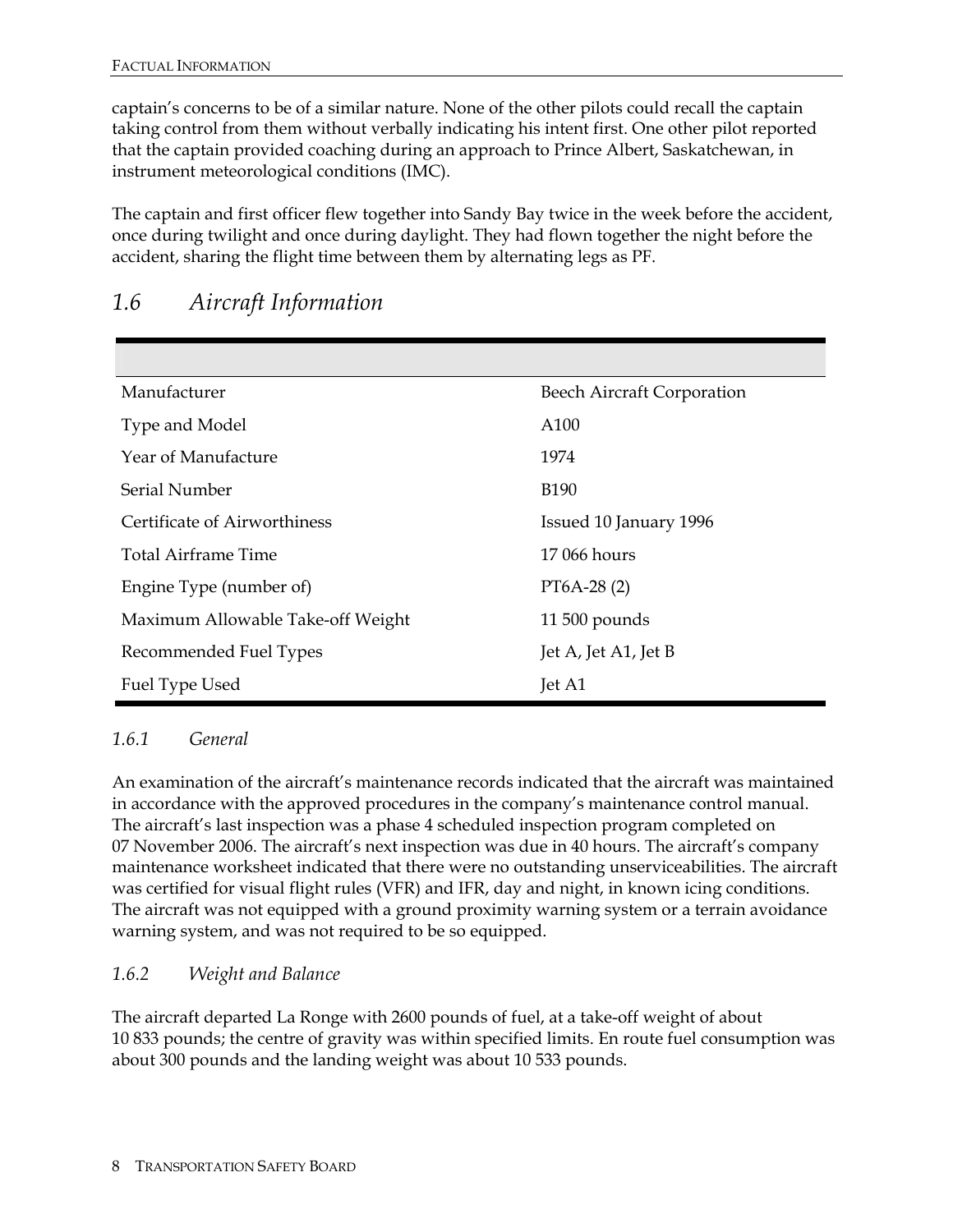### *1.6.3 Global Positioning System*

The aircraft was equipped with a Trimble TNL 3000 GPS certified for IFR operations. The TNL 3000 uses a Jeppesen database with information about airports, navigational aids, and intersections.

The data source was the same for the Sandy Bay aerodrome geometric centre coordinates in both the TNL 3000 database and the *Canada Flight Supplement* (CFS). The TNL 3000 is capable of displaying the following data on one page: active waypoint, track to active waypoint, distance to active waypoint in nautical miles and tenths, groundspeed, and time to active waypoint in hours and minutes.

The GPS was destroyed in the post-impact fire and no data were retrieved.

### *1.6.4 Aircraft Flight Manual*

Investigators calculated the landing distance required to be 1600 feet, without propeller reversing, on a paved, level, dry surface. The calculations were based on aircraft landing weight of 10 533 pounds, aerodrome elevation 1001 feet, and assumed weather conditions of -17°C, calm wind, and altimeter setting of 29.63 in Hg.

The normal procedures section of the Beech A100 King Air aircraft flight manual (AFM) does not include a go-around procedure, but does include the following balked landing procedure:

- Power TAKEOFF
- Airspeed BALKED LANDING CLIMB SPEED (when clear of obstacles ESTABLISH 100 knots)
- Flaps UP
- Landing Gear UP

The balked landing climb chart indicates that the aircraft should have been capable of climbing at about 1250 feet per minute (fpm) during the go-around. This chart assumes that take-off power is set, flaps are fully extended, and landing gear is down. Section 1.17.1.18 of this report describes the TWA SOPs for a go-around.

## *1.7 Meteorological Information*

There are no weather reports available for Sandy Bay. The closest locations with aviation weather reports are Flin Flon, 57 nm southeast, Lynn Lake, 88 nm northeast, La Ronge, 105 nm southwest, and The Pas, 105 nm southeast.

A graphic area forecast (GFA) was issued at 1741 with a valid time of 1800. The GFA clouds and weather chart forecast a ridge of high pressure from southern Manitoba into central and northern Saskatchewan. The area around Sandy Bay, including Flin Flon, Lynn Lake, La Ronge, and The Pas, was forecast to have scattered clouds based at 2000 to 3000 feet asl and topped at 6000 feet asl, patchy ceilings at 1200 feet agl affecting 25 to 50 per cent of the area, visibility greater than 6 statute miles (sm), and local visibility greater than 6 sm in light snow affecting less than 25 per cent of the area. There were no GFA amendments issued for the area discussed.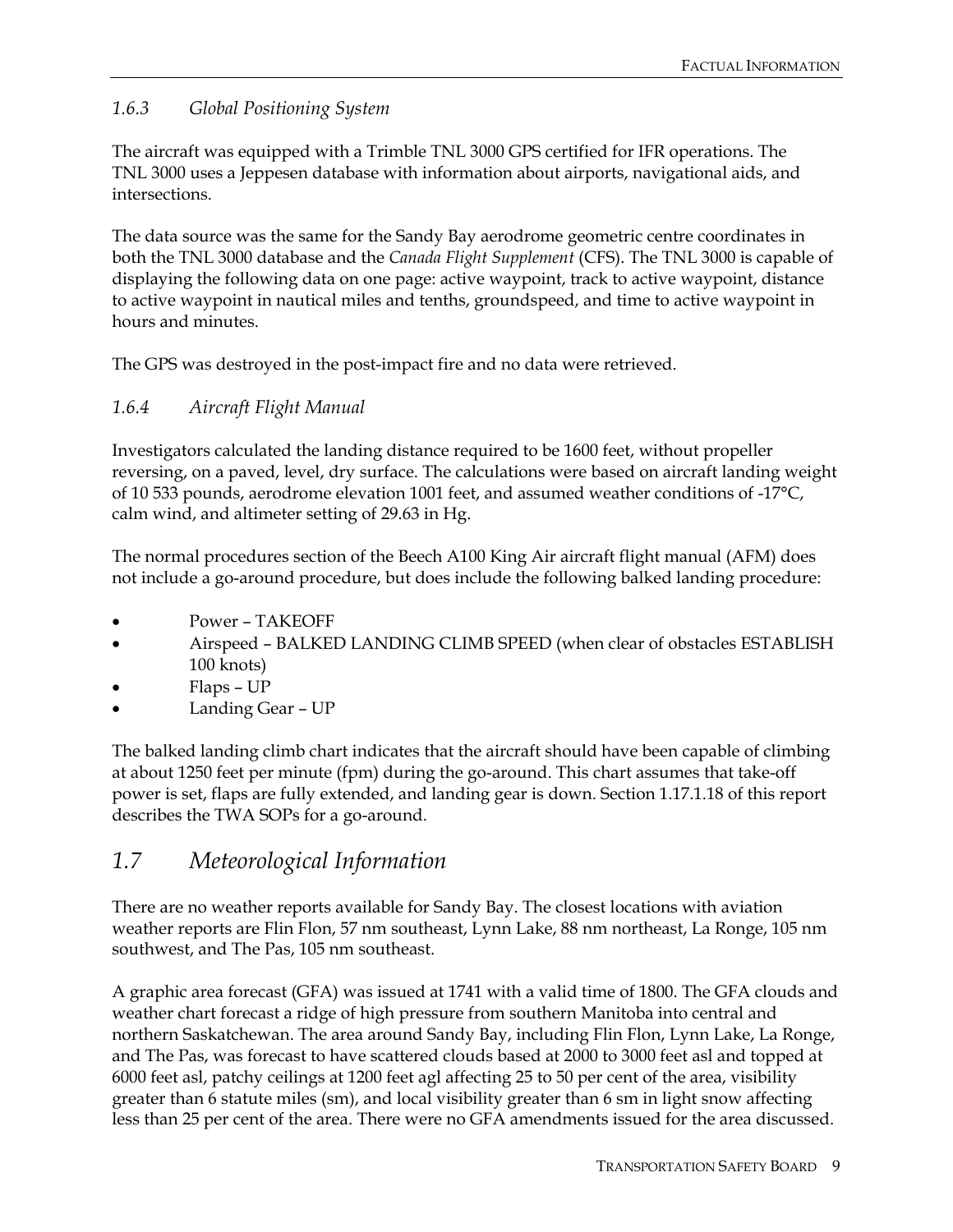The 1800 aviation routine weather report (METAR) for Flin Flon was as follows: wind 050° true (T) at 2 knots, visibility 15 sm in light snow, broken cloud ceiling at 2500 feet agl, temperature - 12°C, dew point -13°C, altimeter setting 29.67 in Hg, remarks clouds stratocumulus 7 oktas, *<sup>5</sup>* last observation, next observation January 8 at 0600. The Flin Flon altimeter setting was 29.69 in Hg at 1700 and 29.70 in Hg at 1600. Flin Flon does not provide weather observations between the hours of 1800 and 0600.

The 2000 METAR for The Pas was as follows: wind calm, visibility 15 sm, a few clouds at 1800 feet agl, temperature -17°C, dew point -18°C, altimeter setting 29.68 in Hg. The 2000 METAR for La Ronge was as follows: wind 060°T at 2 knots, visibility 15 sm, a few clouds at 24 000 feet, temperature -18°C, dew point -20°C, altimeter setting 29.62 in Hg. The 2000 METAR for Lynn Lake was as follows: wind 300°T at 5 knots, visibility 9 sm, overcast cloud ceiling at 700 feet agl, temperature -17°C, dew point -20°C, altimeter setting 29.63 in Hg. The altimeter setting at Lynn Lake had been constant at 29.63 in Hg since 1800.

About three hours after the accident, the ceiling at Sandy Bay was estimated to be 700 to 800 feet agl by flight crews arriving to evacuate the survivors.

On the day of the occurrence, the end of civil twilight at Sandy Bay was 1721 and the moonrise was at 2143.

### *1.8 Aids to Navigation*

An NDB, identifier 1W, was the sole navigational facility at the Sandy Bay aerodrome. The beacon is located at coordinates 55°32.6' N, 102°16.6' W, south of the apron and near the threshold to Runway 05. The Sandy Bay aerodrome lies beneath the base of NAV CANADA radar coverage and radar services were not available.

The company equipped the aircraft with one copy of the *Canada Air Pilot* (CAP) and one copy of the *Restricted Canada Air Pilot* (RCAP). Area navigation (RNAV) instrument approach procedures to runways 05 and 23 were published in the CAP and an NDB instrument approach procedure to Runway 05 was published in the RCAP. The CAP RNAV (GNSS [global navigation satellite system]) Runway 05 approach used a missed approach waypoint (RW05) coinciding with the threshold of Runway 05.

The RCAP NDB 05 procedure included an operational restriction requiring operations specification (OPS SPEC) 099 or 410 for use of the procedure (see section 1.17.1.2 for a description of OPS SPEC 099). All three approach procedures provided information regarding aerodrome lighting, and each procedure included three cautionary notes to pilots: to use the Flin Flon altimeter setting, that the Flin Flon altimeter setting was available during limited hours, and to verify that the runway was unobstructed.

-

<sup>5</sup> Sky conditions are classified in terms of eighths of sky covered (oktas).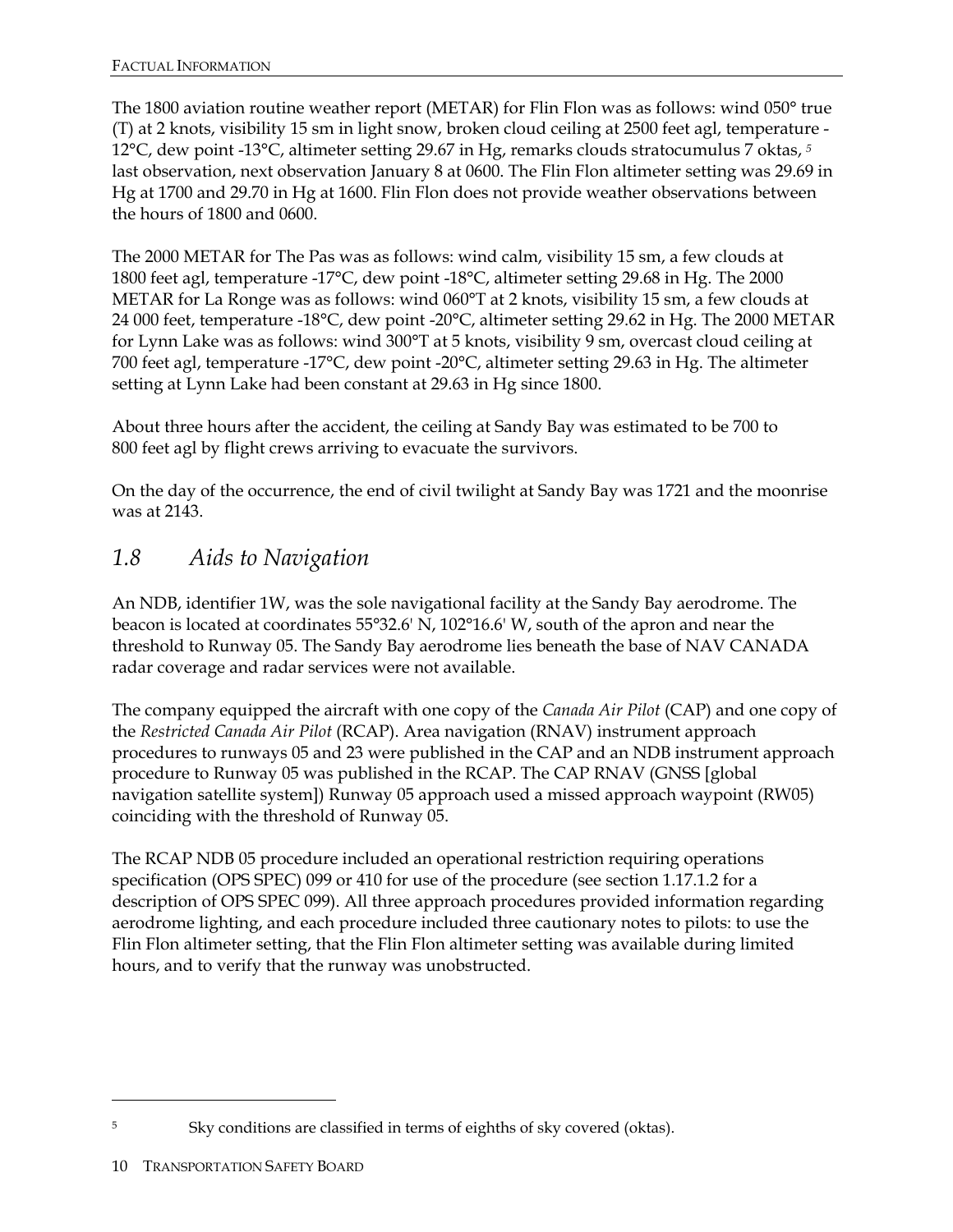### *1.9 Communications*

A review of communications between TW350 and NAV CANADA air traffic services (ATS) determined that TW350 had not reported any problems with aircraft equipment or systems and there were no communication problems noted with the control agency.

Sandy Bay aerodrome is uncontrolled, with 122.8 MHz designated as the aerodrome traffic frequency. There are no ground communication facilities serving the aerodrome.

### *1.10 Aerodrome Information*

The Sandy Bay aerodrome (CJY4) is an uncontrolled registered aerodrome operated by the Saskatchewan Ministry of Highways and Infrastructure and is used by unscheduled commercial and private operators. The Sandy Bay aerodrome is normally unattended and runway surface condition inspections are neither required nor conducted. At about 2115, the gravel runway surface was covered with a layer of compacted snow and a thin layer of fresh and unmarked snow, with no tire marks from the aircraft.

Runway 05/23 is at 1001 feet asl. Both the CFS and CAP show the runway as 2880 feet long and 75 feet wide with a treated gravel surface. The RCAP aerodrome chart shows the runway length as 2800 feet. This discrepancy has been brought to the attention of NAV CANADA. Beyond the departure end of Runway 05, the terrain descends to a bay on the Churchill River. The elevation of the river surface is 915 feet asl. The Sandy Bay aerodrome geometric centre coordinates published in the CFS correspond to a point on the centreline of the runway, 1440 feet or 0.237 nm from the thresholds of runways 05 and 23. The airspace from the surface to 2200 feet agl is Class G uncontrolled airspace. The overlying airspace associated with airway V357 is Class E controlled airspace from 2200 feet agl to 12 500 feet asl.

The aerodrome lighting was operated by Type J aircraft radio control of aerodrome lighting (ARCAL) and consisted of low-intensity runway edge lights, bi-directional threshold and runway end lights, and an aerodrome beacon. The aerodrome lighting was reported to be operating normally.

The Sandy Bay aerodrome is 1.2 nm northeast of the town of Sandy Bay and 2.3 nm northeast of a hydroelectric dam. There are no surface lights on the terrain surrounding the Sandy Bay aerodrome, with the exception of the hydro dam and town. Both the dam and town have extensive lighting systems that are clearly visible from the air at night when weather conditions permit.

The Sandy Bay aerodrome was not equipped with approach lighting, a visual approach slope indicator system (VASIS), or a precision approach path indicator (PAPI), and was not required to be so equipped. The aerodrome operator did not install a PAPI at runways less than 3800 feet long because the PAPI approach path ground point of interception (GPI) may be beyond a safe touchdown point for some aircraft using the runway.

The Sandy Bay aerodrome was constructed in 1981 for day VFR operations and was upgraded in 1990 with an aerodrome lighting system and an NDB to permit night and IFR operations.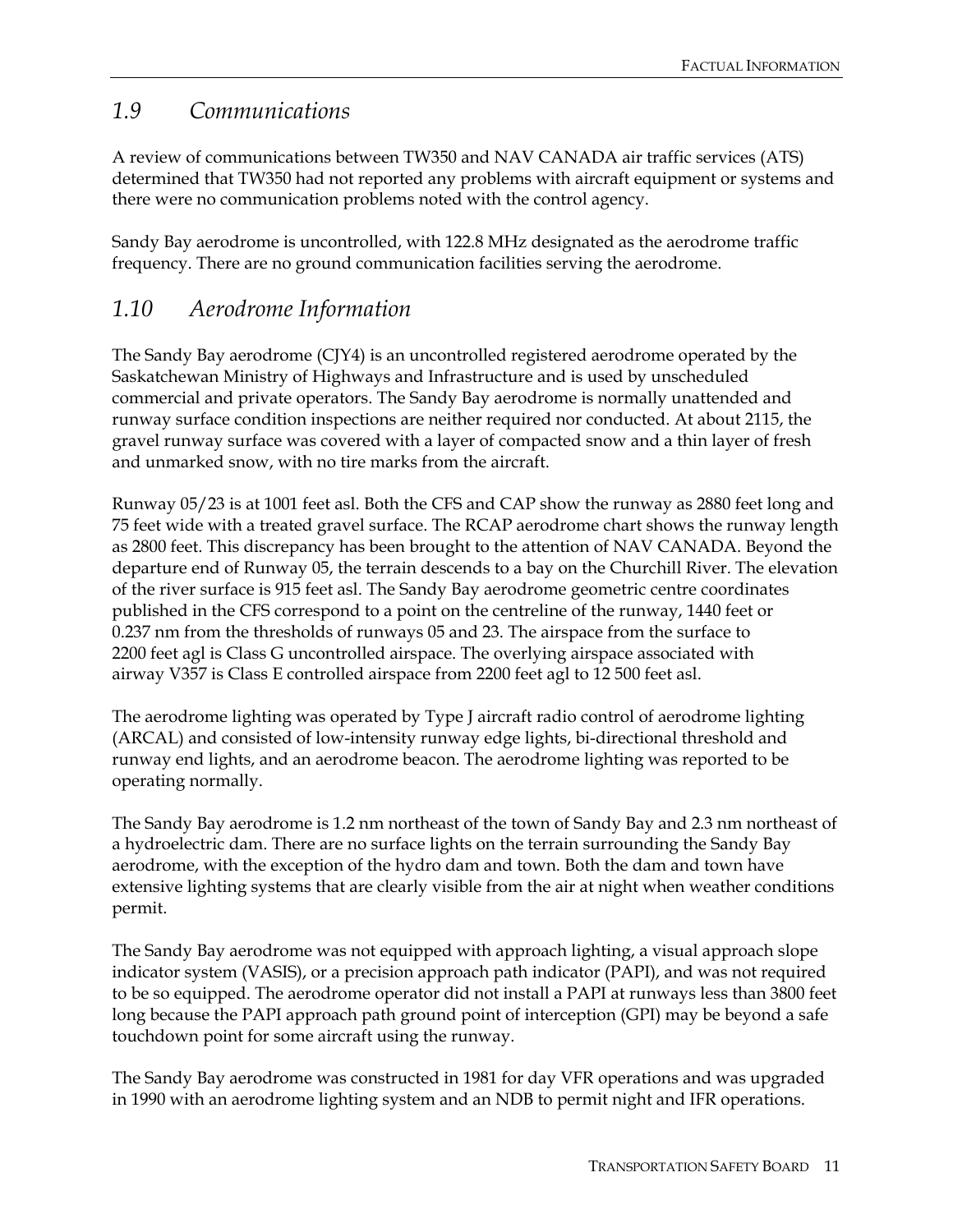## *1.11 Flight Recorders*

The aircraft was equipped with a Universal Avionics Systems Corporation model CVR 30-B digital cockpit voice recorder (CVR), part number 1603-02-03, serial number 1242. The CVR was recovered from the empennage area and was partially melted and charred by the fire. The CVR was sent to the TSB Engineering Laboratory where the voice data stored in the recorder was recovered.

The aircraft was not equipped with a flight data recorder and was not required to be so equipped.

## *1.12 Wreckage and Impact Information*

The wreckage was located in trees 2880 feet off the departure end of Runway 05 and approximately 50 feet right of the extended runway centreline. The aircraft track was 063° magnetic (M) when it struck trees near the river shore. The ground elevation at the initial tree strike was 1000 feet asl and the tree top had been cut off about 30 feet above the ground. The aircraft decelerated through the trees, striking the hillside at an elevation of 1040 feet asl and coming to rest approximately 365 feet from the initial tree impact. The swath through the trees indicates that the aircraft was in a nose-level attitude with 5 to 10° right-wing-low bank attitude at the point of initial tree impact.



**Photo 1.** Sandy Bay aerodrome (CJY4) (Source: Transwest Air)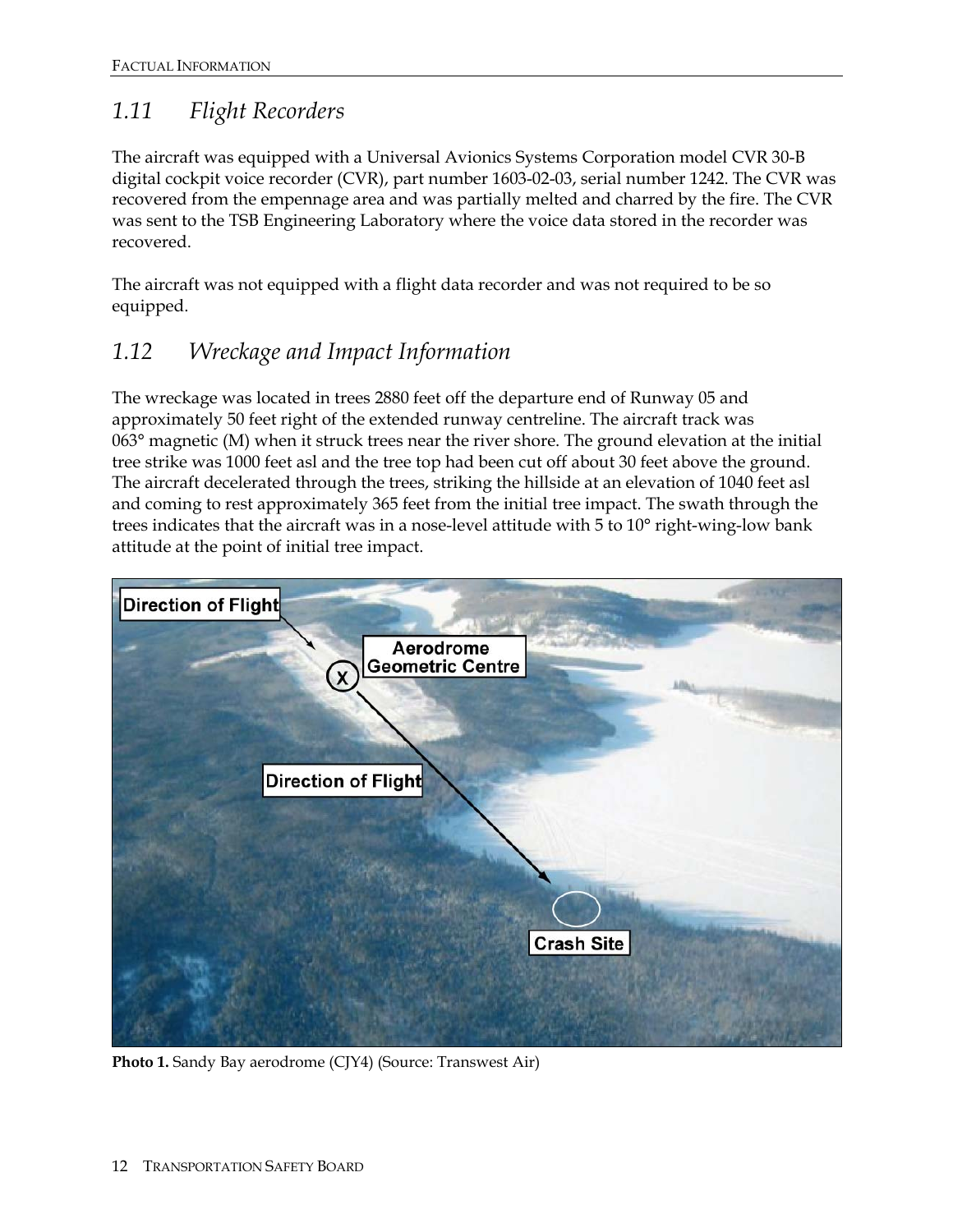The on-site examination found that all three blades on both propellers were damaged from contact with the trees and the ground. The damage was indicative of high rotational energy or engine power at impact. Both engines were destroyed by fire with only the heat-resistant components remaining. Continuity in the flight controls could not be established because of the severe destruction of the aircraft, although pieces of all the flight control surfaces were identified. The inboard flaps were still attached to the wing structure inboard of the engine nacelles; the flaps were partially extended. The right outboard flap actuator was measured and the dimensions were consistent with an approach flap setting. The horizontal stabilizer actuator was recovered and its dimensions were consistent with a stabilizer position of between 2° to 3° stabilizer up (nose down). All three landing gears were in the retracted position. The burnt remains of one of the aircraft's two radio magnetic indicators were recovered with two needles attached. The needles were pointing to approximately the 5 o'clock position, consistent with the approximate position of the Sandy Bay NDB in relation to the accident site and the aircraft orientation. The needle position is also consistent with aircraft electrical power being applied at the time of impact.

### *1.13 Medical and Pathological Information*

### *1.13.1 The Captain*

The captain held a Category 1 medical certificate issued by TC on 15 October 2004. The certificate showed that the captain had been declared medically fit by a civil aviation medical examiner on 25 August 2006, renewing the privileges of the captain's licence.

The TC Medical Division conducted a review of the captain's aviation medical records and determined that the captain had no medical conditions of relevance to the occurrence.

Autopsy results indicate that the captain received life-threatening injuries during the crash. The autopsy and toxicology tests did not reveal any pre-existing condition or substance that could have affected the captain's performance.

#### *1.13.2 The First Officer*

The first officer held a Category 1 medical certificate issued by TC on 06 December 2001. The certificate showed that the first officer had been declared medically fit by a civil aviation medical examiner on 17 March 2006.

The TC Medical Division conducted a review of the first officer's aviation medical records and determined that the first officer had no medical conditions of relevance to the occurrence.

### *1.14 Fire*

The aircraft fuel tanks, located in rubber bladders in the wings, were torn open during the impact with the trees. A post-impact fire consumed approximately 80 per cent of the aircraft, leaving only the rear fuselage and empennage unburned.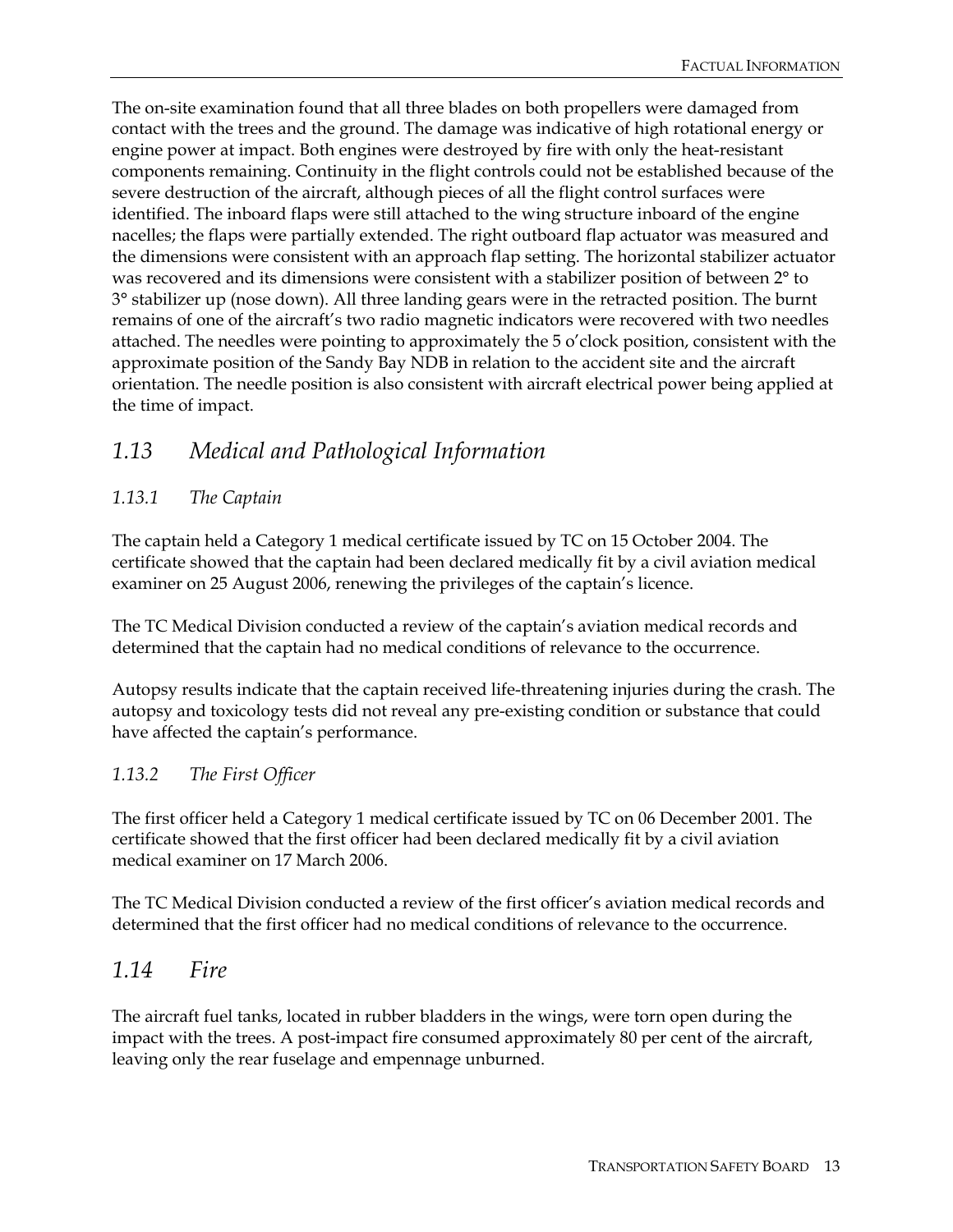## *1.15 Survival Aspects*

The collision with the ground was survivable to most of the aircraft occupants because the aircraft decelerated gradually, with the flexing and shredding trees absorbing impact forces as the aircraft travelled through them. The fuselage did not strike any large trees, although both wings outboard of the engine nacelles were torn off by trees. The aircraft remained upright with the nose of the aircraft crumpling rearwards as it came to a stop.

All the occupants were conscious after the impact and were able to unfasten their restraint harnesses and seat belts. Fallen trees overlaid the fuselage and blocked the cabin entrance door on the left side of the aircraft. The first officer and one EMT pushed the door partially open with their feet, and the occupants evacuated the aircraft with difficulty, with only the clothing they had been wearing. The survival and first-aid kits on board were either inaccessible or could not pass through the limited opening of the door.

The forest at the crash site consisted of dense poplar and evergreen trees with heavy undergrowth and knee-to-hip-deep loose snow. The captain and one EMT were pulled away from the vicinity of the burning wreckage by the first officer and the other EMT. The first officer and the least seriously injured EMT left the crash site to go for help. They made their way through the forest and down the hillside to the frozen river surface before they realized that they would not be able to reach the aerodrome through the snow in the extreme darkness and cold temperature. They returned to the crash site, ending up on the opposite side of the burning wreckage from the captain and other EMT.

Sandy Bay Health Centre staff heard the aircraft fly overhead at about 2000. At about 2015, a staff member drove to the aerodrome to meet the aircraft. The aircraft was not on the apron and the aerodrome lighting was off. The staff member waited at the aerodrome for the flight until returning to the Health Centre at about 2045 and advising the head nurse, TWA, and the ambulance dispatch centre that the flight had not arrived.

A search party of Health Centre staff and police officers drove to the aerodrome and observed flames at the crash site from the departure end of Runway 05. The crash site was not accessible by foot or by road, and the search party returned to town for snowmobiles and additional help. The first rescuers arrived at the crash site at about 2200. Medical staff determined that the captain was deceased. The first officer and both EMTs were transported to the Sandy Bay Health Centre and subsequently flown to La Ronge and Saskatoon, Saskatchewan, by other medevac aircraft.

Search-and-rescue satellite systems did not detect any signals from the aircraft emergency locator transmitter (ELT). The absence of a usable ELT signal did not delay the search and rescue because local authorities initiated a search immediately after it was confirmed that the flight had not arrived.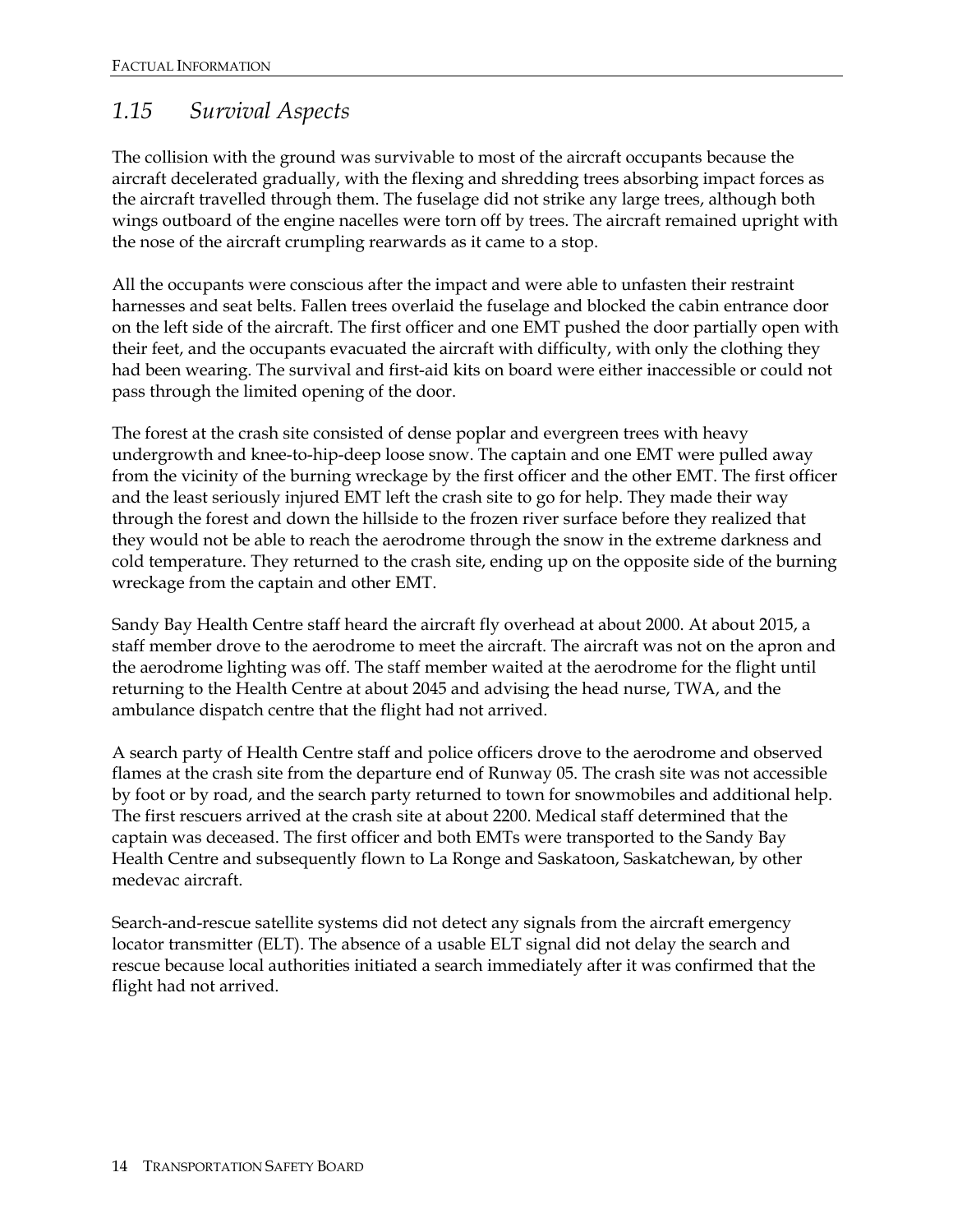### *1.16 Tests and Research*

The ELT was recovered from its mounting bracket in the empennage area; it was partially charred and melted by the fire. The ELT was found in the armed position when recovered. An examination of the ELT found that the internal inertia switch had been tripped, indicating that the ELT had been activated. The ELT antenna mounted on the upper surface of the aft empennage was damaged and covered by fallen trees and foliage, which would have weakened the ELT signal, rendering it ineffective.

### *1.17 Organizational and Management Information*

### *1.17.1 Transwest Air*

### *1.17.1.1 General*

TWA is a large regional airline operating from its main base in Prince Albert with sub-bases throughout Saskatchewan and Manitoba. The company operates a fleet of 14 aircraft types of both fixed-wing and rotary-wing aircraft under subparts 702, 703, 704, and 705 of the *Canadian Aviation Regulations* (CARs). At the time of the occurrence, the company operated 4 rotary-wing and 39 fixed-wing aircraft, including two Beech A100 King Air aircraft. The company had 232 employees, including 65 pilots and 12 flight attendants. During the summer float flying season, company size increases to about 280 employees.

The company was formed from the merger of Athabaska Airways and La Ronge Aviation in 2001. Following the merger, the company operated under subparts 702, 703, and 704 of the CARs. In June 2002, the company expanded into CARs subpart 705 airline operations with two SF340 turboprop aircraft. In 2005, TWA acquired some of the aircraft and pilots from another company, which had ceased operations.

The company is headed by two managing partners, with directors of functional areas reporting to the managing partners. The Director of Flight Operations (DFO) manages the Flight Operations Department and is designated as the operations manager for the purposes of the company's air operator certificate (AOC). Chief pilots, the flight attendant manager, the safety manager, and duty officers report to the DFO. Training pilots and line pilots report to the chief pilots.

### *1.17.1.2 Air Operator Certificate and Operations Specification 99*

TWA holds an AOC issued by TC authorizing the types of services listed in the certificate, provided the company complies with the conditions and operations specifications of the AOC. Some of the conditions of the AOC are, in part: to conduct flight operations in accordance with the company operations manual, to employ managerial personnel who meet the *Commercial Air Service Standards* (CASS), and to conduct a safe operation.

The AOC includes OPS SPEC (Operations Specification) 99 authorizing the use, by a number of aircraft types including the Beech A100 King Air, of restricted instrument procedures (RIPs) published in the RCAP. The use of RIPs is subject to the following conditions: the pilot-incommand (PIC) shall ascertain by means of radio communication or by visual inspection the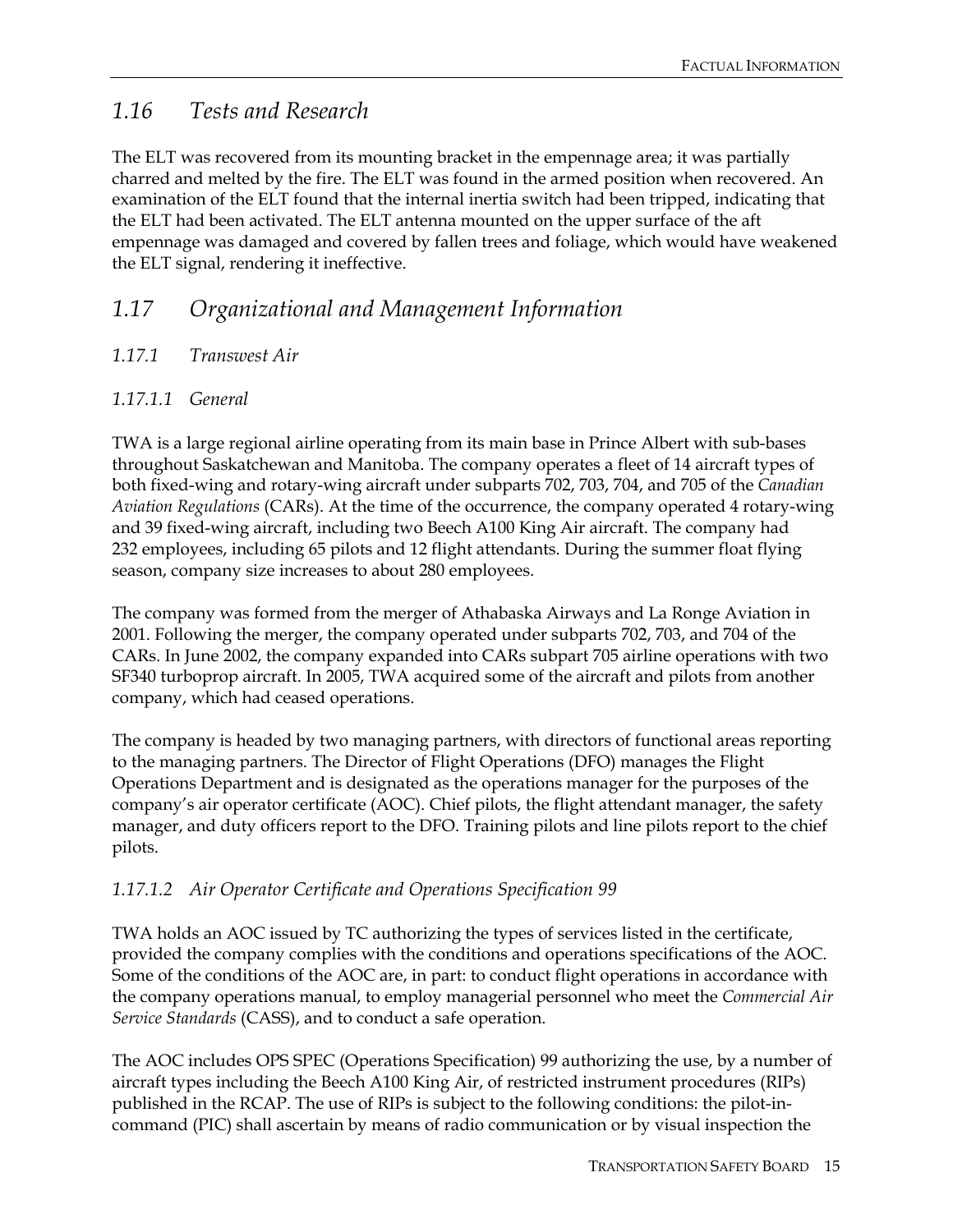condition of the intended landing surface and the wind direction and speed; and the air operator shall not authorize its flight crews to use, nor shall any flight crew member conduct, a RIP published in the RCAP unless all the provisions attached to that RIP are complied with.

#### *1.17.1.3 Flight Operations Manual*

The TWA FOM has been compiled for the use and guidance of TWA operations personnel. All flight and ground operations personnel are required to follow FOM policies and procedures in the performance of their duties. The FOM specified the company management structure and the duties and responsibilities of all management team members.

The DFO is responsible for safe flight operations. Some specific responsibilities of the DFO listed in the FOM are: control of operations and operational standards of all aircraft operated; supervision, organization, staffing, and efficiency of flight operations; crew scheduling, training programs, and the safety management system (SMS); ensuring that operations are conducted in accordance with current regulations, standards, and company policy; and qualifications of flight crews.

The safety manager is responsible for providing guidance and direction for the operation of the company's SMS. Some specific responsibilities of the safety manager were to implement the company's SMS, and to identify hazards and carry out risk management analyses of those hazards.

The duties and responsibilities of the PIC are covered in depth in the FOM over 1½ pages, including:

- preparing and operating the flight safely and in compliance with the requirements of the CARs and all company directives, policies, bulletins, and notices;
- being solely responsible for aircraft dispatch and flight watch;
- flight planning and coordination of all pre-flight activities;
- completing and filing with the base duty officer pre-flight documentation as required;
- being knowledgeable and proficient in: SOPs, the use of aircraft performance charts and tables, normal, abnormal, and emergency procedures, and instrument flight procedures; and
- operating the aircraft in accordance with the appropriate company SOPs at all times.

The FOM describes the duties and responsibilities of the second-in-command (SIC) as follows: "The second-in-command is responsible to the pilot-in-command and shall carry out any assigned duties as specified by the PIC and outlined in the standard operating procedures for the aircraft, as applicable."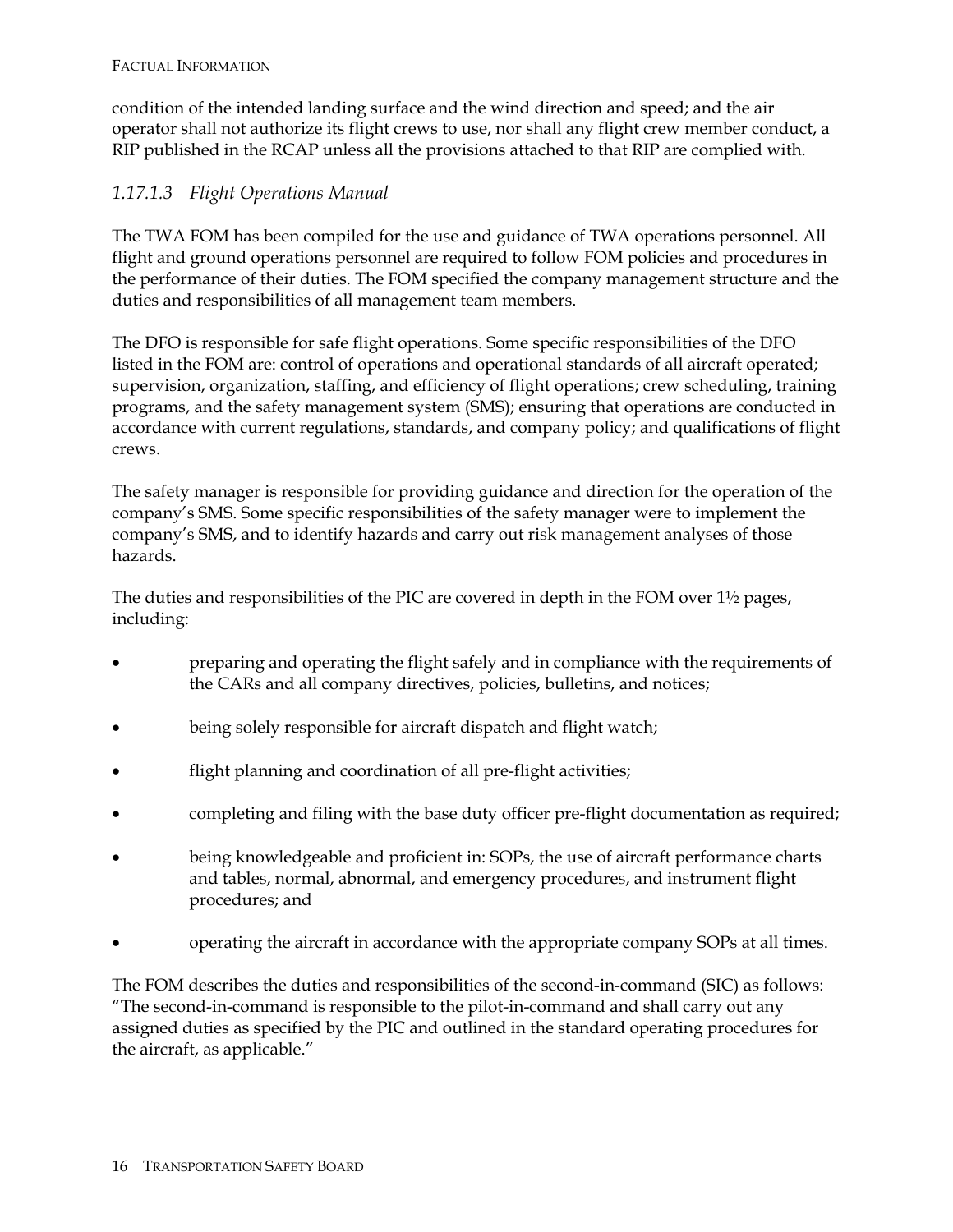As required by CASS 723.105, the FOM included forms and instructions for use for operational flight plans, passenger manifests, and weight and balance.

One section of the FOM echoed the conditions in OPS SPEC 99, stating the following:

In all cases, instrument approach procedures shall not terminate in a landing unless, prior to landing, the PIC has determined by means of a radio communication or visual inspection:

- the condition of the intended landing surface; and
- the wind direction and speed.

### *1.17.1.4 Pilot Self-Dispatch*

Although the DFO retains responsibility for the day-to-day conduct of flight operations, operational control of all TWA flights is delegated to the PIC. This system of operational control is known as pilot self-dispatch and delegates all responsibility for aircraft dispatch decision making to the PIC. Crews reported that company management accepted no-fly decisions and did not exert pressure on pilots to reverse their decisions.

The FOM specified a requirement for all flights to be authorized by the DFO or chief pilot, but did not specify any process for authorization. In La Ronge, the authorization was delegated through the base manager to the duty officer, whose only role in dispatching a flight was to confirm to the customer that an aircraft and crew were available, and then to alert the crew and maintenance of the flight being dispatched. All other decisions regarding dispatch were made by the PIC. The FOM did not include, and was not required to include, any pilot self-dispatch decision support tools such as pre-flight planning checklists, *6* or aerodrome hazard summaries.

Pilot self-dispatch systems are widely used by commercial air operators across Canada.

### *1.17.1.5 Pairing Policy*

 $\ddot{\phantom{a}}$ 

Section 705.108 of the CARs requires airline operations to have a crew pairing policy. This regulation does not apply to air taxi and commuter operations. The FOM included a pairing policy that applied to the company's airline operations, but not to commuter or air taxi operations. The policy set restrictions on crew pairing based on hours of experience and formal qualifications. The policy required, in part, "when, after completion of their individual line indoctrination, crew pairing restrictions apply to both the PIC and to the SIC, a training pilot shall occupy the jump seat."

Had it been applicable to air taxi operations, the pairing policy would not have prevented the first officer from being paired with the captain and would not have imposed any restrictions on the crew.

<sup>6</sup> See Appendix B – Pre-Flight Risk Assessment Decision Support Tool Used by a Canadian CAR 703 Commercial Air Operator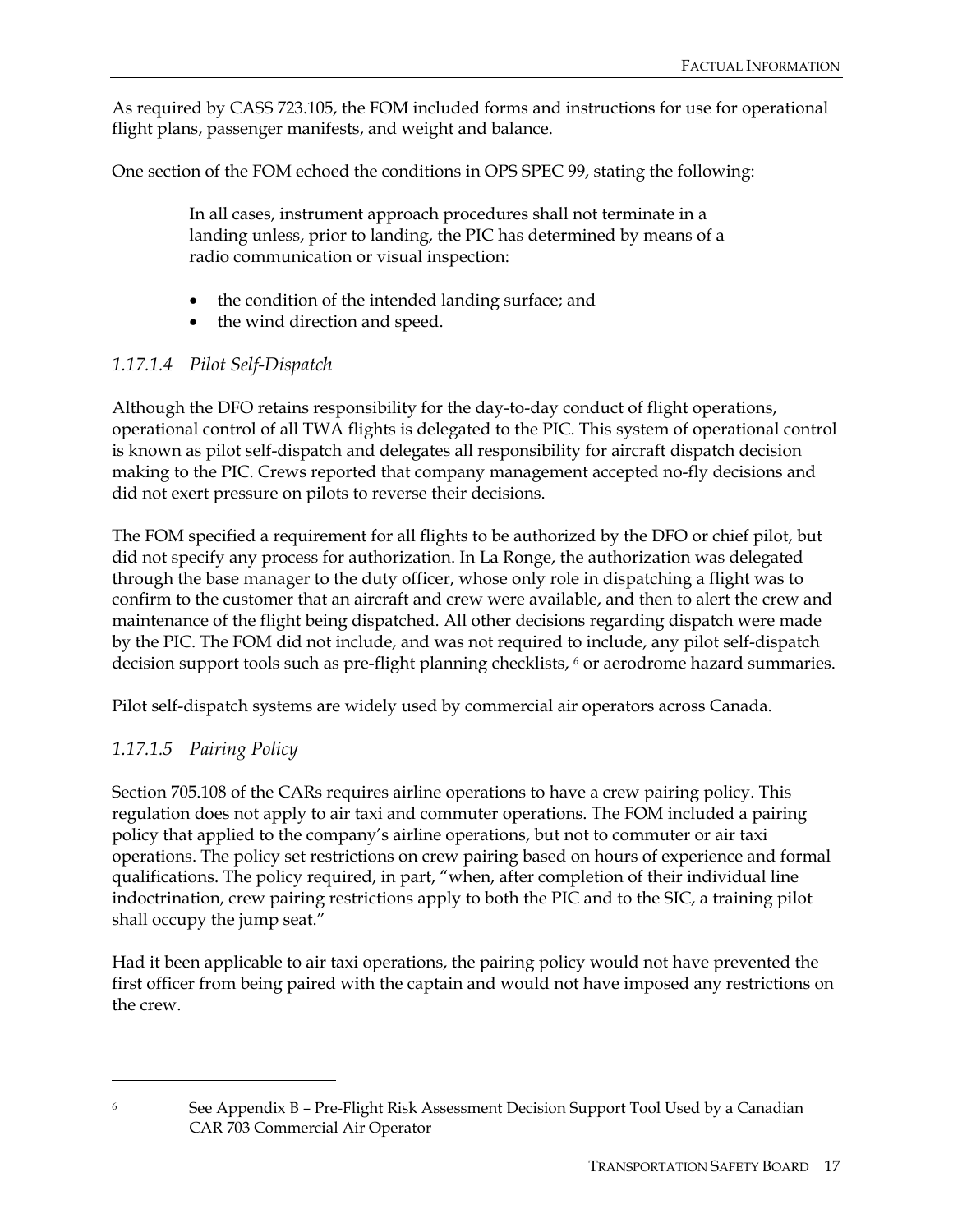### *1.17.1.6 Unscheduled Service to Registered Aerodromes*

Although TWA did not operate scheduled service to Sandy Bay and other registered aerodromes, unscheduled service occurred frequently. The two King Air aircraft that the company operated flew into Sandy Bay 12 times from 20 December 2006 to 07 January 2007, including the accident flight and one subsequent medevac flight.

TWA did not identify specific risks associated with frequent unscheduled flights to registered aerodromes, and was not required to do so by regulation.

### *1.17.1.7 Global Positioning System Approaches*

TWA was working toward implementation of GPS approach capability within its fleet and had submitted a GPS pilot training program to TC for approval. The training program would require that pilots be provided knowledge regarding human factors applicable to the use of GPS and how errors might be reduced or eliminated.

TWA King Air pilots, including the captain and the first officer, were not yet trained or certified to conduct GPS approaches. They reported flying instrument approaches using traditional NDB and VOR (very high frequency omni-directional radio range) approach aids for primary track guidance, and also routinely using the GPS to provide distance to the aerodrome. They retrieved aerodrome information from the GPS database by entering the aerodrome identifier and selecting it as the active waypoint.

#### *1.17.1.8 Flight Crew Training Manual*

Although the company FCTM was issued as a separate manual, it formed part of the FOM and was approved by TC. The FCTM stated in part that the flight crew training programs were "designed to ensure that each person who receives training acquires and maintains the competence to perform assigned duties."

Line indoctrination was intended to assess a new captain's proficiency and decision making, and to ensure thorough familiarity with the company's bases, routes, and operations. CARs do not require line indoctrination for air taxi operations, and, although one section of the FCTM indicated that line indoctrination was required only for commuter and airline operations, another section of the FCTM also required a minimum of 20 hours of line indoctrination for multi-engine air taxi captains. The company's practice was to assess each pilot individually and, for pilots with little experience as PIC or who had been away from flying for lengthy periods, to increase the amount of line indoctrination to about 100 hours.

The FCTM required all CAR 705 airline flight crew members to complete initial and annual recurrent training in CRM. No CRM training was required for CAR 703 air taxi or CAR 704 commuter flight crew members.

Pilot line checks are a means of verifying crew compliance with standards, policies, and procedures. The FCTM included a line check form to record line and route checks. The description in the form indicated that it was to be filled out by the check pilot on completion of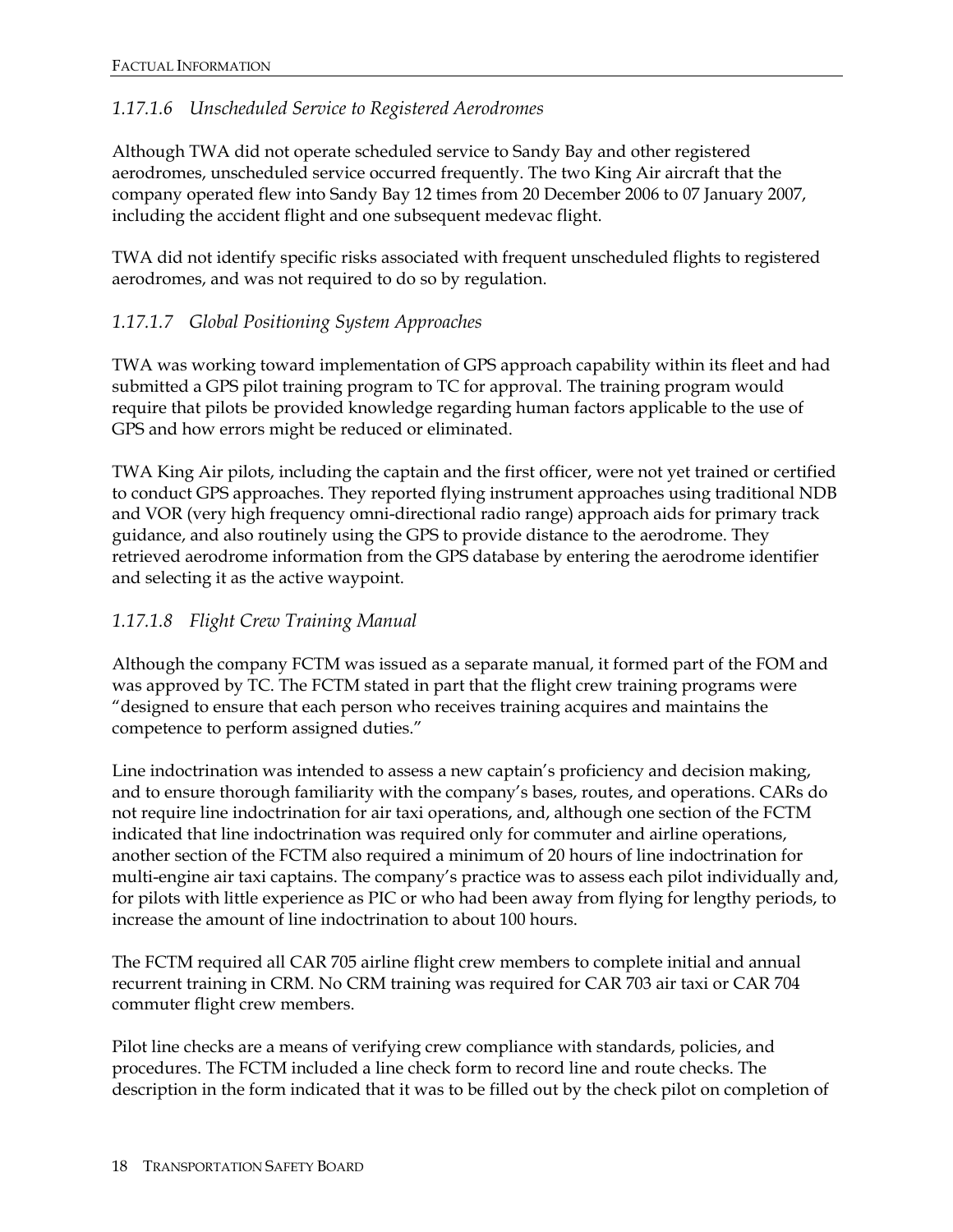the flight, and the flight reviewed with the candidate to ensure full understanding of any debriefing items and rectification. The form was to be forwarded to the chief pilot for review and retention.

Line checks were not described anywhere else in the FOM or FCTM, and no guidance was provided for the frequency at which line checks were to be conducted or the criteria governing when they would be conducted. Line checks were rarely done at TWA.

Although the company emphasized the need for stable approaches during initial qualification training, neither the FCTM nor the SOPs included any flight crew guidance as to when an approach should be considered unstable or criteria under which an approach must be abandoned.

### *1.17.1.9 Director of Flight Operations/Safety Manager*

On 10 August 2005, TWA notified its principal operations inspector (POI) at TC's Prairie and Northern Region (PNR) that the DFO would be on sick leave for 90 days and the company was instructed to nominate a replacement. TC's PNR subsequently issued an AOC notice of suspension to TWA to come into effect on 10 September 2005 providing a 30-day period to replace the DFO. The DFO returned to work on 09 September 2005 and the notice of suspension was rescinded.

The DFO was absent on sick leave again in May 2006 and, on 14 November 2006, went on extended sick leave. The company nominated the safety manager to replace the DFO.

The safety manager had worked closely with the previous DFO since being appointed in October 2005 and had been employed as acting DFO during periods when the previous DFO was absent on sick leave. On 08 December 2006, TC approved the safety manager as the new DFO. The company began the process of replacing the safety manager, and the new DFO retained the duties of the safety manager. The new DFO was still employed as the safety manager at the time of the accident.

The new DFO had 13 years of aviation experience as a flight instructor and commercial pilot, had completed the TC company aviation safety officer (CASO) course, and had supervisory experience as a chief flying instructor. The new DFO held an ATPL, was employed as a CAR 705 airline captain on the SF340, and was based in Saskatoon. The new DFO's flying workload decreased substantially from October 2005 to the time of the occurrence—flying about five days per month and averaging about 25 hours of flight time per month during the 12 months before the occurrence.

#### *1.17.1.10 Southern Chief Pilot*

The chief pilot's responsibilities grew as the company expanded and he became responsible for supervising 65 pilots dispersed at a number of bases and sub-bases throughout the company's area of operations. In April 2003, one of the company's training pilots proposed to the DFO that the chief pilot's job be split, with a chief pilot based in Saskatoon for the company's commuter and airline operations and a second chief pilot based in La Ronge for aerial work and air taxi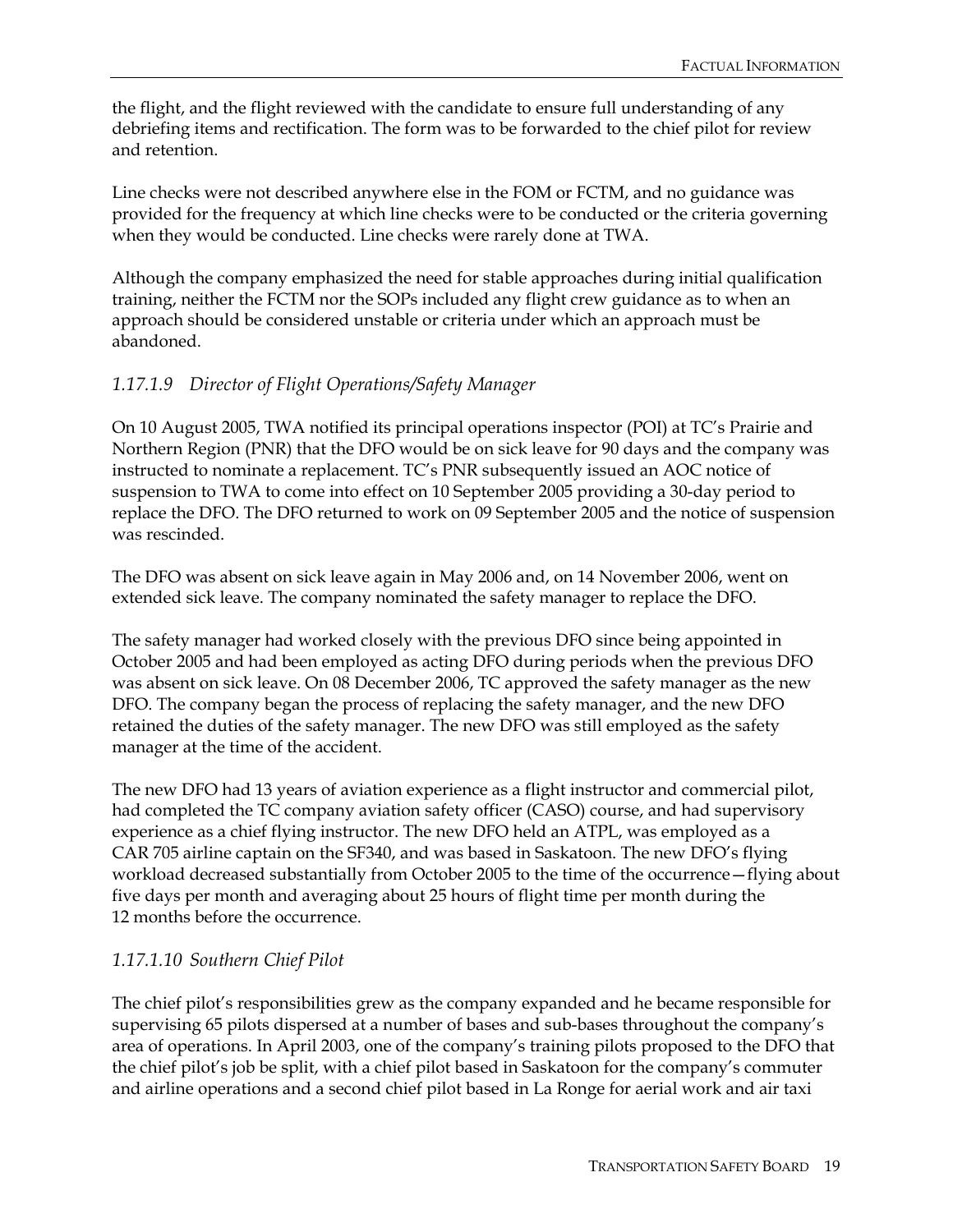operations. The training pilot indicated that he felt that the company's operations warranted two full-time chief pilots and offered himself as a candidate for the La Ronge-based job. The company did not take any immediate action on this proposal.

TC had expressed concern about the chief pilot's workload, so the company began work during 2005 and 2006 to put in place a second chief pilot, with the first chief pilot renamed the southern chief pilot (SCP). The SCP's flying workload was variable, with about 3 to 12 days per month spent flying, averaging about 20 hours of flight time per month during the 12 months before the occurrence. The SCP was based in Saskatoon and was employed as a CAR 705 airline captain on the SF340.

### *1.17.1.11 Northern Chief Pilot*

The northern chief pilot (NCP) began employment with TWA in April 2006 and was based in Saskatoon. He held an ATPL and had over 20 years of experience in commercial aviation flight operations. The NCP had completed commercial business management courses and had experience as an air taxi operations manager supervising 10 pilots, and as a training pilot and senior base pilot supervising 4 pilots for a large Canadian Twin Otter aircraft operator.

The NCP received initial and line indoctrination training to qualify as a captain on the company's SF340 airline aircraft. He was also qualified on de Havilland DHC6 commuter aircraft and flew as captain on both aircraft during the summer of 2006, as well as working with the SCP doing managerial tasks. The NCP's flying workload was high during June and July 2006 during his initial qualification on the SF340, with 27 days flying and 135 hours of flight time. On average, the NCP flew about 7 days per month, averaging about 35 hours of flight time per month during the time he worked for TWA.

On 19 September 2006, TC approved the nomination of the NCP to be a chief pilot under subparts 702, 703, and 704 of the CARs. The SCP retained responsibility for supervising the company's 23 subpart 705 airline pilots. The NCP was responsible for the supervision of 42 air taxi and commuter pilots from Prince Albert and northward, including training pilots and the crews operating the company's two King Air aircraft from La Ronge.

The FOM describes the duties and responsibilities of the chief pilots. The NCP is responsible for the professional standards of the flight crews under his authority, including: developing SOPs; developing and implementing required flight crew training programs; operational suitability and requirements of all aerodromes served by the company; acting on and distribution of accident, incident, and other occurrence reports; supervision of flight crews; and processing and acting on any flight crew reports.

The NCP's approach to supervision was informal. He did not keep records of interactions with his subordinates and did not have a formal plan to monitor pilot performance. The NCP met or talked frequently with the training pilots. Before December 2006, the NCP's schedule was not published, but beginning in December 2006, his schedule was widely distributed to pilots and management. This approach allowed the NCP to meet the pilots he supervised while he was line flying, during stopovers at company bases at La Ronge, Stony Rapids, and Wollaston, or while pilots were at the Saskatoon base.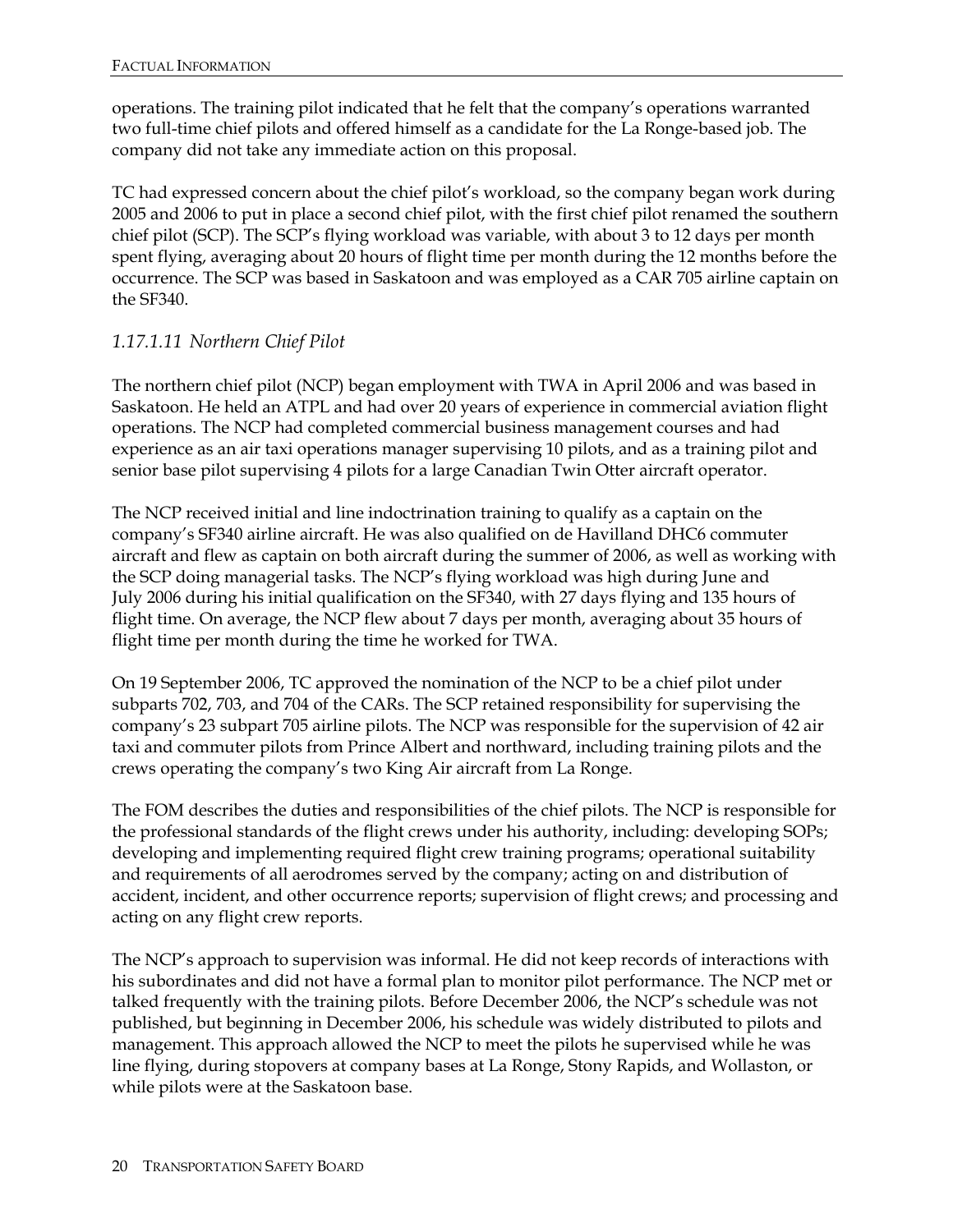The NCP made base visits to one or more of these locations about once per month for several days and had an office established at the company's water base in La Ronge. He was also available to pilots by telephone or e-mail. Periodic pilot meetings would be held to discuss issues of operational or general interest.

Most of the pilots interviewed felt comfortable addressing any concern regarding proficiency of other pilots with the NCP, and several had done so. All the pilots interviewed were aware of the supervisory role of the NCP, and all but one pilot knew that the NCP was their immediate supervisor.

### *1.17.1.12 Pilot Hiring*

The company had an established hiring process, requiring the use of a questionnaire checklist to be completed by the flight operations clerk during a telephone screening interview, and a more detailed interview checklist to be used by a manager during either a telephone or face-to-face interview. The hiring manager varied depending on availability and was one of the following: a managing partner, the DFO, the Director of Passenger and Ramp Services, the SCP, or the NCP.

Pilots with current qualifications and experience on King Air aircraft were in demand across Canada. During the 12-month period before the occurrence, TWA lost three King Air captains and one first officer to other companies.

Because of the competitive environment, the company hired pilots meeting its criteria for immediate employment as King Air captains. The captain's resume indicated that he met the company's Beech A100 King Air captain criteria and included information about previous employers, but did not include any information about employment from November 2003 to April 2006. The safety manager and SCP were on vacation while the company was hiring the captain; the NCP contacted the captain by telephone to obtain further information and passed the resume to the previous DFO.

Other than the resume, the company did not have any documents regarding pre-employment screening or interviews of the captain, and nobody at the company could recall doing such screening or interviews. The company did not have any documents regarding reference checks. No TWA personnel could recall calling a previous employer of the captain and none of the previous employers received any calls from TWA about the captain. The company also had no records documenting the hiring of the first officer.

In addition to the first officer of TW350, five other junior pilots employed by TWA were interviewed during this investigation. Two of the five had also completed aviation college training programs, and the other three had done their training at commercial flight schools with college affiliations. All five began their employment with TWA by doing a period of service of about one year in non-flying jobs, including hotel clerk, duty officer, fuel truck operator, and dock/ramp agent. Three of the five had begun their TWA flying as first officers on Beech turboprop aircraft. One had begun flying as a first officer on twin-piston aircraft and one was still doing ground duties and waiting for an initial flying position.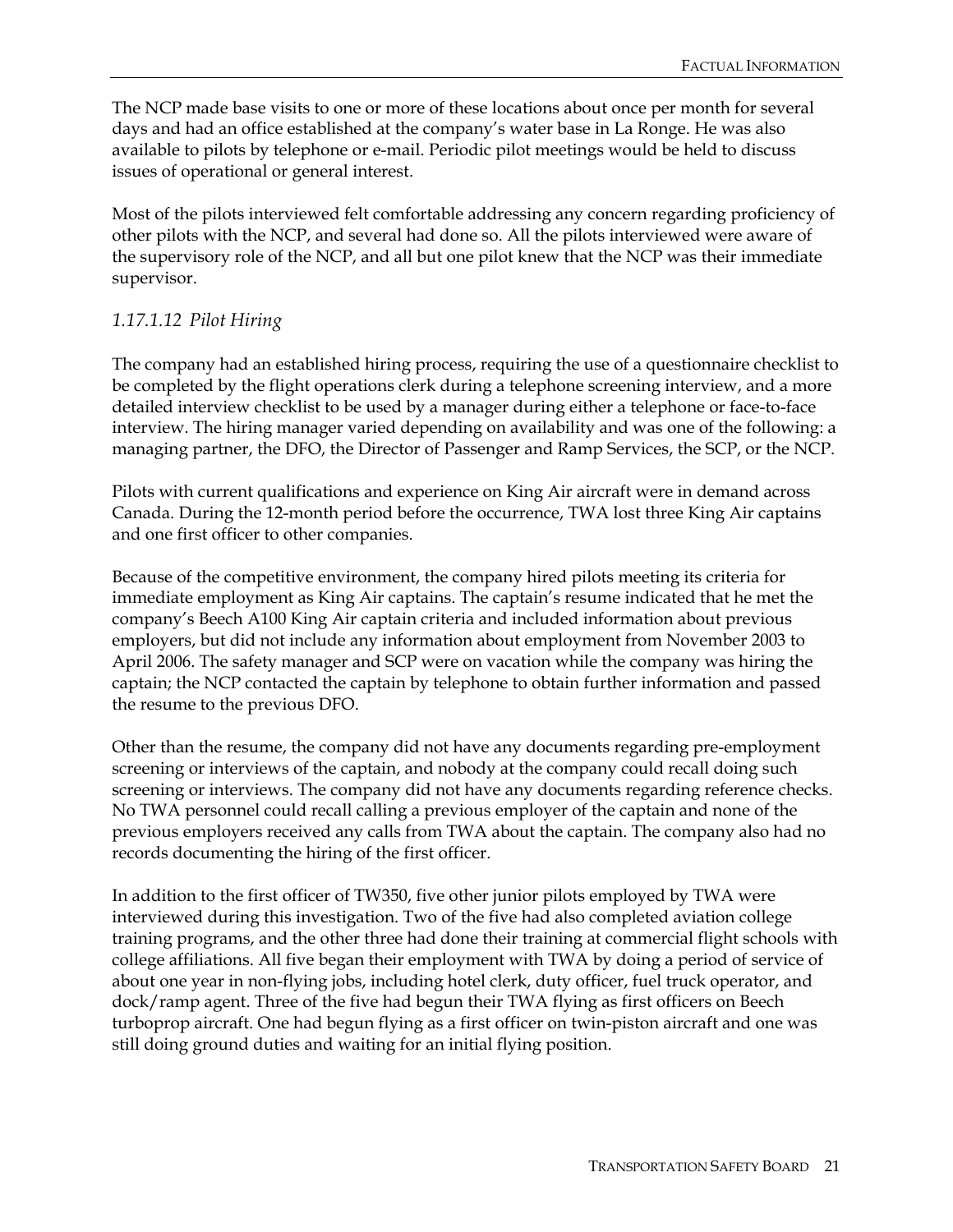### *1.17.1.13 Company Response to Repeated Flight Crew Regulatory Infractions*

In the fall of 2006, an experienced aviation consultant was hired to conduct an independent audit of TWA's operations. The consultant found, in part, that the company's management response to repeated flight crew regulatory infractions was insufficient and recommended that the company implement a disciplinary policy.

The disciplinary policy implemented by the company used unpaid suspension from duty as punishment. The first application of the policy, on 27 November 2006, was to the captain and first officer of TW350 following investigation of an incident at Fort McMurray, Alberta, on 24 November 2006 (see section 1.17.1.15 for further details on the investigation and suspension).

The disciplinary policy was subsequently revised to fines of 10 per cent of monthly salary for a first offence and 20 per cent of monthly salary for a second offence, with no suspension from duty. In addition to the disciplinary policy, pilot meetings concerning repeated flight crew regulatory infractions were planned for December 2006 but, because of scheduling difficulties, were held after the accident in January 2007.

Between 27 November 2006 and 08 February 2007, two other TWA crews were involved in CARs infractions, with all four pilots being fined by the company under the revised disciplinary policy. All the King Air pilots interviewed were aware of the disciplinary policy and clearly understood it.

#### *1.17.1.14 Safety Management System Implementation*

Although TWA was required to implement a SMS because it operated under CAR 705, the company had chosen to have the SMS apply to all of its operations (see Appendix C for more information on the SMS). One of the managing partners was the accountable executive, the DFO was responsible for supervision, organization, and staffing, and the safety manager was responsible for development, implementation, and operation of the SMS under the authority of the DFO. Implementation was occurring in four phases, with each phase having specific requirements. TWA was in phase 2 of SMS implementation at the time of the occurrence.

During phase 1 of SMS implementation, the company had completed a gap analysis, a SMS implementation project plan, and the submission of its SMS documentation to TC. Phase 2 entailed implementation of the company's safety management plan and safety oversight components: reactive processes, investigation and analysis, and risk management. Phase 2 also required the following: training for personnel involved in the SMS, documentation of relevant policies and procedures, a TC review of the company's documentation, and a TC on-site SMS assessment that was scheduled for 23 April 2007.

Phase 3 involved implementation of processes for the proactive identification of hazards. It was scheduled to be complete by 30 September 2007. Phase 4 involved implementing operational quality assurance and emergency preparedness and response, and documentation of relevant policies and procedures. Phase 4 was scheduled to be complete by 30 September 2008.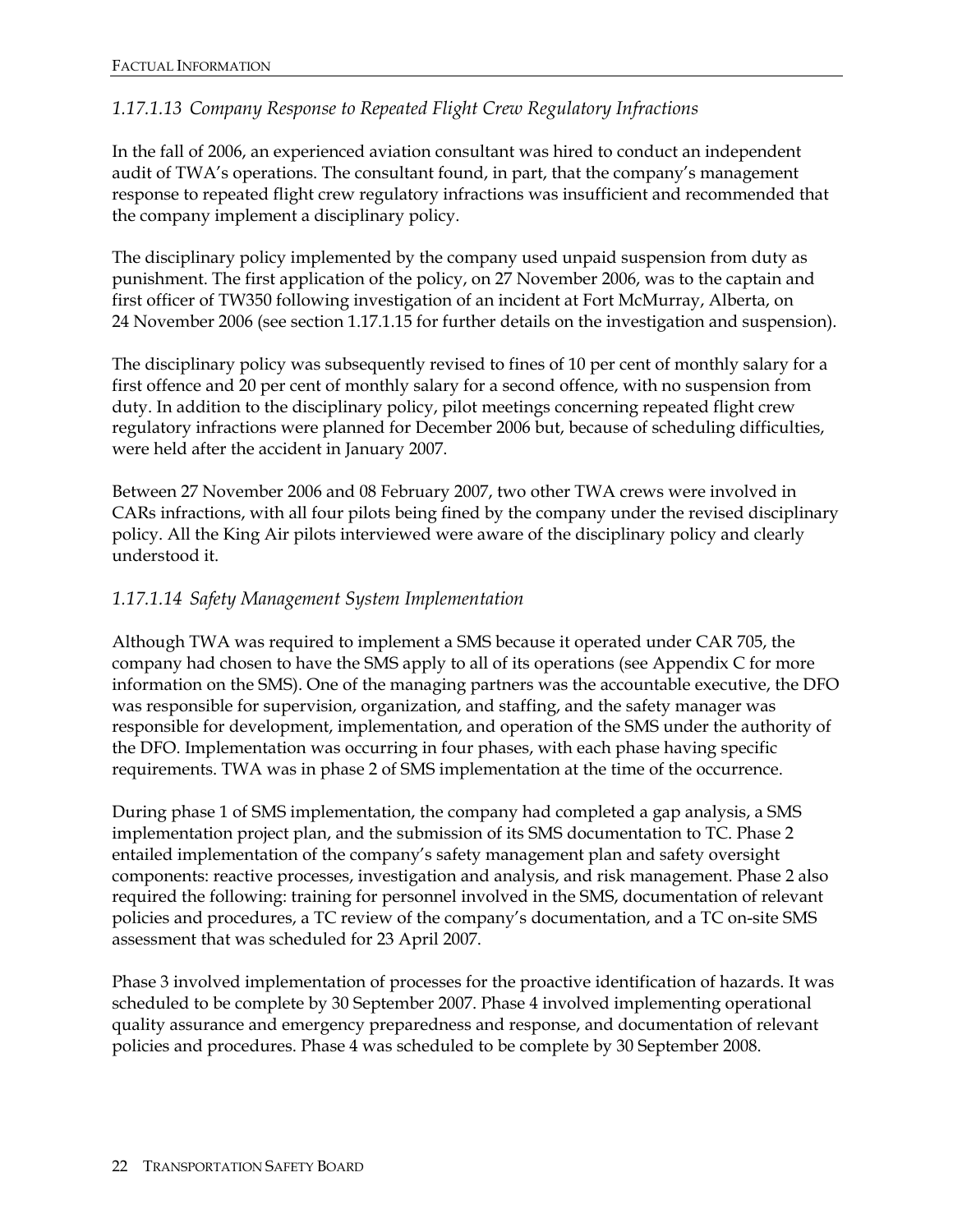#### *1.17.1.15 Supervision of TW350 Crew*

The TSB investigation examined three events within TWA involving supervision of the occurrence captain and first officer by company flight operations managers during the months before the accident.

The first event occurred in the fall of 2006, when the captain discussed the first officer's performance with the NCP and a training pilot. The captain assessed the first officer's landings as being inconsistent and sometimes unsatisfactory, and asked for guidance on how to help improve the first officer's landings. The NCP perceived the captain's concerns as a senior pilot wanting to help a junior pilot improve proficiency, and not as expressions of a hazardous situation. The NCP determined that other captains occasionally coached the first officer, but did not share the captain's assessment of the first officer's landings as being unsatisfactory. A training pilot was directed to assess the first officer's landings during a training flight and determined that the first officer had some initial difficulty landing with a crosswind, but improved during the flight and demonstrated satisfactory landings. The NCP verbally counselled the captain to be more assertive and provided tips on how to work together with the first officer to improve landing techniques, including demonstrating landing techniques and coaching the first officer if necessary. The NCP investigated this report by himself and no records were made to document the investigation.

The second event occurred on 13 November 2006, when the captain and first officer were paired for an IFR flight to Meadow Lake. The captain was the PF and the first officer was the PNF. After the flight, the first officer advised the NCP of problems during the arrival at Meadow Lake. The NCP requested a written report and, on 17 November 2006, the first officer reported the following:

- the captain's disagreement with the first officer's advisories regarding the inbound approach track;
- the captain banking excessively during the procedure turn;
- the captain descending further below MDA after the first officer called descent below MDA;
- the captain again descending below MDA during the second approach;
- when the captain acquired visual reference to the surface, the aircraft was not positioned to land on Runway 09 and the captain indicated that he would circle the airport and land on Runway 09;
- during the circling, the captain decided to land on Runway 35 rather than Runway 09; and
- on landing, the aircraft touched down on Runway 35 before the flaps had fully extended.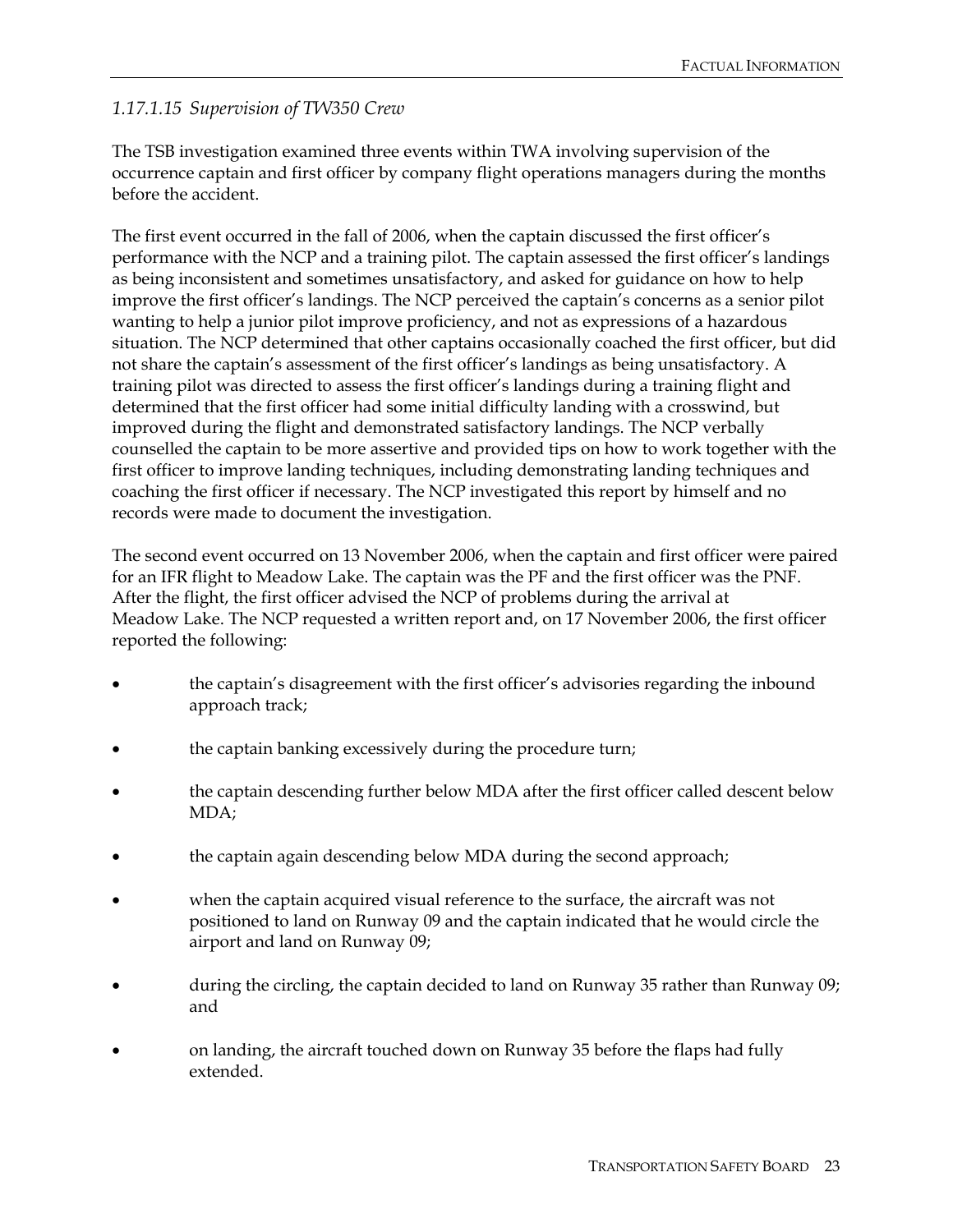This report was made directly to the NCP, who investigated this report by himself without using the company's SMS investigative processes.

The NCP subsequently interviewed the first officer and the captain. The NCP reviewed the report of the poorly flown approach and poor crew coordination with the captain, and was satisfied that the captain understood the deficiencies identified. The NCP concluded that it was not necessary to conduct a training flight to review SOPs or instrument procedures, or to assess the captain's flying proficiency and decision making with a line check. No training flights or line checks were conducted or required, and the captain continued line flying.

The NCP verbally counselled the first officer to be more assertive in the cockpit by identifying incorrect procedures or inaccurate flying. Other than the first officer's report to the NCP, no records were made of the information the investigation gathered or the decisions made.

The third event occurred on 24 November 2006. The occurrence captain and first officer had been paired as a crew for a scheduled flight from Saskatoon to Fort McMurray. Although the crew was required to initiate communication on the mandatory frequency (MF) five minutes before commencing the approach procedure and TWA aircraft were equipped with more than one radio to permit communication on more than one frequency, the crew members made their first transmission on the MF when they were two miles from landing at Fort McMurray. The crew was advised by the Fort McMurray flight service specialist that they had not made the required transmission, but the crew did not report the incident to their company.

TWA was using the TC Civil Aviation Daily Occurrence Reporting System (CADORS) as one of its SMS data sources for reactive incident investigation, and the TWA safety manager initiated an investigation immediately after learning of the event through a review of CADORS information. This event was investigated jointly under the company's SMS by the safety manager and the SCP and NCP.

The company's investigation made a finding as to cause of "lack of situational awareness" and determined that, although the crew members understood the regulatory requirement to communicate on the MF before commencing the approach, they were unsure when they were required to use a second radio if the first radio was in use with ATC. The safety manager recommended that the crew review MF procedures and the NCP added a recommendation for the crew to review IFR airport procedures.

As part of the SMS documentation of the incident, the safety manager completed a company audit finding form, identifying the incident as a non-conformance with subsection 602.104(2) of the CARs. The short-term corrective action plan specified that the NCP had immediately removed the crew from line flying until further notice. The long-term corrective action plan included two items: first, a safety directive (SD06-15) sent out to all flight crews regarding the numerous unnecessary CARs violations that TWA had incurred over the past year; second, pilot meetings were to be held at each base to discuss CARs violations. The finding form included follow-up action for a line check to be performed on the crew by the training pilot to ensure that regulations and SOPs are being followed, but did not propose a date for the line check. The finding completion was dated 27 November 2006.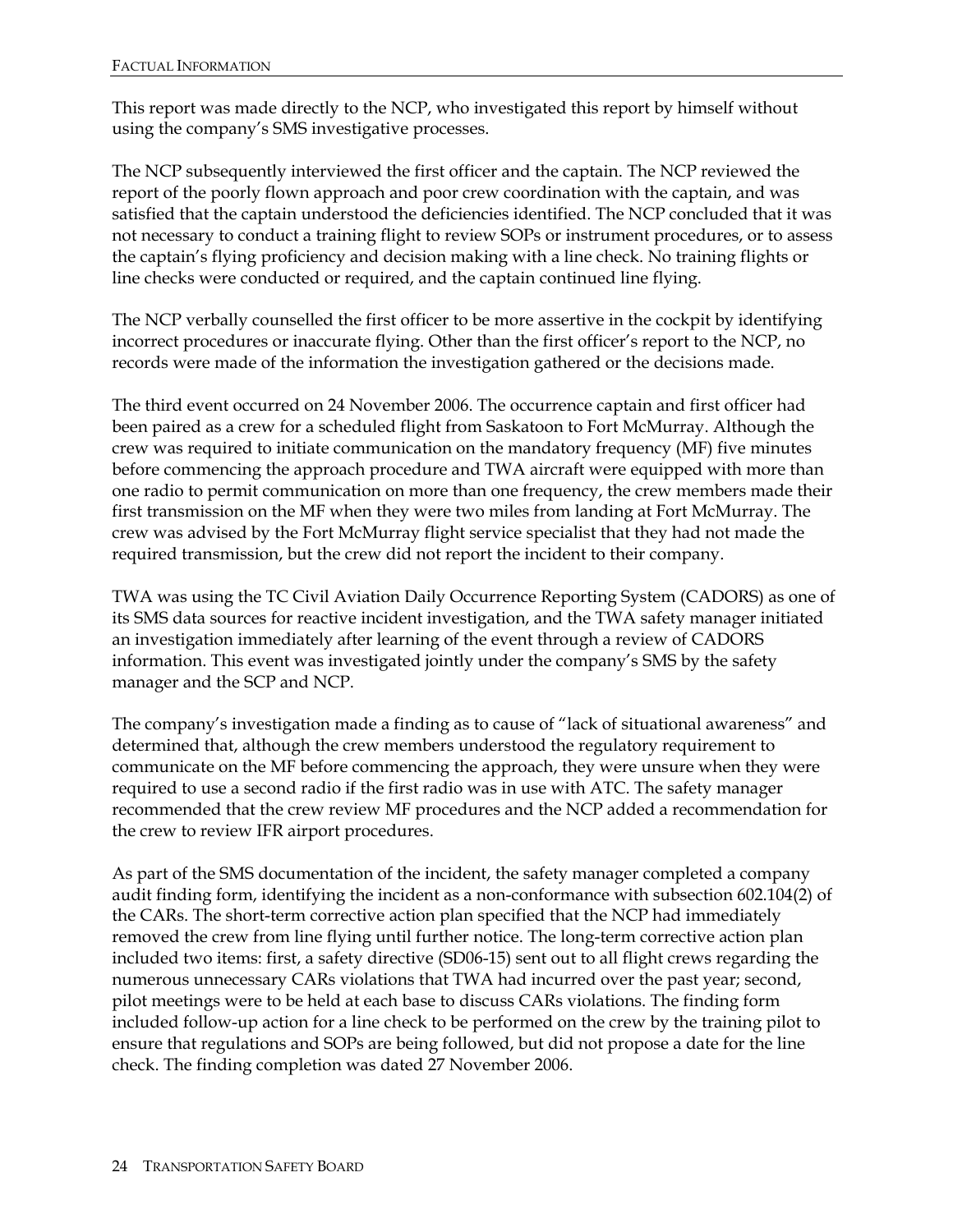TWA's SD06-15 regarding CARs violations was issued by both chief pilots to all pilots on 22 November 2006 (see section 1.17.1.17 for further information about SD06-15).

On 27 November 2006, the NCP advised the captain and first officer by telephone that they were suspended from flight duties and followed up with a suspension letter to each pilot. Although the captain acknowledged understanding the requirement to communicate on the MF before commencing the approach, he had insisted that ATC was responsible for the incident rather than the crew. Because he did not accept full responsibility for the incident, the captain was suspended for 15 days (26 November to 10 December 2006). The first officer did accept responsibility for the incident and was suspended for seven days (26 November to 02 December 2006).

The captain and first officer were scheduled to fly together only once in December 2006; consequently, the company planned to conduct a line check in January 2007. No line check was scheduled or conducted on the crew before they returned to flying duties following the suspensions.

### *1.17.1.16 TW350 Crew Pairing and Scheduling*

Since the approval of his nomination, the NCP had met with all the company's King Air pilots. None of the other pilots had discussed with the NCP any concern regarding either the captain's or the first officer's flying proficiency. However, one pilot had advised the NCP verbally of his concern about pairing the captain and first officer, and also verbally advised the La Ronge base manager not to pair the captain and the first officer.

The NCP did not consider the Meadow Lake and Fort McMurray incidents as indications of any problem with the captain and first officer as a crew pair, and he did not have any concerns about the pairing of the captain and the first officer.

By mid-December 2006, the captain and first officer had returned to flying following their suspension. On 24 December 2006, the NCP distributed the January 2007 King Air flight crew schedule, pairing the captain and the first officer for the entire month.

#### *1.17.1.17 Operations Directives and Safety Directives*

The company disseminated information to pilots using operations directives (ODs) and safety directives (SDs), with sign-off sheets used by pilots to indicate that they had read the information. Some of the directives issued by the company in 2006 are described below.

On 12 June 2006, the safety manager issued SD06-04 to all crew members regarding the importance of incident reports. The directive discussed implementation of the company's SMS, including the incident/accident reporting system, provided guidance on when a report was needed, and encouraged crew members to submit reports in a timely manner.

On 30 August 2006, the safety manager issued SD06-11 to all flight crews regarding MF advisory calls. The directive indicated that the company had been advised by TC of several incidents where crews had not complied with MF communications requirements. The directive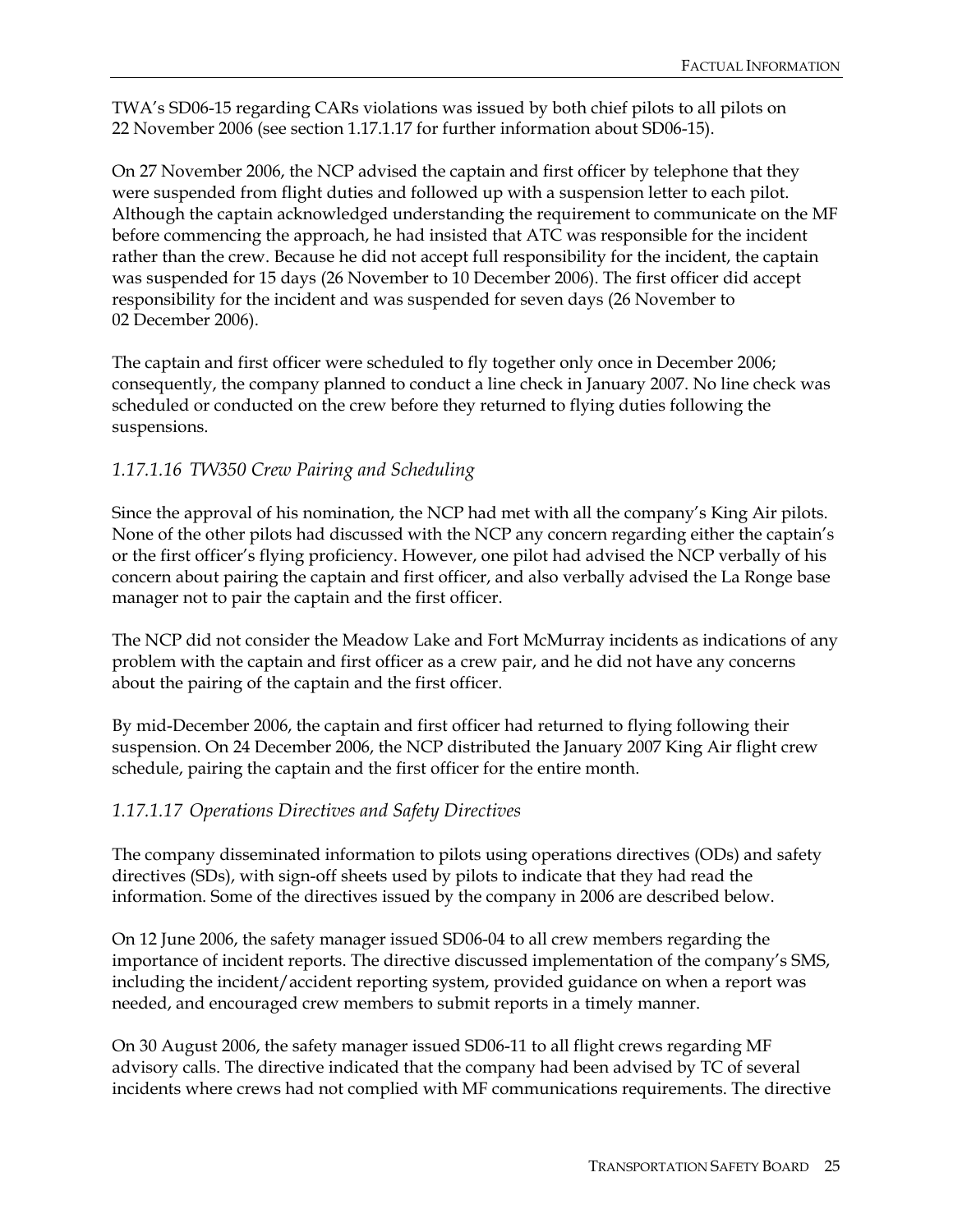included quotes from applicable CARs regarding MF reporting procedures for both arrivals and departures. Both the captain and first officer of TW350 acknowledged reading this directive by initialling the sign-off sheets.

On 30 October 2006, the safety manager issued SD06-13 regarding the black hole effect. The directive reminded pilots that "black hole conditions occur when there are no surface lights between the aircraft and runway environment and the sky is overcast and/or moonless." The directive identified two hazards associated with black holes: false climb illusion after take-off, and a tendency for pilots to fly too low on approach and collide with terrain short of the runway. The directive included the following guidance to reduce the risk of these hazards: using distance measuring equipment (DME) to assist in maintaining a descent based on 300 feet per nm and considering over-flight of an unfamiliar airport before beginning the approach descent. The directive did not identify any specific runways affected by black hole conditions. All the King Air pilots had initialled the sign-off sheet for this safety directive, including the captain and first officer. All the pilots interviewed were aware of black hole hazards, although not all recalled reading the safety directive.

On 22 November 2006, the NCP and SCP issued SD06-15 regarding CARs violations. The directive indicated that company flights had been involved in several CARs violations during the past year, including altitude violations, airspace infractions, and MF violations. The directive indicated that TWA pilots held commercial or air transport pilot licences that certified an understanding of aviation regulations, and emphasized the need to comply with regulations to ensure the safety of passengers and crew members. The directive stated the company's responsibility "to ensure that all crew members are conducting themselves in a safe and knowledgeable fashion" and pointed out that, once a flight departs, the crew has "sole responsibility for the continuance of this professionalism." The directive indicated that the chief pilots and the safety manager were available to answer questions or to provide clarification regarding regulations.

#### *1.17.1.18 Beech A100 King Air Standard Operating Procedures*

The King Air SOPs were issued by TWA for guidance on the operation of the aircraft.

Section 3.3 of the SOPs required the first officer to complete all required performance calculations prior to flight and the captain to review the calculations. Also, section 3.18 of the SOPs required crews to always consult landing charts for contaminated runway operations.

Aircraft performance charts are contained in the AFM. This manual is kept on the aircraft for pilot reference. The company did not provide any means of easily recording or displaying aircraft performance calculations in the cockpit, nor were they required to.

The crew of TW350 did not make or review any pre-flight aircraft performance calculations. Additionally, none of the TWA King Air pilots interviewed made reference to aircraft landing performance charts during line operations, and only one pilot could provide an estimated landing distance, 1500 feet, when asked to do so by investigators. Although all had received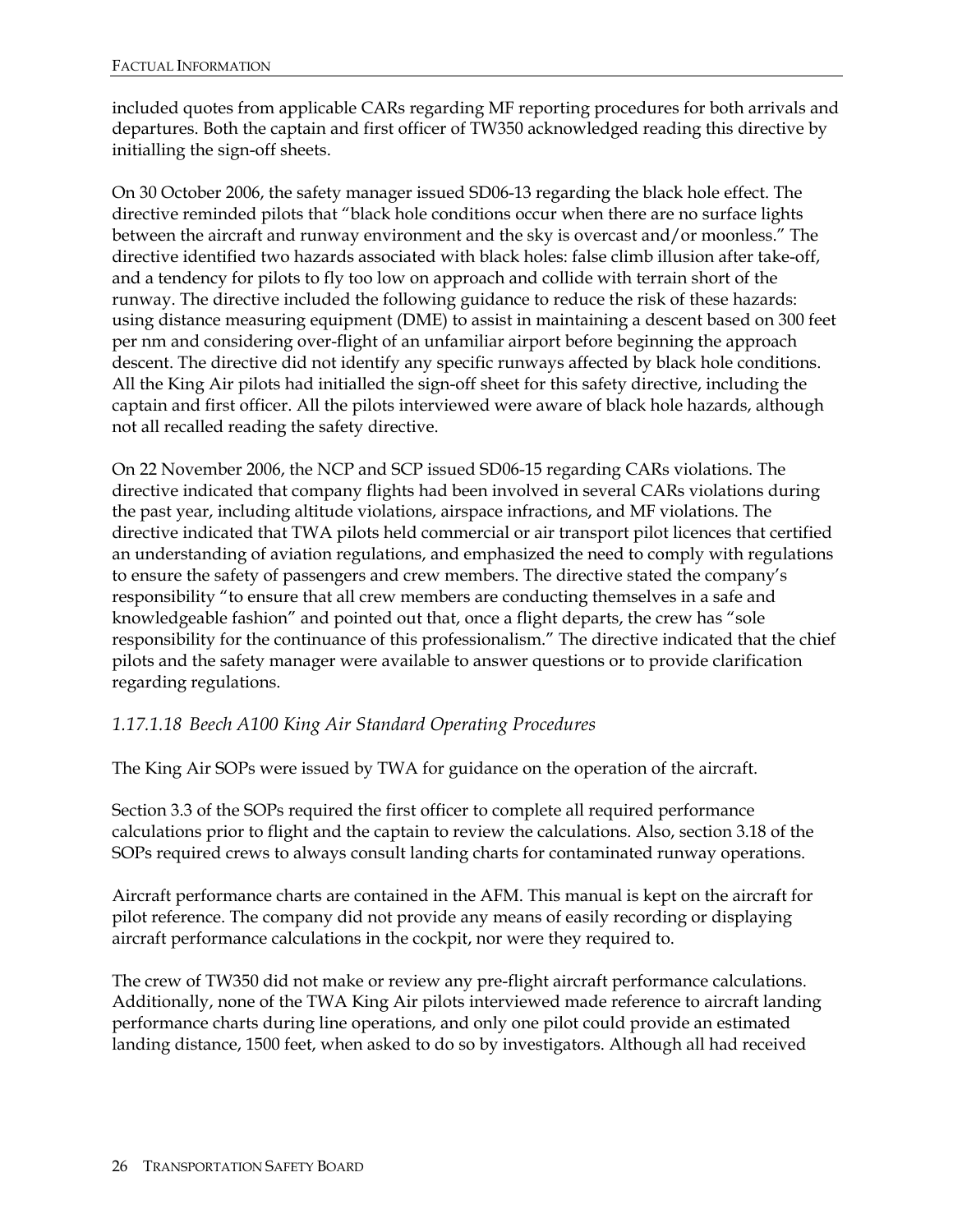training in the use of aircraft performance charts during initial or recurrent training, pilot expectations of aircraft performance on landing were based on experience gained during line operations.

The SOPs required that a copy of the OFP, weight and balance, and passenger manifest be left at the point of departure. The crew of TW350 did not leave behind copies of the OFP, weight and balance, and passenger manifest.

The SOPs required that a pre-flight crew briefing be conducted and that specified items be briefed, and also required the crew to conduct a pre-flight passenger briefing. The crew of TW350 did not conduct either of these briefings.

Section 5.7.3 of the SOPs permitted pilot role switching and indicated that take-offs, landings, and en route flying are normally shared on a 50/50 basis. This SOP also stated "the Captain may assume any flying task at his discretion."

The company had a widely known and unwritten policy requiring the captain to fly the first leg of the day. The intent of this unwritten policy was to ensure that the most experienced crew member would be PF in the event of aircraft mechanical problems that were thought to be more likely to occur on the first flight of the day. The practice of the crew of TW350 was that sometimes the captain would fly the first leg and sometimes the first officer would fly the first leg. Pilots interviewed were all aware that there was an unwritten company policy; however, some pilots thought that the practice was part of the SOPs, while some other pilots thought that the captain could decide who would fly the first leg. Pilots reported occasions when a first officer would fly the first leg. Pilot practice was to alternate legs when possible in order to provide both pilots with equal flight time at the controls.

TWA had a standard aircraft control transfer procedure used throughout its multi-crew fleet, including the King Air. Section 3.13 of the SOPs defined the procedure for transfer of aircraft control from one pilot to the other, stating "anytime that control of the aircraft is transferred from one pilot to the other, the following phraseology shall be used:"

| The PF shall not release controls until he hears:  |
|----------------------------------------------------|
|                                                    |
| Or, if the PNF is initiating the control transfer: |
|                                                    |
| Pilot relinquishing control  "You have control"    |

Section 5.9 of the SOPs defined standard callouts for transfer of control from one pilot to the other, whereby the pilot assuming control would say "I have control" and the pilot relinquishing control would respond "you have control."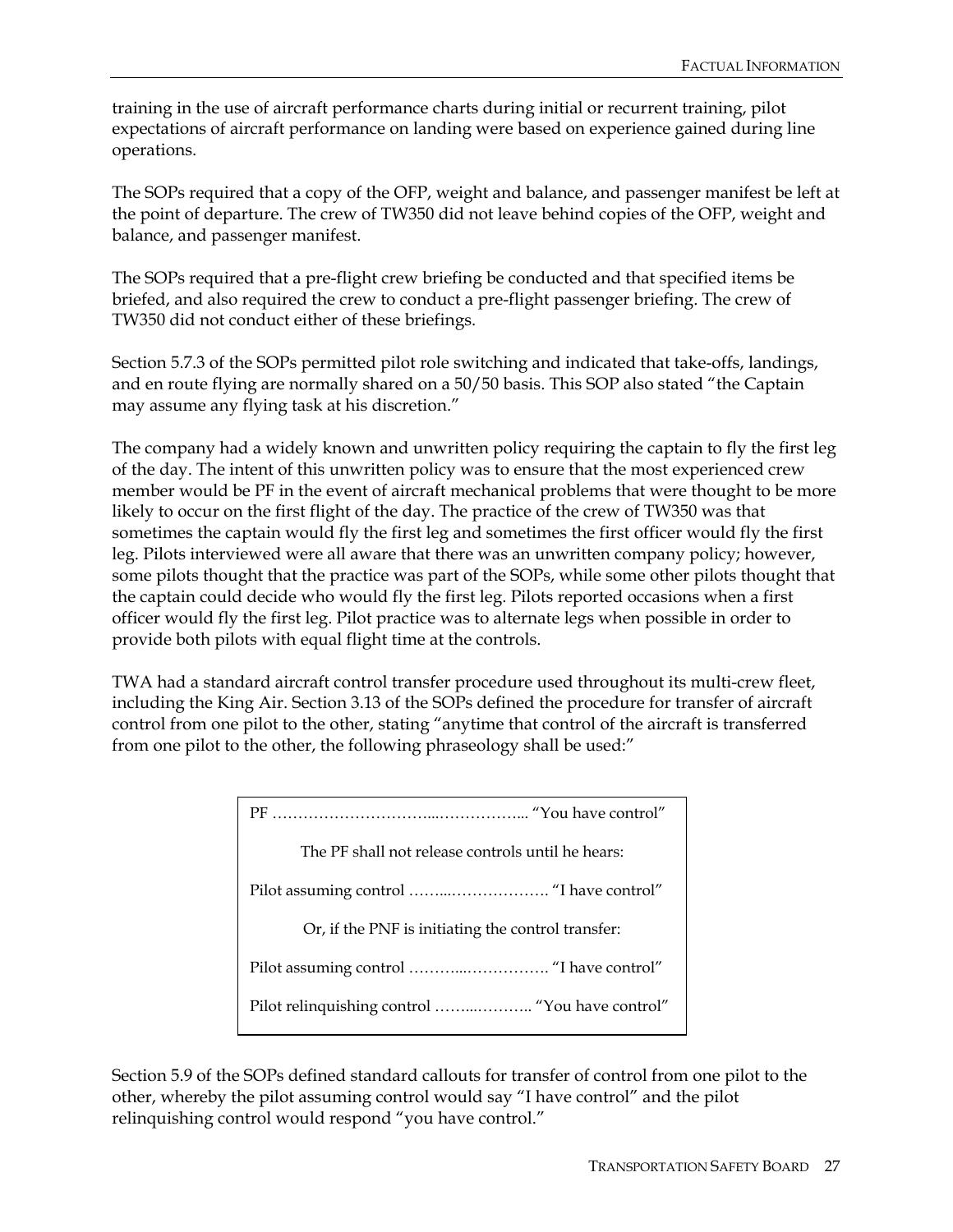The investigation examined three instances of control transfer during the flight of TW350. In the first, at 1945:53, the first officer used the standard phrase and the captain used a non-standard phrase to indicate that he had control. In the second, at 1947:08, both crew members used the standard phrases required by the SOPs. In the third instance, during the go-around, neither crew member made any verbal statement regarding the transfer of control. The third instance is discussed in section 2.10.

TWA King Air pilots reported that the transfer of control procedure was well understood with mostly consistent compliance. Only one pilot reported any deviations from this procedure and, other than the first officer, no pilot had experienced the captain taking control without following the transfer of control procedure and verbally stating his intentions.

Section 6.10 of the SOPs required the PNF to check the engine instruments and verbally indicate that they had been checked during the cruise check. The captain did not verbalize checking the engine instruments and did not call the cruise check complete.

During the descent and approach check, the crew was required to conduct a passenger briefing, but did not do so.

Section 3.22 of the SOPs provided crew guidance for approaches and specified "straight-in approaches must not be done unless VASIS, PAPI, or glide slope information is available and used." The SOP did not identify specific locations where this policy would apply. Half the pilots interviewed were not aware of this prohibition of straight-in approaches, and even those pilots aware of it reported occasionally flying straight-in approaches under such conditions.

Section 3.25 of the SOPs stated that "the captain shall normally carry out all landings on runways under 3500 feet and any landings as conditions warrant (for example, low Canadian Runway Friction Index [CRFI], crosswinds, emergencies, etc.)." Although most of the pilots interviewed were aware of this requirement, some were unaware of any first officer landing limitations and thought that the captain could decide when a first officer could land. Some pilots did not know in which manual this directive was. One captain disagreed with the directive because he felt that the policy reduced opportunity for first officers to gain experience and improve their skills. Another captain was adamant about never permitting a first officer to land at Sandy Bay, and approached low over the threshold at Sandy Bay to touch down as close to the threshold as possible. Another first officer, other than the occurrence first officer, reported that the occurrence captain had permitted him to land at Sandy Bay.

The SOPs required the approach briefing to include specified elements, including the inbound track, airport elevation, and approach speed, and also recommended that corrections for below standard temperatures be made to procedure altitudes. The first officer's approach briefing for the straight-in NDB approach to Runway 05 did not include these elements.

Section 2.7.4 of the SOPs required that all flight crew members were to monitor other crew members in the performance of their duties. Any deviation or omission by a person was to be challenged by bringing it to the attention of that person as soon as practicable. However, during the occurrence flight, neither crew member challenged the other regarding deviations from the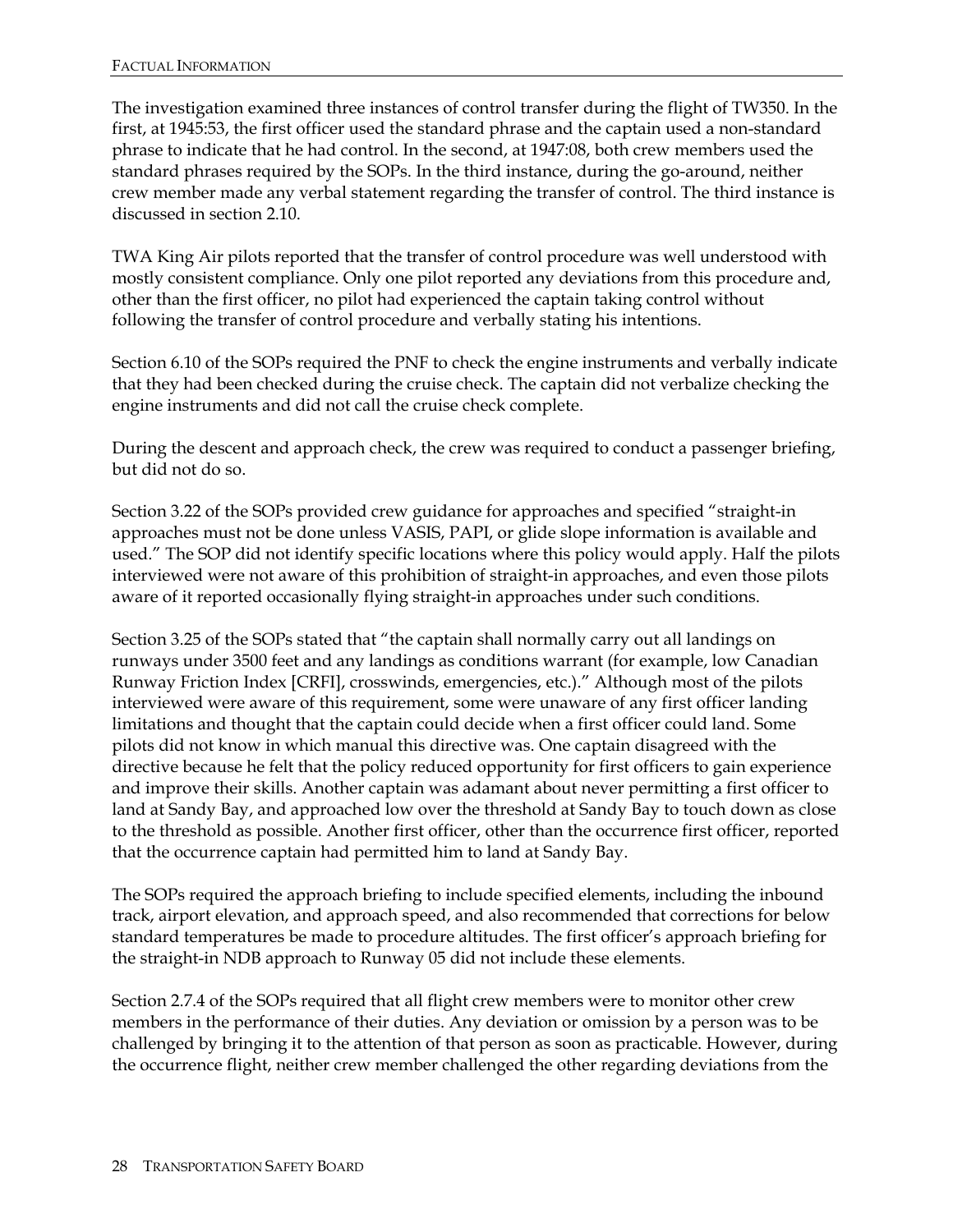SOPs. Two examples of this are the captain's decision for the first officer to be PF, which was not challenged by the first officer, and the first officer's decision to conduct the approach straight-in, which was not challenged by the captain.

Section 2.6 of the SOPs required the PNF to call checklists complete. The captain was the PNF throughout the flight and did not call the completion of any checklists.

Section 4.2.4 of the SOPs provided a text description (below) of the missed approach or go-around procedure (two engines). This description was located in the emergency procedures section of the SOPs, rather than in the normal flight procedures section, and stated: "Two engine approaches will be conducted with Flaps Approach. The PF shall initiate the power for a go-around. For a missed approach over a runway the same procedure applies."

| <b>PF</b>                                                                                                                  | <b>PNF</b>                                                                                                     |
|----------------------------------------------------------------------------------------------------------------------------|----------------------------------------------------------------------------------------------------------------|
| 1. Calls "GO AROUND, MAX POWER, FLAPS<br>APPROACH" and simultaneously applies max. torque,<br>raises nose to 10 to 15° up. |                                                                                                                |
|                                                                                                                            | 2. Ensures max. power is set and selects flaps<br>to approach. Calls "MAX POWER SET,<br><b>FLAPS APPROACH"</b> |
|                                                                                                                            | 3. Calls "POSITIVE RATE"                                                                                       |
| 4. Retracts and Calls "GEAR UP"                                                                                            | 5. Calls "400 feet"                                                                                            |
| 6. Calls "ACCELERATING" and accelerates to $V_2$ +10 or<br>greater                                                         | 7. Calls " $V_2 + 10$ "                                                                                        |
| 8. Calls "FLAPS UP"                                                                                                        | 9. Selects and Calls "FLAPS UP" and calls the<br>missed approach procedure and monitors PF                     |
|                                                                                                                            | 10. Calls "1500 FEET"                                                                                          |
| 11. Calls "CLIMB POWER AND AFTER TAKE-OFF<br>CHECKLIST".                                                                   | 12. Advises ATC of intentions and requests<br>appropriate clearance. Completes checklist.                      |

Section 5.9 of the SOPs specified standard callouts and required the PNF to call "go-around" to initiate a missed approach or go-around. The captain did not use the phrase "go-around" to communicate his decision to abandon the landing attempt and conduct a go-around. The phrase used by the captain was non-standard and did not clearly state his intent.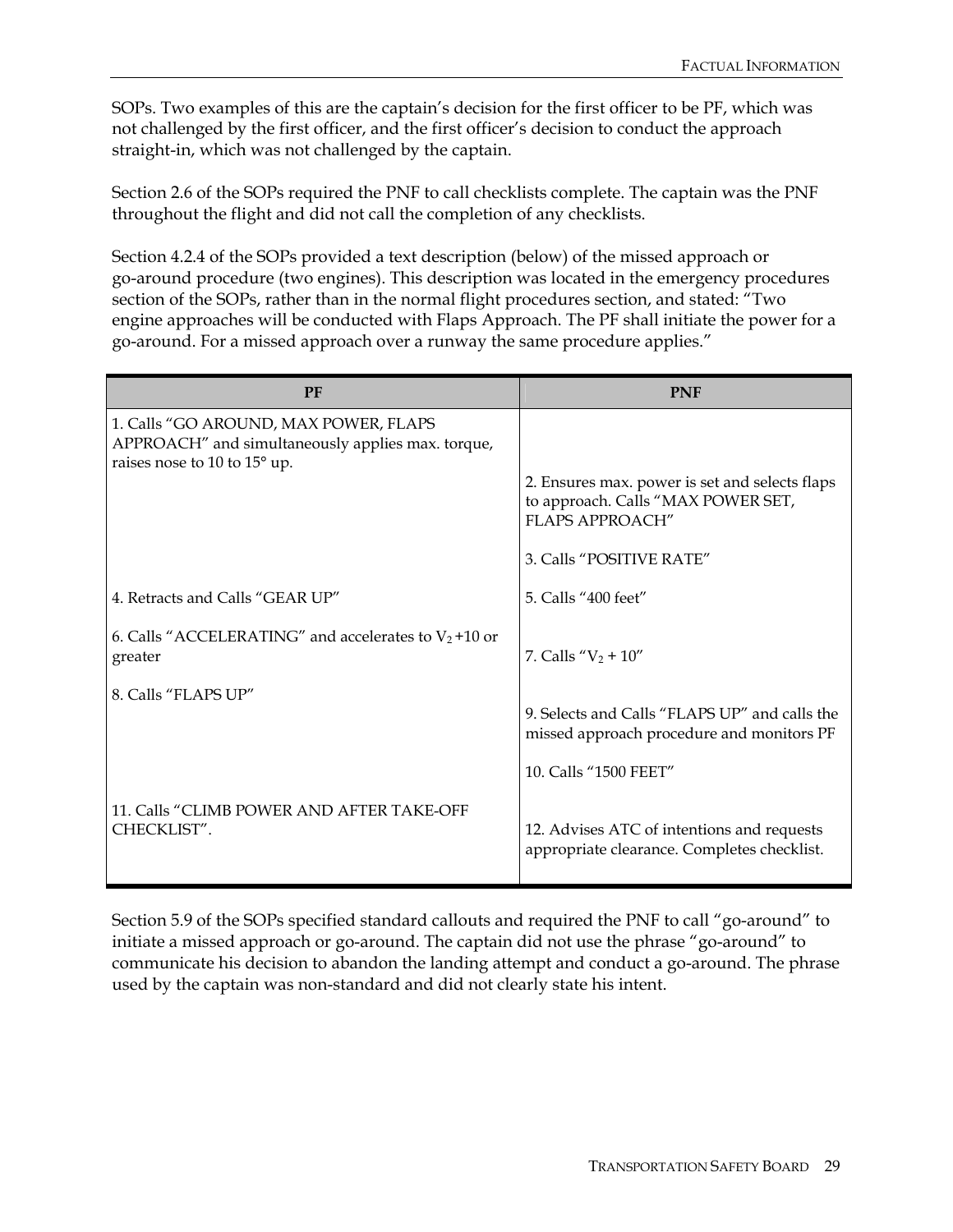Sections 7.4 and 7.7 of the SOPs provided flight profile diagrams for precision and non-precision instrument approaches that included text descriptions of the go-around as follows:

- Go-Around
- Max Power
- Flaps Up
- Gear Up
- Climb 150K

Pilots interviewed had varying descriptions of the go-around procedure; some pilots described the initial flap selection as flaps to approach, and some as flaps up.

The new DFO and the NCP knew of the captain's concerns regarding the first officer's landings, as well as the Meadow Lake and Fort McMurray incidents. However, neither manager was aware of the extent of the deviations from company policies and procedures within the King Air operation that are listed in this section. Both managers considered compliance with policies and procedures to be satisfactory.

#### *1.17.1.19 Medevac Operations*

The purpose of the flight was to transport a patient who had a non-life-threatening condition to Flin Flon. The crew's decision making was not influenced by any perceived pressure to complete the medevac mission.

#### *1.17.2 Transport Canada*

Transport Canada Civil Aviation (TCCA) is organized into headquarters and regional functions. Headquarters provides strategic policy guidance and support to the regions, and retains some operational oversight of large aviation companies. TCCA is headed by the Director General, Civil Aviation (DGCA) in Ottawa, Ontario. Prairie and Northern Region (PNR) is headed by the Regional Director, Civil Aviation (RDCA), who reports to the PNR Director General rather than the DGCA. Various mechanisms have been developed to coordinate the national management of TCCA. 7

TCCA's Commercial and Business Aviation (CBA) Division in each region was responsible for the oversight of commercial air operations that fall under Part VII, Commercial Air Services, of the CARs. 8 The CBA Division handles applications for new operations and changes to existing operations, and monitors day-to-day operations to ensure that air operators meet the required standards in the CASS and conduct business in accordance with their AOC. At the time of the

<u>.</u>

<sup>7</sup> National management of TCCA is coordinated, in part, by the National Civil Aviation Management Executive (NCAMX), a committee that includes the DGCA, RDCAs from all regions, and other senior TCCA directors.

<sup>8</sup> The TCCA National Organization Transition Implementation Project (NOTIP) was formed to ensure that the TCCA workforce and organizational structure are effectively positioned to adapt to and deliver the program changes of the future. At the time of this investigation, NOTIP organizational changes had not begun to occur.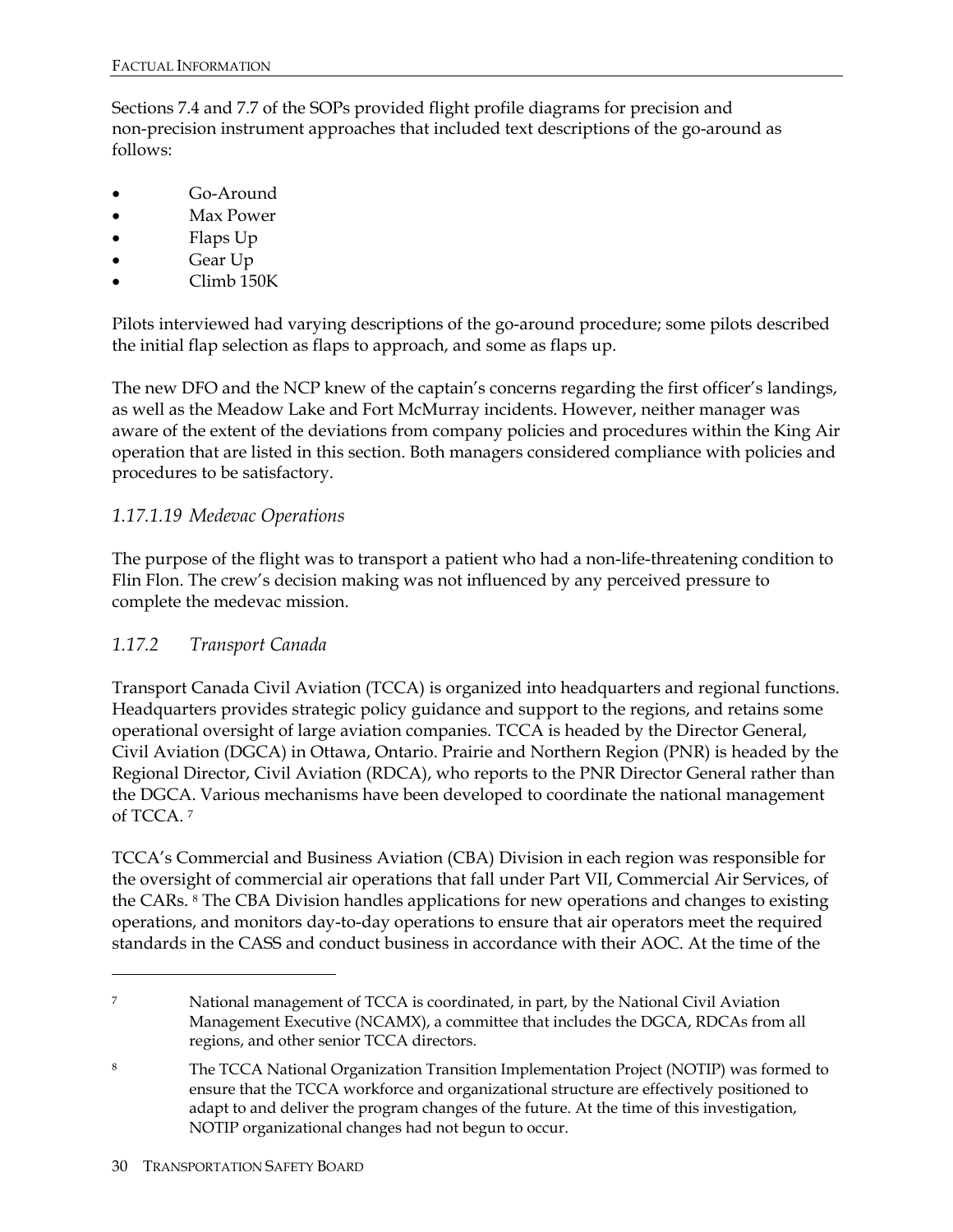accident, oversight was conducted through formal audits, inspections, PPCs, ramp inspections, and in-flight inspections. Each air operator has an assigned POI that monitors the company's operations. The activities of the POI are governed by TC's publication *Air Carrier Inspector Manual* (ACIM) (TP 3783).

The POI for TWA was responsible for 17 companies; TWA was the largest of these. The POI's contact with TWA was through the DFO and much of it related to amendments to the company's operating manuals and implementation of the company's SMS. Most of the contact was by telephone and correspondence, with occasional meetings. Because the POI was not qualified on the SF340 aircraft operated by TWA, PNR designated a second inspector as the SF340 POI.

#### *1.17.2.1 Strategic Planning*

In its strategic plans published in December 1999 *9* and April 2006, 10 TCCA articulated its commitment to consistent risk management in decision making and to the implementation of SMSs within aviation organizations (see Appendix C for more information on these strategic planning documents).

#### *1.17.2.2 Risk Management and Decision Making in Civil Aviation*

In a video briefing 11 on risk-based approach principles, TCCA states that the Government of Canada has been moving the Public Service to a more performance, risk-based regulatory and management approach over the past five years, and TCCA has been actively adapting its entire program to reflect this shift in philosophy. The briefing emphasizes the importance of conducting risk analyses for all proposed changes to the safety framework, including granting exemptions, amending the *Aeronautics Act*, regulations or standards, and changing inspection and audit policies. It comments that "risk analyses are now a mandatory part of the civil aviation program."

Civil Aviation Directive (CAD) 30 12 articulates the following policy: TCCA "applies risk management techniques and processes consistently in all its decision making, and documents these decisions, to ensure the greatest potential for enhancing safety and effectively managing the Civil Aviation Program." The directive requires that all risk management be consistent with

<u>.</u>

<sup>9</sup> Transport Canada, *Flight 2005 – A Civil Aviation Safety Framework for Canada*, December 1999

<sup>10</sup> Transport Canada, *Flight 2010 – A Strategic Plan for Civil Aviation*, April 2006

<sup>11</sup> Transport Canada, *Risk-based Approach Principles*, http://www.tc.gc.ca/civilaviation/risk/breeze/English/publish/index.htm (website address confirmed functional as of 14 October 2009)

<sup>12</sup> CADs are internal TCCA documents.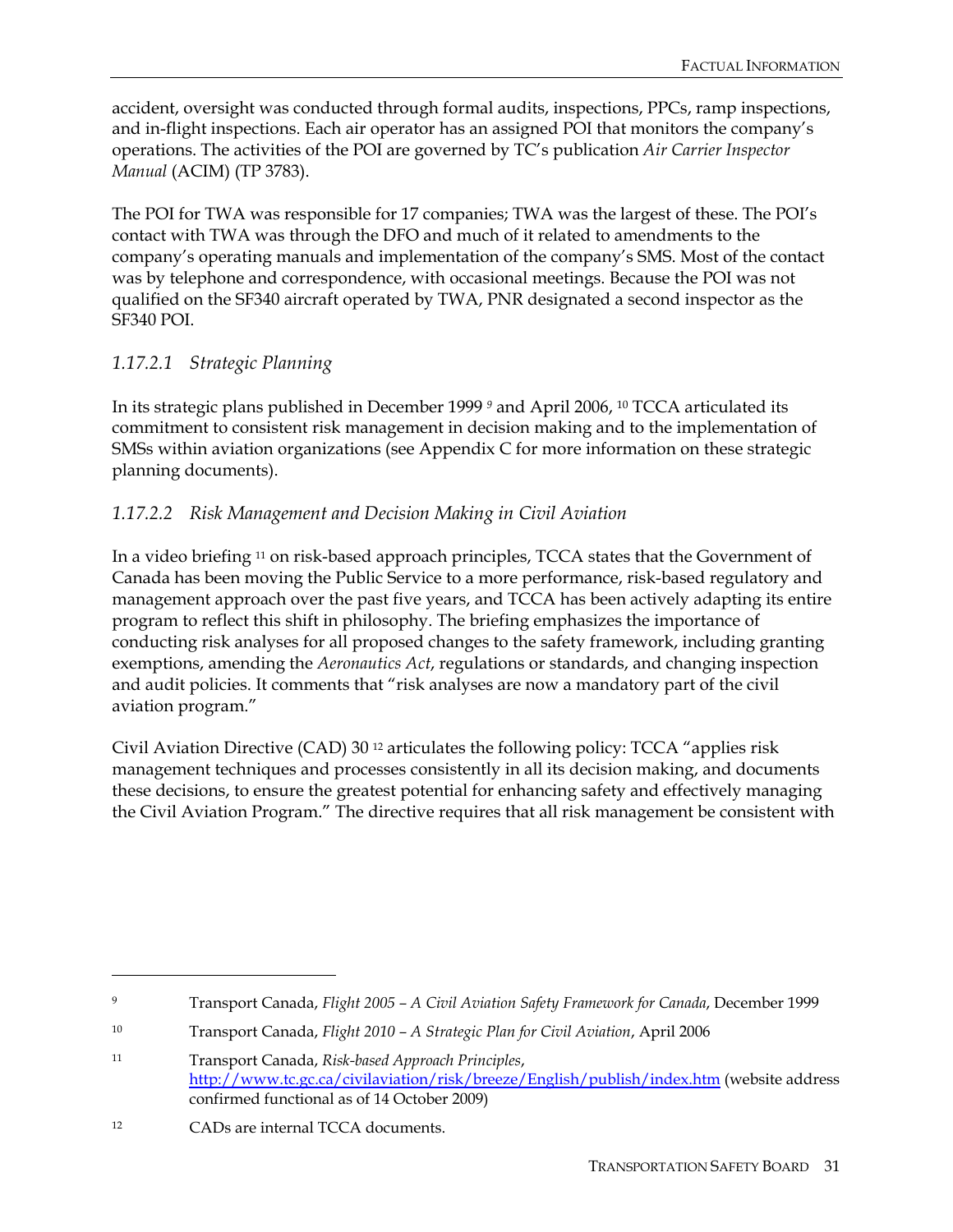the guidance material and that management decisions be documented. TC's publication *Risk Management and Decision-Making in Civil Aviation* (TP 13095) of April 2001 provides this guidance. Specifically, TP 13095:

- describes the basic concepts of risk and risk management,
- highlights typical decision situations in civil aviation, such as operational management decisions regarding allocation of limited resources and setting of priorities for regulatory oversight activities; and
- outlines a decision-making process for managing risk.

The TSB investigation examined two pertinent cases of the application of TCCA risk management policies and procedures. Both were prompted by increased TCCA workload associated with SMS implementation. In the first case, the risks associated with a PNR management proposal were evaluated to allocate resources and set priorities for regulatory oversight activities, but any policy guidance was not included. In the second case, the consequences of a resource allocation and oversight priority decision were examined, and the organization's risk management policy guidance was amplified. In accepting the second risk assessment, the DGCA directed that, during the transition to SMS, decisions by TC executives and managers regarding the extent and type of oversight were to be made based on case-by-case risk assessments (see Appendix D for a summary of both risk assessments).

#### *1.17.2.3 Frequency of Inspection Policy and Frequency of Inspection Policy Document*

CAD 20 laid out the responsibilities of personnel involved in the management and execution of oversight activities. To the extent that resources allowed, staff were required to comply with the *Frequency of Inspection Policy Document* (FOIPD). 13 Proposed adjustments to the inspection/audit cycle were to be evaluated using TC's risk management techniques and policies as per CAD 30. Any deviation from the frequency policy was to be documented and communicated to the relevant functional director. All audits and inspections were to be conducted in accordance with the *Inspection and Audit Manual* (IAM).

The FOIPD specified the frequency standards for a broad range of regulatory oversight activities. Rectification of non-conformances identified in an audit could be confirmed by follow-up on-site inspections. The FOIPD required 100 per cent completion of on-site audit follow-up tasks.

#### *1.17.2.4 Inspection and Audit Manual*

TCCA's *Inspection and Audit Manual* (IAM) (TP 8606E), revised 07/2005, provides policy and procedural guidance for planning, executing, and monitoring regulatory inspections and audits. The policy section of the manual indicates that routine audits are conducted for the purpose of determining an organization's level of regulatory conformance, and that "all applicable characteristics of the organization will be subject to review."

-

<sup>13</sup> CAD 20 and the FOIPD were cancelled on 28 January 2009 and replaced by CAD SUR-008, Issue 01, Surveillance Policy, dated 22 January 2009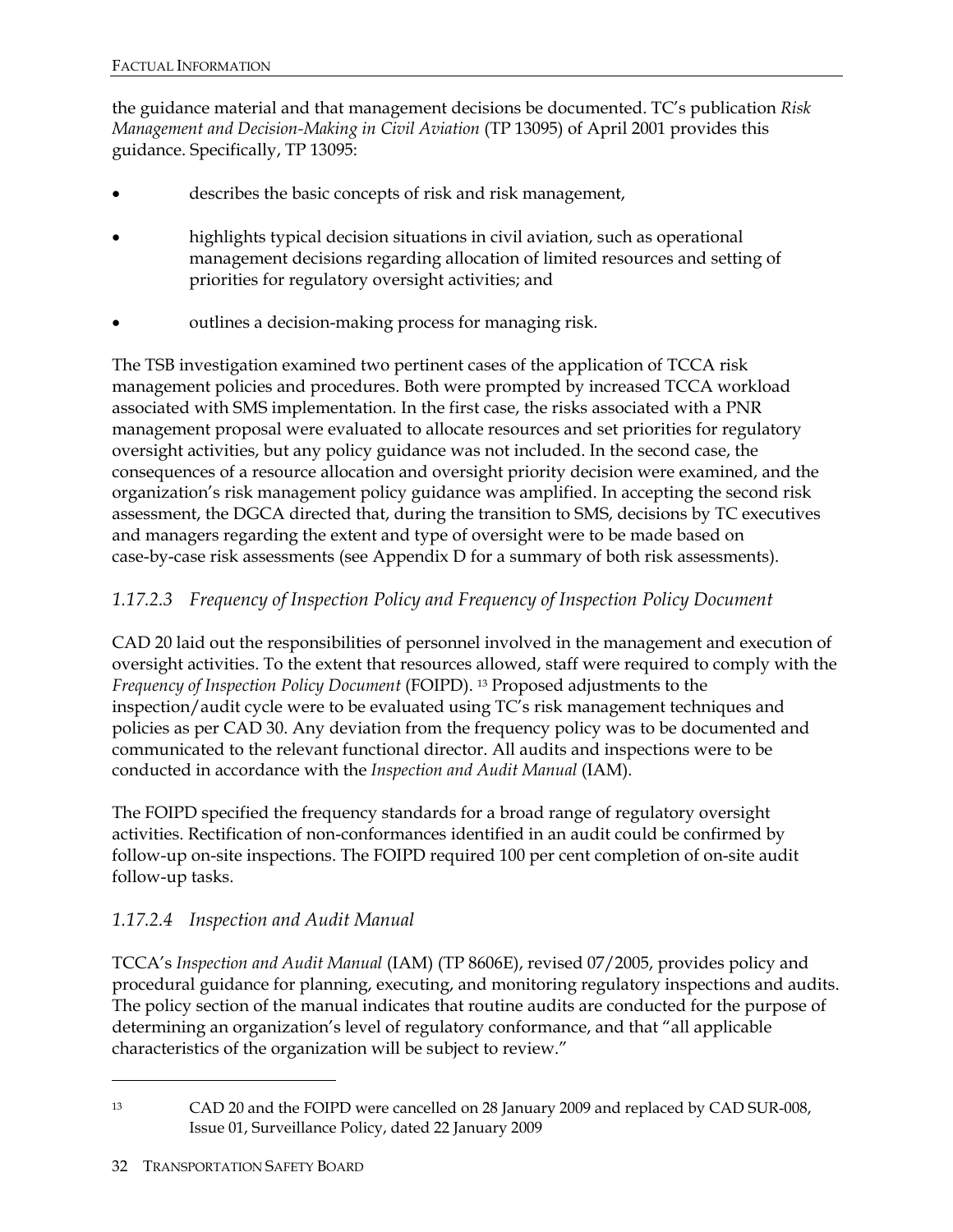Audits are classified as "combined" or "specialty," with a combined audit targeting more than one functional area and a specialty audit focusing on specialties within a single functional area. Where an assessment of an organization's SMS is to be completed, the *Safety Management Systems Assessment Guide* (TP 14326) is used. The IAM specifies the requirements for audit follow-up. On-site follow-up is required except where audit findings are of a minor nature and pose no threat to aviation safety.

The progress of the air operator in completing audit-finding corrective actions is monitored. Progress is tracked on the follow-up sections of the corrective action form, the corrective action tracking form, or entered directly into the functional area database. Long-term corrective action plans are followed by the POI. Surveillance during audit follow-up is described as "the only means to ensure that organizations with non-conformances comply with regulatory requirements and respond satisfactorily to audit findings."

Audit follow-up is considered complete when the POI has accepted all the corrective actions, their status has been recorded in the audit file, the convening authority <sup>14</sup> has been advised, and a letter is forwarded to the air operator advising that the audit is closed.

#### *1.17.2.5 Prairie and Northern Region Decisions Regarding Safety Management System Workload and the Regional Audit Program*

The PNR audit program for 2006 comprised some 160 audits per year, including 7 large-scale regional combined audits requiring about 5 full-time equivalents (FTEs) and 153 smaller-scale audits requiring about 15 FTEs. Thirty-three companies were in the process of phasing-in a SMS.

PNR management was becoming concerned that, during implementation of SMS (and additional assessment activity associated with the introduction of new regulations), it might be difficult to maintain the audit schedule mandated by the FOIPD. Accordingly, the possibility of switching from divisional specialty audits to mandatory inspections during SMS implementation was considered in January 2006 (but subsequently rejected). It was recognized that a risk assessment would be required if this change were to be made.

By June 2006, PNR workload associated with validating the CAR 705 operators in phase 2 of SMS implementation had grown substantially. It was therefore decided that enhanced monitoring would replace the regional combined audit program for CAR 705 operators. Audits would still be conducted under enhanced monitoring if determined by risk factors derived through program validation (PV). PV is a focused review of one or more components of an organization (or a SMS). It assigns a score, which, if low, triggers enhanced monitoring techniques. Responsibility for tracking and scheduling of oversight, including assessing risk indicators to decide whether an audit of an operator would be warranted, was reassigned within PNR.

<sup>14</sup> The individual responsible for authorizing and overseeing the regulatory audit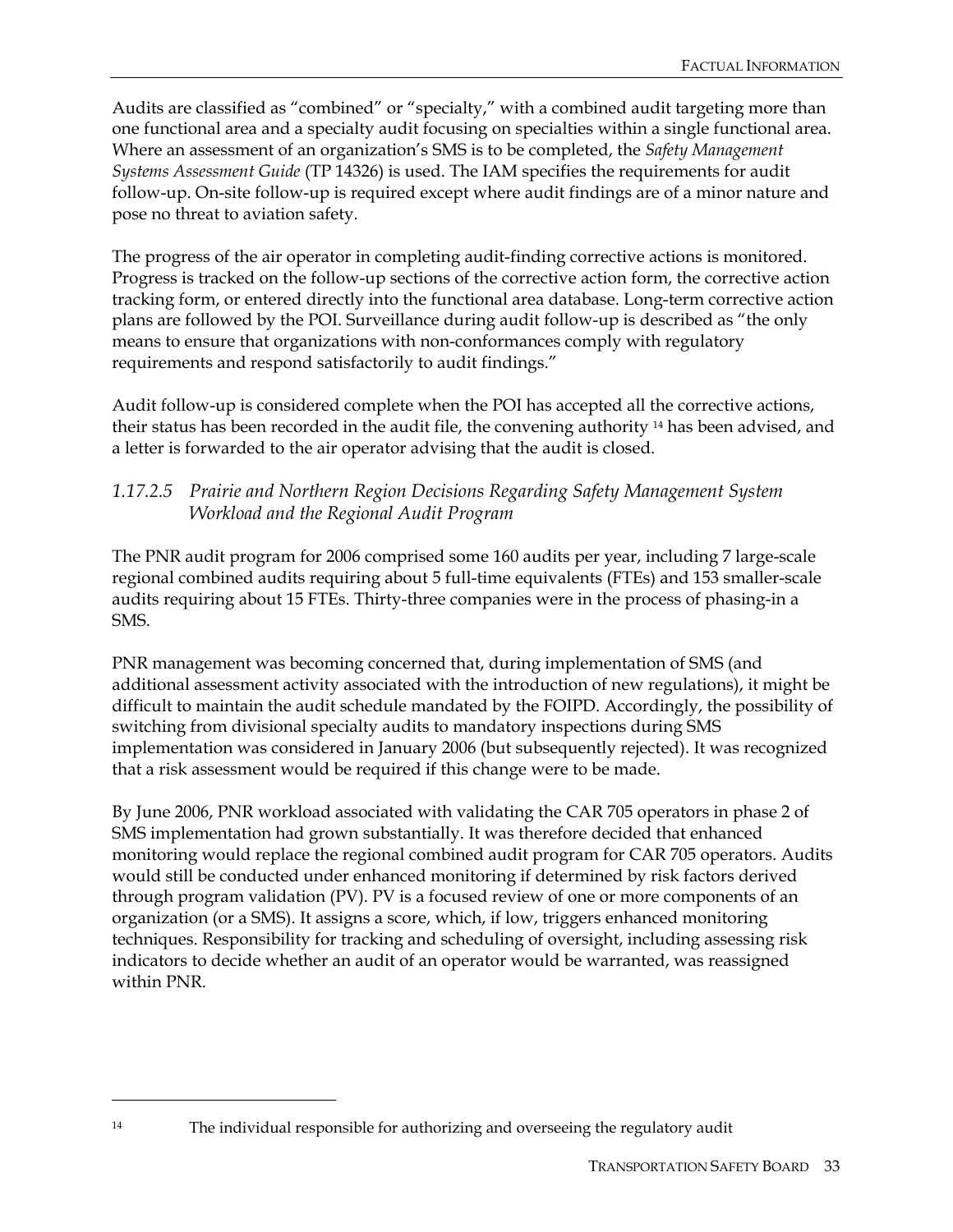The PNR continued to conduct scheduled audits of CAR 703 and CAR 704 operators that were not yet implementing SMS. The PNR also continued to carry out other surveillance and monitoring activities mandated by the FOIPD, and retained the capability and intent to conduct audits based on safety intelligence and risk indicators.

PNR management considered that a regional level risk assessment regarding the replacement of the regional combined audit program was unnecessary; this was because responsibility for safety oversight and conducting risk assessments was simply being re-assigned within the PNR. However, a risk assessment was subsequently conducted in August 2007, which recommended an implementation plan to manage the risks associated with this decision.

#### *1.17.2.6 Regulatory Inspections and Audits of Transwest Air*

On 10 March 2005, PNR inspectors conducted an operational inspection of TWA. 15 The inspection was prompted by concern about reduced effectiveness of the company's operational control resulting from increased management workload associated with the addition of the SF340 aircraft. The inspection resulted in a finding that the company's flight time/duty rest period records did not conform to the company operations manual. TWA's corrective action plan was accepted by the POI and the inspection finding was closed on 13 June 2005.

As part of a pre-audit, the SF340 POI conducted an in-flight inspection of the company's CAR 705 airline operation on 21 December 2005. This inspection identified crew proficiency problems during an approach to Stony Rapids and the crew was subsequently removed from duty by the company. The company conducted training flights and line checks on the crew members before returning them to line service.

Between 16 and 27 January 2006, the PNR conducted a comprehensive regulatory audit to "analyze Transwest Air's policies and procedures to ensure that legislative requirements are met and an acceptable level of aviation safety is maintained." The audit was conducted in accordance with policy and procedures detailed in the IAM. The audit reviewed maintenance, flight operations, cabin safety, transportation of dangerous goods, and aviation occupational safety and health. Upon completion, an exit meeting was conducted at the company's main base in Prince Albert on 27 January 2006.

On 09 February 2006, the PNR audit coordinator forwarded two copies of the audit report to the TWA DFO. The audit made 34 maintenance and 11 operations findings identifying examples of non-conformance with the CARs, the CASS, or TWA company policies and procedures. The audit of flight operations revealed shortcomings with respect to flight crew requisite training and record keeping, and the abilities of the DFO and the chief pilot to exercise effective and meaningful operational control of the northern sub-bases, including La Ronge. The audit did not identify the widespread deviations from SOPs by the King Air pilots that were revealed by this TSB investigation.

-

<sup>&</sup>lt;sup>15</sup> TC inspectors conducted other regulatory inspections of TWA from 2002 to 2007 that have not been included in this summary.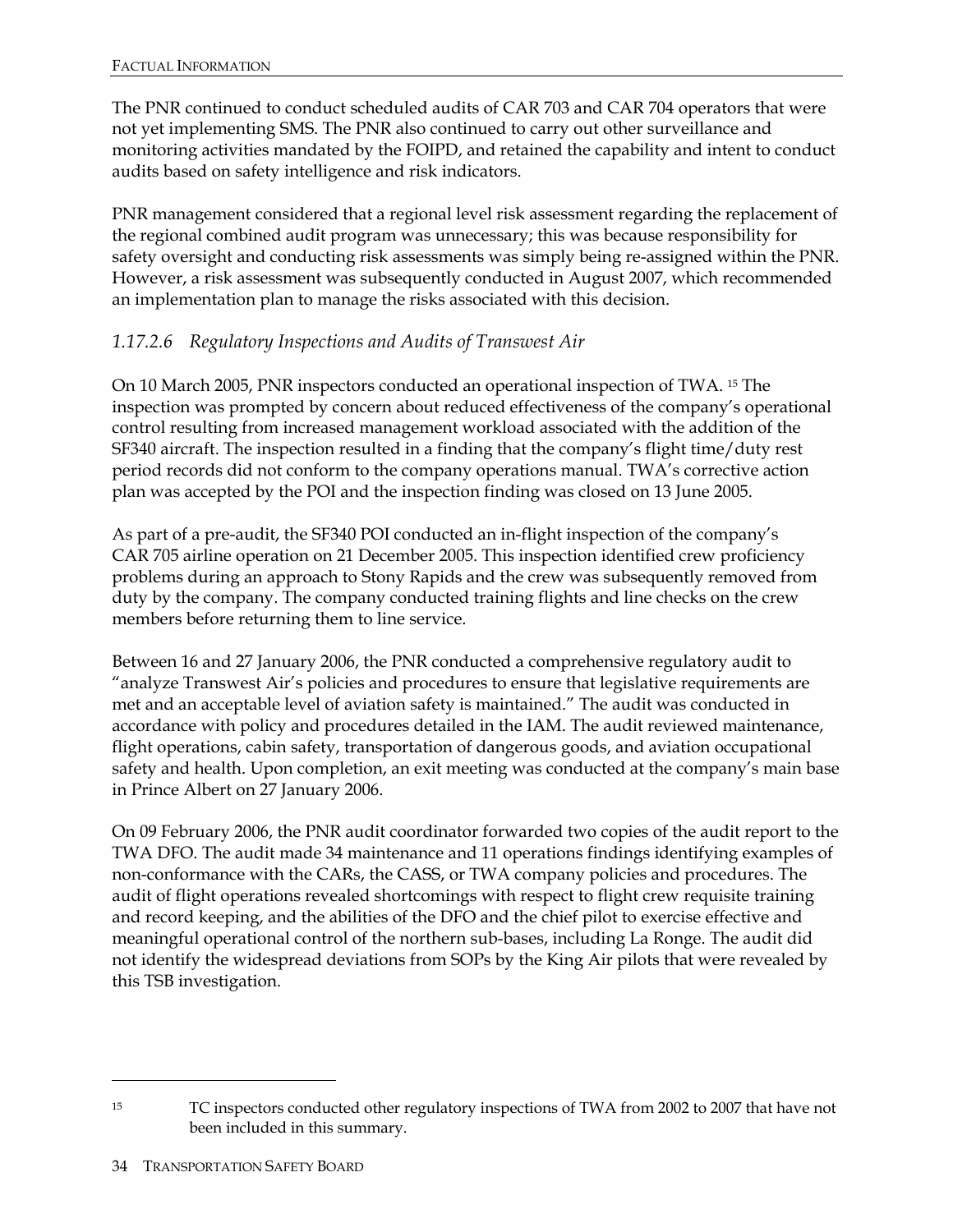Because the accident did not involve any maintenance or airworthiness issues, the TSB investigation examined only the flight operations audit findings and their follow-up. Two flight operations (FO) regulatory non-conformances, listed by audit finding number, will be discussed further in this report:

- FO-05-01: The operations manager did not fulfill all responsibilities of the position as required by CASS 725.07(2)(a)(ii). For example, the company operations manual was out of date with respect to the CASS and CARs; and operational flight plans in La Ronge were found to be inconsistently completed; and
- FO-06-01: PPC assessments were conducted on candidates who had not received all the training required, contrary to section 8.9.1 of the *Approved Check Pilot Manual*.

#### *1.17.2.7 2006 Audit Corrective Action Plan*

On 29 March 2006, the POI accepted part of the TWA proposed corrective action plan and advised that the company's proposed corrective action plans for other findings were rejected because the long-term corrective action proposed was inadequate.

On 26 May 2006, a PNR audit coordination officer forwarded to the POI the second TWA corrective action plan submission addressing those findings for which the first corrective action plan proposal had been rejected. The covering memorandum included explicit instructions for recording information on the corrective action forms provided as to whether the corrective action plan was accepted or rejected, and whether on-site follow-up would be required if the corrective action plan was accepted.

The corrective action form used was similar in layout and content to the corrective action form on page 49 of the IAM, but significant differences existed at the bottom of the forms (see Appendix E).

The bottom of the form used had, from left to right:

- one signature line for the audit follow-up office of primary interest (OPI),
- a line for the date of closure, and
- a second signature line to indicate that the person signing had closed the finding.

The bottom of the corrective action form in the IAM had, from left to right:

- a block for the date of closure,
- a block to indicate update of the National Aviation Company Information System (NACIS) database, and
- a signature block for the person closing the finding.

On both forms, the area for indicating whether on-site follow-up to the audit finding was required was ¾ of the way down the page.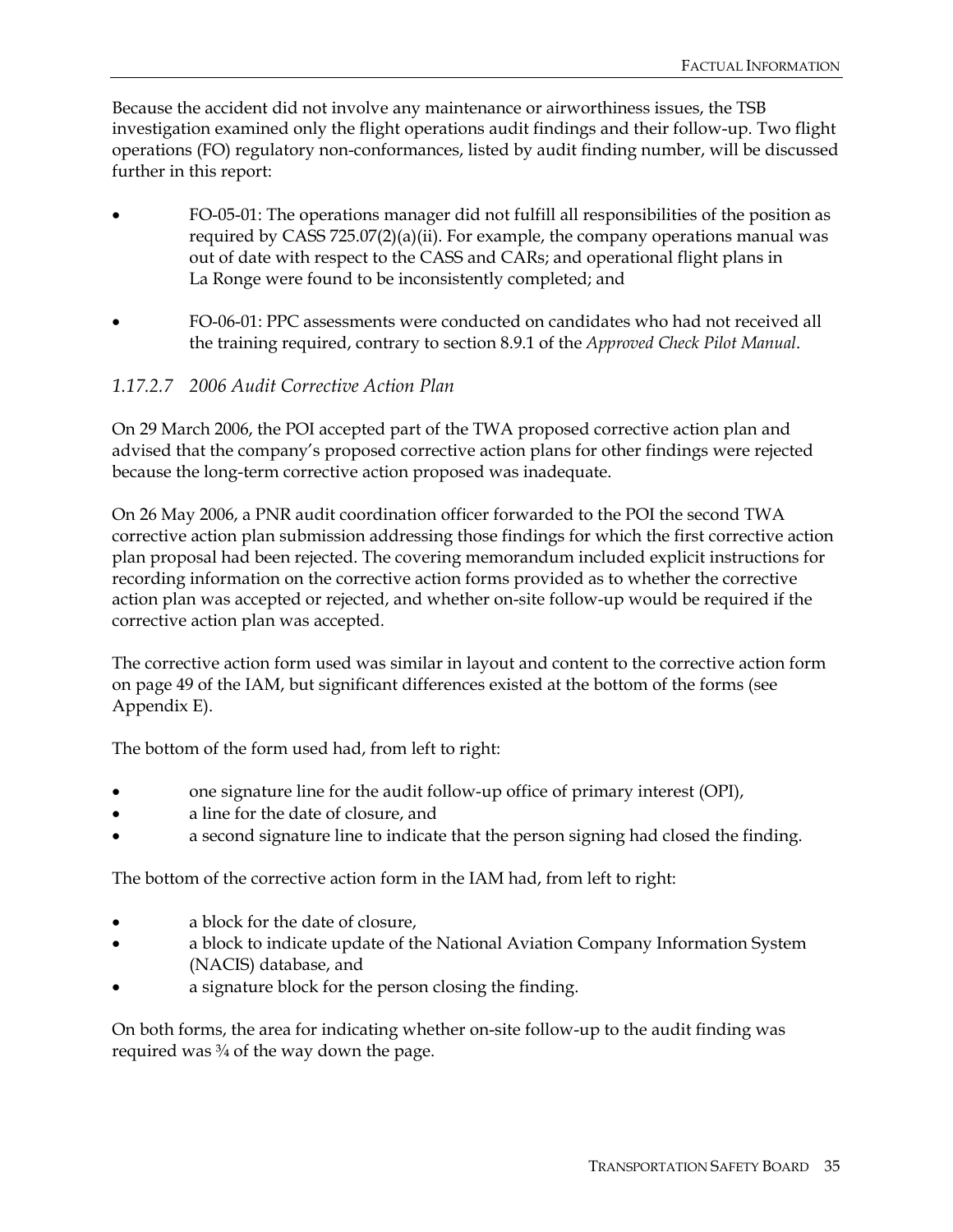Human factors principles of good form design require that a form should have a natural flow and conform to expected standards. 16 The normal use of a signature space is to attest to the accuracy of the data entered in the form.

The revised corrective action plans for FO-05-01 and FO-06-01 were accepted and the POI noted on the forms "satisfactory subject to confirmation" for FO-05-01 and "satisfactory" for FO-06-01, and recorded that on-site follow-up was required for both findings, with a proposed date of 01 September 2006. The POI signed both forms on the "Finding Closed by" line, with 12 June 2006 written on the "Date of Closure" line. There was no formal system available to assist inspectors in monitoring the due dates of follow-up action. The POI did not make any personal note or reminder regarding completing the FO-05-01 and FO-06-01 follow-up by 01 September 2006.

The NACIS database is used by TC for recording and monitoring regulatory oversight activities. On 15 June 2006, the audit coordination officer updated the NACIS database record for finding FO-05-01 to show that TC had accepted both the short-term and long-term corrective action plans and that the item was completed on 12 June 2006. The database record shows that administrative follow-up was required rather than on-site, and did not include a field for a proposed follow-up date. The TSB investigation did not receive any information regarding updates to NACIS records for finding FO-06-01.

On 02 August 2006, the PNR audit coordinator advised TWA that all corrective action and follow-up had been completed and that the audit was considered closed. The TSB investigation determined that TWA had implemented its corrective action plan for audit findings FO-05-01 and FO-06-01, but TC was actually unaware of this because the on-site follow-up proposed by the POI did not occur.

TWA executed its revised corrective action plan for FO-05-01 and FO-06-01, conducting 28 base and 28 ramp inspections in Saskatoon, Prince Albert, La Ronge, Stony Rapids, and Wollaston Lake from July to December 2006. Most inspections did not note any irregularities, although some inspections revealed regulatory non-compliance issues that were dealt with by management. The company also conducted 8 audits of over 40 pilot training records, including those of the captain and the first officer of TW350. A few audit forms had comments, mostly regarding currency dates.

The inspections and audits conducted by TWA focused on aspects of regulatory compliance that could be easily verified with documents. The corrective action plan did not require any in-flight inspections to verify compliance with the CARs and company procedures, and no in-flight inspections were conducted.

### *1.17.2.8 Audit Finding Tracking and Follow-up*

The TSB investigation compared the hard copy audit-finding corrective action forms to a printout dated 16 April 2007 from the NACIS database for the TWA 2006 combined audit (see Appendix F). The forms showed 8 findings requiring administrative follow-up, 18 requiring

<sup>16</sup> J.H. Burgess, *Human Factors in Form Design,* Chicago: Nelson-Hall, 1984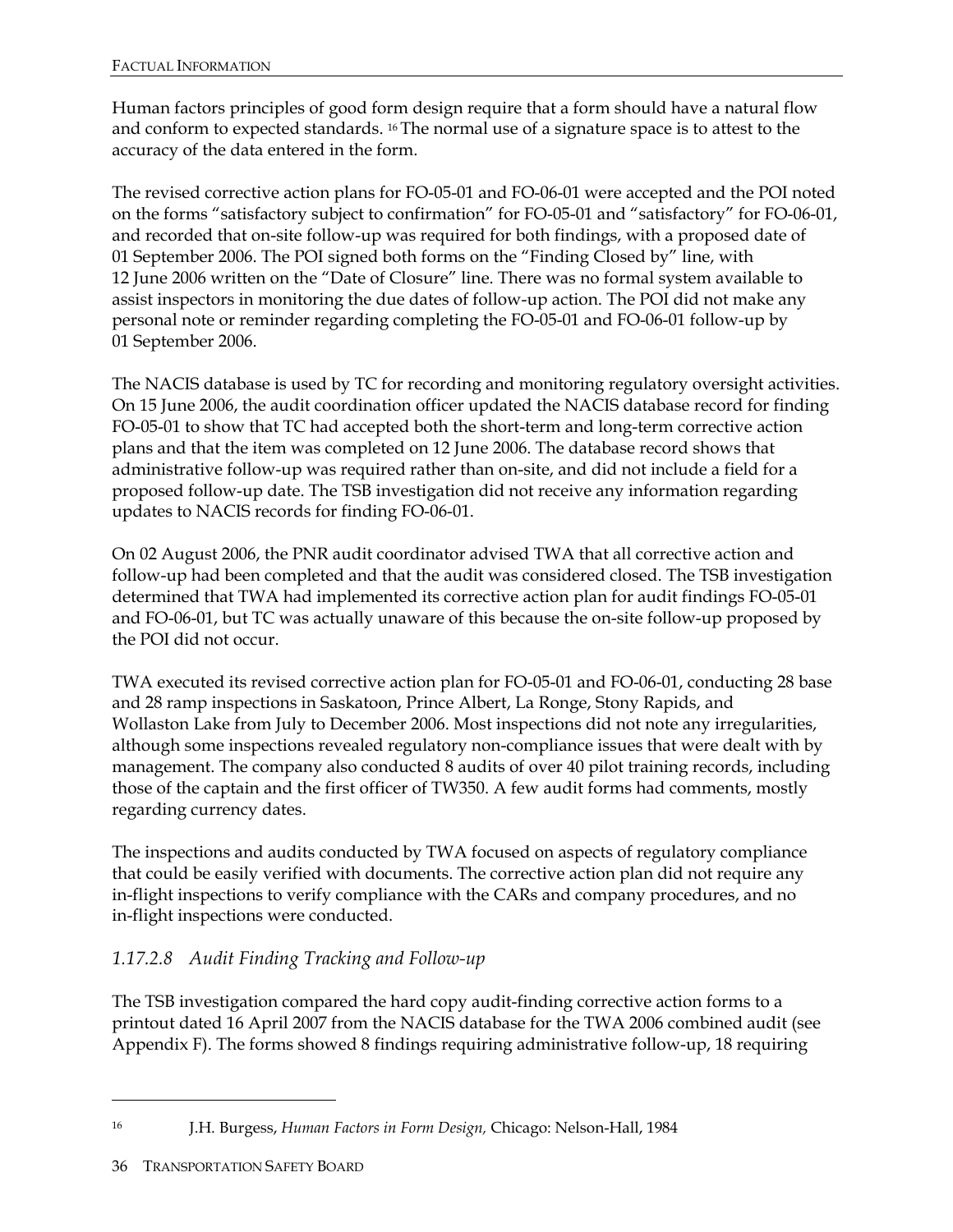on-site follow-up, 7 requiring both administrative and on-site follow-up, and 12 requiring no follow-up. The NACIS showed 24 findings requiring administrative follow-up, 20 requiring on-site follow-up, and 1 requiring no follow-up.

The comparison revealed that:

- The 12 findings that did not require follow-up were included in the 24 findings the NACIS showed as requiring administrative follow-up.
- Four findings that required on-site follow-up, including FO-05-01 and FO-06-01, were included in the 24 findings the NACIS showed as requiring administrative follow-up.
- Eight findings requiring administrative follow-up showed the same information in both the NACIS and the finding forms.
- Thirteen findings that required on-site follow-up according to the finding forms showed the same information in the NACIS.
- One finding that required on-site follow-up was listed in the NACIS as no follow-up required.

The NACIS finding tracking detail screen includes a data field for either administrative or on-site follow-up, allowing selection of only one type of follow-up. Consequently, the seven findings requiring both on-site and administrative follow-up were shown in the NACIS as requiring only on-site follow-up.

The comparison also examined the completion status of the findings. Although the NACIS showed all 45 findings as completed before the audit was closed in August 2006, the finding forms revealed that follow-up action had been completed and documented for only 31 of the 33 findings requiring follow-up. Findings FO-05-01 and FO-06-01 required follow-up action that was not recorded on the finding forms because no follow-up had been done.

#### *1.17.2.9 Pilot Proficiency Checks*

Regulations require that flight crews employed by air operators demonstrate their proficiency on each aircraft type. The sequences for these checks are outlined in the applicable CAR and associated standard. The candidate is given an oral examination by the check pilot with respect to aircraft systems and performance, is then briefed on how the check will be conducted, and completes the flight planning in accordance with the briefing. The check pilot observes the candidate in the aircraft or simulator conducting the normal and emergency procedures and assesses his or her proficiency against the limitations and procedures outlined in the AFM and the company's SOPs. After completion of the flight check, the check pilot debriefs the candidate on his or her assessment of the check and completes the required documentation.

TCCA's approved check pilot (ACP) program has transferred pilot checking responsibilities from TC inspectors to ACPs. TC Policy Letter 166, dated 08 July 2004, states "this initiative . . . is aimed at reducing the amount of time an inspector spends conducting pilot proficiency checks (PPCs) in favour of the more critical auditing and surveillance functions."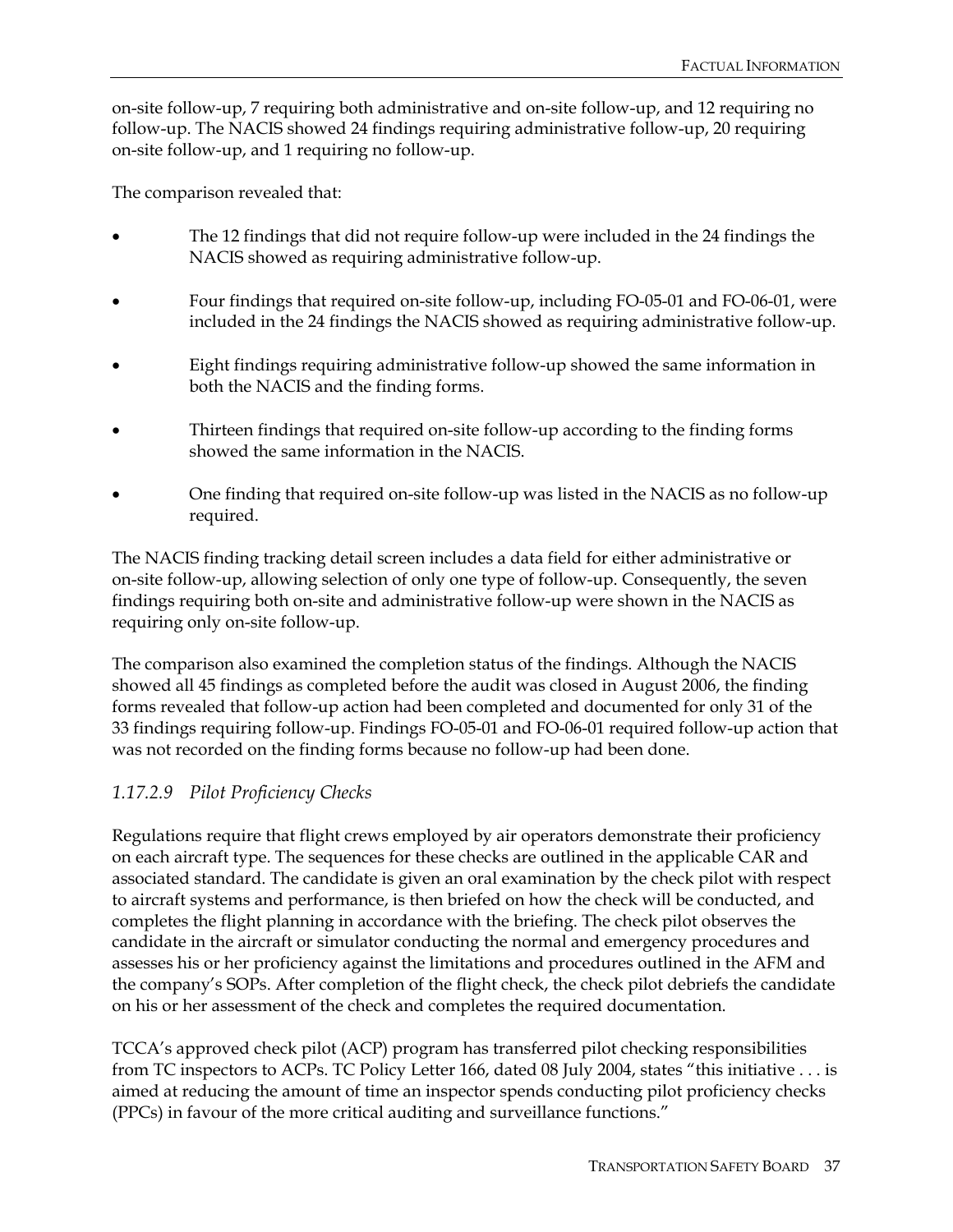In Commercial and Business Aviation Advisory Circular (CBAAC) 0176R2 issued on 06 August 2004, TC indicated that too many inspector resources were being concentrated on conducting PPCs for those air operators without an ACP program. The CBAAC discussed a refocusing of inspector resources toward a more systematic approach to safety oversight, specifically a plan to "implement a reduction in the frequency with which TC inspectors conduct PPCs on pilots operating under subparts 703 and 704 of the CARs." The CBAAC implemented exemptions to the CARs allowing for a 24-month PPC frequency, and advised that "air operators can anticipate increased oversight activity in areas other than PPCs."

In CBAAC 0250 issued on 21 November 2005, TC published a plan to "eliminate the current provision of PPCs conducted by inspectors by December 31, 2007, with some exceptions." The exceptions encompassed annual monitor rides and PPCs for company executive and supervisory pilots, and a random number of PPC monitors to ensure that overall program expectations were being met.

The FOIPD specified two inspection frequencies for Activity Reporting and Standards System (ARASS) task 13D030, air taxi operations PPCs: 100 per cent of the PPCs for those pilots employed by organizations without ACPs, and 15 per cent of the PPCs for those pilots employed by organizations with ACPs.

The *Approved Check Pilot Manual (*TP 6533E), 8th edition, issued February 2006, was in effect at the time the captain and first officer of TW350 completed their PPCs. This edition stated that an ACP can be a company check pilot (CCP), a contract CCP, or a designated approved check pilot (DACP).

TWA employs ACPs. During the 12 months before an operational audit of TWA in September 2003, 55 PPCs had been conducted at TWA: 35 by TC inspectors, 15 by a CCP, and 5 by a contract CCP. During the period from 07 January 2006 to 07 January 2007, 90 PPCs were conducted at TWA: 17 by TC inspectors, 53 by CCPs, and 20 by DACPs. The PPC of the TW350 captain was performed by a DACP and the PPC of the TW350 first officer was performed by a CCP.

The investigation determined that both ACPs and TC inspectors considered that PPCs conducted by ACPs were likely more thorough evaluations of SOP knowledge and compliance than those conducted by TC inspectors because of the ACP familiarity with the aircraft and SOPs.

#### *1.17.2.10 Aerodromes and Airports*

TC defines an aerodrome as any area of land, water (including frozen surface thereof), or other supporting surface used or designed, prepared, equipped, or set apart for use either in whole or in part for the arrival and departure, movement or servicing of aircraft and includes any building, installations, and equipment in connection therewith. <sup>17</sup>

<sup>17</sup> Transport Canada, *Aerodromes Standards and Recommended Practices* (TP 312), revised 03/2005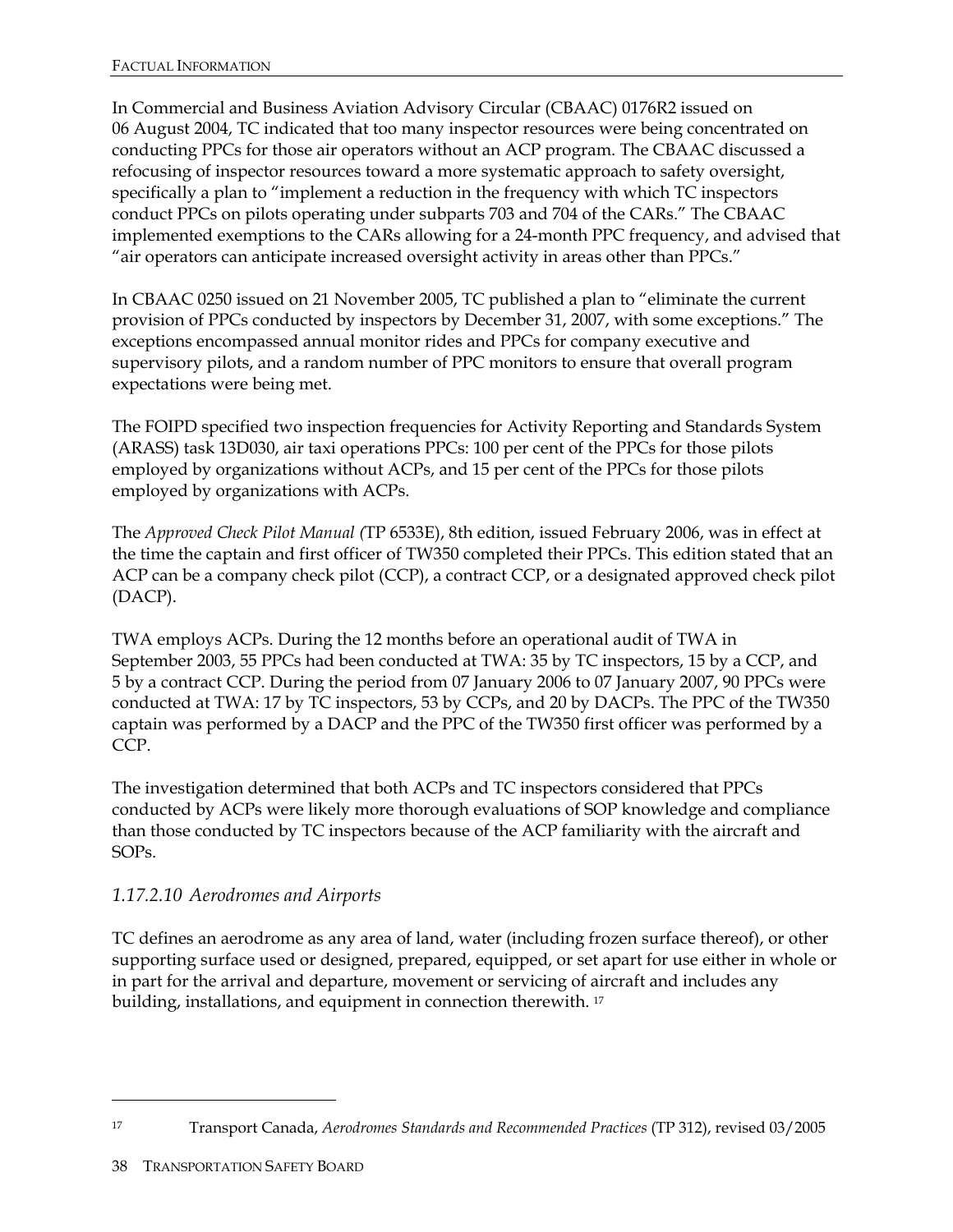An airport is an aerodrome for which, under Part III of the CARs, an airport certificate has been issued by the Minister. Airport operators are required to maintain and operate the site in accordance with applicable TC standards, and regular inspections are conducted by TC to confirm compliance. Standards for airports are more stringent than standards for aerodromes.

Where an aerodrome operator provides TC with information respecting the location, markings, lighting, use, and operation of the aerodrome, TC registers the aerodrome and publishes the information in the CFS or the Water Aerodrome Supplement, as applicable. 18 TC may refuse to register an aerodrome where the operator of the aerodrome does not meet the regulatory requirements for warning notices, wind direction indicators, lighting, prohibitions, and fire prevention, or where using the aerodrome is likely to be hazardous to aviation safety and, in such a case, does not publish information with respect to that aerodrome. <sup>19</sup> The operator of a registered aerodrome must notify TC immediately after any change is made to the location, marking, lighting, use, or operation of the aerodrome that affects the information published by TC.

The FOIPD specifies that TCCA regional aerodrome safety divisions must inspect 10 per cent of registered aerodromes annually, and describes this inspection task as a complete assessment of safety made by means of physical flight and ground inspections, review of the CFS entry, inspection briefings and debriefings, and preparation of the inspection report.

Registered aerodromes listed in the CFS are not certified as airports, and are not subject to regular inspections. Pilots intending to use registered aerodromes are expected to obtain current information from the owner/operator.

Sandy Bay is a registered aerodrome. It underwent eight inspections documented by TC aerodrome inspectors from 1982 to 1994. There were no documents of any inspections by TC after 1994.

The absence of inspections after 1994 was the result of a policy shift away from the requirements of the FOIPD, whereby inspection priority was given to certified airports with the objective to have them in full compliance with the applicable CARs and associated standards. Non-certified aerodromes would not be regularly inspected because of resource limitations.

The Sandy Bay aerodrome is not certified and as such is only required to meet the few basic regulations listed above. There are several hundred such aerodromes in the region, and, while the PNR continues to provide an oversight role for these facilities, inspectors are not able to attend them on a regular basis. The PNR conducts annual surveys to ensure that, for those aerodromes which are registered, the information published in the CFS is correct. TC also responds to any complaints or concerns raised about non-certified aerodromes.

<sup>18</sup> Section 301.03 of the CARs

<sup>19</sup> Sections 301.05 to 301.09 of the CARs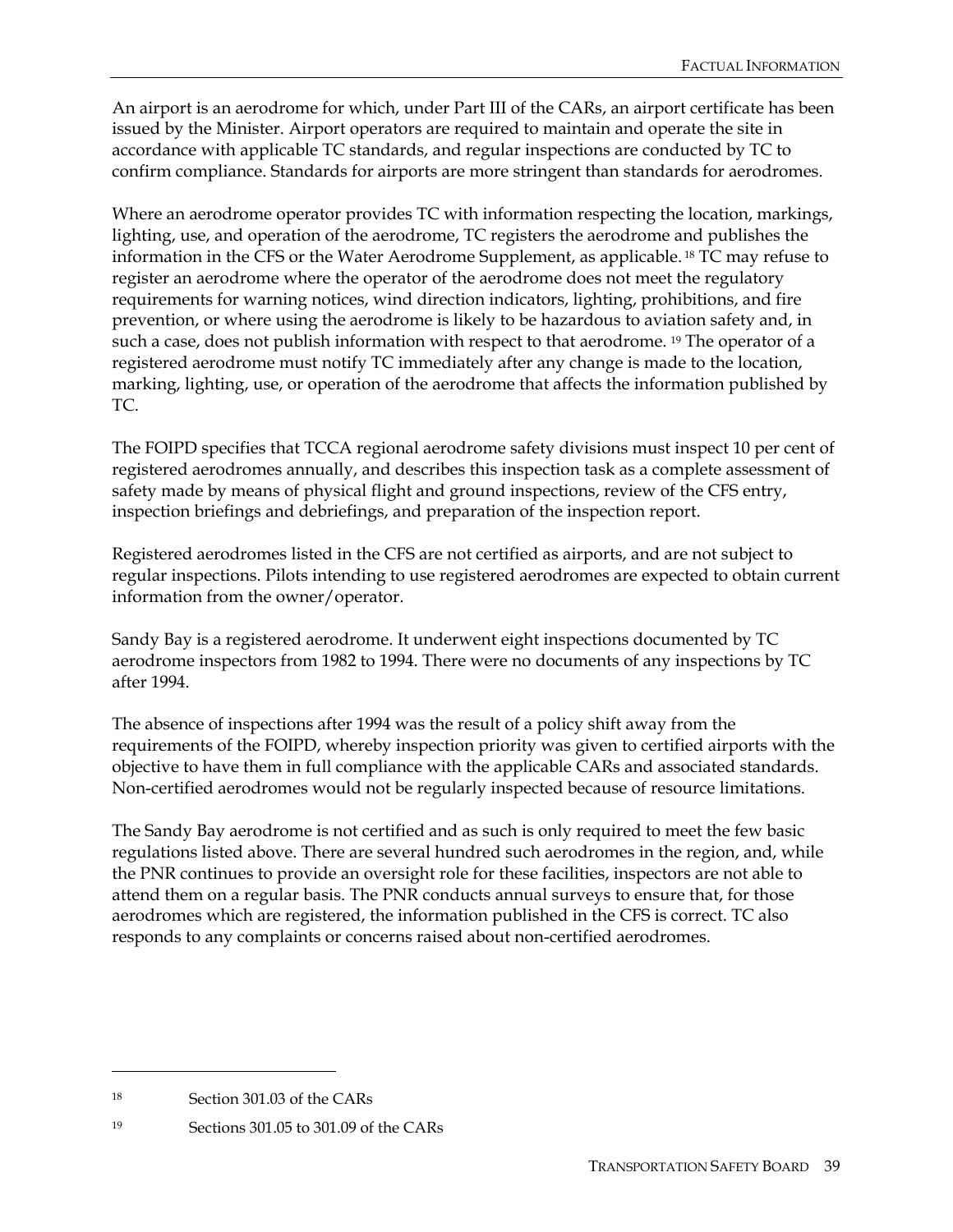#### *1.7.2.11 Commercial Air Services at Uncertified Aerodromes*

While unscheduled commercial air service is permitted at uncertified aerodromes, the CARs do not normally permit aerodrome operators to allow scheduled commercial air services to use an uncertified aerodrome. However, scheduled operations may occur between an airport and an aerodrome or between two aerodromes "if the air operator is authorized to do so in its air operator certificate." 20 Such authorization will "specify conditions in the authorization that will ensure a level of safety in respect of the use of the aerodrome that is equivalent to the level of safety" established by subpart 302 of the CARs.

In policy letter 121/AARM, dated 07 May 1998, TC provides a policy outlining procedures to be followed by inspectors when handling requests from air operators who wish to provide scheduled passenger service using an uncertified aerodrome. The procedures require, in part, that an on-site inspection of the aerodrome be conducted to determine the suitability of the aerodrome and to establish conditions that will ensure an "equivalent level of safety."

### *1.18 Additional Information*

#### *1.18.1 Crew Resource Management Training*

The objective of crew resource management (CRM) is to reduce human error in aviation. CRM is widely accepted as the use of all human, hardware, and information resources available to the flight crew to ensure safe and efficient flight operations.

Measurements of the impact of CRM training show that, after initial indoctrination, significant improvement in attitudes occur regarding crew coordination and flight deck management. <sup>21</sup> In programs providing recurrent training and practice in CRM concepts, significant changes have been recorded in flight crew performance, with CRM-trained crews operating more effectively as teams and coping better with non-routine situations. Research also shows that, when there is no reinforcement of CRM concepts by way of recurrent training, improvement in attitudes observed after initial indoctrination tends to disappear.

Researchers have recommended that future CRM training should be based on the underlying premise that human error is inevitable and cannot be entirely eliminated, and see CRM "as a set of error countermeasures with three lines of defense." 22 The first defence is the avoidance of error, the second defence is trapping errors before they occur, and the third defence is mitigation of the consequences of errors that occurred but were not trapped.

In Canada, CASS 725.124(39) requires CAR 705 airline operators to provide all flight crew members with initial and annual recurrent CRM training. This requirement does not extend to CAR 704 commuter or CAR 703 air taxi operators. CASS 725.124(39) requires that, for CAR 705

<sup>20</sup> Section 703.15 of the CARs

<sup>21</sup> Federal Aviation Administration, *Crew Resource Management Training,* 2004, Advisory Circular 120-51E

<sup>22</sup> R.L. Helmreich et al., *The Evolution of Crew Resource Management Training in Commercial Aviation,* 1999, University of Texas at Austin Human Factors Research Project 235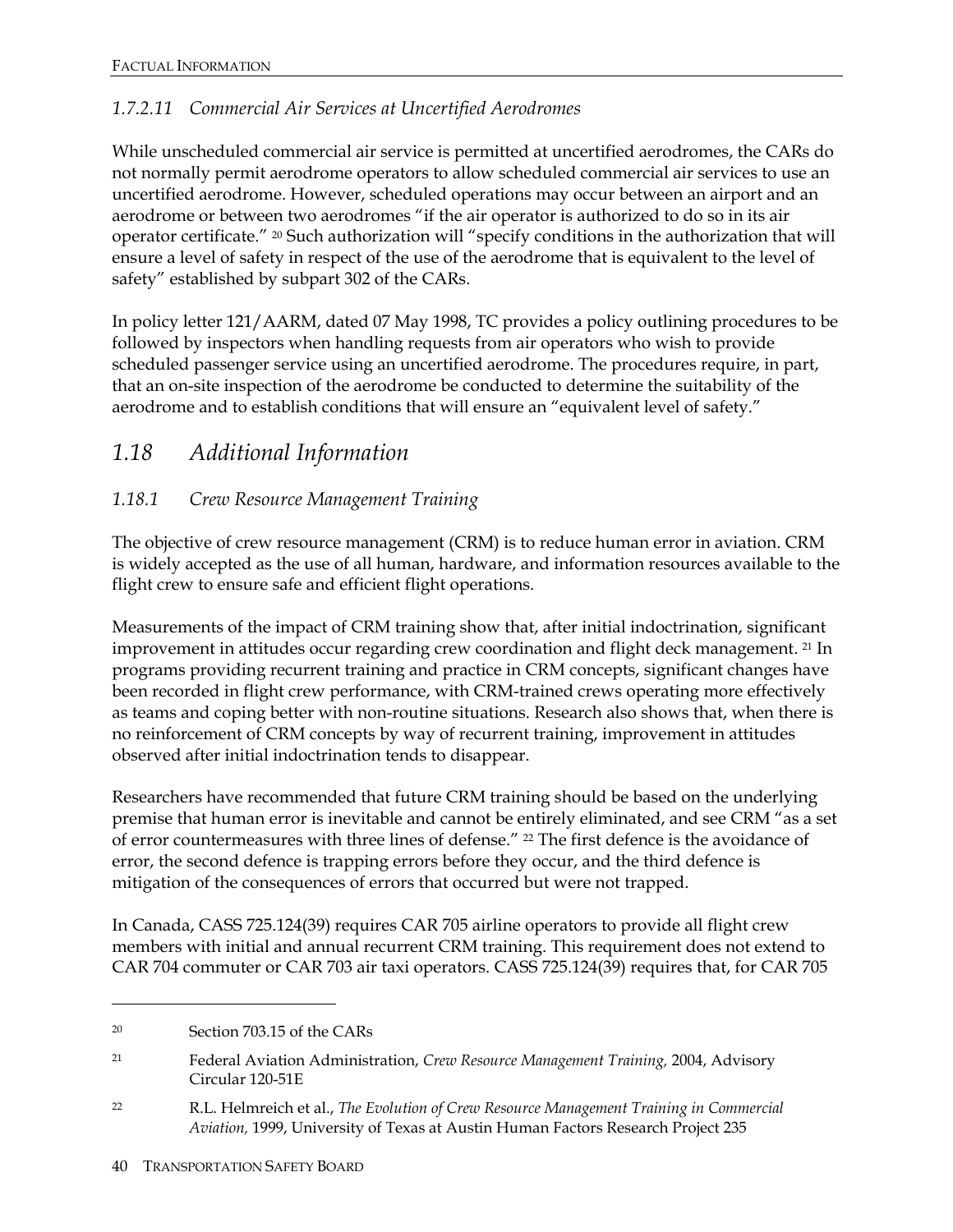operations, all crew members must receive initial CRM training covering subject categories that include attitudes and behaviours, communication skills, problem solving, human factors, conflict resolution, decision making, team building and maintenance, and workload management.

The human behaviour categories listed above have been described in detail in CRM research papers. One example regarding teamwork states that "good communications within the group, a high degree of situational awareness, and a comprehensive understanding of the decision-making process by all members of the group are all prerequisites for the creation of synergy and the effective performance of the team as a whole." <sup>23</sup>

CAR 704 commuter and CAR 703 air taxi categories are assigned by TC based on number of seats and weight of aircraft, and do not take into account the complexity of an aircraft or the crew coordination required to operate it. CAR 703 air taxi operations range from single-pilot, single-engine aircraft with no requirement to coordinate crew activities, to multi-crew, multi-engine aircraft, with a requirement for levels of crew coordination comparable to that required for CAR 705 airline operations. The Canadian air taxi and commuter fleet includes a wide variety and large number of complex multi-engine aircraft operated by two pilots and using SOPs for operational crew coordination guidance. These aircraft are operated around the clock across Canada. CAR 705 airline operations typically operate with a dispatch system in place to support flight crew planning and decision making, whereas most CAR 703 and 704 operations operate under the pilot self-dispatch system discussed in sections 1.17.1.4 and 2.21. CAR 703 air taxi flight crews are employed at the industry entry level, often with little or no previous commercial aviation experience. Operations are commonly conducted in uncontrolled airspace with little assistance from air traffic services (ATS). Additionally, CAR 703 and 704 operations more frequently involve aerodromes with limited support infrastructure and services as compared to those aerodromes and airports used by CAR 705 airline operators.

As part of the investigation, six CAR 703 air taxi and CAR 704 commuter air operators were surveyed regarding their CRM training programs. It was discovered that five companies voluntarily provide initial and recurrent CRM training for their pilots. Three of those five companies provide recurrent CRM training annually, the fourth company every second year, and the fifth company every third year. Some of the training programs are combined with other training such as CFIT. The sixth company surveyed does not provide CRM training, but does include discussion of CRM concepts during other ground training.

TWA provided initial and annual recurrent CRM training to its CAR 705 airline crew members as required. Although no CRM training was required for TWA's CAR 703 air taxi or CAR 704 commuter flight crew members, the company's flight operations managers considered CRM training to be important and had voluntarily scheduled initial CRM training for air taxi and commuter pilots. However, the company's commuter and air taxi crews had not received CRM training before the accident occurred.

-

<sup>23</sup> CRM Standing Group, *Crew Resource Management,* 1999, Royal Aeronautical Society, London, United Kingdom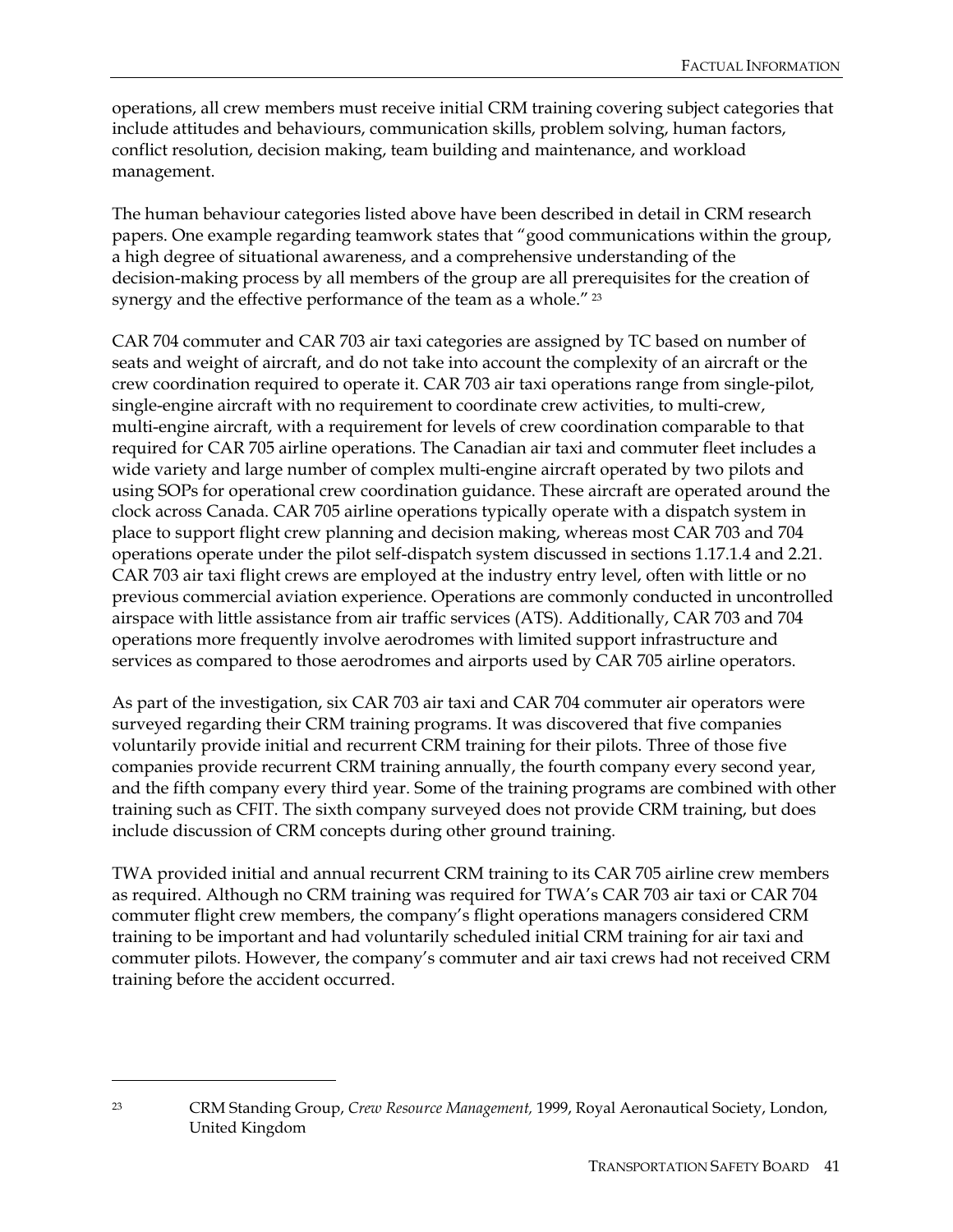The captain of TW350 completed a TC CRM course in March 2000. The first officer of TW350 received 16 hours of human factors and pilot decision-making training between 2001 and 2003 as part of an aviation college training program. Neither the captain nor the first officer had received additional initial or recurrent CRM training after beginning employment with TWA, and no such training was required by the company or TC.

The TSB has investigated at least eight occurrences <sup>24</sup> in which crew members who had not received CRM training made errors that contributed to the occurrence. These occurrences span 15 years and occurred in widespread locations across Canada. Aircraft types were all two-engine turboprop aircraft with the exception of one four-engine jet transport aircraft. The eight occurrences involved 25 crew members and 149 passengers, and resulted in 7 fatalities and 1 minor injury. The potential for more serious consequences was high.

In its report on investigation A93P0131, the Board stated the following:

Notwithstanding the many pressures in the commercial flying environment that come to bear on operators and aircrew, the Board believes that, with the correct tools and skills, the likelihood of inappropriate decisions can be reduced. While some large air carriers can develop the necessary training on their own, other operators will require direction and assistance in setting up meaningful training programs. Therefore, to ensure that all operators and aircrew involved in commercial aviation have access to training for better coping with day-to-day operating decisions, the Board recommends that:

The Department of Transport establish guidelines for crew resource management (CRM) and decision-making training for all operators and aircrew involved in commercial aviation. (A95-11, issued May 1995)

In response to Recommendation A95-11, TC indicated that CRM and pilot decision-making training would be mandated for all air operators who are required to adhere to the airline operations regulations. TC's response to Recommendation A95-11 addressed only CAR 705 airline operations and did not apply to CAR 703 air taxi and CAR 704 commuter operations. Consequently, the TSB assessment of TC's response was Satisfactory in Part.

The United States National Transportation Safety Board (NTSB) included improving CRM on its list of most wanted transportation safety improvements for years 2007 and 2008. The list stated that the FAA should act to require commuter and on-demand air taxi flight crews to receive CRM training.

On 01 May 2009, the FAA issued a notice of proposed rulemaking (NPRM) 25 regarding CRM training for crew members in Part 135 operations. The proposed rule would require all certificate holders conducting operations under Part 135 of the *Federal Aviation Regulations*

<sup>&</sup>lt;sup>24</sup> See Appendix G – Other Occurrences with Absence of Crew Resource Management Training

<sup>&</sup>lt;sup>25</sup> http://edocket.access.gpo.gov/2009/pdf/E9-10085.pdf (website address confirmed functional as of 14 October 2009)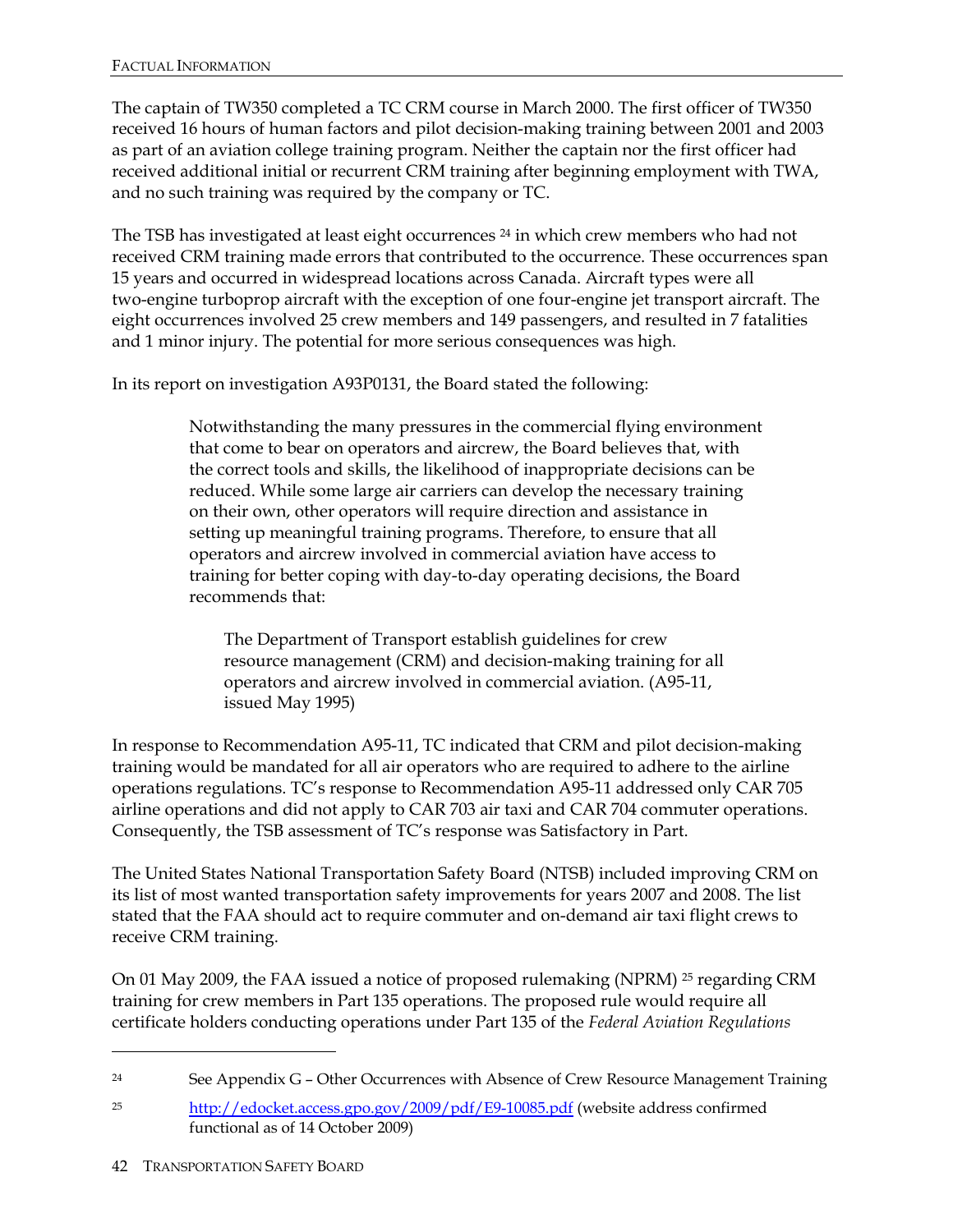(FARs) to include in their training programs CRM for crew members, including pilots and flight attendants. In considering this proposal, the FAA identified 268 accidents in Part 135 operations that may have been directly or indirectly related to ineffective CRM. After further review, the FAA found that 24 of these accidents were directly related to ineffective CRM and were responsible for 83 fatalities and 12 serious injuries. The FAA evaluated the risk of an accident caused by the absence of CRM training by reviewing accidents involving Part 121 operators during periods both before and after the 1997 implementation of CRM training requirements for those operators. The FAA concluded that, after implementation of the CRM training requirement, CRM training-related accident rates decreased by 11 per cent and fatal accident rates decreased by 25 per cent. In the NPRM, the FAA stated that effective CRM training for crew members is a critical element in the reduction of accidents and incidents.

#### *1.18.2 Threat and Error Management*

 $\overline{a}$ 

The International Civil Aviation Organization (ICAO) states that the fundamental purpose of CRM training is "to improve flight safety through the effective use of error management strategies in individual as well as systemic areas of influence" and proposes the integration of threat and error management (TEM) into CRM. 26

To better understand the role of the crew in managing risk during normal operations, the University of Texas Human Factors Crew Resource Project has developed the TEM model. TEM is a conceptual framework regarding aviation operations and human performance, and can be used in different contexts, including flight deck operations and occurrence investigation. Three basic components of TEM are threats, errors, and undesired aircraft states. 27 Threats and errors are part of every day operations to be managed by flight crews, and both are considered to have potential to cause undesired aircraft states. The TEM model has been effectively used to gather data during routine flight operations through line operations safety audits (LOSA).

The model is based on the premise that, in every flight, hazards that must be handled by the crew will be present. These hazards increase the risks during a flight and are termed threats in the TEM model. Threats include such things as unknown weather conditions, short runways, limited visual cues, altimeter errors, aircraft serviceability issues, unfamiliar airports, etc. Provided the crew members have an opportunity to handle the threat, effective management of the hazard leads to a positive outcome with no adverse consequences (that is, the crew members take action to mitigate the threat). However, mismanagement of the threat can lead to crew error, which the crew must also manage. Mismanagement of crew error may lead to an undesired aircraft state, which can lead to an accident. At any point, effective management of the situation by the crew can mitigate the risk and the situation may be inconsequential.

The TEM model identifies five types of errors: intentional non-compliance (violations of SOPs), procedural errors (slips and lapses in the application of procedures), communication errors (information is incorrectly transmitted or interpreted), proficiency errors (skill or knowledge is lacking to manage the aircraft), and operational decision errors (where a decision is taken that

<sup>26</sup> International Civil Aviation Organization, *Human Factors Training Manual*, First Edition, 1998

<sup>27</sup> A. Merritt and J. Klinect, *Defensive Flying for Pilots: An Introduction to Threat and Error Management,* The University of Texas Human Factors Research Project, The LOSA Collaborative, 2006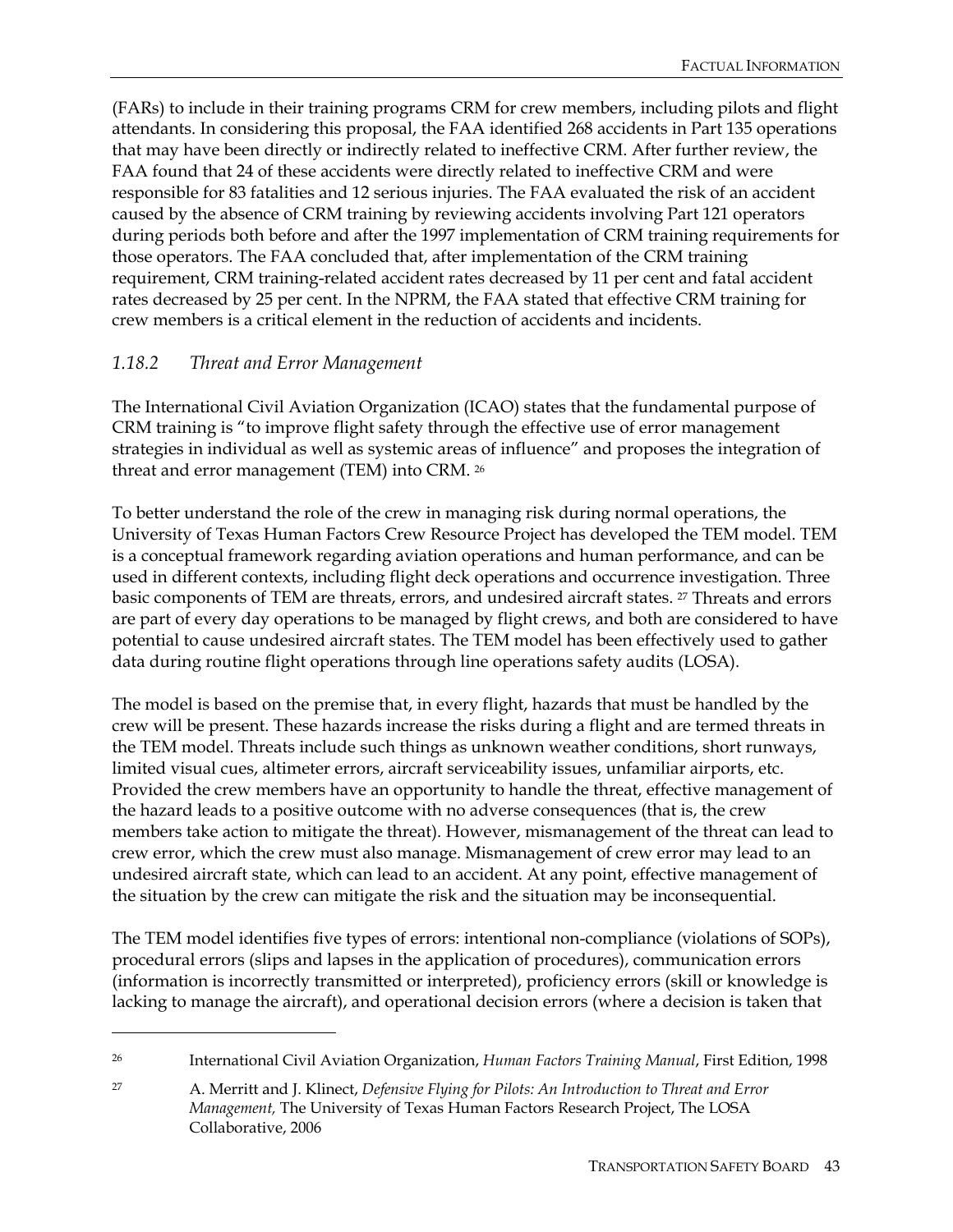increases the risk of the flight). Crew responses to an error may be to trap the error by identifying and correcting it, to exacerbate the error by making a subsequent error, or to make no response to the error.

The most common crew behaviours cited for effective error management included vigilance and crew member advocacy and inquiry. Although threats and errors are present in the majority of flight segments, they rarely carry significant consequences because they are effectively managed by the crew. The effective management of risks on the flight deck is inextricably linked to effective CRM.

> Flight crews must also manage undesired aircraft states, since they carry the potential for unsafe outcomes. Undesired state management is an essential component of the TEM model, as important as threat and error management. Undesired aircraft state management largely represents the last opportunity to avoid an unsafe outcome and thus maintain safety margins in flight operations. 28

#### *1.18.3 Trans-Cockpit Authority Gradient*

A steep authority gradient between crew members is a recognized potential barrier to good CRM. 29 The authority relationship between an aircraft captain and the first officer has been cited in many accidents and incidents. This trans-cockpit authority gradient can result from the actual differences in the age, experience levels, and rank of the crew members, as well as the way that the differences are emphasized by one or both of the crew members. In the case of the TW350 crew, the first officer was 28 years younger than the captain. The first officer had only eight months of commercial flying experience with less than 700 hours of total flight time, while the captain had been employed in the industry since 1980 and had over 8000 hours of total flight time.

Research has shown that there is an optimum trans-cockpit authority gradient to allow an effective interface between pilots on a flight deck. <sup>30</sup> The gradient may be too flat, such as with two equally qualified individuals, or too steep, as with a dominating chief pilot and a junior and unassertive first officer. In such cases, a degradation of performance may result with a chance of errors going undetected and uncorrected.

30 E. Edwards, *Stress and the Airline Pilot*, paper presented to BALPA Technical Symposium: Aviation Medicine and the Airline Pilot, Department of Human Sciences, University of Technology, Loughborough, October 1975

<sup>28</sup> Captain D. Maurino, *Threat and Error Management (TEM),* Canadian Aviation Safety Seminar, Vancouver, April 2005

<sup>29</sup> U. Fischer and J. Orasanu, "How to challenge the Captain's Actions*,*" in R. Jensen and L Rakovan (Eds.), Columbus, Ohio: *Proceedings of the Ninth International Symposium on Aviation Psychology*, 1997, pages 624-628

<sup>44</sup> TRANSPORTATION SAFETY BOARD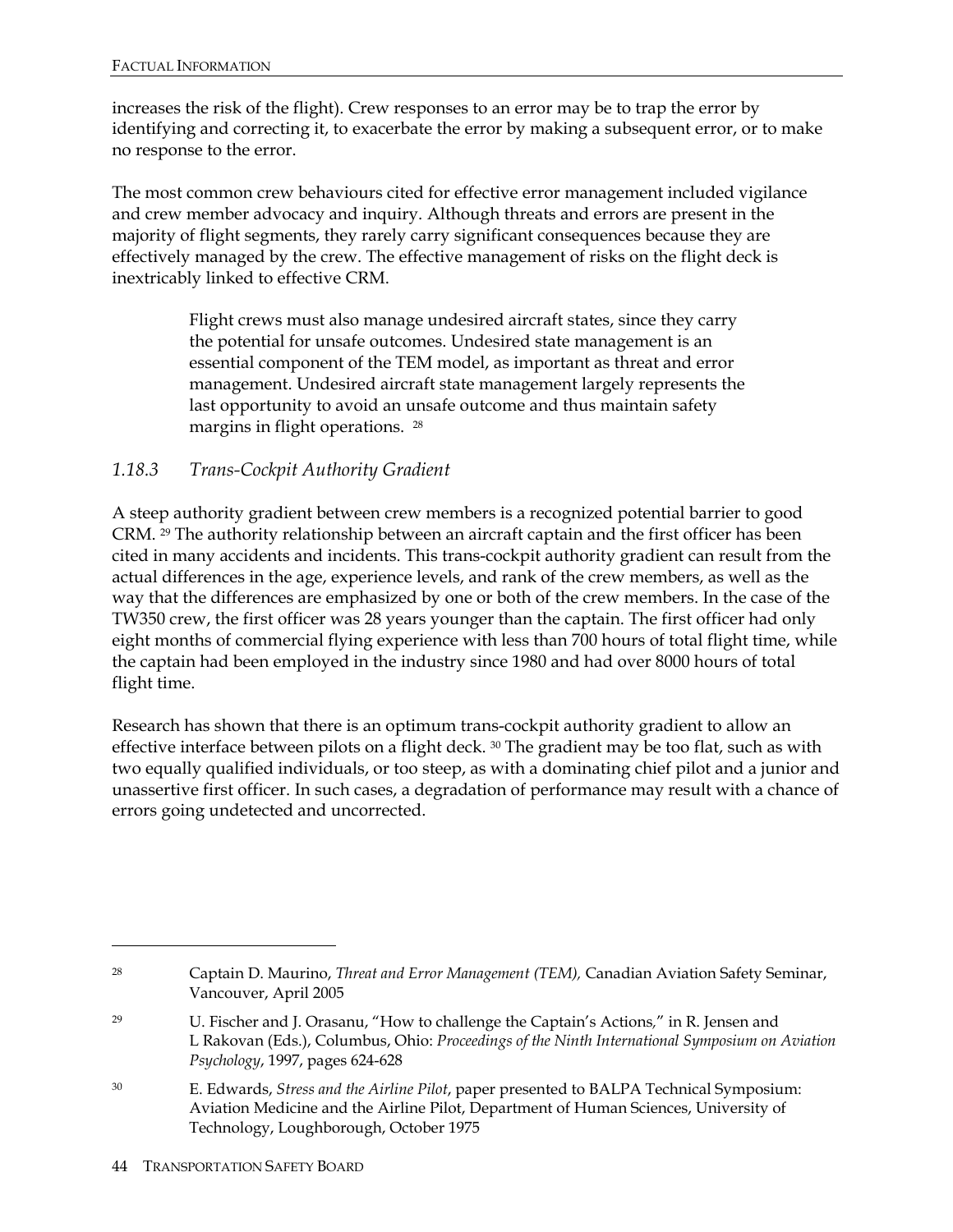A study in the United Kingdom of 249 airline pilots confirmed the importance of this aspect of flight deck communication. 31 Nearly 40 per cent of the first officers surveyed said that they had on several occasions failed to communicate to the captain their proper doubts about the operation of the aircraft. Reasons for this appeared to be deference to the experience and authority of the captain and a desire to avoid conflict.

#### *1.18.4 Development of Adaptations and Reduced Safety Margins*

Time and resource pressures can result in individuals making adaptations to get the job done. While SOPs are prescribed in order to set boundaries for safe operations, individuals may experiment with the boundaries in order to become more productive. This leads to adaptations of procedures and a shift beyond the prescribed boundaries described in the SOPs toward unsafe practices. 32

> One reason for this is that humans rarely perform work with strict adherence to prescribed rules or instructions. Procedures are often developed for a particular task in isolation from the work context. Performance requirements impose constraints on operators beyond what was considered (and available) when the task instructions were written. To get the job done, people work outside the defined rules. This is why studies of humans, even those working in high-risk, complex systems, have found that operators modify instructions and violate rules in ways that are quite rational given the actual workload and timing constraints (Dekker, 2006). 33

Without regular supervision, education, and enforcement of the expected boundaries, individuals are likely to continue to adapt procedures and cut corners until the actual unsafe boundary is found through the occurrence of a minor or major accident. Additionally, the communication of successful adaptations between crew members, such as the usefulness of GPS to provide distance to go or a straight-in approach to save time, will tend to lead to the spread of these adaptations throughout an organization unless adequate supervision is applied.

<sup>31</sup> J. Wheale, *Crew Coordination on the Flight Deck of Commercial Transport Aircraft*, Dublin: Flight Operations Symposium, Irish Airline Pilots Association/Aerlingus, October 1983, pages 19-20

<sup>32</sup> J. Rasmussen, "Risk management in a dynamic society: a modeling problem*,*" *Safety Science*, pages 197, 27 (2-3), 183-213

<sup>33</sup> Transport Canada, *Safety Study on Risk Profiling the Air Taxi Sector in Canada,* September 2007, RDIMS 3820455 v3, paraphrasing from S. Dekker, *The Field Guide to Understanding Human Error,* Ashgate, 2006 www.tc.gc.ca/civilaviation/regserv/SafetyIntelligence/AirTaxiStudy/menu.htm#Reasons\_ Model\_of\_Organizational\_Accidents (website address confirmed functional as of 14 October 2009)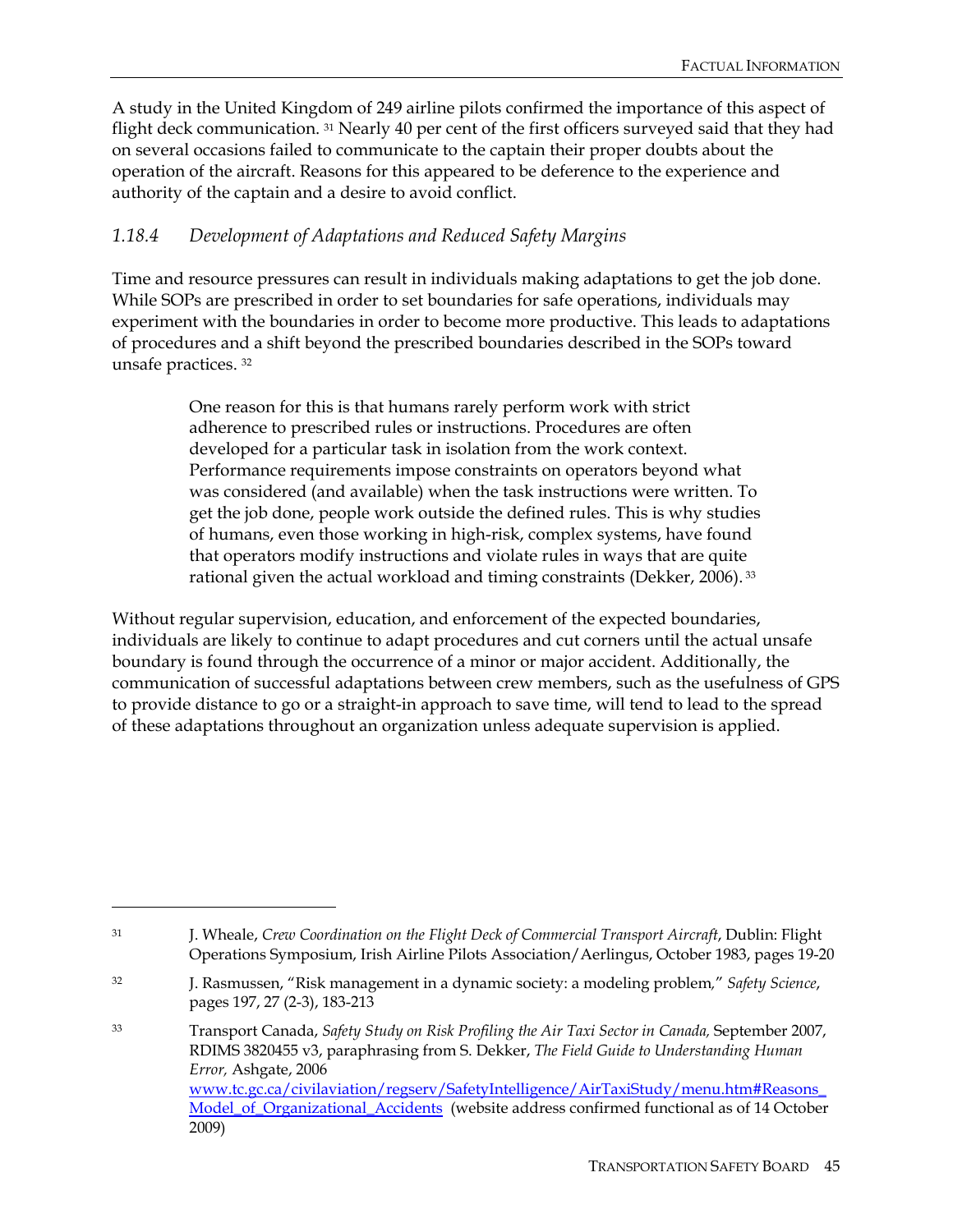#### *1.18.5 Previous Safety Action Regarding Crew Pairing Issues*

Crew pairing issues have been documented as a risk to safety 34 and have been identified in previous TSB investigations, although these have focused on issues related to crew inexperience rather than crew incompatibility. TSB recommendation A93-03 addressed the need for crew pairing following occurrence A90H0002 at Moosonee, Ontario, on 30 April 1990:

> The Department of Transport provide guidance for air carriers to assist in the effective pairing of flight crews. (A93-03, issued May 1993)

In response to Recommendation A93-03, TC indicated that the issue of crew pairing was being addressed as a result of the recommendations contained in the Commission of Inquiry into the Air Ontario Crash at Dryden, Ontario, and that the issue was under active review. In addition, TC indicated that the FAA issued a NPRM for a regulation that would prevent the pairing of pilots if both have 75 hours or less of operating time on the type of aircraft being flown, and that TC expects to implement legislation similar to that of the FAA. Subsequently, CAR 705.108 came into force, which required Canadian airline category operators to apply the crew pairing standards published in CASS 725.108. The CASS 725.108 standards establish minimum experience requirements for flight crews and impose crew pairing restrictions for specific situations. These standards do not apply to CAR 703 air taxi and CAR 704 commuter operations. Section 1.17.1.5 discusses implementation of this regulation within TWA.

The TSB assessment of TC's response to TSB Recommendation A93-03 was Satisfactory in Part because the action by TC was limited to addressing crew experience on aircraft type. The TSB assessment concluded that TC's response would probably have little effect in preventing accidents attributable to poor crew pairing where pilots, although experienced on type, were unsuitably paired with respect to other aspects of the total operating environment.

#### *1.18.6 Limited Visual Cues for Approach and Landing*

Black holes are described in TC's *Instrument Procedures Manual* (TP 2076) as follows: "During night visual approaches to runways in dark, featureless areas such as unlighted woods or over water, the lack of ambient clues to orientation interferes with depth perception. Such areas are known as black holes." TP 2076 also identifies two hazards associated with black holes: disorientation after take-off and a tendency for pilots to fly too low on approach and collide with terrain short of the runway.

<sup>34</sup> E.L. Wiener and D.C. Nagel, *Human Factors in Aviation, S*an Diego, California: Academic Press, 1988; D. O'Hare and S. Roscoe, *Flightdeck Performance: The Human Factor,* Ames, Iowa: Iowa State University Press, 1990; System One Learning Services and Transport Canada, *Cockpit Resource Management: A Vital Element in Aviation Safety and Flight Deck Effectiveness*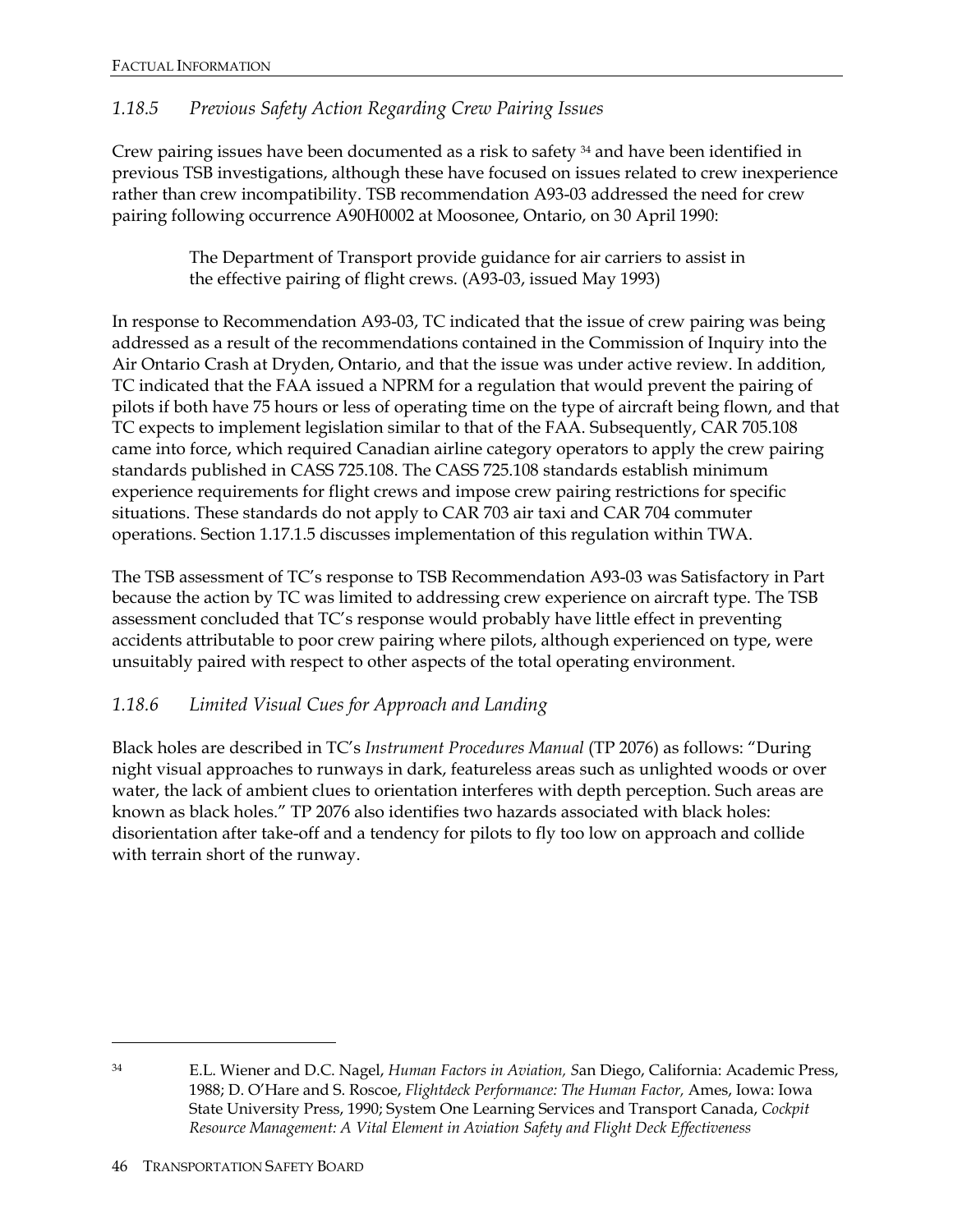A greater number of visual cues, in particular any cues in the foreground and background relative to the runway, enables pilots to more accurately assess aircraft orientation relative to the runway. The absence of visual cues increases pilot workload and decreases the likelihood of a safe landing, such as in the case where a black hole effect can lead to a CFIT just short of the threshold. 35

The TSB has previously investigated occurrences where black hole hazards were found to be causal or contributory (see TSB reports A05O0225, A01C0236, A00A0051, A99A0131, A96O0034, A95C0197, A93C0169, and A90H0002). The occurrences investigated range from private operations at registered aerodromes to airline operations at certified airports, and include both approach and departure problems. Consequences of the occurrences ranged from minor aircraft damage with no injuries to aircraft destruction with fatal injuries. In one of the fatal accidents (TSB report A93C0169, which also occurred at Sandy Bay), the aircraft was operated by one of the pre-merger TWA companies. Considerable numbers of registered aerodromes with few visual cues for night operations exist in all 10 provinces and all three territories. Some certified airports are also affected by this phenomenon.

TC and the aviation industry have taken action to implement defences against the risks posed by black holes. Approach lighting systems, PAPI, and high-intensity runway lighting are used to provide more visual cues and help pilots better manage black hole hazards. However, many Canadian aerodromes are not certified, do not receive scheduled traffic, and are not required to have such lighting systems. Many of these aerodrome operators are unable to justify the costs associated with the installation and maintenance of improved aerodrome lighting and navigation aids.

Information about aerodrome lighting systems is available in flight information publications, including the lighting installed at Sandy Bay. However, this information does not currently include any cautionary notes explicitly identifying hazards associated with limited visual cues for approach and landing.

Education of pilots has been extensive. TC used TSB investigation A90H0002 as a case study for a human factors handbook, <sup>36</sup> including information on black hole effect hazards and suggested means to reduce the associated risks. TC has also published a number of articles in its newsletter *Aviation Safety Letter*, which is sent to every valid Canadian licensed pilot, on night flying and the hazards of black holes.

As part of a night VFR awareness campaign, TC produced a night VFR awareness briefing package for use by regional system safety offices during safety awareness presentations.

In the airmanship section (AIR) of the *Aeronautical Information Manual* (AIM), TC provides information and advice on various topics that help to increase knowledge. Detailed information, including suggested means to defend against hazards, is provided on topics

<u>.</u>

<sup>35</sup> C.L. Kraft and D.L. Elworth, "Night Visual Approaches, " *Boeing Airliner Magazine*, March/April 1969

<sup>36</sup> Transport Canada, *Human Factors for Aviation Basic Handbook* (TP 12863E), 01/1997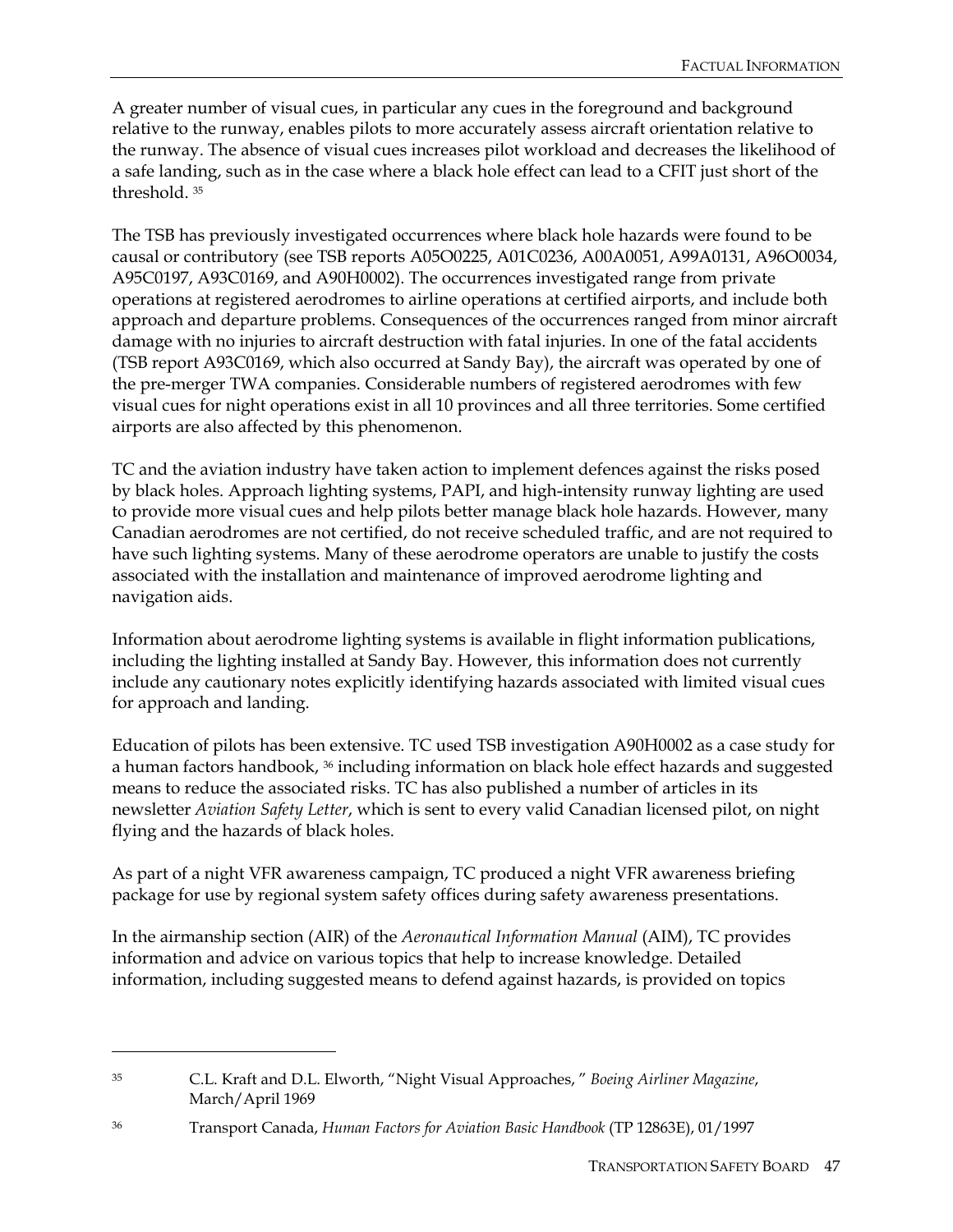including altimeter errors resulting from non-standard temperatures, winter flight operations, and whiteout conditions. Flight operations at night are discussed briefly in section AIR 2.16, but no information is provided regarding specific hazards or means to defend against hazards.

### *1.18.7 False Climb or Somatogravic Illusion*

The somatogravic illusion occurs in conditions of poor visibility or in darkness when there is an absence of visual cues. Instrument-rated and experienced pilots are not immune to this illusion, which is a subtle and dangerous form of disorientation.

The illusion occurs because the body relies on sensory organs in the inner ear to maintain balance and, in the absence of visual cues, signals from these organs can produce a very powerful disorientation. In the case of an aircraft that is accelerating during a go-around, the sense organs of the inner ear of the pilot send a signal to the pilot's brain that is interpreted as tilting backwards instead of accelerating forward.

According to text in the *Fundamentals of Aerospace Medicine*, "A relatively slow aircraft, accelerating from 100 to 130 knots over a 10-second period just after take-off, generates  $+0.16$  G<sub>x</sub> on the pilot. Although the resultant gravitoinertial force is only 1.01 G, barely more than the perceptible force of gravity, it is directed 9° aft signifying to the unwary pilot a 9° nose-up pitch attitude." 37

If the aircraft nose is simultaneously raised, which is usually the case in a go-around, the pilot has a very strong sensation of climbing. The illusion of false climb tends to lead the pilot to lower the nose and descend. The aircraft then accelerates and the illusion can intensify. If the aircraft is being flown in proximity to the ground, ground contact can occur before the pilot can assimilate information from the aircraft's instruments, overcome the powerful illusion, and take corrective action.

#### *1.18.8 Threshold Crossing Height and Ground Point of Interception*

Aircraft final approaches typically use a 3° glide slope, which is about 300 feet descent per nm traveled. Threshold crossing height (TCH) is the height of the glide slope above the runway threshold and, for a 3° glide slope, the TCH is about 50 feet. Ground point of interception (GPI) is the point at which the glide slope intercepts the runway surface. For a 3° glide slope with a TCH of about 50 feet, the GPI is about 1000 feet from the runway threshold. These parameters coincide with most typical PAPI and instrument landing system (ILS) installations.

The CJY4 GPS waypoint, 1440 feet past the threshold of Runway 05, was the targeted GPI of TW350's descent profile of 300 feet per nm. Investigators calculated that this combination would result in a TCH of 71 feet or 40 per cent greater than the TCH for a typical PAPI or ILS.

 $\overline{a}$ 

<sup>37</sup> J.R. Davis et al., *Fundamentals of Aerospace Medicine*, Fourth Edition, Lippincott Williams & Wilkins, 2008, Chapter 6 – Spatial Disorientation in Flight, page 177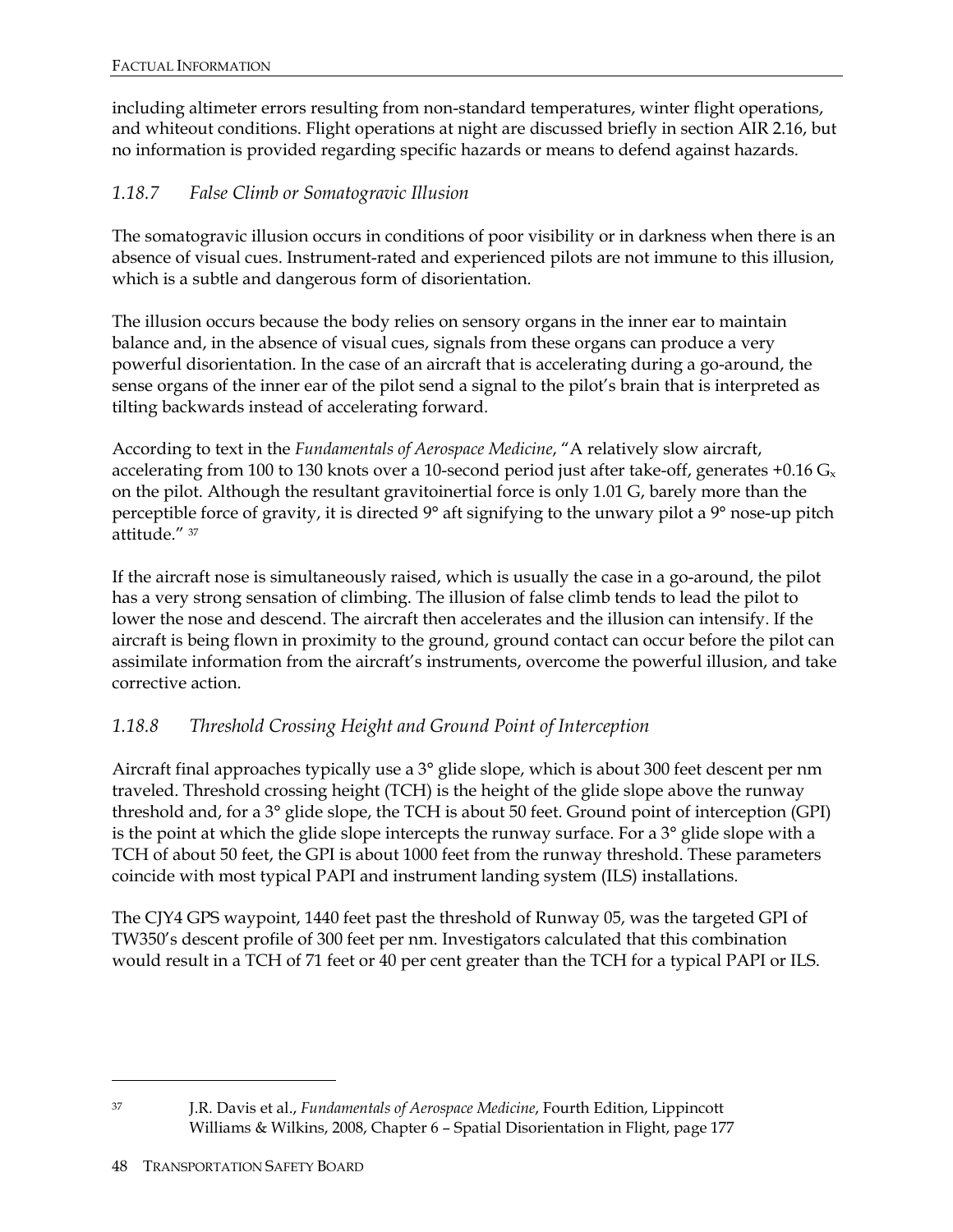#### *1.18.9 Minimum Obstacle Clearance*

Minimum obstacle clearance varies significantly between instrument approach procedure segments and also between instrument approach procedures depending on the type of navigational aid used. Information regarding minimum obstacle clearance is contained in TC's *Criteria for the Development of Instrument Procedures* (TP 308), July 1996, but is not included in the instrument approach procedures used by pilots and is not readily available to pilots in flight.

#### *1.18.10 Altimeter Setting Procedures*

The pressure altimeter used in aircraft is a relatively accurate instrument, but the altitude information indicated by an altimeter may differ greatly from the actual height of the aircraft above mean sea level or above ground. In instances of aircraft operating close to the ground or above the highest obstacle en route, especially when not flying in visual conditions, knowledge of actual ground separation or of "error" in the altimeter indication is of prime importance if such separation is less than what would be assumed from the indicated altitude.

CAR 602.127(2) specifies that "no pilot-in-command of an IFR aircraft shall commence an instrument approach procedure unless the aircraft altimeter is set to an altimeter setting that is usable at the aerodrome where the approach is to be conducted."

TC provides operational guidance regarding altimeter setting procedures in section 9.17 of the AIM. Minimum altitudes in instrument approach procedures meet obstacle clearance requirements when International Standard Atmosphere (ISA) conditions exist and the aircraft altimeter is set to the current altimeter setting for that aerodrome. Altimeter settings are considered current up to 90 minutes from the time of observation. Care should be exercised when using altimeter settings older than 60 minutes or when pressure has been falling rapidly.

Under conditions of extreme cold, aircraft true altitude will be lower than indicated altitude, reducing obstacle clearance to less than the minimum required. Consequently, corrections to published altitudes should be applied to ensure adequate obstacle clearance. The CAP indicates that "in conditions of extreme cold weather pilots should add the values derived from the altitude correction chart to the published procedure altitudes." Section RAC 9.17.1 of the AIM indicates that "for practical operational use, it is appropriate to apply a temperature correction when the value exceeds 20 per cent of the associated minimum obstacle clearance."

The minimum obstacle clearance for the Sandy Bay RCAP NDB 05 final approach segment is 350 feet, 38 20 per cent of which is 70 feet. Based on the published height above touchdown zone elevation (HAT) of 799 feet and an assumed temperature of -17°C at Sandy Bay, the cold temperature altitude correction that should have been applied to the RCAP NDB 05 minimum descent altitude was 108 feet (1780 + 108 = 1888 corrected MDA).

-

<sup>38</sup> The publication *Criteria for the Development of Instrument Procedures* (TP 308), Section 6.1.3, describes means to calculate this value.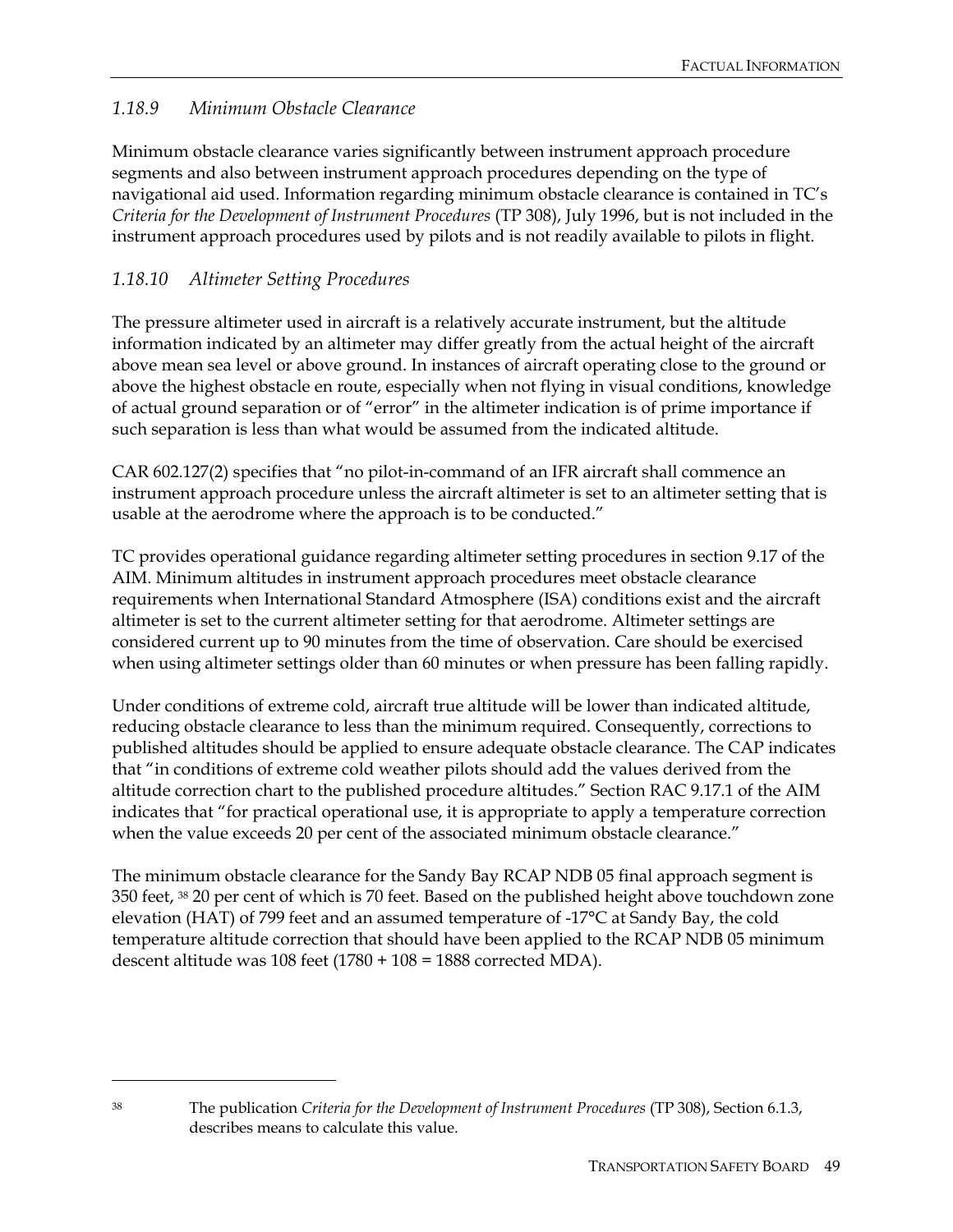TWA Beech A100 King Air pilots interviewed did not use any standard practice in applying cold temperature altitude corrections. One pilot had never used such corrections and others began applying the correction at temperatures ranging from -10° to -20°C. The crew of TW350 did not discuss this issue and did not apply any temperature corrections to the minimum altitudes for the Sandy Bay RCAP NDB 05 instrument approach procedure.

Instrument approach procedures designed for use with altimeter setting sources more than 5 nm from the aerodrome reference point (ARP) include adjustments to procedure altitudes corresponding to the horizontal distance and elevation difference between the ARP and the altimeter source. A remote altimeter setting source is not authorized when the altimeter setting source is more than 75 nm from the ARP.

TWA King Air pilots had all flown to Sandy Bay and were all aware of the cautionary notes to use the Flin Flon altimeter setting and that it was only available for limited hours. The pilots did not use any standard practice when the Flin Flon altimeter setting was not available and were unsure whether there was a standard practice. Pilots proposed practices such as using the nearest available altimeter setting and adding 200 feet to minimum procedure altitudes, using the point of departure altimeter setting, or diverting if unable to operate under VFR.

#### *1.18.11 Instrument Flight Rules Procedures at an Uncontrolled Aerodrome in Uncontrolled Airspace*

In the AIM, section 9.13, TC provides operational guidance to pilots regarding landings at uncontrolled aerodromes as follows:

> A straight-in landing from an IFR approach should not be used at an uncontrolled aerodrome where air-ground advisory is not available to provide the wind direction and speed and runway condition reports required to conduct a safe landing. The pilot should determine the wind and verify that the runway is unobstructed before landing. Where pilots lack any necessary information, they are expected to ensure that a visual inspection of the runway is completed prior to landing. In some cases, this can only be accomplished by conducting a circling approach using the appropriate circling MDA.

### *1.18.12 Non-Punitive Reporting Systems*

An integral component of a SMS is a non-punitive reporting system. With a non-punitive reporting system, employees of an organization are given qualified immunity from punitive actions to encourage them to report occurrences and hazards. This qualified immunity has been demonstrated to significantly increase the number of hazard and occurrence reports made by employees, enabling an organization to gain a better understanding of risks present in its operations. 39

<sup>-</sup>

<sup>39</sup> Captain J. Gadzinski, *SMS as an Investigation Tool*, Presentation to International Society of Air Safety Investigators, Halifax, Nova Scotia, September 2008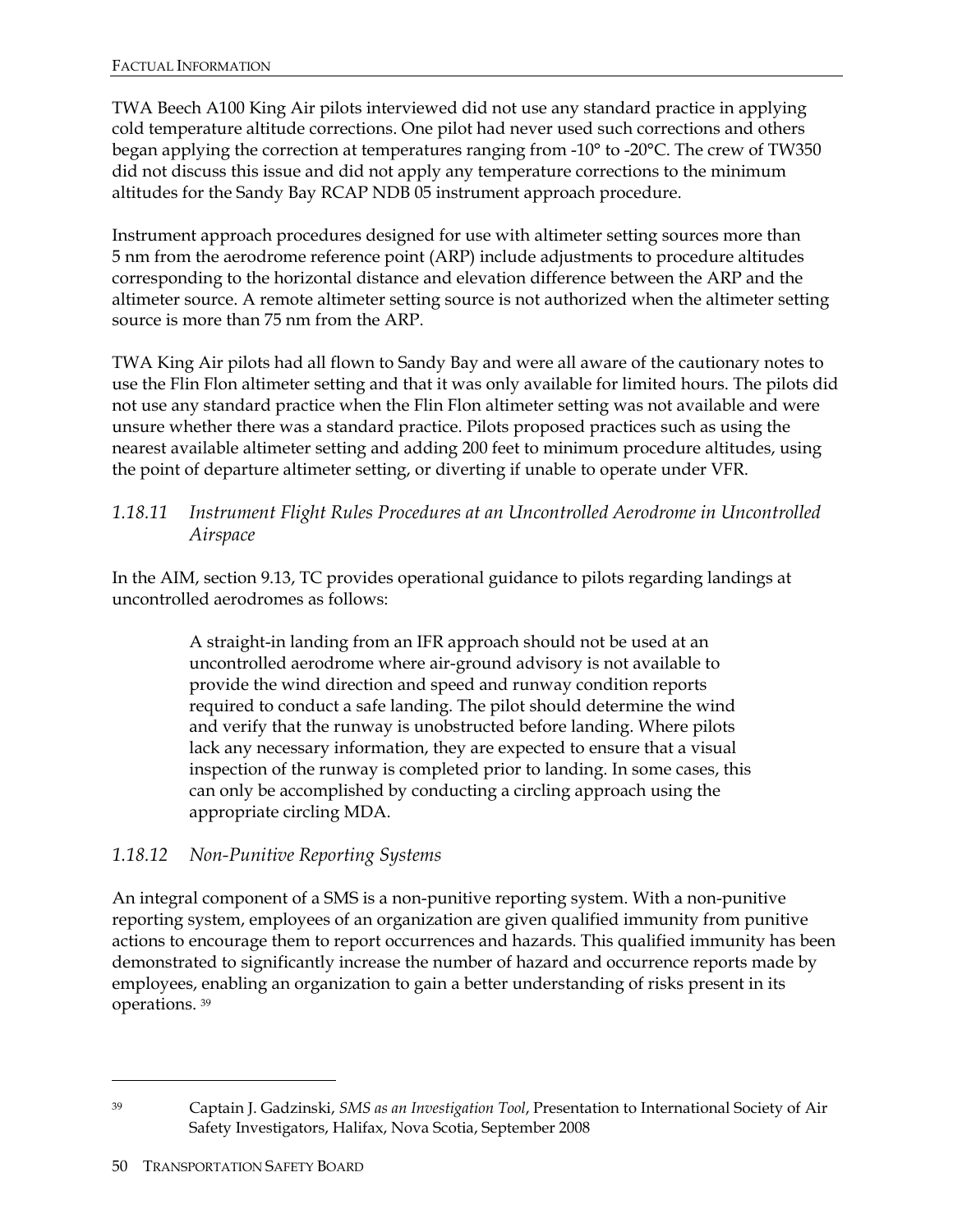A decrease in reporting reduces the availability of critical information about the state of an organization that is needed to assess whether risk is being managed to an acceptable level. Inappropriate use of punitive actions reduces the number of occurrences and hazards reported by operating employees of an organization because of fear of punishment. Such a decrease in reporting has been demonstrated in the Netherlands following criminal conviction of air traffic controllers involved in occurrences. 40 Potential punitive action is also widely viewed as a significant factor affecting reporting of medical errors. Some theorists have raised concerns regarding the definition of human behaviour warranting punitive action and regarding who makes a judgement as to whether someone's behaviour warrants punitive action. 41

TC requires air operators implementing SMSs to have a non-punitive reporting policy in place by the completion of implementation of phase 2. TWA's non-punitive reporting policy provided immunity from disciplinary action for employees who reported safety deficiencies, hazards, or occurrences, and was published in the company's Safety Management Plan. The policy did not include information as to circumstances where punitive measures would apply.

#### *1.18.13 Decision Support Tools*

Self-dispatch systems are common throughout Canada and applied to all TWA flights, including TW350. Decision support systems can be used to assist in these circumstances.

A decision support system "is a system under the control of one or more decision makers that assists in the activity of decision making by providing an organized set of tools intended to impart structure to portions of the decision-making situation and to improve the ultimate effectiveness of the decision outcome." 42

# *1.19 Investigation Techniques*

 $\overline{a}$ 

As part of the investigation, extensive interviews were conducted with line and management staff at both TWA and TC's PNR. TWA made all its King Air pilots available for interviews, enabling investigators to embed an 18-question flight crew survey within the interviews. The survey gathered information about the pilots' knowledge of and compliance with the CARs, company FOM, company King Air SOPs, and instrument approach procedures. The survey was informal in design.

<sup>40</sup> European Air Traffic Management, *Just Culture Guidance Material for Interfacing with the Judicial System*, Eurocontrol, 2008, Appendix 2, www.eurocontrol.int/esp/gallery/content/public/library/Just%20Culture/JustCulture\_final .pdf (website address confirmed functional as of 14 October 2009)

<sup>41</sup> S. Dekker, *Just Culture: Balancing Safety and Accountability*, Ashgate, 2007

<sup>42</sup> G.M. Marakas, *Decision Support Systems,* Prentice-Hall, 1998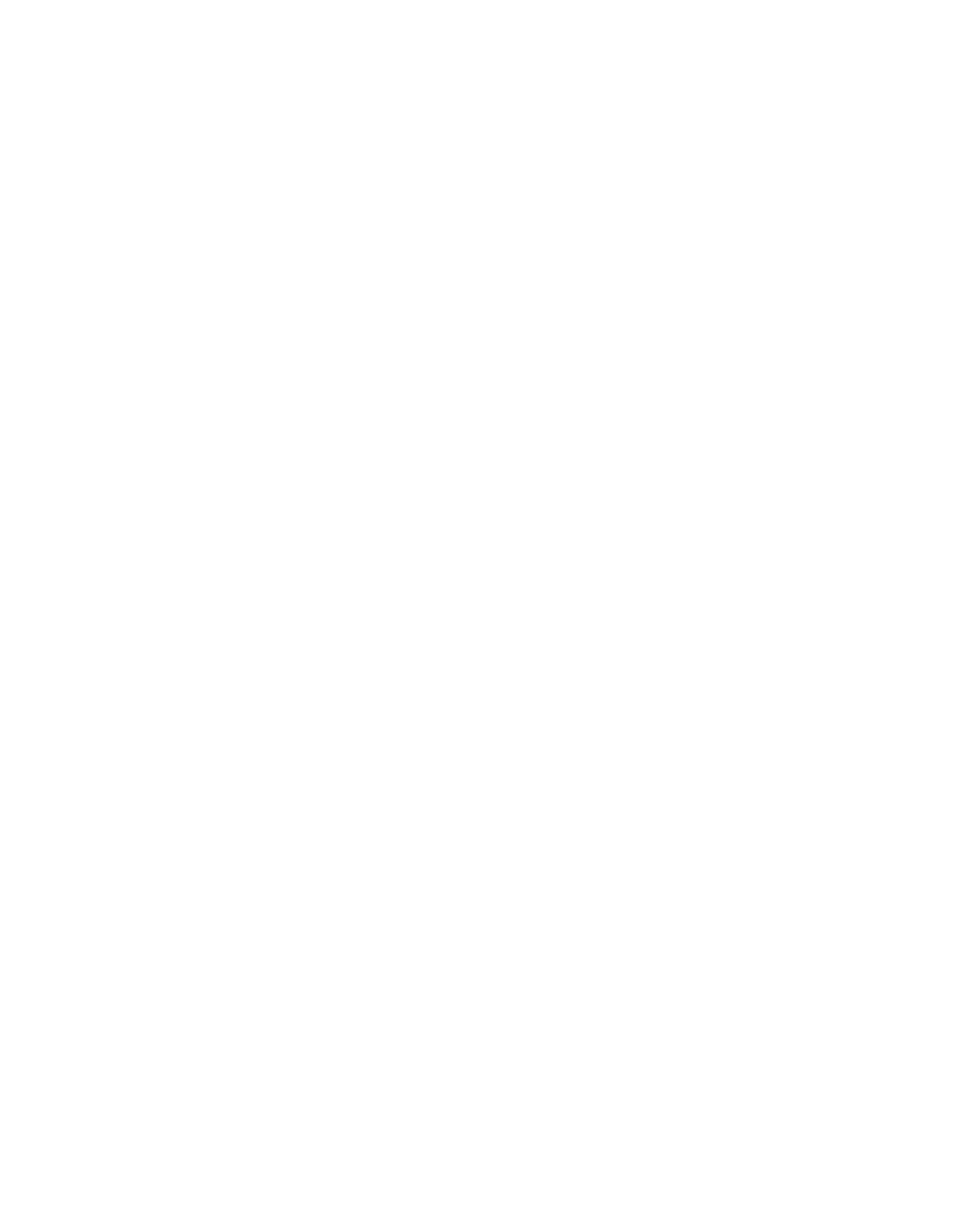# *2.0 Analysis*

There were no records of any outstanding aircraft unserviceabilities and the investigation determined that the aircraft operated normally throughout the flight. Aircraft performance calculations show that the aircraft was capable of safely landing at Sandy Bay and that it was also capable of climbing during the go-around.

Therefore, the analysis focuses on human performance, management of safety by Transwest Air (TWA), and the provision of regulatory safety oversight by Transport Canada (TC).

### *2.1 Pilot Hiring*

TWA had an established pilot hiring process that included a checklist of questions for interviewing a candidate and a check of references provided by the candidate. The process provided the company with an opportunity to verify that candidates met minimum screening criteria.

In the case of the captain and first officer, the absence of records documenting their hiring indicates that the company did not follow its established process. The captain's resume and a brief telephone inquiry to the captain indicated that he held appropriate licences and ratings issued by TC and that he met the company's King Air captaincy requirements. The company made an offer of employment to the captain (although the investigation could not determine which manager made the offer) and the captain accepted the offer.

The investigation revealed that the captain's previous employers had restricted his employment because of repeated non-compliance with regulations and standard operating procedures (SOPs) and had strong concerns about his flying proficiency and decision making. The employers did not readily provide information to the investigation about the captain's flying history and it is extremely unlikely that they would have responded to a reference check from TWA or any other prospective employer with anything other than an acknowledgment that they had employed the captain. In fact, the letters of reference the companies provided portrayed a substantially different perspective of the captain than did their training records.

The company could not have learned of potential weaknesses in the captain's past performance that would require close supervisory monitoring because of systemic constraints on free passage of objective factual information about employment candidates. Some of these constraints are federal and provincial privacy legislation as well as the potential for legal action by former employees.

These constraints are societal; consequently, they affect the entire aviation industry. Therefore, it is likely that many air operators experience difficulty obtaining standardized information on the quality of pilot performance because of systemic constraints on the free passage of objective factual information about employment candidates.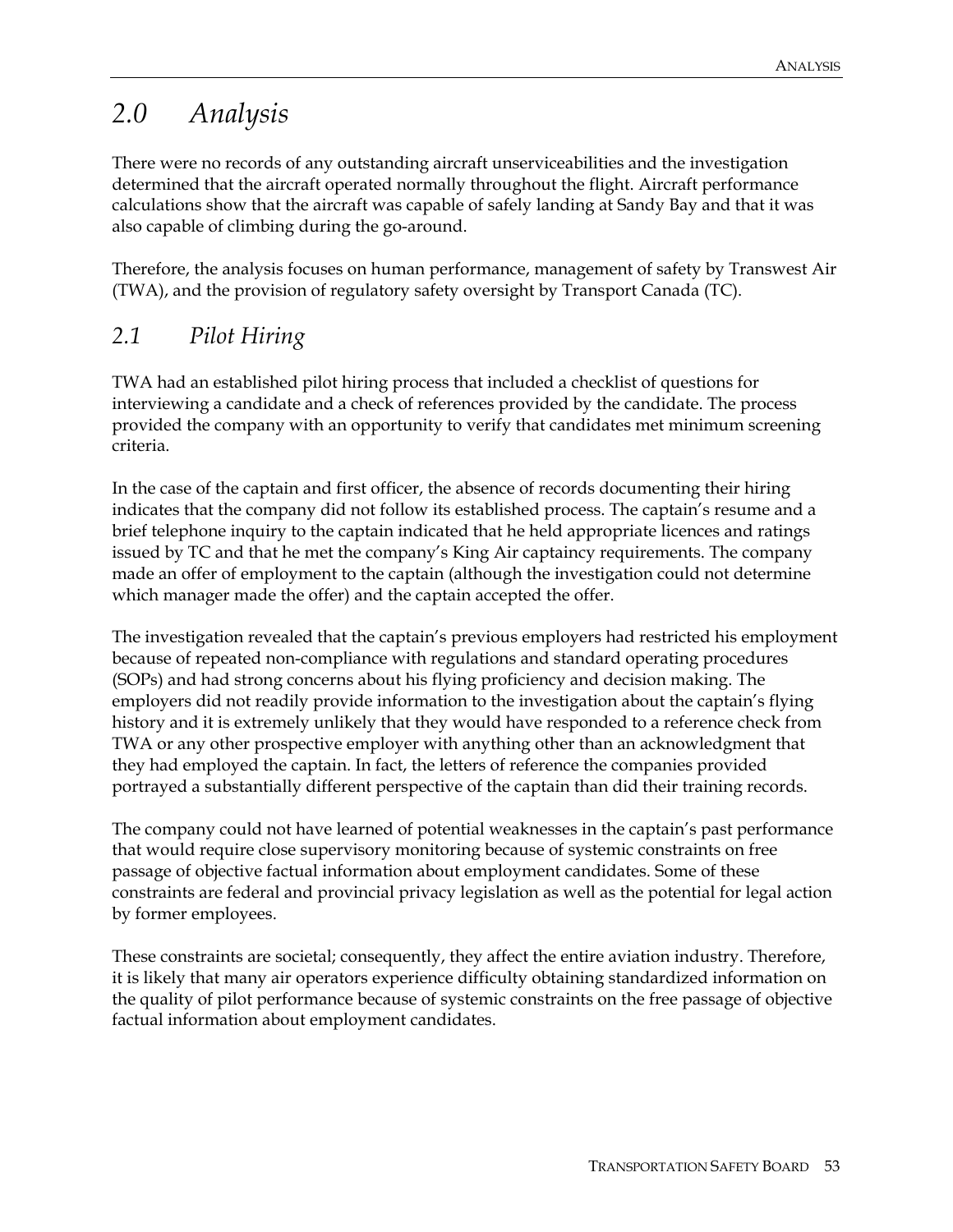Similar conclusions have been made by the United States National Transportation Safety Board (NTSB). Refer to Appendix H regarding action taken in the United States by the NTSB and the Federal Aviation Administration (FAA) regarding standardized information on the quality of pilot performance.

# *2.2 TW350 Crew Pairing*

As discussed in sections 1.5.4, 1.17.1.15, and 1.17.1.16, some pairing issues within the TW350 crew were identified by the northern chief pilot (NCP) and other King Air pilots. On two separate occasions, the NCP took some action to correct crew resource management (CRM) issues between the TW350 crew members.

The NCP was approached by the TW350 captain regarding the first officer's landings. After investigating, the NCP concluded that the first officer's performance was satisfactory and provided guidance to the captain to demonstrate landings, to coach the first officer, and to be more assertive.

The captain had opportunities to demonstrate landings on the occasions he was the pilot flying (PF). The captain coached the first officer during the final approach to Sandy Bay and he also used assertiveness when rejecting the first officer's suggestion to go around as well as when advancing the power levers during the go-around. Therefore, the NCP's intervention likely contributed to the captain adopting the recommended behaviours and applying them in operations. However, the underlying issue—the captain's concern about the first officer's ability to land the aircraft—was not fully resolved.

The NCP was approached by the TW350 first officer regarding the captain's performance at Meadow Lake. The NCP investigated and was satisfied that the captain understood the deficiencies represented by the poorly flown approach and poor crew coordination. The NCP concluded that it was not necessary to conduct a training flight to review SOPs or instrument procedures, or to assess the captain's flying proficiency and decision making with a line check. The NCP verbally counselled the first officer to be more assertive in the cockpit by identifying incorrect procedures or inaccurate flying.

Because the captain was the pilot not flying (PNF) of TW350, no determination can be made about the effectiveness of the counselling the NCP provided the captain regarding flying performance. However, many examples of absent or ineffective crew coordination occurred during TW350. Some of these examples are: the missed opportunity of the pre-flight crew briefing, the decision for the first officer to be PF, the decision to conduct the approach straight-in, and the execution of the go-around. The crew coordination issue the NCP had identified was not resolved by the NCP's counselling of the captain.

The first officer's suggestion to conduct a go-around is an example of ineffective assertiveness during TW350. Therefore, the assertiveness issue the NCP had identified was not resolved by the NCP's counselling of the first officer.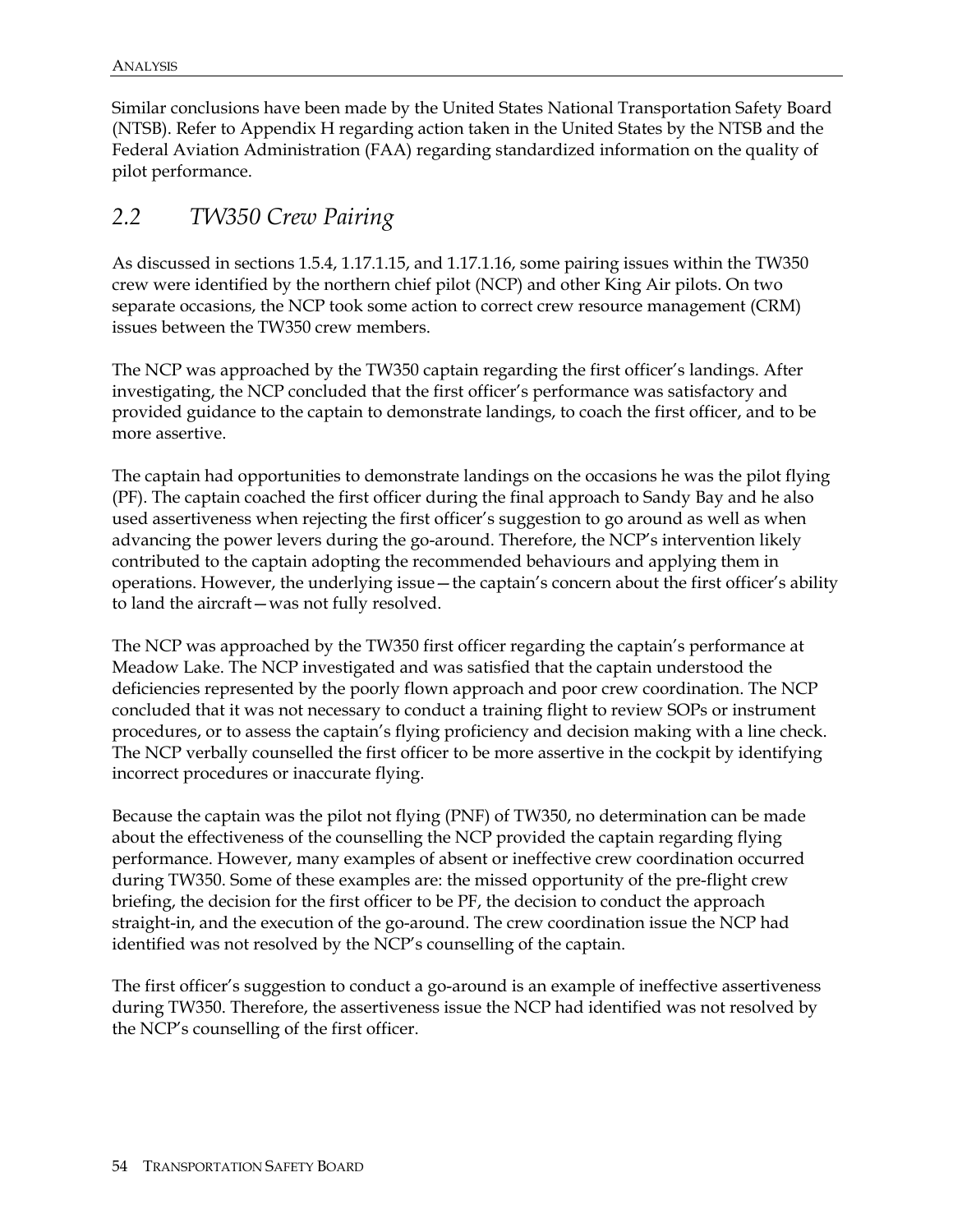Additionally, there were other pairing issues within the TW350 crew that were not identified by the NCP or other flight operations managers, including: trans-cockpit authority gradient, communications, problem solving and decision making, conflict resolution, and operating practices that were substantial deviations from SOPs. All of these issues are targeted by the CRM training requirement for *Canadian Aviation Regulations* (CARs) subpart 705 airline crew members discussed in section 1.18.1.

There was a substantial age difference between the TW350 crew members, and the captain had significantly more experience in a broad variety of commercial aviation aircraft and operations than did the first officer. Two examples of ineffective CRM resulting from a steep trans-cockpit authority gradient are: the captain's disagreement with the first officer's advisories regarding the inbound approach track during the Meadow Lake incident and, during TW350, the first officer's unassertive suggestion to go around and the captain's rejection of the first officer's suggestion. Therefore, a steep trans-cockpit authority gradient existed between the TW350 crew members. This crew pairing issue existed on other flights involving this crew pair and was not identified by TWA company management. This issue fits into the CRM categories of attitudes/behaviours, human factors, and team building/maintenance. The investigation did not determine the influence of authority gradient between the captain and other pilots.

Examples of ineffective communications between the TW350 crew members are: the missed opportunity of the pre-flight crew briefing, the missed opportunities of challenges to deviations or omissions, the incomplete approach briefing, the first officer's unassertive suggestion to go around, and the captain's non-standard and ambiguous go-around call. This crew pairing issue existed on other flights involving this crew pair and was not identified by TWA management.

Examples of ineffective problem solving and decision making during TW350 are: the absence of any pre-flight aircraft performance calculations, the absence of the pre-flight crew briefing, the decision for the first officer to be PF, the decision to conduct the approach straight-in, the absence of altimeter corrections for below standard temperatures, the late decision to conduct the go-around, and the execution of the go-around. This crew pairing issue existed during previous flights involving this crew pair and also affected other King Air crews. This issue was not identified by TWA management.

Examples of ineffective conflict resolution between the TW350 crew members are: the captain's rejection of the first officer's unassertive suggestion to go around and the non-standard transfer of control practice used by the crew. These events very likely resulted from ineffective resolution of the captain's concerns about the first officer's ability to fly an approach and land the aircraft. This crew pairing issue existed during previous flights involving this crew pair and was only partially identified by TWA management.

Section 1.17.1.18 includes many examples of practices that were substantial deviations from SOPs both during the flight of TW350 as well as during other flights operated by other TWA King Air pilots. This crew pairing issue existed during previous flights involving the TW350 crew pair; TWA flight operations managers were unaware that these deviations were occurring and were unaware of the extent of the deviations. This issue fits into the CRM categories of attitudes and behaviours, problem solving, human factors, decision making, and workload management.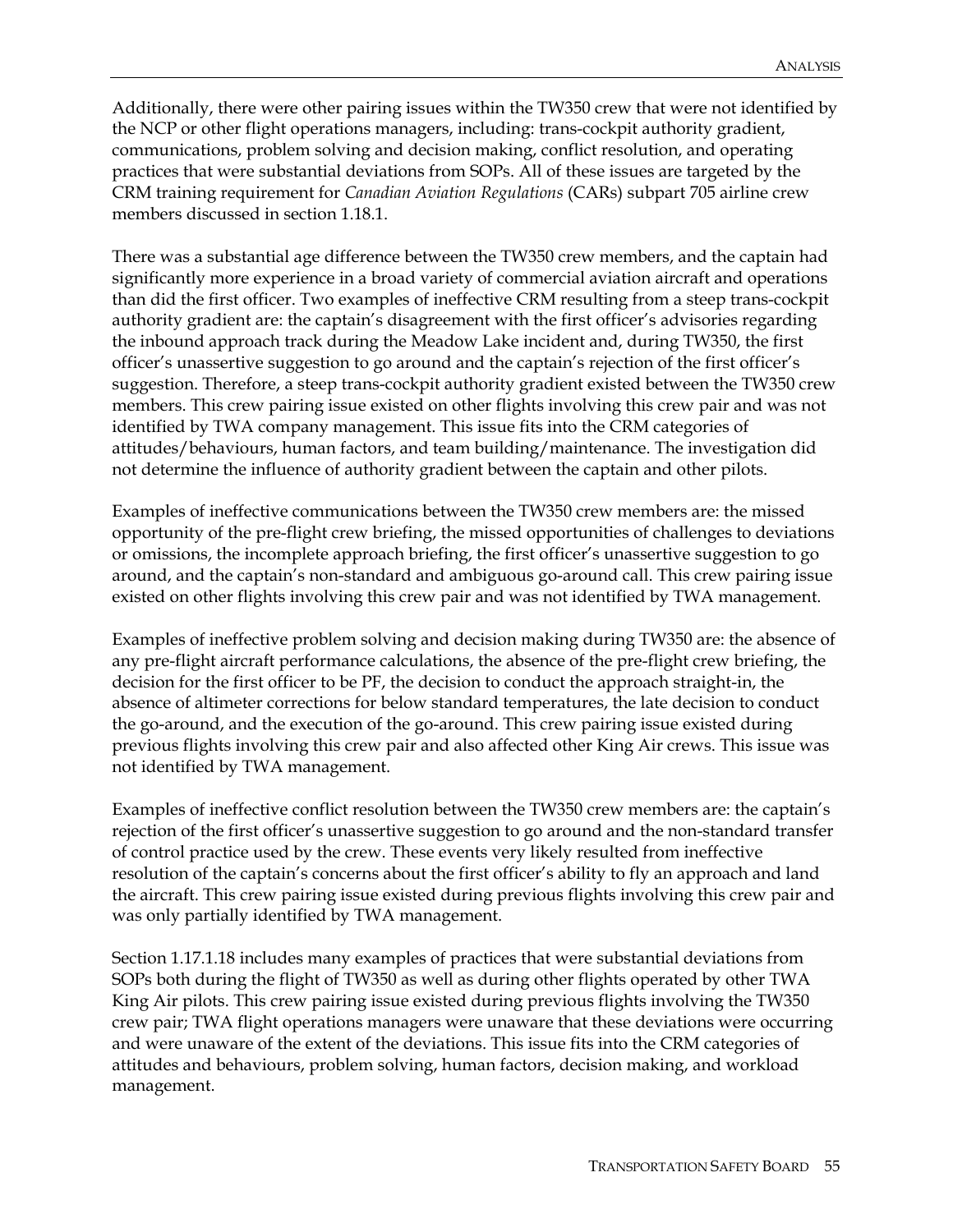Refer to section 2.14.1 regarding the issues identified and the action taken by the TWA safety management system (SMS) investigation of the Fort McMurray incident.

Regulatory and TWA requirements regarding crew pairing are discussed in sections 1.17.1.5 and 1.18.5. All this guidance was issued subsequent to TSB Recommendation A93-03. The TSB assessed TC's response to Recommendation A93-03 as Satisfactory in Part because the proposed action at the time "would probably have little effect in preventing accidents attributable to poor crew pairing where pilots, although experienced on type, were unsuitably paired with respect to other aspects of the total operating environment." This assessment is applicable to the TW350 crew, where pairing issues adversely affected CRM.

TC crew pairing regulations to date have focused on crew experience and skill levels, which are concrete issues that are straightforward to assess. However, as this occurrence demonstrates, there are other aspects of the pairing that can have an impact on the crew's ability to effectively work together. Regulations and TC guidance material do not currently address the breadth of issues that can have an impact on the effectiveness of a crew pair, and that should be considered before making crew pairing selections.

Additionally, current crew pairing regulations apply only to airline operations, where there are relatively large numbers of pilots who can be scheduled to prevent ineffective crew pairings. There are no requirements for air taxi and commuter operations to have a crew pairing policy, and implementing a crew pairing policy by excluding permutations of pilots may be impractical in small commercial aviation operations where there are a limited number of pilot combinations. However, alternative strategies exist to mitigate the risk, including making operational hazards explicit to the crew members to enable them to apply CRM skills to mitigate the hazard, or providing specific CRM or flight management coaching before a flight is conducted.

While some crew pairing issues were identified and addressed, others were not, and TWA managers were unaware of the degree to which these factors could impair effective crew coordination. As a result, crew coordination was inadequate to safely manage the risks associated with TW350.

# *2.3 Absence of Recent Crew Resource Management Training*

CRM training has developed over the years as an effective tool. Modern, well-designed CRM training now includes such things as threat and error management (TEM). CRM training is specifically designed to address much of the behaviour identified in this report regarding the interaction between flight crew members. Research has proven that CRM-trained crews operate more effectively as teams and cope more effectively with non-routine situations than do crews without CRM training. Additionally, when there is no effective reinforcement of CRM concepts by way of recurrent training, improvement in attitudes observed after initial indoctrination tends to disappear.

Although some commuter and air taxi operators have voluntarily provided CRM training to their pilots, some companies do not. Additionally, those companies voluntarily providing recurrent training do not necessarily do so on an annual frequency.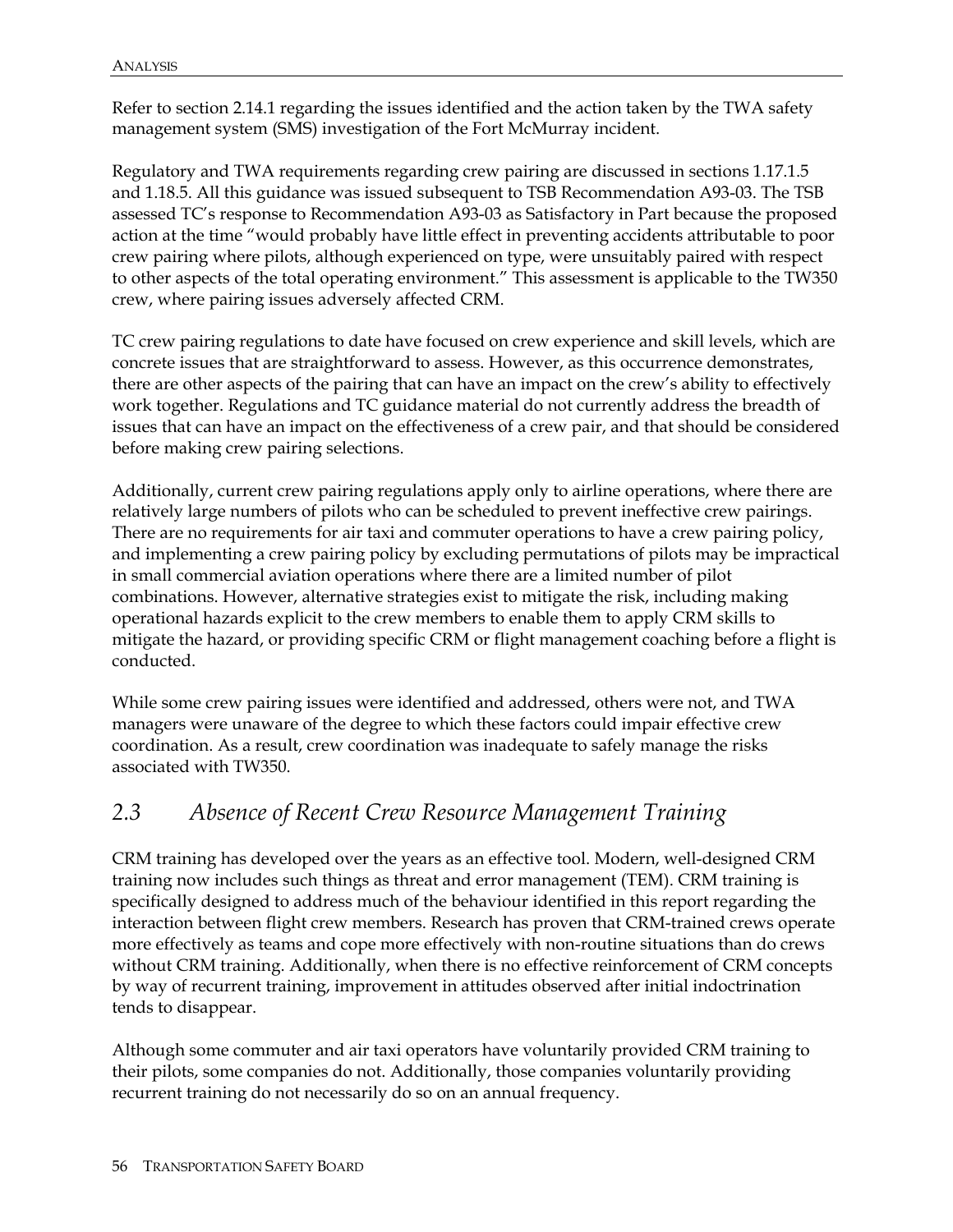The captain of TW350 had received initial CRM training in 2000 and the first officer, in the period from 2001 to 2003, but neither pilot had received further CRM training before starting flying duties with TWA. The company had voluntarily planned CRM training for TWA's King Air operation in December 2006, but this training had been postponed and the accident occurred before any of the company's King Air pilots received CRM training.

The CRM training the TW350 crew members had received occurred well in the past and likely did not have any significant lasting effect on their behaviour in the absence of reinforcement in the form of additional initial or recurrent CRM training.

The counselling provided to each crew member by the NCP is an example of the company attempting to address CRM issues between the crew members. As discussed in section 2.2, while the TW350 crew members responded to corrective feedback, the individual counselling provided to the TW350 crew members by the NCP had limited effectiveness overall.

The TW350 crew members made an ineffective and dysfunctional team, despite individual counselling. The counselling had some positive effect; therefore, it is likely that formal CRM training could also have positively influenced the crew members' behaviour. Consequently, it is likely that recent CRM training would have assisted the crew of TW350 in better managing risks during the flight. The crew members' inability to work effectively as a team to avoid, trap, or mitigate crew errors encountered during the flight is likely, in part, because they had not received recent CRM training.

As described in section 1.17.1.18, the non-compliance was not confined solely to the TW350 crew pairing and extended to other King Air pilots. These TWA King Air pilot actions are examples of ineffective CRM in the categories of attitudes and behaviours, problem solving, decision making, and workload management.

Non-compliance was a widespread problem within TWA's King Air operation. None of the company's King Air pilots had received recent CRM training. Therefore, as with the TW350 captain and first officer, it is likely that recent CRM training would have assisted TWA's other King Air pilots in better managing risks during flight.

Some CAR 703 air taxi and CAR 704 commuter operators are unlikely to provide initial or recurrent CRM training to pilots in the absence of a regulatory requirement to do so. Therefore, some CAR 703 air taxi and CAR 704 commuter pilots may be unprepared to avoid, trap, or mitigate crew errors encountered during flight.

# *2.4 Decision for the First Officer to be Pilot Flying*

TWA had two defences in place to ensure the most experienced crew member was flying when higher risks were anticipated. Captains were expected to fly the first leg of the day, and captains were expected to perform landings on runways less than 3500 feet long. Both of these defences were negated by the decision for the first officer to be the PF for the flight from La Ronge to Sandy Bay.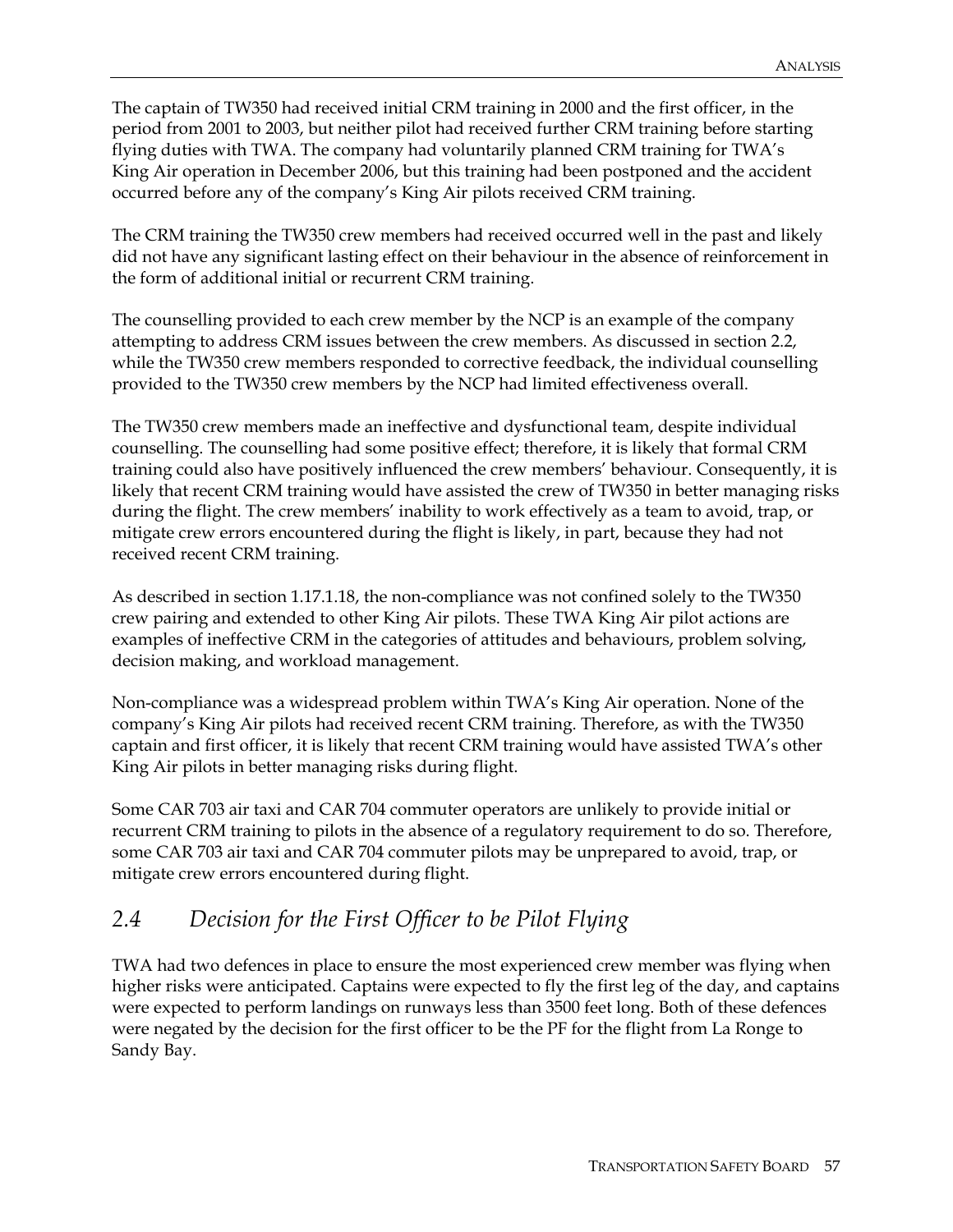The SOPs required crew members to monitor other crew members and to identify any deviation or omission and bring it to their attention as soon as practicable. However, this third defence was negated because the first officer did not point out to the captain that the decision for the first officer to be PF deviated from company policies requiring the captain to be the PF. Although the investigation could not determine why the captain decided that the first officer would be PF that night, this decision was not an isolated incident, given that at least one other captain had also permitted first officers to land at Sandy Bay. The selection of the first officer to be PF to Sandy Bay resulted in the approach being flown by the less experienced crew member.

# *2.5 Use of Global Positioning System Distance to Aerodrome*

The *Canada Air Pilot* (CAP) included an RNAV (GNSS) instrument approach procedure to Runway 05 at Sandy Bay and this approach used a missed approach waypoint coinciding with the threshold of Runway 05. If the crew members of TW350 had used this approach procedure, the global positioning system (GPS) would have provided distance-to-go to the threshold of the runway and it is likely that they would have calculated their descent profile using the distance from the threshold.

However, because the crew members were not trained to conduct GPS approaches, they were using the *Restricted Canada Air Pilot* (RCAP) non-directional beacon (NDB) approach to Runway 05, with primary track guidance from the automatic direction finding equipment. Sandy Bay did not have distance measuring equipment (DME), and the crew had the GPS programmed direct to the CJY4 waypoint to provide distance-to-go to the aerodrome.

Using the GPS distance-to-go improved the crew's awareness of the aircraft position in relation to the aerodrome. GPS distance-to-go also enabled the crew members to more accurately predict the aircraft's projected flight path than if they did not know their distance-to-go. Availability of GPS distance-to-go information enabled both crew members to use a descent profile of 300 feet per nm for their descent planning, as specified in TWA safety directive SD06-13 regarding approaches and the black hole effect.

However, the distance-to-go information depicted the distance between the aircraft and the CJY4 geometric centre waypoint, 1440 feet past the threshold of Runway 05. The crew members were likely unaware that their actual distance-to-go to the runway threshold was about  $\frac{1}{4}$  nm less than what the GPS depicted.

The targeted ground point of interception (GPI) for the descent profile was the CJY4 active GPS waypoint, 1440 feet past the threshold of Runway 05. This descent profile would have had a threshold crossing height (TCH) of approximately 71 feet, about 40 per cent greater than the TCH for a typical precision approach path indicator (PAPI) or instrument landing system (ILS). However, because the temperature was colder than standard, the true aircraft altitude would have been lower than the indicated altitude. This would have reduced, by an unknown amount, the 71-foot TCH of the descent profile used by the crew.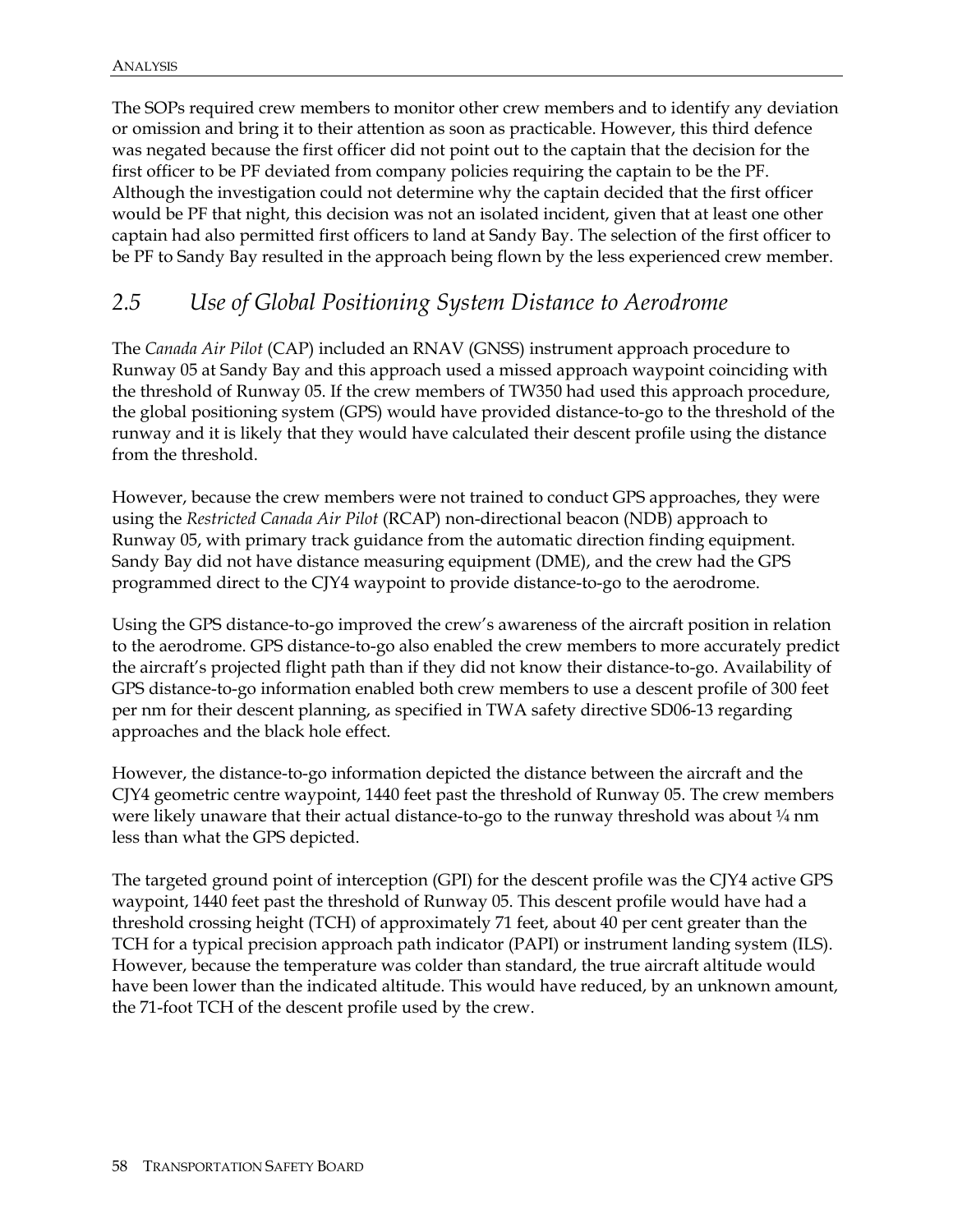The crew members were likely unaware of their  $\frac{1}{4}$  nm error in the aircraft position in relation to the runway threshold. Although this spatial awareness error could have contributed to the aircraft being high on final approach when the crew acquired visual reference with the aerodrome, the investigation could not determine whether this was the case.

TWA aircraft were equipped with GPS, and although King Air crews had not yet received training, the GPS was routinely being used for distance-to-go during instrument approaches. Informal or unauthorized use of GPS by untrained crews during instrument flight rules (IFR) approaches can introduce risk, rather than mitigate it.

### *2.6 Limited Visual Cues for Approach and Landing*

While the crew was aware of the black hole effect, there was no discussion in this context during the pre-flight preparation or the approach briefing. Once the flight crew members acquired visual reference with the aerodrome, they needed to make a transition from instrument flight to visual flight in order to continue the approach to landing.

During darkness, the Sandy Bay aerodrome and surrounding terrain provide limited visual cues to pilots for assessing the orientation of the aircraft relative to the runway. This limited visual environment increases the difficulty of transitioning from instrument to visual flight and requires continued reliance on aircraft instruments during the short visual portion of the flight.

The crew of TW350 successfully made the transition to visual flight, with the first officer controlling the aircraft and the captain monitoring airspeed and altitude. However, it was not until about one minute after acquiring visual reference that the captain identified that the aircraft was high on the descent profile. In TEM terms, the aircraft being high on approach was an undesirable aircraft state that the crew needed to manage. During the approach and attempted go-around, pilot workload increased and decision making became more complicated because of the limited visual cues available for assessment of aircraft orientation relative to the runway and surrounding terrain.

The aerodrome operator had not installed a PAPI at the aerodrome because of limited financial resources and concern about runway overruns. The company SOPs prohibited straight-in approaches at locations where VASIS, PAPI, or glide slope information was not available to pilots, but did not explicitly identify aerodromes where they were likely to encounter such conditions, such as Sandy Bay. Additionally, the instrument approach procedures for Sandy Bay did not include any cautionary notes identifying the limited visual cues present at the aerodrome.

Aerodromes with limited visual cues and navigational aids are not explicitly identified in flight information publications as hazardous for night/IFR approaches. Passengers and crews will continue to be exposed to this hazard unless aircraft and aerodrome operators carry out risk assessments to identify hazards and take mitigating action.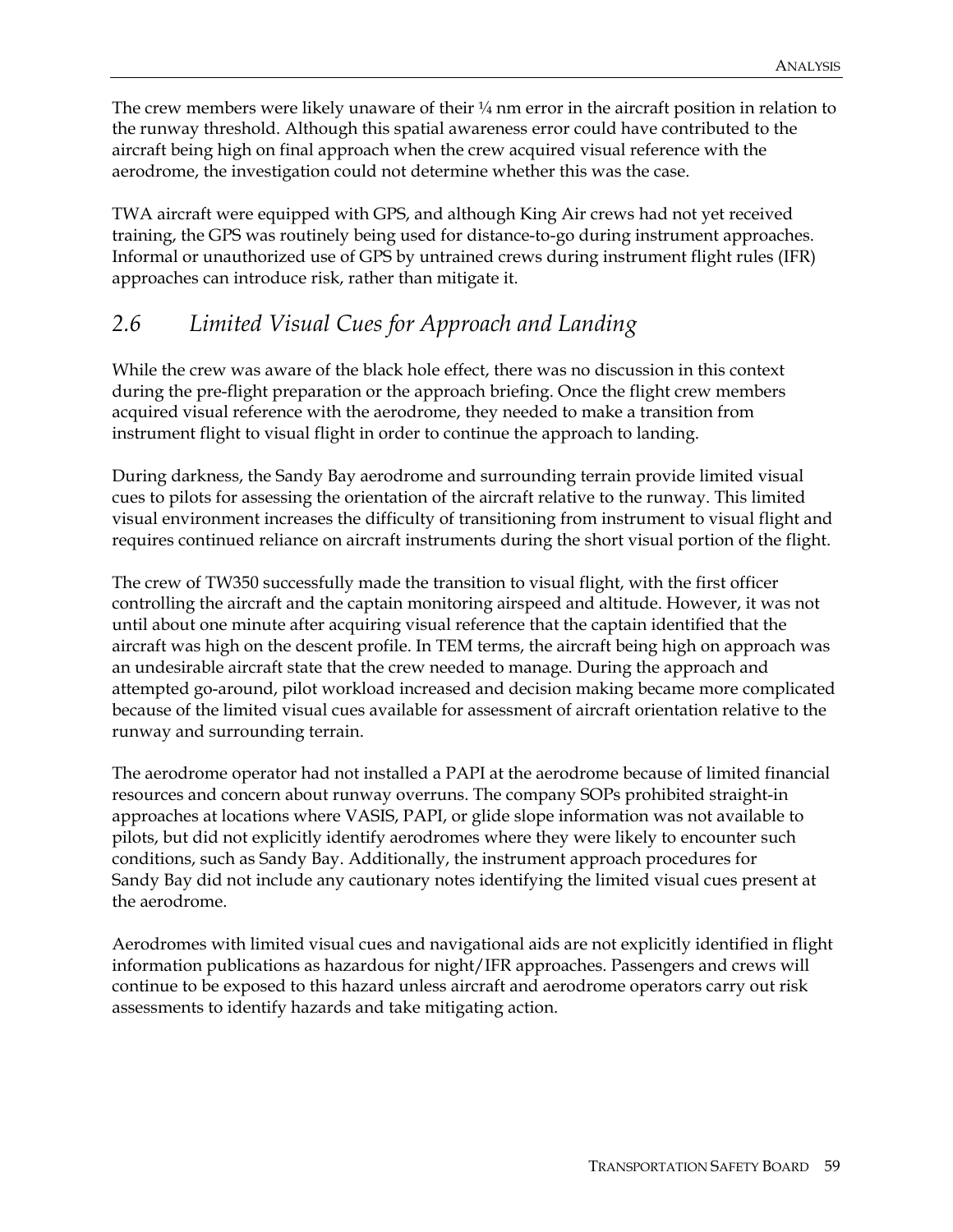# *2.7 Short Runway*

The SOPs required the first officer to complete performance calculations before the flight and the captain to review the calculations, but neither pilot did so. Pilot practice across the company's King Air operations was to base expectations of aircraft performance on past experience and pilots did not normally make performance calculations. Both of the occurrence pilots had previously flown into Sandy Bay without incident and they likely expected this flight to be little different from previous flights.

The Sandy Bay runway length was 2880 feet and the landing distance as calculated from the aircraft flight manual (AFM) was 1600 feet using a bare level paved surface. Subtracting landing distance from runway length results in an available touchdown zone length of 1280 feet from the threshold of the runway to the point at which runway remaining would be insufficient to stop the aircraft. Because the runway was snow-covered gravel rather than bare pavement, the aircraft landing distance would have been greater than 1600 feet, thereby reducing the length of the safe touchdown zone and requiring the flight to touch down closer to the threshold. However, the crew was using a descent profile with a GPI 1440 feet past the runway threshold and at least 160 feet beyond the end of the safe touchdown zone.

The crew members did not assess the aircraft performance and did not identify runway length as a threat. Consequently, they did not discuss and agree on a point at which a safe landing was no longer possible and were unprepared to make an informed and timely go-around decision as a crew.

# *2.8 Rejection of Go-Around Suggestion*

The crew acquired visual reference with the runway lighting approximately four miles or two minutes before the threshold, while the aircraft was still descending toward minimum descent altitude (MDA). Because the crew was using GPS distance-to-go, the aircraft was higher than the crew expected, resulting in an undesired aircraft state. The captain identified that the aircraft was high on the approach and he managed this undesired aircraft state by continuing the approach and coaching the first officer.

The first officer subsequently suggested a go-around, without identifying the threat or recommending a change of plan in a more assertive form of communication. Such behaviour is typical of this type of crew pairing where barriers to effective CRM have not been addressed. This is an example of ineffective CRM components of communication skills, problem solving, and conflict resolution. The situation was worsened because the captain had prior concerns with the first officer's landings and was likely predisposed to discount or disregard the first officer's suggestion, and the crew pairing was also affected by a steep trans-cockpit authority gradient. These are examples of ineffective CRM component of conflict resolution.

The captain's instruction to continue the approach occurred only one second after the first officer's suggestion to go around, indicating that the captain had likely already decided that a landing could be made and a go-around was not necessary. That the captain held this mental model and did not share it with the first officer is an example of ineffective CRM components of crew communication and problem solving. The captain continued to coach the first officer rather than taking control of the aircraft himself.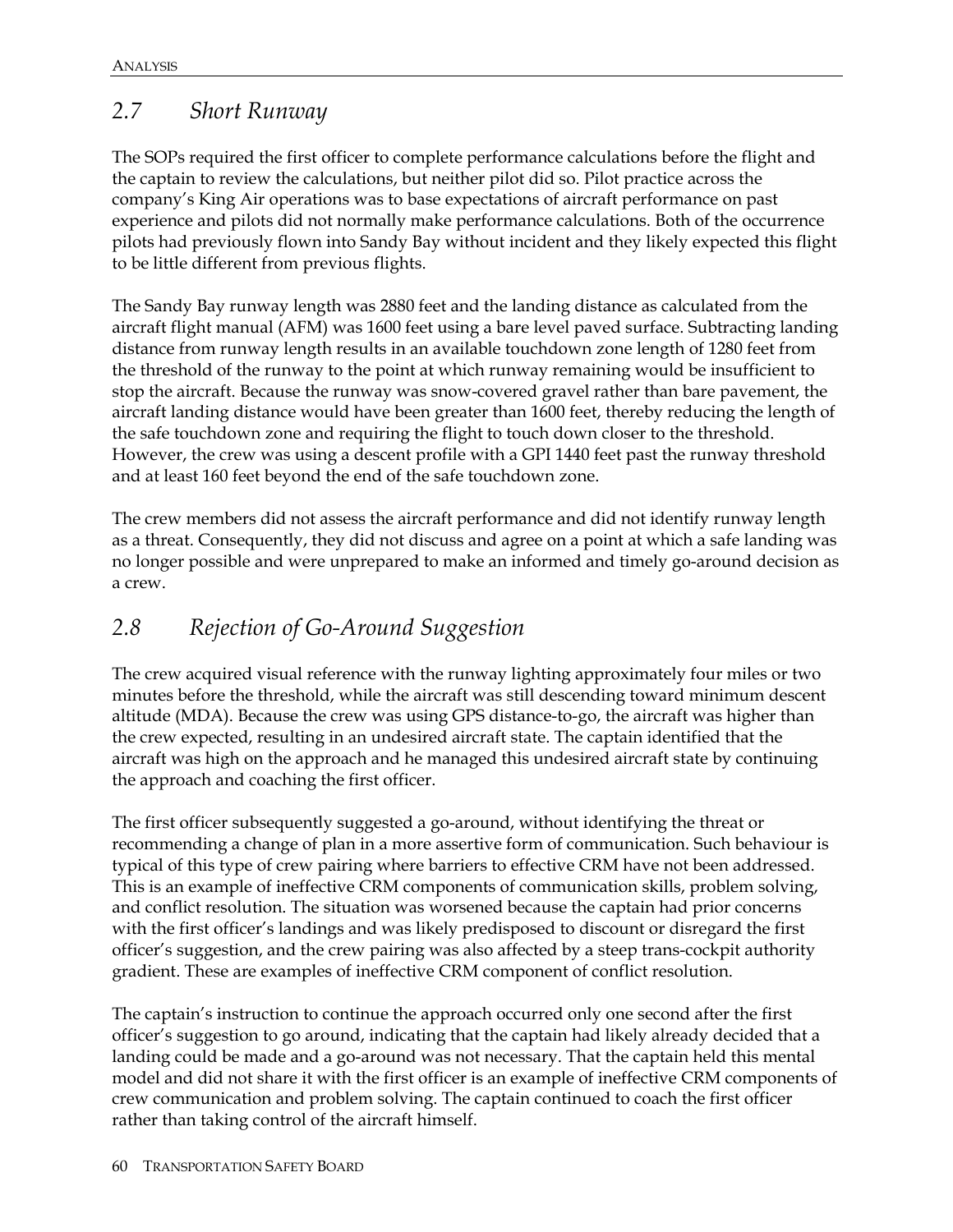Coaching the first officer introduced a time lag into the control of the aircraft because of the additional time required for the captain to formulate a verbal command, communicate it to the first officer, and for the first officer to perceive and interpret the verbal command. Given the short time period between crossing the runway threshold and reaching the point where a landing could no longer be made safely, this control time lag decreased the likelihood that descent profile and airspeed corrections would be made before touchdown. This is an example of ineffective CRM components of problem solving and communication skills.

The crew was focusing on landing the aircraft and had not discussed and agreed on a point at which a safe landing was no longer possible. This is an example of ineffective CRM component of problem solving.

The first officer suggested a go-around at an appropriate time. However, ineffective CRM coupled with inadequate preparation by the crew resulted in the captain rejecting this suggestion.

### *2.9 Go-Around Decision and Execution*

The crew continued the approach past the point where the aircraft could be safely stopped on the runway. This was another undesired aircraft state that the crew needed to manage by doing a go-around from the landing flare.

The captain's communication to the first officer of his decision to abandon the landing attempt and conduct a go-around was non-standard and ambiguous. Consequently, the first officer did not immediately increase the engine power to initiate the go-around.

During the go-around, the first officer, who was the designated PF, made calls and actions both the PF and PNF were responsible for, and the captain, who was the designated PNF, made calls and actions both the PNF and PF were responsible for. The crew's actions were uncoordinated and did not follow the go-around sequence in the SOPs. Consequently, crew coordination was ineffective during a critical phase of flight.

The captain decided to initiate a go-around, but his communication of this decision to the first officer was non-standard and did not have the desired effect of triggering the standard sequence of go-around actions required.

# *2.10 Transfer of Control*

Procedures for clear and consistent verbal communications prevent confusion between the pilots as to who has control of the aircraft, and TWA had such an aircraft control transfer procedure that was standard throughout its fleet. However, because the captain had concerns about the first officer's ability to land the aircraft, during previous flights, he had taken control of the aircraft from the first officer on numerous occasions, sometimes doing so using the phrase in the SOPs, "I have control," sometimes using phrases that differed from the SOPs, and sometimes without making any verbal statement. It is possible that the captain occasionally felt that he did not have sufficient time to make a verbal statement when taking control. In instances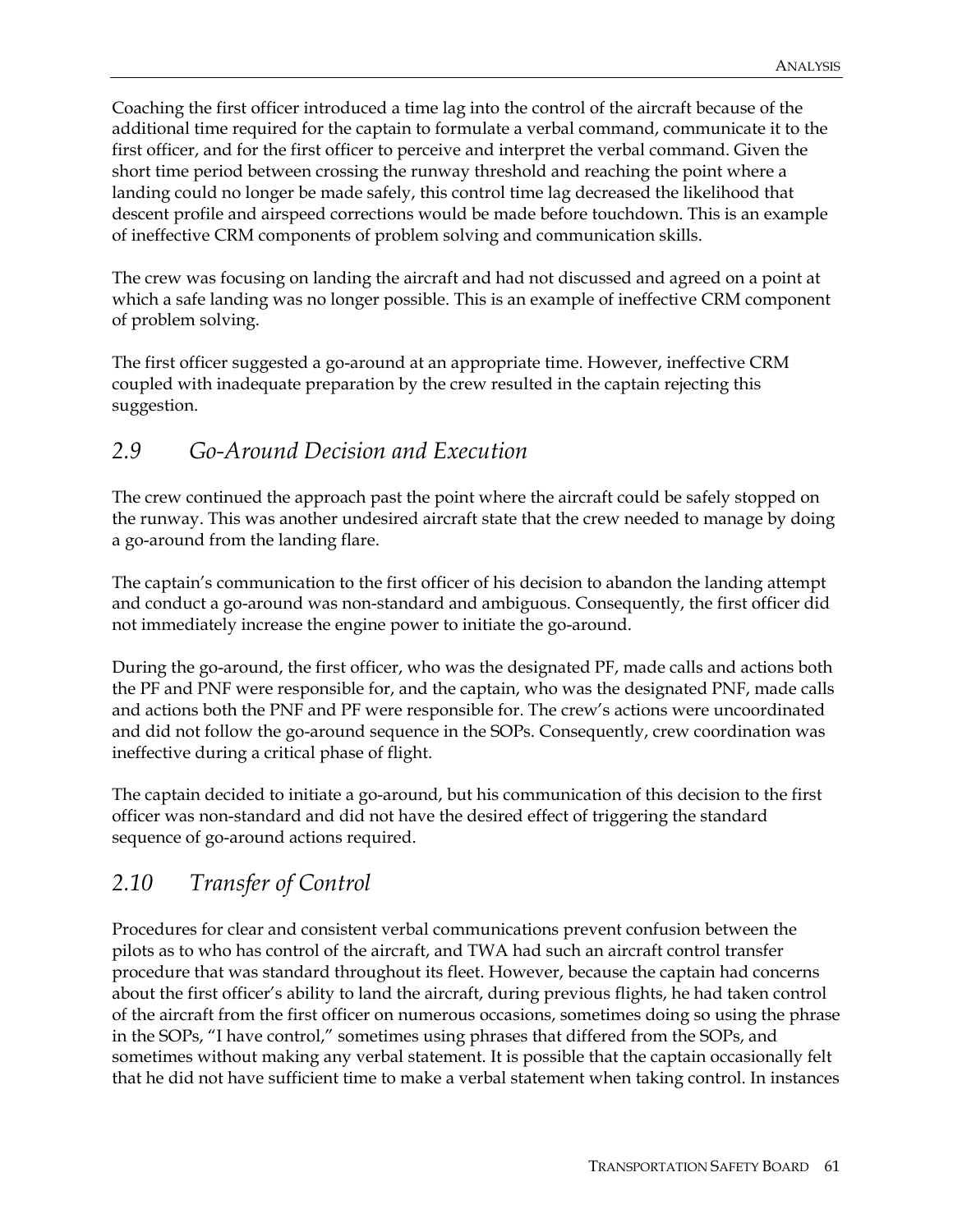when the captain took control without making any verbal statement, the first officer's practice was to release the controls upon sensing pressure on the controls from the captain's control inputs.

As the PF during the approach, the first officer was responsible for advancing the power levers when a go-around was initiated and the captain, who was the PNF, was responsible for ensuring that maximum power was set. However, because the captain's communication to the first officer of his decision to abandon the landing attempt and conduct a go-around was non-standard and ambiguous, the first officer was unsure of the captain's intentions and consequently did not immediately advance the power levers to initiate the go-around. Four seconds after communicating his intent to initiate a go-around, the captain advanced the power levers to a high-power setting, thus ensuring maximum power was set, an action specified in the SOPs for the PNF. The captain almost certainly took this action because it was clear to him that they could not land safely on the remaining runway and the first officer had not responded to the captain's communication of his intent to initiate a go-around.

The investigation examined several possible scenarios of aircraft control during the go-around:

- The first officer was in control.
- Both pilots were attempting to control the aircraft.
- The captain was in control.
- Neither pilot was in control.

Immediately after the captain had advanced the power levers, the first officer perceived pressure on the control column and observed the captain's hand on the control column. Believing the captain was taking control without making any verbal statement, the first officer released the control column, also without making any verbal statement, using the non-standard practice they had employed on previous flights. Therefore, the first two scenarios listed above did not occur because the first officer released the control column.

On previous flights, the captain had taken control from the first officer both on approach and during landing. Given the captain's mistrust of the first officer's ability to land the aircraft, the lack of response from the first officer to the captain's ambiguous go-around communication, and the fact that the remaining runway was insufficient to land safely, it is very likely that the captain took control of the aircraft from the first officer using the non-standard transfer of control practice the crew had developed, and became the PF for the remaining 20 seconds of the flight.

The scenario in which neither pilot was controlling the aircraft is considered very unlikely.

# *2.11 Standard Operating Procedures Discrepancy – Flaps*

The SOPs text description of the go-around procedure called for flaps to be initially set to approach, while the flight profile diagrams called for flaps to be selected up. Likely because of this difference, pilots interviewed had varying descriptions of the go-around procedure, with some pilots describing the initial flap selection as flaps to approach, and some as flaps up.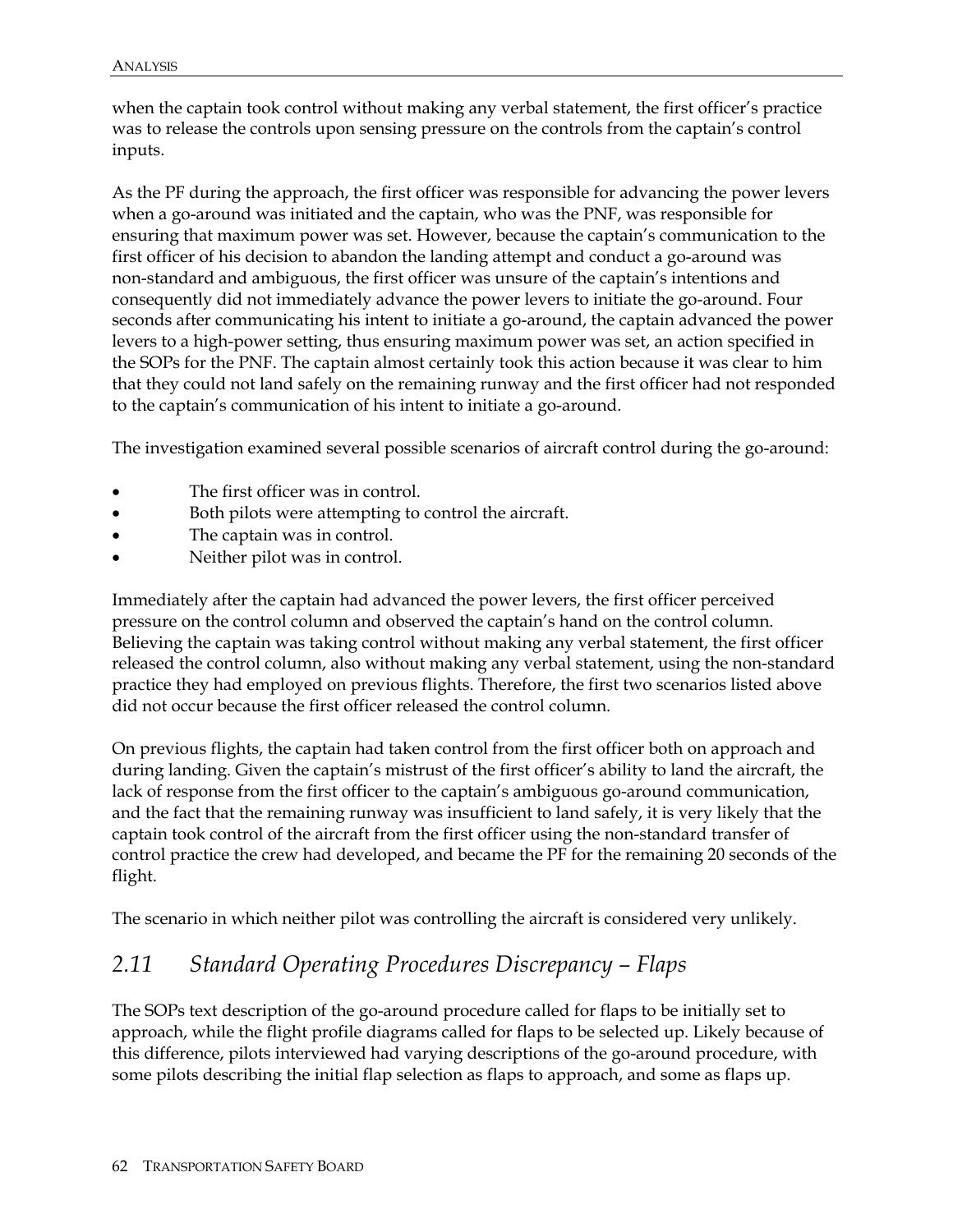The discrepancy in the SOPs describing the selection of flaps during go-around likely led to both pilots independently operating the flap control lever, distracting them from monitoring the climb performance during the go-around.

### *2.12 Somatogravic Illusion*

At 2002:23, when the power levers were advanced to a high-power setting, the aircraft would have been about halfway along Runway 05, between the threshold and departure end. Assuming the aircraft was about 10 feet above the runway at the time, the aircraft altitude at the beginning of the go-around would have been about 1011 feet above sea level (asl).

At 2002:31, when the captain called positive rate and gear up, the aircraft would have been flying past the departure end of the runway into an area with no external visual references available to the crew. It would have been necessary for the crew to transition from visual references to instruments in order to control the aircraft.

At 2002:32, the first officer selected the landing gear UP and then selected the flap lever to UP. Immediately afterward, the captain re-selected the flaps to the approach setting, an action that could have diverted his attention from monitoring the instruments and controlling the aircraft.

During the go-around, the first officer observed the altimeter indicating 100 feet below the aerodrome elevation and perceived sensations of being pushed back in the seat and the aircraft pitching up, and believed the aircraft was climbing. However, the aircraft collided with trees at 2002:43, at an altitude of about 1030 feet asl.

Although the aircraft vertical flight path and performance during the go-around could not be determined with certainty because the aircraft was not equipped with a flight data recorder (FDR), the TSB calculated that the aircraft was capable of climbing at 1250 feet per minute (fpm) during the go-around. Twenty seconds elapsed from power lever advancement to collision with the trees, during which time the aircraft was capable of climbing from 1011 feet asl to about 1400 feet asl.

Because the aircraft altimeters were set to an invalid altimeter setting, and because the below standard temperature would have caused the altimeters to indicate a higher altitude than the aircraft true altitude, the investigation could not determine whether the aircraft did descend during the go-around, as indicated by the first officer's observation of the altimeter. However, the terrain from the departure end of Runway 05 descends gradually from 1001 feet asl at the runway to 915 feet asl at the river surface, and it is certainly possible that the aircraft could have descended.

Aircraft performance during the go-around would have been similar to the example cited in section 1.18.7, resulting in a linear acceleration that was sufficient to have caused a false sensation of excessive aircraft pitch angle. It is possible that the aircraft did have a positive rate of climb at the time the captain called positive rate. However, it is likely that a somatogravic illusion caused the PF to lower the nose of the aircraft. Consequently, the aircraft did not maintain a positive rate of climb and collided with the trees.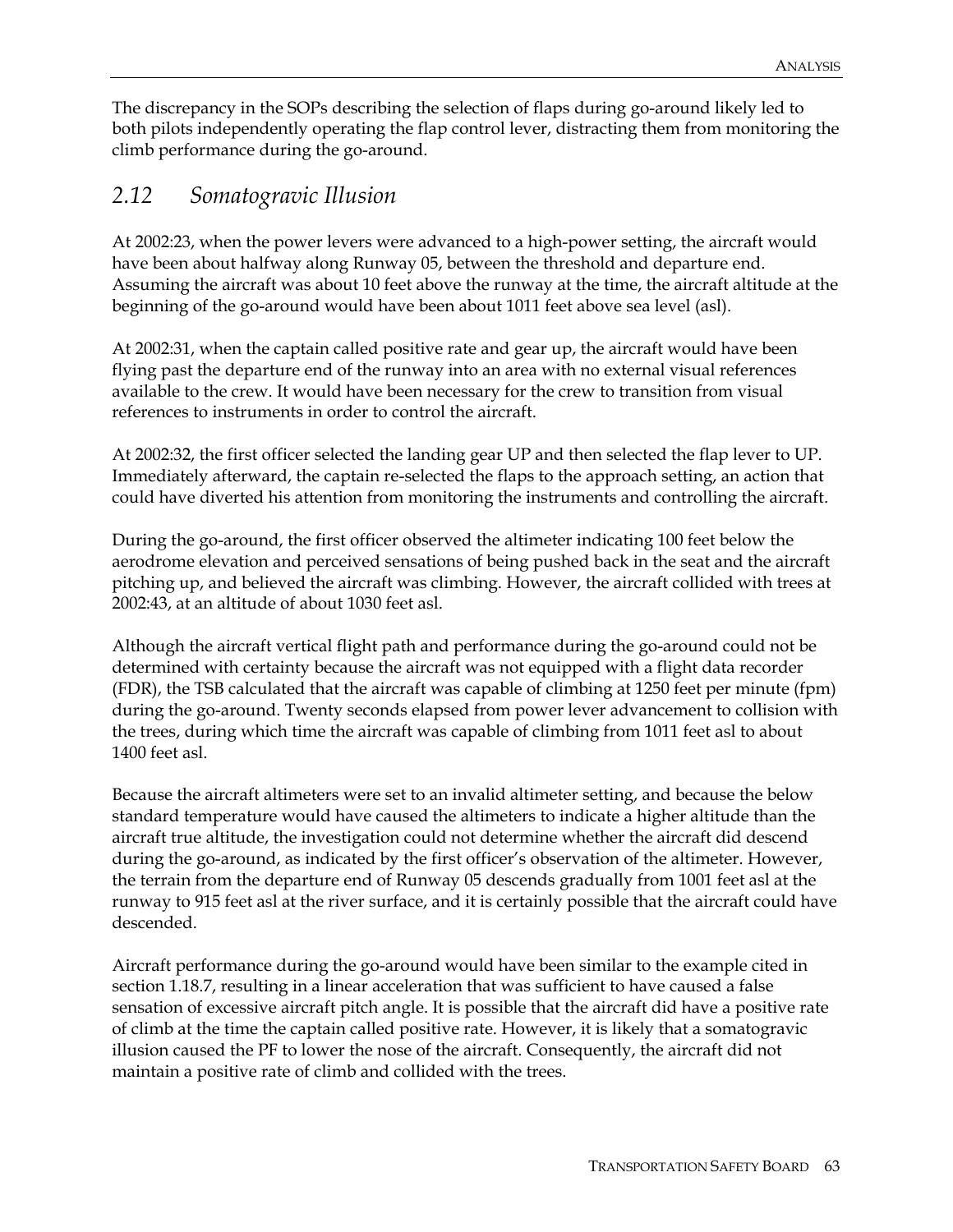# *2.13 TW350 Crew Training and Competency*

The crew of TW350 held valid licences and ratings issued by TC, and met the experience and qualification requirements of the TWA Flight Operations Manual (FOM) for CAR 703 air taxi operations. The initial flight training provided by the company met the requirements of CAR 703. On completion of the training of both crew members, their technical competency was assessed as satisfactory by approved check pilots (ACPs). The first officer immediately entered line service, while the captain received extensive line indoctrination training before entering unrestricted line service.

The first officer and captain met competency standards on the completion of their initial flight training before they began employment as line pilots. However, this performance check was done eight months before the accident. Section 2.15 will discuss the erosion of competency standards during line employment of the crew.

### *2.14 Supervisory Deficiencies and Deviations from Required Procedures*

#### *2.14.1 Supervisory Deficiencies*

The high supervisory workload and wide span of control of the chief pilot had been a known problem for several years. The company was aware of the workload issue and hired a second chief pilot to better distribute the managerial responsibilities. Although the northern chief pilot (NCP) was hired in April 2006, supervision of all company pilots, including both the captain and the first officer of TW350, remained the responsibility of the overloaded southern chief pilot (SCP) until September 2006, when TC approved the NCP's nomination.

The NCP's previous aviation supervisory experience was in smaller, less geographically dispersed operations with far fewer pilots to supervise and he needed to adapt his supervisory practices to his new circumstances at TWA. Because the NCP did not fly as a King Air crew member, his contact with King Air pilots was limited to meetings on the ground. Consequently, the NCP had little or no direct opportunity to observe the proficiency of the King Air pilots or their compliance with standards, policies, and procedures.

As discussed in sections 1.17.1.3 and 1.17.1.18, the company provided extensive guidance to flight crews in its FOM and SOPs on how the company expected them to manage threats that existed in its operation. However, the crew of TW350 and other King Air pilots commonly deviated from required procedures and policies, and the company's flight operations managers were unaware of the existence or extent of these deviations that affected the pilots' competency.

The NCP investigated both the captain's report of the first officer's unsatisfactory landings and the first officer's report of the captain's unsatisfactory proficiency and decision making at Meadow Lake. The NCP did not record his process, findings, or corrective action. In response to the captain's report related to landings, a supervisory intervention was made by having the first officer's landings assessed by a training pilot. However, the first officer's report, which provided detailed information about significant deviations from SOPs and expected proficiency norms by the captain, did not elicit any assessment of the captain's proficiency by training flights or line checks.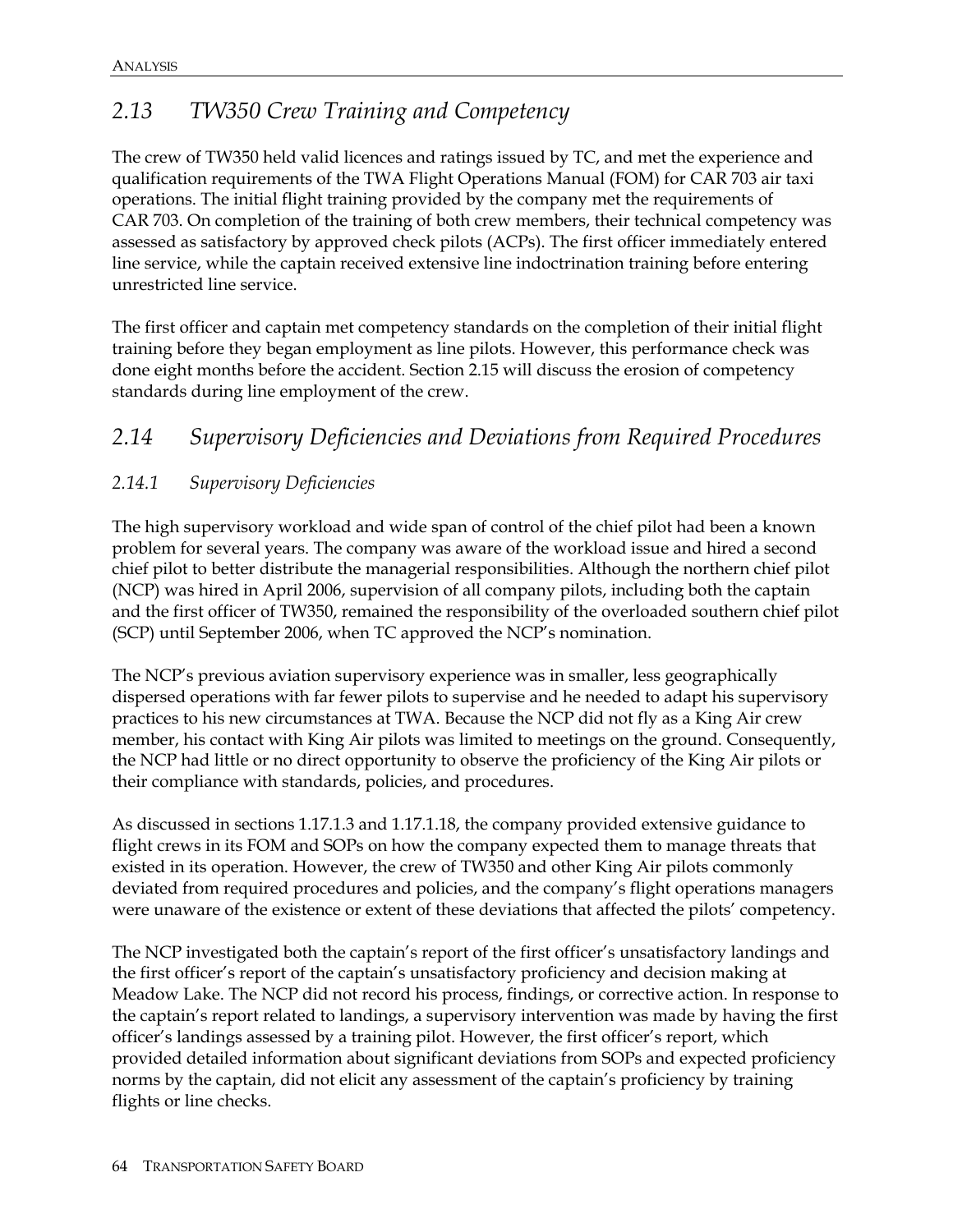The actions taken by the NCP varied substantially from the actions taken one year earlier by the SCP when a TC in-flight inspection of the company's CAR 705 airline operation identified crew proficiency problems during an approach to Stony Rapids in December 2005. In this case, the SCP removed the crew from duty and subsequently verified the crew's competence by conducting training flights and line checks on the crew members before returning them to line service.

The responsibilities of a chief pilot specified in the TWA FOM were general in nature (for example "the supervision of flight crew") and the FOM did not provide specific guidance on how the supervision was to be conducted. Consequently, supervisory practices varied from one manager to another and from one situation to another.

Although the company was in an early phase of SMS implementation and was still developing related processes for investigating incidents and hazards, the Fort McMurray incident investigation was done under the SMS, was well documented, and included well-defined corrective action. The SMS investigation found that the incident was the result of lack of situational awareness, and immediate corrective action was punitive in the form of unpaid suspensions for both crew members. Long-term corrective action included a safety directive to all pilots regarding CARs infractions, and a plan for pilot meetings to discuss the issue. Follow-up action included a line check of the crew.

While the Fort McMurray SMS investigation was better documented and included better defined corrective action than the Meadow Lake investigation done by the NCP, the Fort McMurray investigation did not fully identify the cause of the incident and did not include corrective action for that cause. Poor situational awareness is not an underlying factor but rather a symptom of a deeper problem. The investigations of initial occurrences involving the crew of TW350 did not result in effective corrective action because the company's investigative practices did not detect or address the underlying proficiency, compliance, and supervisory problems that had resulted in the incidents being investigated.

Although TWA had provisions in its flight crew training manual (FCTM) to document line checks, no criteria were established governing when line checks would be conducted. Additionally, the company did not identify the TW350 captain's or first officer's proficiency or general compliance as deficiencies. Consequently, no line checks were conducted individually or as a crew before the Fort McMurray incident. Following the Fort McMurray incident, the NCP did not schedule the line check proposed during the SMS investigation. No verification of the crew's competency was made before the crew members were returned to service following the suspension, no line check was scheduled for January 2007, and no line check was conducted before the accident.

Crew practices during the occurrence flight deviated from required procedures, and these types of deviations were common across the company's King Air operation. Although the company was aware of repeated CARs deviations by its flight crews, deficiencies in supervisory activities permitted the undetected development and persistence of substantial and widespread deviations from SOPs within the King Air operation, especially with the crew pairing of the captain and first officer of TW350.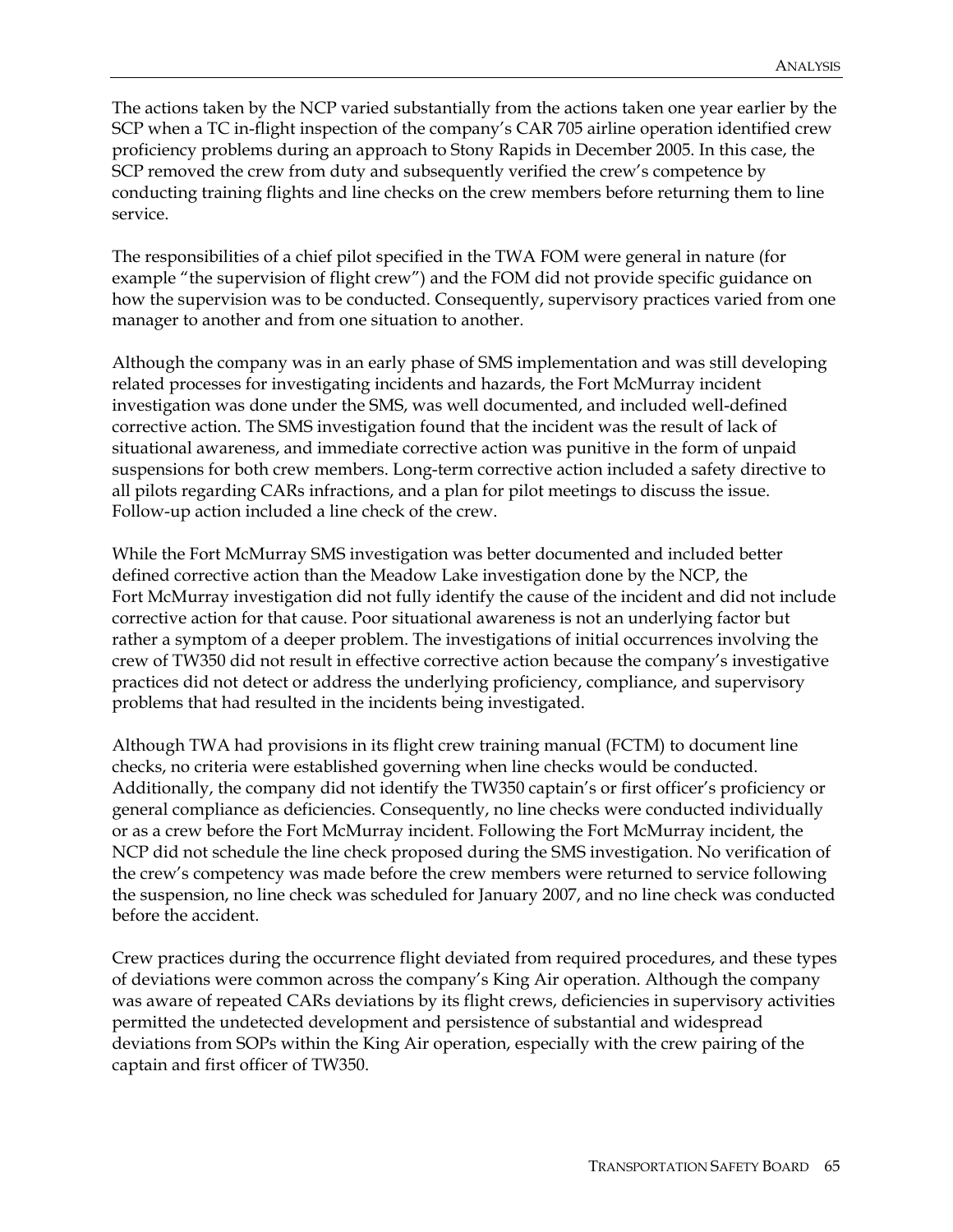### *2.14.2 Altimeter Errors Resulting from Lower-than-Standard Temperatures*

Flight crews were provided guidance in the TC *Aeronautical Information Manual* (AIM), the TWA SOPs, and the CAP regarding temperature corrections to published altitudes to ensure adequate obstacle clearance. The CAP and TWA SOPs both indicated that pilots should add the values derived from the altitude correction chart to the published procedure altitudes in conditions of extreme cold weather, but did not specify when to begin doing so. The only clear guidance as to when to apply altitude temperature corrections is in the AIM, section 9.17.1, which indicates that it is appropriate to apply a temperature correction when the correction exceeds 20 per cent of the associated minimum obstacle clearance.

TWA Beech A100 King Air pilots interviewed did not use any standard practice in applying cold temperature altitude corrections. The crew of TW350 did not discuss this issue and did not apply any temperature corrections to the minimum altitudes for the Sandy Bay RCAP NDB 05 instrument approach procedure.

The cold temperature altitude correction for the Sandy Bay RCAP NDB 05 minimum descent altitude was 108 feet, and exceeded 20 per cent of the minimum obstacle clearance for the final approach segment. Consequently, a correction of 108 feet should have been added to the MDA for the approach. Because the temperature correction was not applied to the MDA, the obstacle clearance on the approach would have been about 108 feet less than the minimum required.

This issue did not contribute to the accident because weather conditions were such that the crew acquired visual contact with the aerodrome before reaching the MDA. However, because of the variation in minimum obstacle clearance and the absence of in-flight information about it, flight crews are unlikely to follow the guidance provided in the AIM regarding when it is appropriate to apply altitude temperature corrections.

Inconsistent application of temperature corrections by flight crews can result in reduction of obstacle clearance to less than the minimum required and reduced safety margins.

### *2.14.3 Unknown Weather and Runway Conditions at Destination*

Pilots require ceiling and visibility information to determine whether an instrument approach is likely to be successful. Wind information is required to decide which runway will enable landing into the wind. Information regarding runway surface conditions and occupancy status is required to decide whether a safe landing is possible. Wind and runway information is often provided by ground communication facilities or through distribution of weather reports and NOTAMs (notice to airmen).

However, where no information is available, pilots must make visual observations of wind direction indicators, runway surface conditions, and occupancy status. Operations specification (OPS SPEC) 99, the TWA FOM, and the TC AIM all provided guidance to flight crews regarding these requirements. The RCAP NDB 05 instrument approach procedure also included a cautionary note to verify that the runway was unobstructed. If necessary, this could require a circling approach to enable a visual inspection of the runway.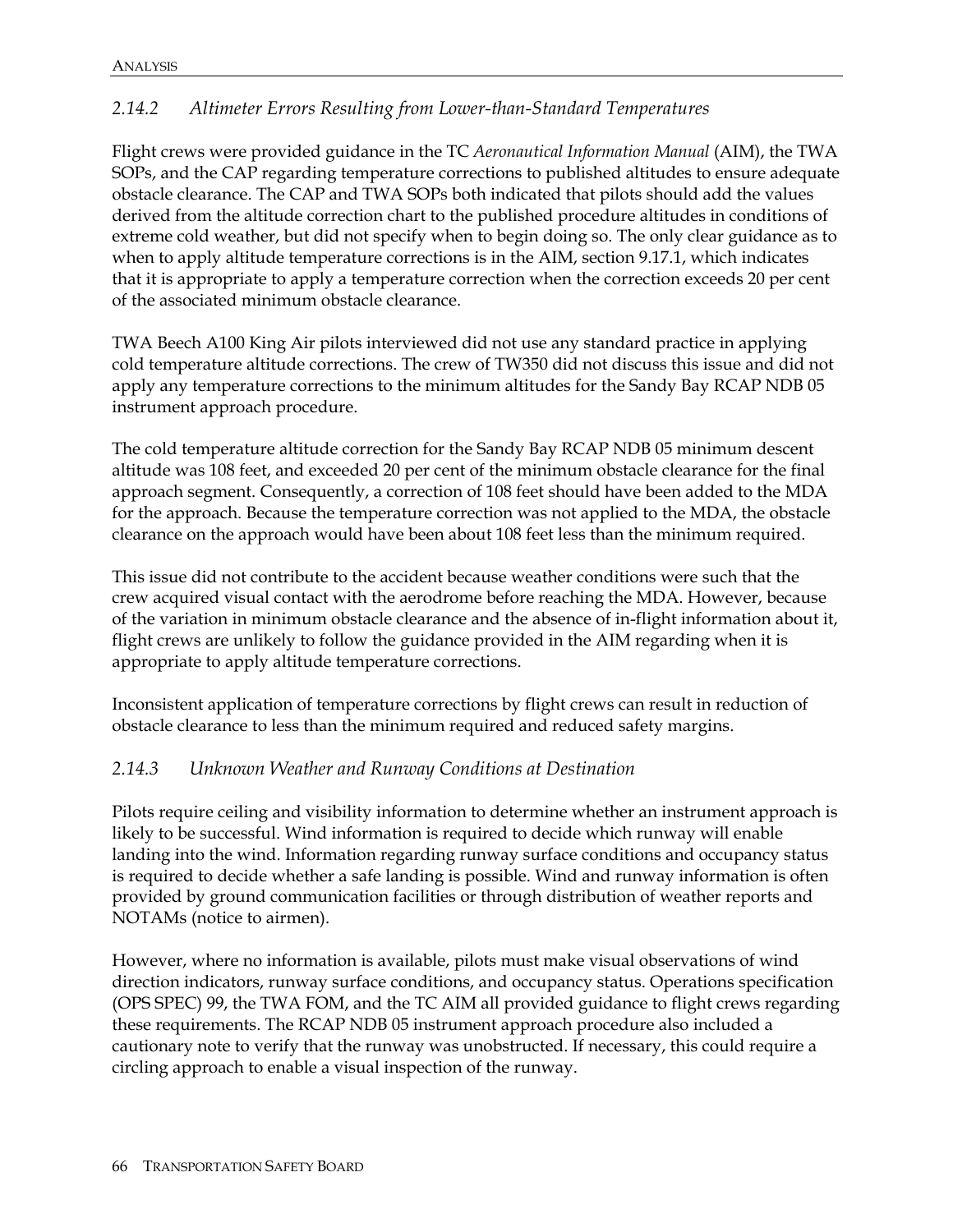Additionally, the TWA King Air SOPs prohibited straight-in approaches at aerodromes where VASIS, PAPIs, or glide slopes were not available. Half of the TWA King Air pilots interviewed were not aware of the company's prohibition of straight-in approaches. Even those pilots aware of the prohibition reported occasionally flying straight-in approaches to avoid manoeuvring with limited visual cues.

No pre-flight information was available for the Sandy Bay weather or runway conditions, and no ground communications facility existed to provide this information to the crew before landing. The absence of ceiling and visibility information posed little threat to TW350 because the flight could return to La Ronge if the crew members did not acquire visual reference with the aerodrome during the approach. However, because they did not visually inspect the aerodrome before attempting to land, the crew members were unaware of the wind direction, runway surface condition, or occupancy status before landing.

The plan to fly the approach straight in was proposed by the first officer, and the captain concurred with this plan. The captain was required to point out to the first officer that the plan deviated from the FOM and SOP requirements, but did not do so. Consequently, the defences in the FOM and SOPs were negated.

The approach briefing was another opportunity for the crew to identify and manage the threats posed by the unknown weather and runway conditions. However, the briefing did not include all the elements required by the SOPs nor additional information about threats.

The TW350 crew's attempt at landing without first visually inspecting the aerodrome was common throughout the TWA King Air operation. This practice presents a risk to all flights because not knowing the wind direction introduces a risk of a downwind landing with increased landing distance, and not knowing runway condition before touchdown leaves the crew unprepared for potential post-touchdown problems such as runway obstructions or unsafe runway surface conditions.

The practice of not visually verifying wind/runway conditions at aerodromes where this information is otherwise unavailable increases the risk of post-touchdown problems.

#### *2.14.4 Current Altimeter Setting not Available*

TWA did not have any policies regarding dispatch of aircraft to destinations where the altimeter setting would not be current on arrival, and did not provide flight crews any guidance on this situation. Although all the company's King Air pilots were aware that the Flin Flon, Manitoba, altimeter setting was sometimes not available, pilot practices regarding how to deal with this situation varied widely.

The instrument approach procedures for Sandy Bay included corrections for and required the use of the Flin Flon altimeter setting because no on-site altimeter setting was available at Sandy Bay. The Flin Flon altimeter setting was not available between 1800 and 0600, and altimeter settings from other locations reporting continuously were not designated for use with the approach procedures because they exceeded the 75 nm limit for a remote altimeter setting source.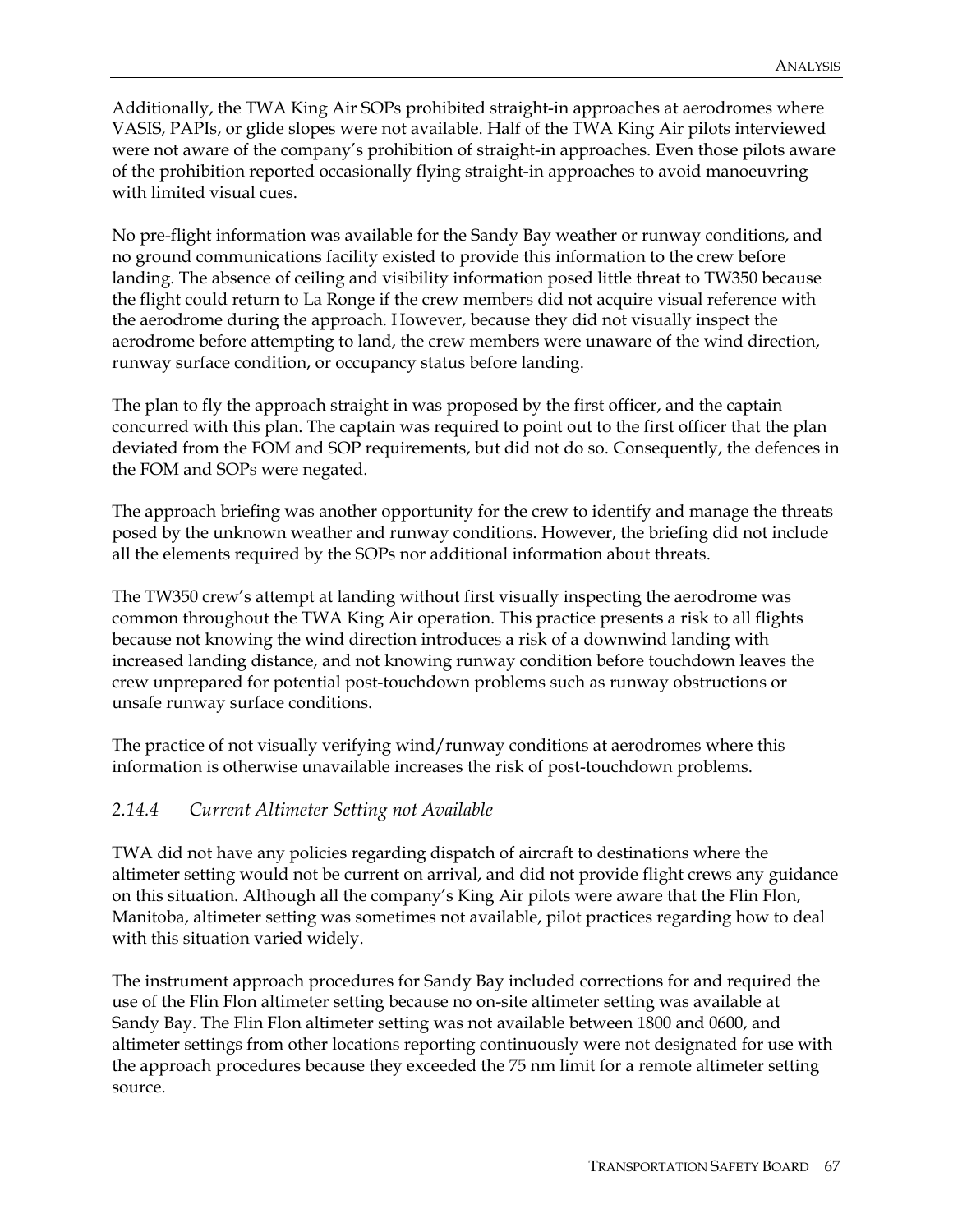The crew members of TW350 did not identify that the Flin Flon altimeter setting would not be current for their arrival. Consequently, they did not have any plan for how to conduct the approach without a usable altimeter setting. Based on CAR 602.127(2), the Sandy Bay instrument approach procedures were not usable during the period the Flin Flon altimeter setting was not current (1930-0600). Approaches during this period should have been conducted under VFR. This issue did not contribute to the accident because the weather conditions were such that the crew of TW350 acquired visual contact with the aerodrome before reaching the MDA.

The company dispatched flights to Sandy Bay without a standard means for crews to deal with non-current altimeter settings. Use of non-current or inappropriate altimeter settings can reduce minimum obstacle clearance and safety margins.

### *2.15 Tranwest Air's Disciplinary Policy*

As part of its SMS implementation, TWA had published its non-punitive reporting policy, which provided immunity from disciplinary action for employees who reported safety deficiencies, hazards, or occurrences. However, at the time of the occurrence, the company's SMS was still in phase 2 of implementation and the non-punitive reporting system was not yet operating.

After repeated flight crew regulatory infractions, TWA implemented a punitive regulatory enforcement policy. The first use of the policy occurred on 27 November 2006, when it was applied to the occurrence crew. Meetings with pilots to discuss repeated violations did not occur until after the accident.

The investigation identified many instances where both the TW350 crew and many of the other TWA King Air pilots were unaware of what the correct procedures were and did not apply them either correctly or at all during operations. These included not completing performance calculations or reviewing them before flight (SOP 3.3), first officers flying the first leg of the day (TWA unwritten policy), conducting straight-in approaches when prohibited (SOP 3.25), use of GPS for distance-to-go when not trained in GPS approaches, operating with invalid altimeter settings under IFR, and not correcting altimeter settings for cold temperatures. Each of these issues extended beyond the crew of TW350 and also applied to other TWA King Air pilots.

The captain's history of non-compliance indicates that he had a predisposition toward deviations from required procedures, but does not in itself support a conclusion that the non-compliance was deliberate. The crew of TW350 and most of the other TWA King Air pilots were likely unaware that the many policy and procedural deviations identified by this investigation were actually deviations. Some of the SOP deviations were adaptations. As described in section 1.18.4, adaptations occur when humans adapt their behaviour to their work. Examples of these adaptations are the use of GPS enabling straight-in approaches and the TW350 crew's transfer-of-control practice. The deviations within the TWA King Air operation almost certainly developed into routine practices for the flight crews and were not deliberate digressions.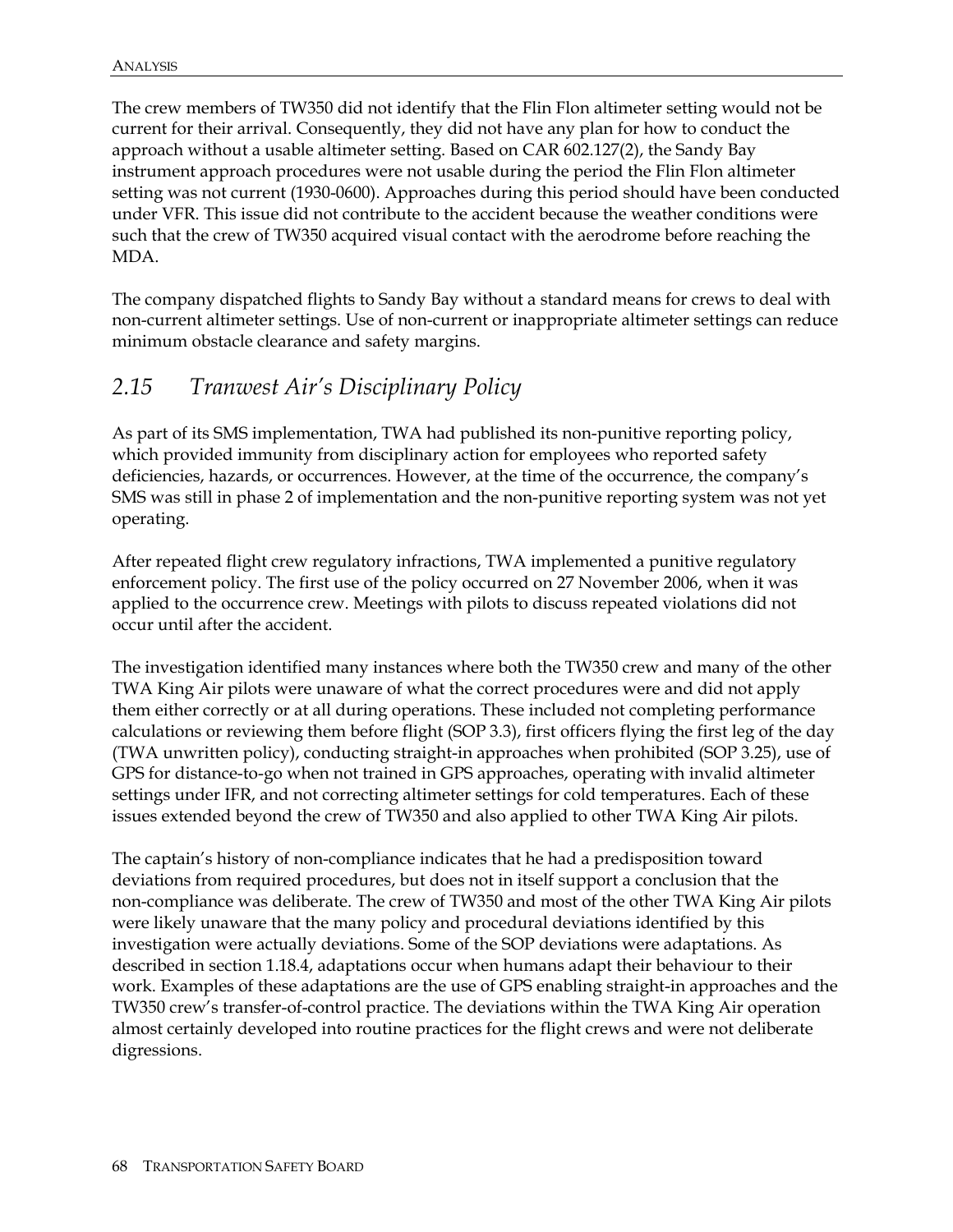Without increased supervisory surveillance to identify routine deviations, crews were unlikely to identify practices that were no longer conforming to established procedure or policy. The new disciplinary policy, designed to stop conscious deviations, was unlikely to have the rapid, broad impact that was intended because it was not accompanied by proactive identification of routine deviations. For example, the company's corrective action plan following the Fort McMurray incident primarily focused on dealing with the crew and did not actively seek signs of systemic problems within the company's operations.

The disciplinary policy had been implemented only six weeks before the occurrence flight, and there had been very little time for the new policy to have an impact on the performance of the company's flight crews. The company's disciplinary policy, designed to prevent deliberate violations, did not stop some deviations seen in the occurrence flight where the crew did not perceive the degree to which their practices varied from the required procedures.

While punitive discipline may be appropriate in some cases, in a SMS environment, inappropriate use can result in a decrease in the number of hazards and occurrences reported. This reduces the effectiveness of a SMS.

### *2.16 Transwest Air Management Workload and Effectiveness*

The effectiveness of operational management personnel is dependent not only on their knowledge and skill, but also on the way the team is organized to handle the workload and to work with each other. TWA had all the policies and procedures required by TC to establish its operational control system in the FOM, FCTM, and SOPs. The company's operations had expanded as a result of amalgamation, company growth, and acquisitions, with only minor changes in the management team size and structure.

In recognition of the high workload associated with company growth and more pilots, the company hired the NCP. The NCP was trained on the SF340 and was subsequently approved by TC as an additional flight operations manager about four months before the accident.

A significant challenge the team faced was the repeated absences of the previous Director of Flight Operations (DFO) on sick leave, shifting workload onto other team members who were already busy with their own duties. This was a serious issue, as indicated by the notice of suspension issued by TC when it occurred in 2005. When the previous DFO went on extended sick leave in November 2006, the company quickly nominated the safety manager to become the DFO, and this was approved by TC on 08 December 2006.

The DFO, SCP, and NCP were based in Saskatoon, Saskatchewan, and fulfilled their line flying obligations on CAR 705 airline aircraft rather than the company's air taxi fleet. The need to travel to supervise subordinates, plus the need for managers to work as line captains imposed additional time pressures on an already busy team. Because they did not routinely fly with air taxi pilots, company management pilots had limited opportunity to directly supervise air taxi pilots and monitor their conformance with company policies and regulatory requirements.

The company management structure and workload, combined with the location of managers away from the remote bases of operations, reduced the effectiveness of operational control.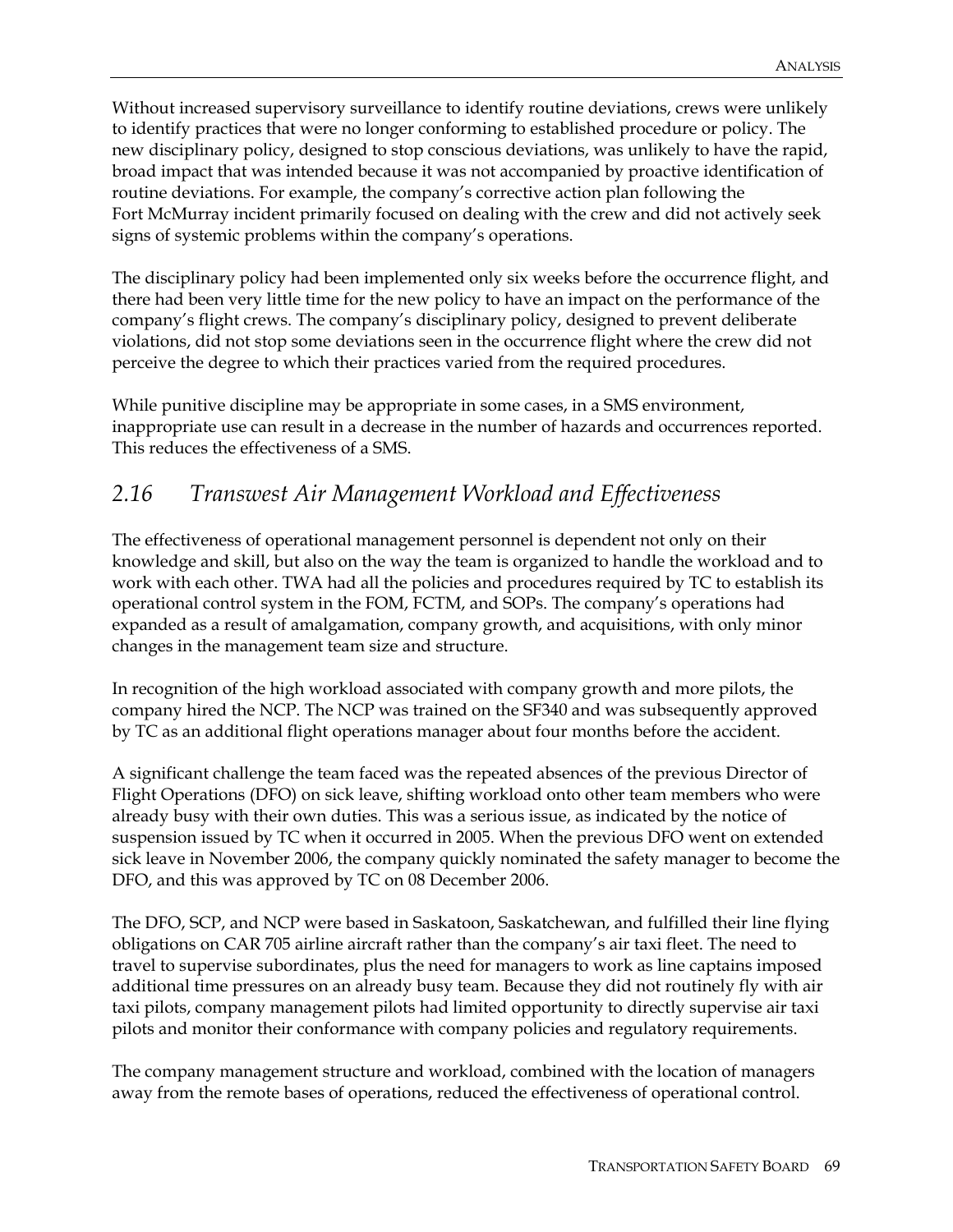### *2.17 Prairie and Northern Region Resource Reallocation and Risk Management*

Risk management is one of the fundamental concepts articulated in Transport Canada Civil Aviation (TCCA) strategic planning documents, and this philosophy is established as policy in Civil Aviation Directive (CAD) 30. The CAD 30 policy statement indicates that TCCA will consistently apply risk management techniques and processes in all its decision making. CAD 30 requires the use of risk management techniques when allocating resources. The publication entitled *Risk Management and Decision-Making in Civil Aviation* (TP 13095) provides examples of typical decision situations where use of risk management processes are appropriate, including operational management decisions regarding allocation of resources and setting of priorities for regulatory oversight activities. Additionally, the TCCA video briefing on risk-based approach principles indicates that risk analyses are a mandatory part of the civil aviation program. In March 2006, the Director General, Civil Aviation (DGCA) directed that decisions by TC executives and managers regarding the extent and type of oversight during the transition to SMS were to be made based on case-by-case risk assessments.

The decision was made to replace the PNR scheduled regional combined audit program with other oversight activities—focused inspections, program validation, SMS validations, enhanced monitoring and (if necessary) audits. This is an example of both regulatory oversight activity prioritization and allocation of resources. These decision types are identified in TP 13095 as appropriate for the application of risk management processes.

However, at the time of the decision in June 2006, no risk assessment was conducted regarding the replacement of the regional combined audit program by other oversight activities. A PNR risk assessment of this decision was subsequently conducted in August 2007 and recommended an implementation plan to control the risks associated with the decision.

PNR management practices at the time of the June 2006 replacement of the regional combined audit program, in order to manage SMS workload, did not conform to the TCCA risk management decision-making policies. This issue did not contribute to the accident, but was identified during the TSB investigation's examination of regulatory oversight of TWA. Reallocation of resources without assessment of associated risk could result in undetected regulatory non-compliance.

### *2.18 Transport Canada Oversight*

TCCA's PNR regulatory monitoring and oversight of TWA was conducted using inspection and audit procedures specified in the *Inspection and Audit Manual*. In the December 2005 risk assessment, TCCA acknowledged that current audit procedures did not always capture safety issues, did not identify complex organizational issues affecting safety, were too focused on administrative aspects, and do not help assess proper management of certificate holders.

As early as the March 2005 operational inspection, PNR managers and inspectors were aware of deficiencies in TWA's management of its flight operations. Additionally, the January 2006 regulatory conformance audit made findings formally identifying deficiencies in the company's operational control of its flight operations.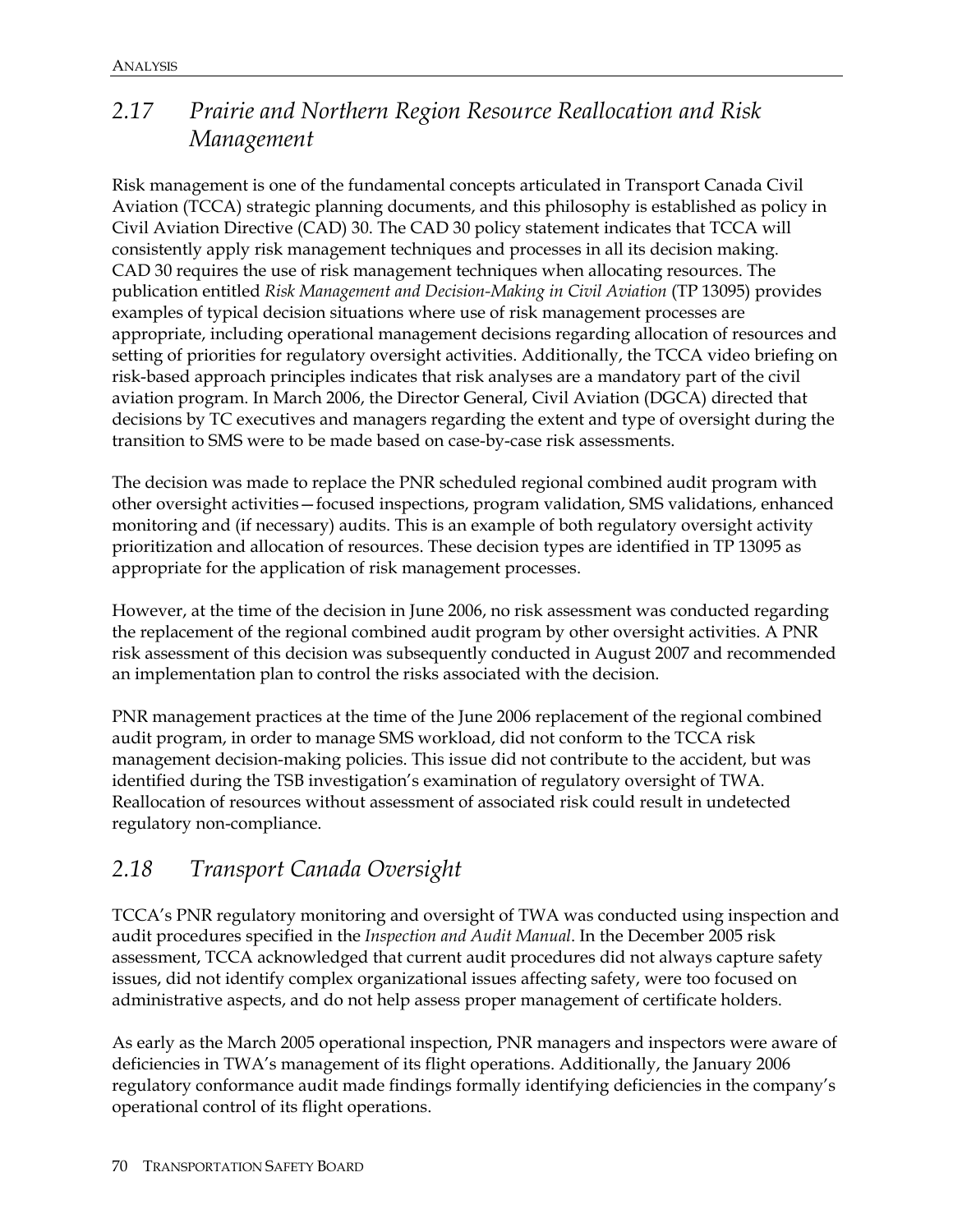However, the audit findings were based on aspects of regulatory compliance that could be easily verified with documents. The TSB investigation identified supervisory deficiencies within TWA that included repeated absence of the DFO, management workload, span of control, location of managers, absence of in-flight compliance monitoring, inability to effectively investigate, and dispatch of flights under IFR to aerodromes with no valid altimeter setting.

All or most of these deficiencies likely existed at the time of the 2006 audit. Because none of these deficiencies were identified during the audit, the extent of the flight operations management deficiencies at TWA was not fully appreciated by PNR management. Reasons why the audit did not detect these deficiencies likely include the limitations of the prevailing audit/inspection oversight system as defined by TCCA in the December 2005 national audit program (NAP) risk assessment.

Although TC safety oversight processes identified the existence of supervisory deficiencies within TWA, the extent of the deficiencies was not fully appreciated by PNR managers because of the limitations of the prevailing inspection/audit oversight system.

### *2.19 Audit Follow-up and Tracking*

The normal use of a signature space on a form is to attest to the accuracy of the data entered. However, in the case of the audit finding corrective action form, the signature line was specifically intended to indicate that the audit finding was being closed rather than attesting to the accuracy of the information. The fact that a memorandum was sent with the corrective action forms with instructions for completing the forms is indicative of previous problems with the forms.

The principal operations inspector (POI) indicated that on-site follow-up was required on the corrective action forms for findings FO-05-01 and FO-06-01. Contradicting this information, the POI also signed the forms, indicating that the findings were closed.

It is likely that the POI signed the form out of habit, following the convention applied in most forms, to attest to the accuracy of the data provided. It is likely that the design of the form, specifically the meaning of the signature, led the POI to make this error.

The data from the form was then entered into the National Aviation Company Information System (NACIS) database, with the signature indicating that the finding was closed taking precedence over the requirement for on-site follow-up. As a consequence, the audit was closed when follow-up action was not yet complete.

There is a usability problem with the audit corrective action form that led to inaccurate information in the NACIS regarding finding follow-up for the 2006 TWA audit. Because this form is widely used, similar data entry errors are likely to exist within the database, undermining the effectiveness of the NACIS as a management tool.

Many data errors existed in the NACIS information regarding the audit findings for the January 2006 TWA combined audit, with accurate information recorded for only 21 of the 45 findings. Database records for the other 24 findings contained incorrect information regarding either the requirement for follow-up or the type of follow-up required. Two of these,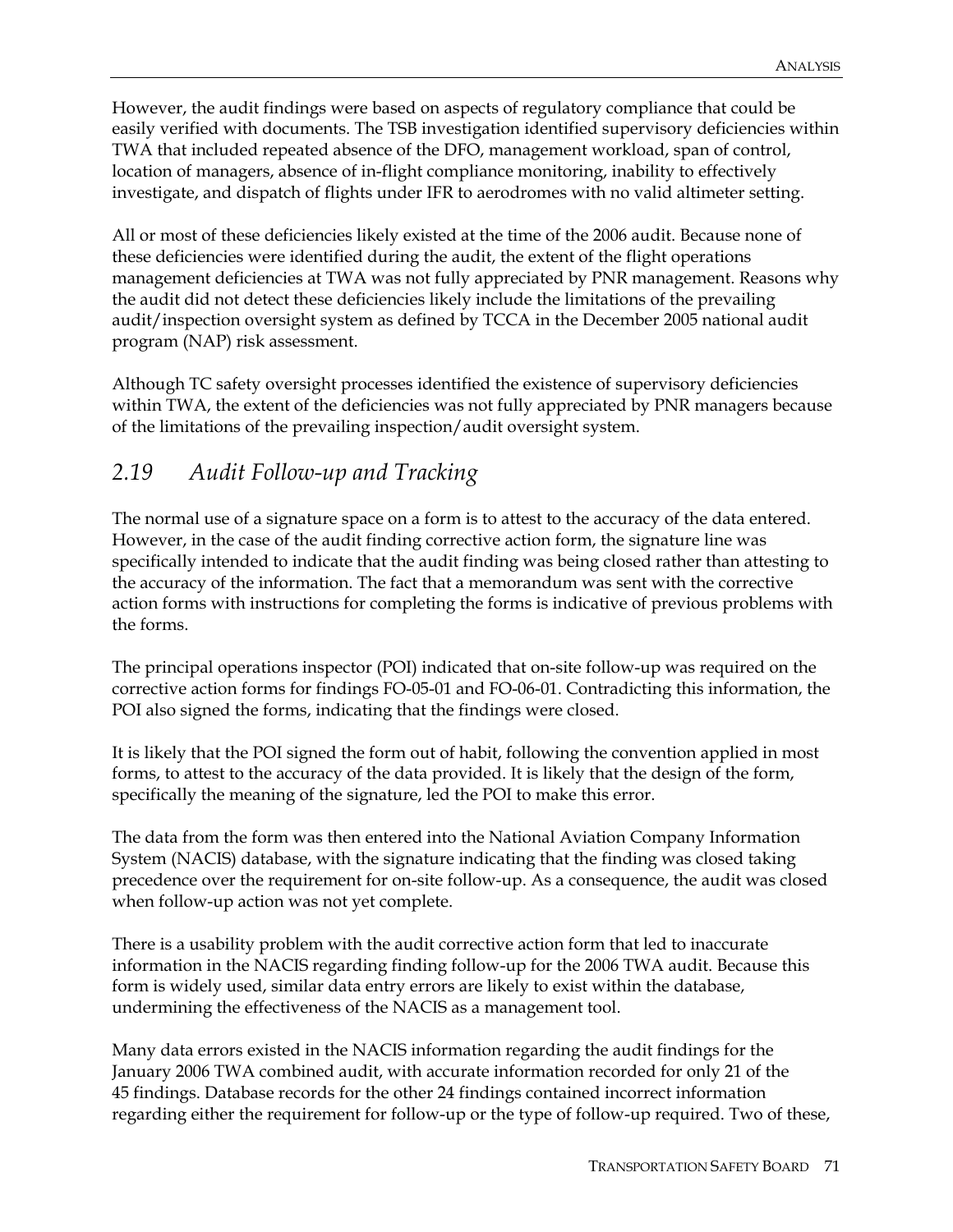FO-05-01 and FO-06-01, identified follow-up as complete when it was not. It is likely that NACIS information for other audits includes inaccurate information regarding whether follow-up is required or the type of follow-up required, reducing the effectiveness of the NACIS as TCCA's primary management audit tracking system.

### *2.20 Pilot Proficiency Checks*

Regulations require air taxi pilots to successfully complete a pilot proficiency or competency check for the type of aircraft to be flown before acting as a flight crew member. Both pilots involved in this occurrence passed their respective flight tests, and both held current proficiency or competency certifications.

Because TWA employed approved check pilots (ACPs), TCCA was required to conduct 15 per cent of the required pilot proficiency checks (PPCs) for the company's pilots. During the 12-month periods from September 2002 to September 2003 and from 07 January 2006 to 07 January 2007, the required proportion of PPCs was carried out by TC inspectors.

The TCCA policy of transferring pilot checking responsibilities from TC inspectors to ACPs was intended to reduce the amount of time TC inspectors spent conducting PPCs in favour of more critical auditing and surveillance functions, and Commercial and Business Aviation Advisory Circular (CBAAC) 0176R2 indicated that "air operators can anticipate increased oversight activity in areas other than PPCs." It is possible that TC inspector resources were reallocated to oversight of other companies. However, the investigation revealed no information indicating that surveillance of TWA by TC had increased as a result of the decreased number of PPCs conducted by TC inspectors.

### *2.21 Pilot Self-Dispatch Systems and Decision Support Tools*

Registered aerodromes are not certified as airports and are not built, maintained, or operated to the same standards as certified airports. Many registered aerodromes present threats that must be managed effectively to reduce risk to acceptable levels. In the case of Sandy Bay, the threats for the occurrence flight were a short runway, limited visual cues for approach and landing at night, and unknown weather and runway conditions. Because of such threats, the CARs do not permit scheduled commercial passenger air service at uncertified aerodromes unless a hazard identification and risk mitigation process is conducted.

Although TWA did not operate scheduled service to Sandy Bay or other uncertified aerodromes, unscheduled service occurred frequently. TW350 was one of many unscheduled flights the company's King Air crews made to Sandy Bay and other uncertified aerodromes. Such repetitive unscheduled service does not require hazard identification or risk mitigation before the use of uncertified aerodromes. Consequently, the probability of an unscheduled flight encountering undefended risks is higher than that for scheduled flights.

Pilot self-dispatch is commonly used in commercial air operations, as is the case with TWA. This places greater responsibility for decision making with the pilot-in-command (PIC).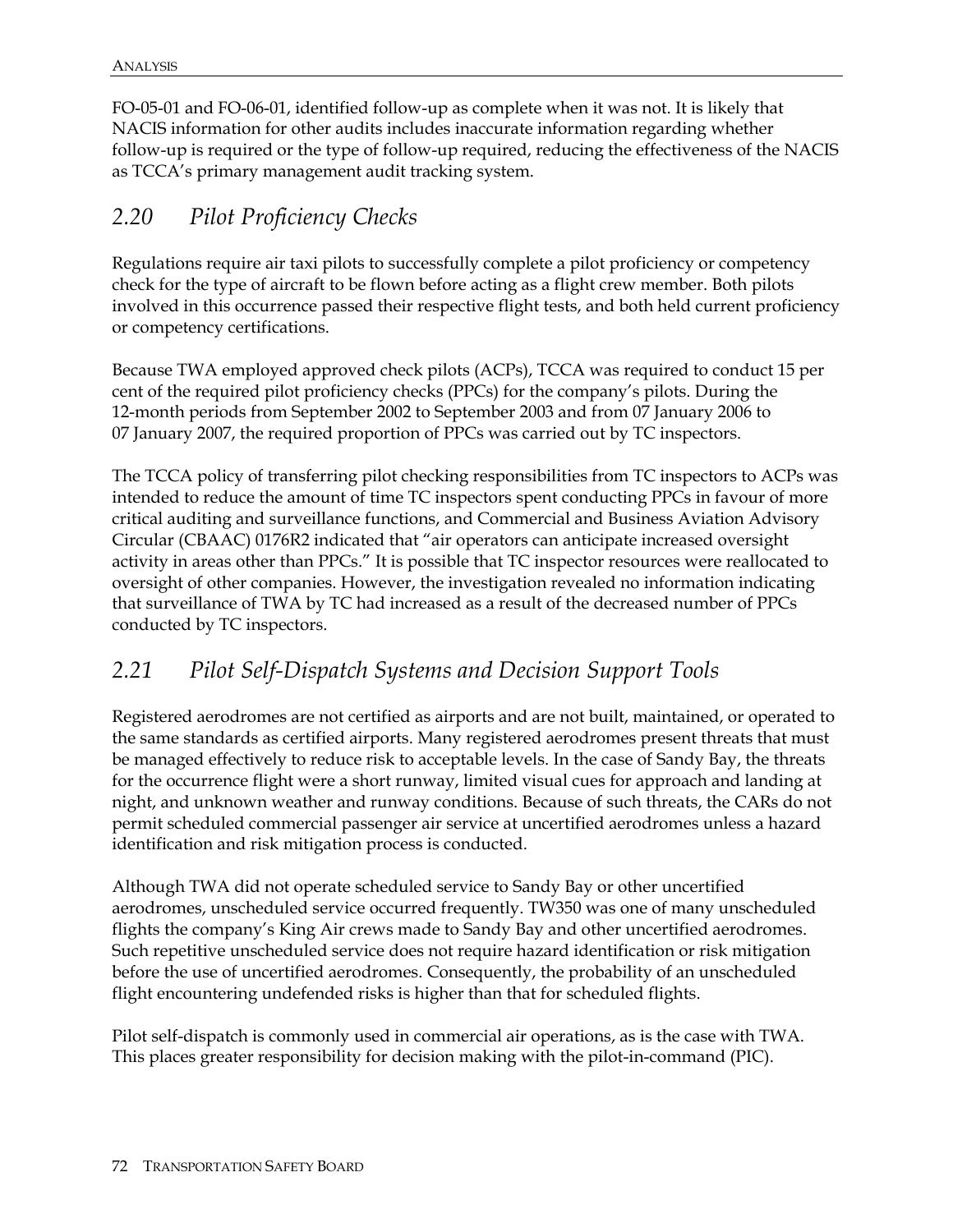TWA provided risk management in the form of extensive operational guidance in the FOM and SOPs regarding the decisions captains were expected to make, and required crew members to monitor each other's performance and to identify any deviation or omission. However, the company's pilot self-dispatch system relied totally on pilots' knowledge of and compliance with regulatory and company requirements.

Company policy guidance on how to cope with threats was general in nature and not linked with specific aerodromes. Additionally, the company did not provide, and was not required to provide, pilot self-dispatch decision support tools such as pre-flight planning checklists to assist pilots in verifying that they had complied with regulatory or company requirements.

Decision support tools were widely available. Although they were not used in hiring the captain, TWA had checklists for interviewing prospective pilots. TC auditors used audit finding forms. The POI used corrective action forms. PNR managers used the NACIS to support decision making. Senior TCCA managers used the July 2005 and December 2005 risk assessments in support of decisions to adjust regulatory oversight workload and activities.

However, when it came to pre-flight risk management, the crew of TW350 and other TWA King Air pilots did not have an easily usable tool, such as the example in Appendix B, to assist them in their decision making. Instead, they were expected to comply with a myriad of regulatory and operational requirements put in place to manage risk to an acceptable level and contained in documents such as the CARs, the FOM, and the SOPs that are better suited to reference in an office rather than an aircraft cockpit.

The availability of adequate decision support tools may not have made a difference in the flight of TW350. However, such tools could have improved pilot self-dispatch risk management in other flights operated by TWA that were crewed by other pilots who also deviated from regulatory and company risk management requirements.

Under the self-dispatch system, as part of being responsible for all decision making, flight crews were also responsible for all hazard identification and risk management. In the case of TW350, the pilot self-dispatch system failed because the crew did not comply with the company and regulatory risk management requirements and company operational control did not ensure crew compliance.

Self-dispatch systems rely on correct assessment of operational hazards by pilots, particularly in the case of unscheduled commercial service into uncertified aerodromes. Unless pilots are provided with adequate decision support tools, flights may be dispatched with defences that are less than adequate.

### *2.22 Company Safety Management System Implementation*

TWA's existing management system already incorporated roles and responsibilities, documentation, and processes for managing safety. The company was implementing a formally documented SMS as required for its CAR 705 airline operations. The investigation examined SMS implementation at TWA; however, the scope of the investigation did not include SMS certification oversight activities conducted by TCCA.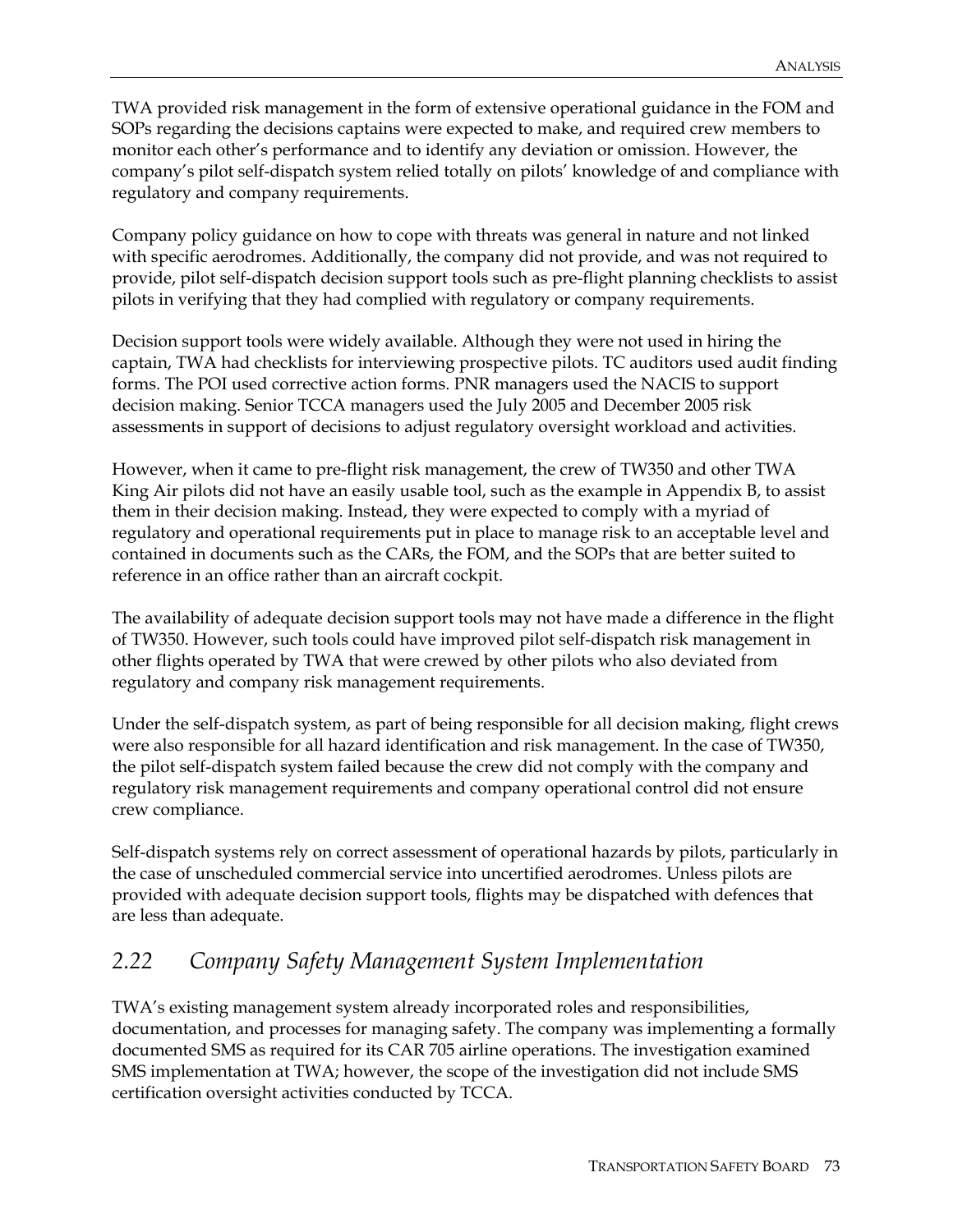At the time of the occurrence, the company was in phase 2 of SMS implementation, which meant that it was putting in place reactive processes. The company did not have a fully functioning SMS and was not required to have one until 30 September 2008.

The NCP was aware of previous problems with the captain and first officer and had conducted two informal investigations following a report from each pilot. However, the company's SMS did not yet have a functioning reporting system, did not receive either of these reports, and was not used in either of these investigations in any manner.

Additionally, the crew pairing was only one of many underlying factors that the TSB investigation identified as contributing to the accident. Other factors also contributed to this accident and were not detected either by the company's immature SMS or the company's traditional management processes. Some of these factors are as follows: ineffective operational control by company management (section 2.16), deficiencies in supervisory activities that permitted the undetected development and persistence of substantial and widespread deviations from SOPs (section 2.14.1), no assessment of aircraft performance was conducted by the crew or by any other King Air crew employed by the company (section 2.7), non-standard phraseology employed by the crew members (section 2.9), and a discrepancy in the SOPs regarding flap selection during go-around (section 2.11).

As discussed in section 1.17.1.15, TWA's SMS investigation of the Fort McMurray incident identified the incident as a non-conformance with CAR 602.104(2) and concluded that the cause of the incident was lack of situational awareness. However, as discussed in section 2.14.1, poor situational awareness is not an underlying factor, but rather a symptom of deeper problems. In this case, the deeper problem was deficiencies in supervisory activities that permitted the undetected development and persistence of substantial and widespread deviations from SOPs. The SMS analysis did not identify this serious issue.

Additionally, the company had identified other hazards that either presented risk or contributed to this occurrence, but the analysis of these hazards was general in nature, resulting in mitigating action that did not effectively reduce the risk associated with the hazards. Some of these hazards are black hole aerodromes existing in the company's area of operations (TWA SD06-13 discussed in section 1.17.1.17), and altimeter errors resulting from below standard temperatures (section 2.14.2).

TWA's SMS did not detect earlier reports to the NCP by the TW350 captain and first officer. However, it did detect the Fort McMurray incident, enabling the use of SMS to investigate, analyze, and initiate corrective action. Therefore, at the time of the occurrence, the SMS was working at a basic level.

The requirement for line checks was part of the corrective action plan recommended by the SMS investigation of the Fort McMurray incident. Execution of this portion of the corrective action plan required scheduling and conducting the line checks. However, as discussed in section 2.14.1, the line check was not immediately conducted after the suspensions and was not scheduled for January 2007. The execution of the plan was not conducted in a timely manner. One reason is that, as stated in section 1.17.1.8, company managers had no formal guidance in the FOM or FCTM as to the frequency at which line checks were to be conducted or the criteria governing when they would be conducted. Consequently, line checks were rarely done at TWA.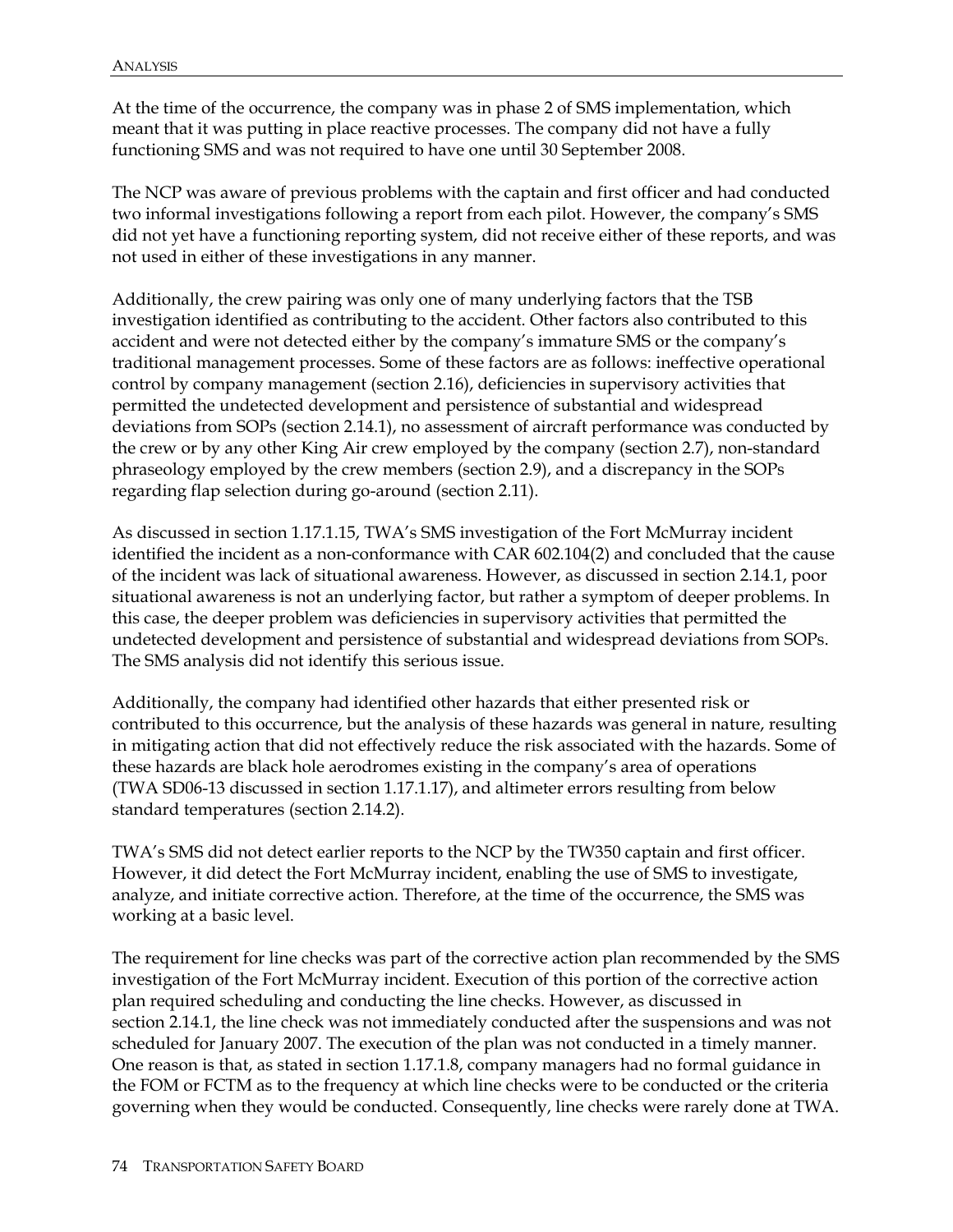The TWA SMS investigation finding was that the Fort McMurray incident was a non-conformance with CAR 602.104(2). TSB investigators conducted a review of TCCA Civil Aviation Daily Occurrence Reporting System (CADORS) information and determined that, during the 740-day period before the Fort McMurray incident, from 04 November 2004 to 23 November 2006, TWA had 13 occurrences recorded in CADORS for alleged CAR infractions.

During the 740-day period after the Fort McMurray incident, from 25 November 2006 to 04 December 2008, TWA had 17 occurrences recorded in CADORS for alleged CAR infractions. The corrective action taken as a result of the TWA SMS investigation of the Fort McMurray incident did not reduce the number of regulatory non-compliance occurrences involving TWA. To the contrary, the number of regulatory non-compliance occurrences actually increased.

Additionally, as discussed in section 2.15, the part of the corrective action plan that was implemented—disciplinary action—was not effective and did not, by itself, mitigate the hazard posed by the crew's non-compliance with regulations.

The investigation reviewed publication TP 14235B, *Civil Aviation Implementation Plan, Safety Management Systems* (Revised 04/2005), regarding TCCA expectations for progressive SMS development as a certificate holder. This plan indicates that, at the completion of phase 2 of SMS implementation, certificate holders must demonstrate that their system includes a process for occurrence reporting with a risk management process. The plan indicates that, at the completion of phase 3 of SMS implementation, a certificate holder must demonstrate the addition of a process for the proactive identification of hazards and a risk management process. At the time of the occurrence, TWA's SMS had not yet completed phase 2 of implementation.

Therefore, TWA's SMS was not yet capable or expected to be capable of detecting, analyzing, and mitigating the risks presented by the hazards underlying this occurrence.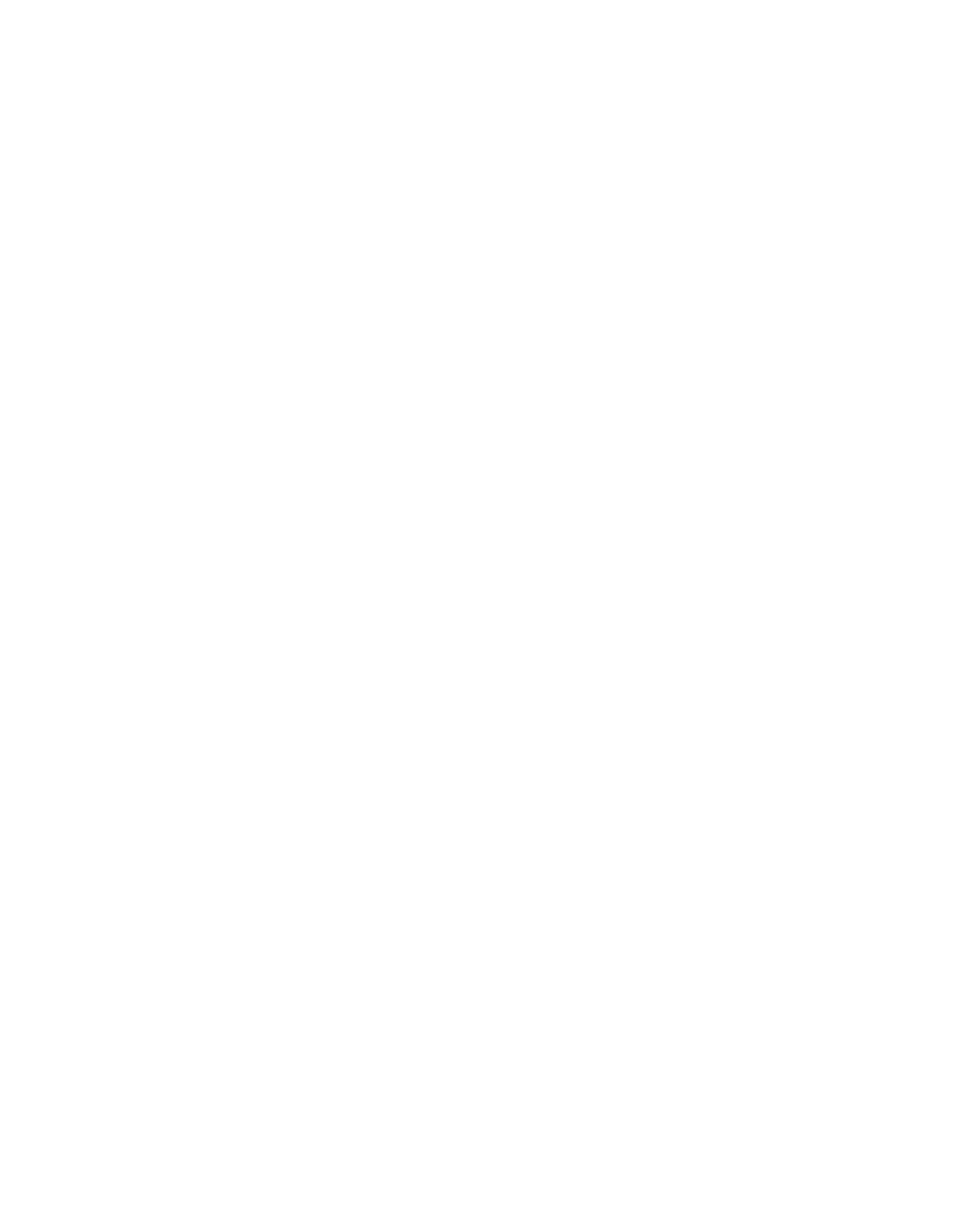## *3.0 Conclusions*

### *3.1 Findings as to Causes and Contributing Factors*

- 1. The crew was unable to work effectively as a team to avoid, trap, or mitigate errors and safely manage the risks associated with flight TW350.
- 2. Transwest Air (TWA) managers had identified and addressed some crew pairing issues with respect to this crew, but were unaware of the degree to which these factors could impair their effective crew coordination.
- 3. The crew's lack of coordination was, in part, because they had not received recent crew resource management (CRM) training.
- 4. Contrary to company policy, the approach to Sandy Bay, Saskatchewan, was flown by the less experienced crew member.
- 5. The crew members did not assess the aircraft performance and did not identify runway length as a threat. Consequently, they did not discuss and agree on a point at which a safe landing was no longer possible and were unprepared to make and execute a timely go-around decision.
- 6. The first officer suggested a go-around at an appropriate time. However, inadequate preparation and coordination by the crew members resulted in the captain rejecting this suggestion and they continued the approach past the point at which the aircraft could be safely stopped on the runway.
- 7. The captain decided to initiate a go-around, but his communication of this decision to the first officer was non-standard and did not have the desired effect of triggering the correct sequence of go-around actions required.
- 8. The captain very likely took control of the aircraft from the first officer using the non-standard transfer of control practice the crew had developed, thereby causing confusion, which further eroded the limited opportunity to achieve a positive climb.
- 9. The discrepancy in the standard operating procedures (SOPs) describing the selection of flaps during go-around likely led to both pilots independently operating the flap control lever, distracting them from monitoring the climb performance during the go-around.
- 10. It is likely that a somatogravic illusion caused the pilot flying (PF) to lower the nose of the aircraft. Consequently, the aircraft did not maintain a positive rate of climb and collided with the trees.
- 11. Deficiencies in TWA's supervisory activities permitted the undetected development and persistence of substantial and widespread deviations from SOPs within the King Air operation.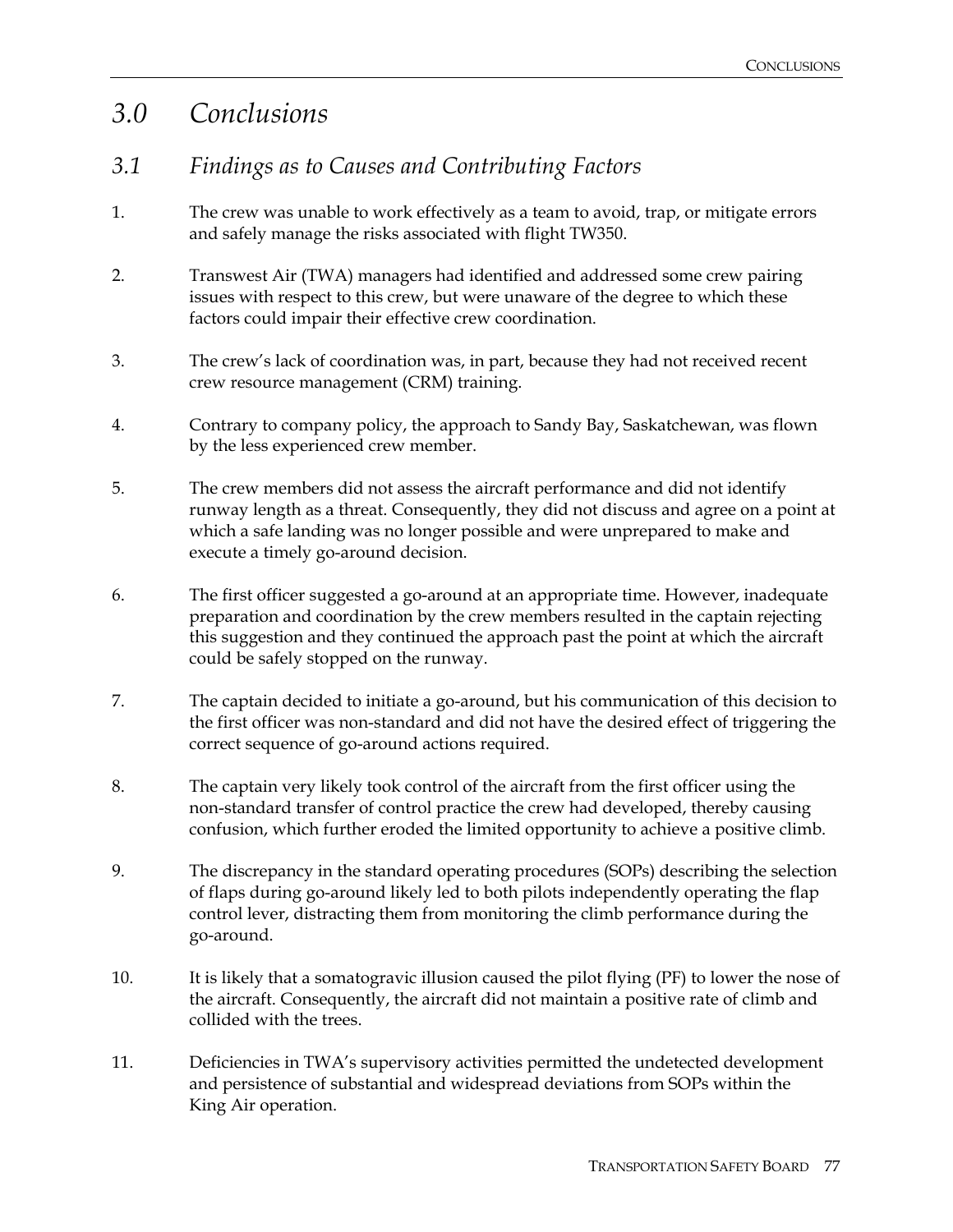12. The company management structure and workload, combined with the location of managers away from the remote bases of operations, reduced the effectiveness of operational control*.*

### *3.2 Findings as to Risk*

- 1. Some *Canadian Air Regulations* (CARs) subpart 703 air taxi and subpart 704 commuter operators are unlikely to provide initial or recurrent CRM training to pilots in the absence of a regulatory requirement to do so. Consequently, these commercial pilots may be unprepared to avoid, trap, or mitigate crew errors encountered during flight.
- 2. Transport Canada (TC) Prairie and Northern Region (PNR) management practices regarding the June 2006 replacement of the regional combined audit program, in order to manage safety management system (SMS) workload, did not conform to TC's risk management decision-making policies. Reallocation of resources without assessment of risk could result in undetected regulatory non-compliance.
- 3. Although TC safety oversight processes identified the existence of supervisory deficiencies within TWA, the extent of the deficiencies was not fully appreciated by the PNR managers because of the limitations of the oversight system in place at that time.
- 4. It is likely that the National Aviation Company Information System (NACIS) records for other audits include inaccurate information resulting from data entry errors and wide use of the problematic audit tracking form, reducing the effectiveness of the NACIS as a management tracking system.
- 5. Self-dispatch systems rely on correct assessment of operational hazards by pilots, particularly in the case of unscheduled commercial service into uncertified aerodromes. Unless pilots are provided with adequate decision support tools, flights may be dispatched with defences that are less than adequate.
- 6. TWA King Air crews did not use any standard practice in applying cold temperature altitude corrections. Inconsistent application of temperature corrections by flight crews can result in reduction of obstacle clearance to less than the minimum required and reduced safety margins.
- 7. The practice of not visually verifying wind/runway conditions at aerodromes where this information is otherwise unavailable increases the risk of post-touchdown problems.
- 8. The company dispatched flights to Sandy Bay without a standard means for crews to deal with non-current altimeter settings. Use of non-current or inappropriate altimeter settings can reduce minimum obstacle clearance and safety margins.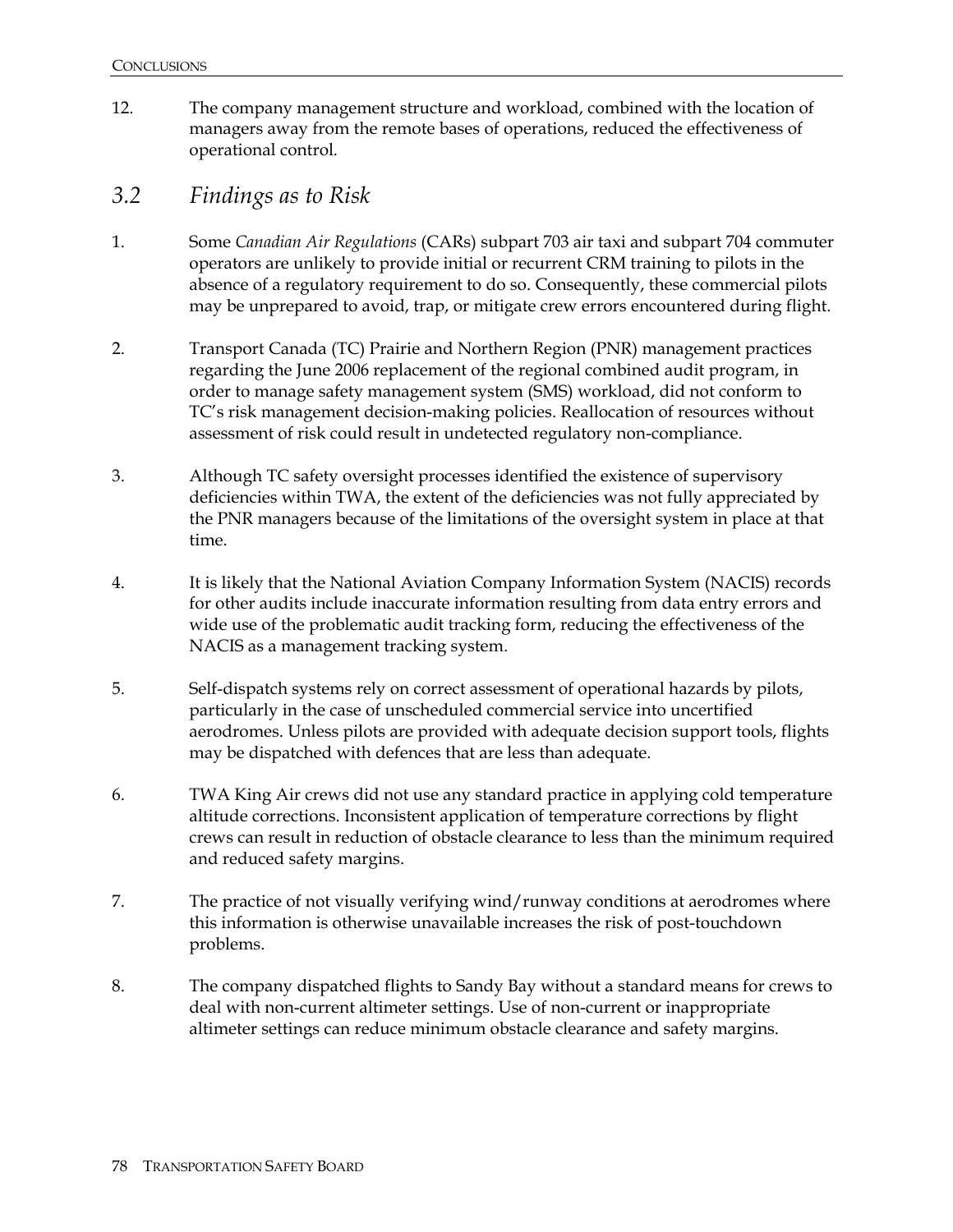- 9. The crew was likely unaware of their  $\frac{1}{4}$  nautical mile (nm) error in the aircraft position in relation to the runway threshold resulting from use of the global positioning system (GPS). Unauthorized and informal use of the GPS by untrained crews during instrument flight rules (IFR) approaches can introduce rather than mitigate risk.
- 10. Widespread adaptations by the King Air pilots resulted in significant deviations from the company's SOPs, notwithstanding the company's disciplinary policy.
- 11. In a SMS environment, inappropriate use of punitive actions can result in a decrease in the number of hazards and occurrences reported, thereby reducing effectiveness of the SMS.
- 12. Pilot workload is increased and decision making becomes more complicated where limited visual cues are available for assessing aircraft orientation relative to runway and surrounding terrain.
- 13. Aerodromes with limited visual cues and navigational aids are not explicitly identified in flight information publications as hazardous for night/IFR approaches. Passengers and crews will continue to be exposed to this hazard unless aircraft and aerodrome operators carry out risk assessments to identify them and take mitigating action.
- 14. To properly assess applicants for pilot positions, operators need access to information on experience and performance that is factual, objective, and (preferably) standardized. Because some employers are unprepared to provide this information fearing legal action—this may lead to the appointment of pilots to positions for which they are unsuited, thereby compromising safety.

### *3.3 Other Findings*

- 1. TWA's safety management system was not yet capable or expected to be capable of detecting, analyzing, and mitigating the risks presented by the hazards underlying this occurrence.
- 2. The first officer and captain met competency standards on the completion of their initial flight training before they began employment as line pilots.
- 3. It is very likely that the captain became the pilot flying for the remaining 20 seconds of the flight. The scenario that neither pilot was controlling the aircraft at that time is considered very unlikely.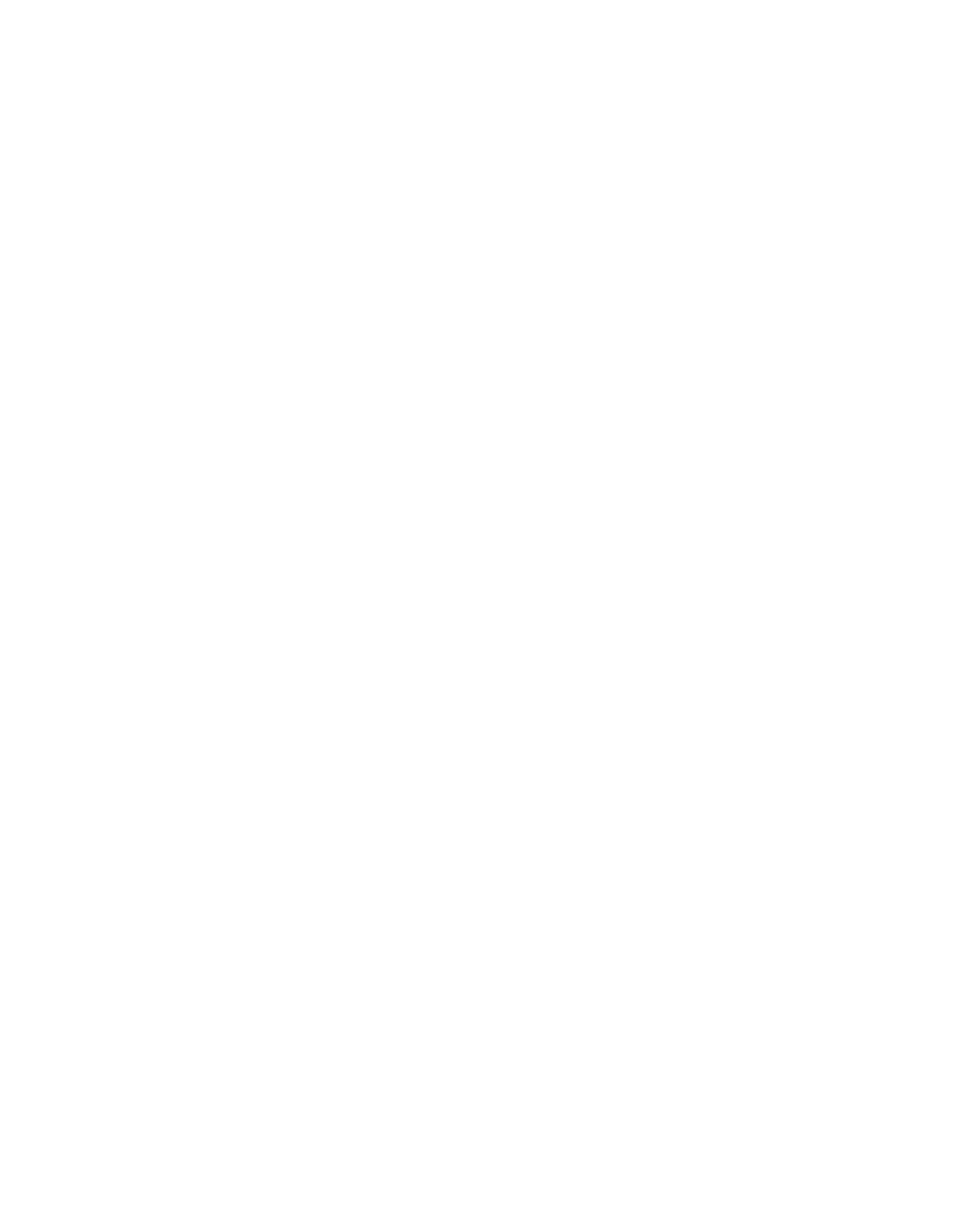# *4.0 Safety Action*

### *4.1 Action Taken*

### *4.1.1 Transwest Air*

On 18 January 2007, the Director of Flight Operations (DFO) of Transwest Air (TWA) issued operations directive OD07-01 entitled *First Officer Take-off and Landing Limitations*. The directive was addressed to all company pilots and disseminated company policy that "the captain will fly the first leg of the flight for a crew pairing—no exceptions." The directive also provided specific criteria governing when captains were required to fly take-offs or landings, including landing when the landing distance available is less than 3500 feet.

All pilots of multi-engine aircraft have received initial crew resource management (CRM) and pilot decision-making training. Recurrent training will take place on a yearly basis.

All pilots of multi-engine aircraft have completed a line check and will continue to undergo yearly line checks in the future.

Since the accident on 07 January 2007, any safety concerns brought forward are processed using the safety management system (SMS) and are assessed for risk and a corrective action plan is implemented. The accountable executive is kept informed of any non-standard situations.

In the spring of 2007, Transport Canada (TC) conducted an on-site validation that the components and elements required for phase 2 implementation of TWA's SMS were in place and functioning as indicated in the company documentation. An acceptance letter was sent to TWA on 06 July 2007.

Early in 2008, TC conducted an on-site validation that the components and elements required for phase 3 implementation of TWA's SMS were in place and functioning as indicated in the company documentation. An acceptance letter was sent to TWA on 06 March 2008.

TWA is currently undergoing phase 4 of SMS implementation. The phase 4 completion milestone is now 30 November 2009, when a SMS assessment is to confirm whether the certificate holders have the required elements in place to demonstrate compliance with the *Canadian Aviation Regulations* (CARs).

Standard operating procedures (SOPs) have been amended and standardized for all aircraft types to include, among other things, first officer take-off and landing limitations, the black hole effect, stabilized approaches, and pilot-monitored approaches.

Additionally, the Beech A100 King Air SOPs have been amended to reconcile the text description of the missed approach procedure with the procedure specified in the flight profile diagrams.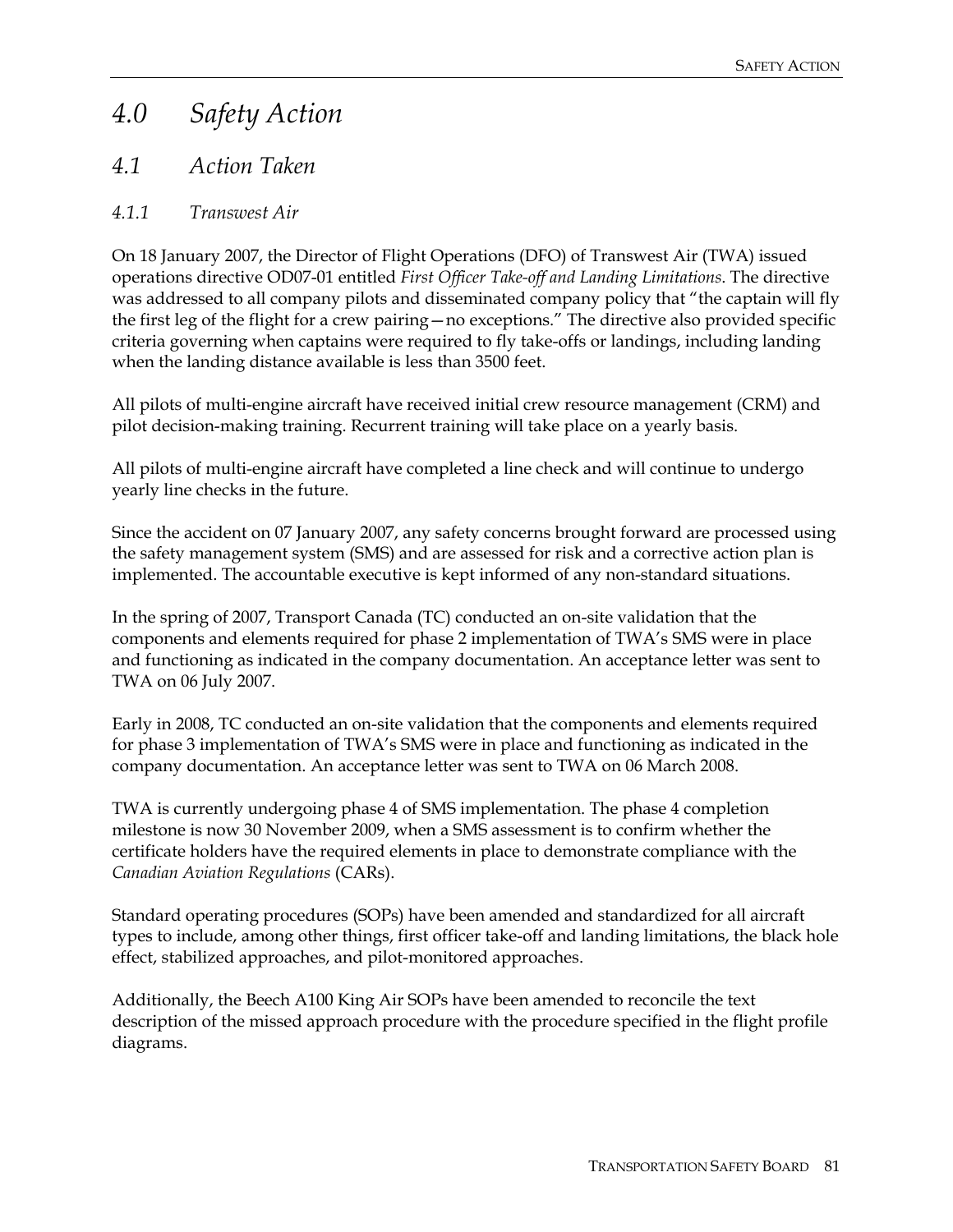Copies of operational flight plans (OFPs) left behind at main base departure aerodromes are added to the paperwork to be filed at the end of each day. Base dispatchers are responsible for filing and auditing these OFPs on a daily basis. Completed OFPs from northern bases are faxed to the northern chief pilot (NCP) and the DFO at the end of every day for quality assurance purposes. Flight operations management is located in Saskatoon, Saskatchewan, and is able to audit the OFPs at that base at its discretion.

Cold temperature altitude corrections are discussed at pilot meetings held each fall. TWA has incorporated the cold temperature altitude correction procedures into its SOPs for all aircraft.

#### *4.1.2 Saskatchewan Government Department of Highways and Transportation*

The obstacle limitation surface (OLS) is a standard that applies to certified airports and is not applicable at Sandy Bay, Saskatchewan. However, the Department (now the Ministry of Highways and Infrastructure) has generally followed certification standards at Sandy Bay in regard to the OLS, lighting, and other physical characteristics.

The Manager of Airport and Marine Operations conducted an inspection of the Sandy Bay aerodrome on 25 July 2007 to identify short- and long-term capital improvement projects. The inspection resulted in the removal of trees penetrating the OLS on approach to Runway 05. This work was completed on 25 January 2008. The Ministry removed considerably more trees than required to meet OLS requirements.

A capital project to lengthen the runway to 3900 feet has been initiated. The first stage includes cost estimates and prioritization with other capital projects. Completion will depend on approval, funding, and priorities.

In 2008, the Ministry researched the possibility of installing a precision approach path indicator (PAPI) system at Sandy Bay. The Ministry had never installed PAPI systems on runways shorter than 3800 feet due to the ground point of interception (GPI) possibly being too far down the runway to allow for safe landings. It was determined, however, that there are a number of Canadian airports shorter than Sandy Bay that have PAPI systems. In 2008, Ministry consultations with operators and TC indicated that a PAPI system at Sandy Bay would be beneficial.

The Ministry purchased and installed a PAPI system at Sandy Bay aerodrome in 2008, with the system put into service on 03 October 2008.

#### *4.1.3 NAV CANADA*

After the accident, NAV CANADA conducted a review of flight information publications. The review determined that the minimum descent altitude (MDA) height above touchdown zone elevation (HAT) published in the *Restricted Canada Air Pilot* (RCAP) non-directional beacon (NDB) 05 instrument approach procedure for Sandy Bay was incorrectly depicted as 799 feet, while the correct HAT was 779 feet. NAV CANADA immediately distributed the correct information by a NOTAM (notice to airmen) and published the correct HAT in the next edition of the RCAP instrument approach procedure.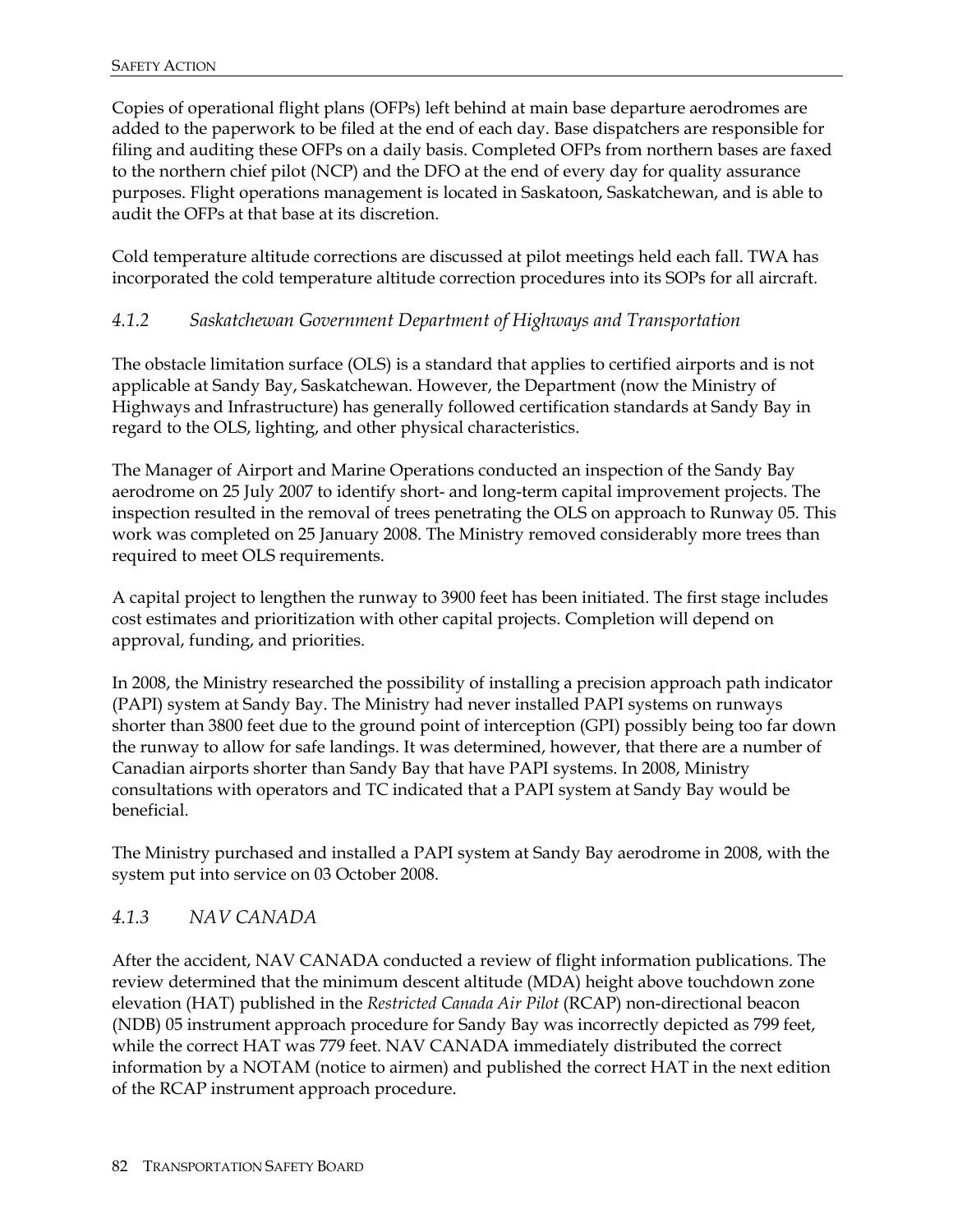#### *4.1.4 Transport Canada*

TC forecasts that draft regulations will be published in Part I of the *Canada Gazette* in December 2009 requiring CAR 703 and 704 operators to implement safety management systems (SMS) in accordance with a phased schedule. Adoption of an effective SMS by these operators should significantly mitigate the types of management and operational issues identified in this report.

### *4.2 Action Required*

#### *4.2.1 Crew Resource Management Training*

Following TC's response to TSB Recommendation A95-11 issued in 1995, CRM training is now required for CAR 705 airline operations. However, it is not required for CAR 704 commuter and CAR 703 air taxi operations and, for this reason, TC's response to TSB Recommendation A95-11 was assessed by the TSB as Satisfactory in Part. CAR 703 air taxi and CAR 704 commuter categories are assigned by TC based on number of seats and weight of aircraft, and do not take into account the complexity of an aircraft or the crew coordination required to operate it.

Ineffective CRM contributed to this accident and presented risk on other King Air flights operated by TWA. It is likely that recent CRM training would have assisted the crew of TW350 and TWA's other King Air pilots in managing risks present during flight to an acceptable level. As discussed in section 1.18.1, ineffective CRM also contributed to other occurrences investigated by the TSB (see Appendix G).

Many Canadians depend on air taxi and commuter operators for transportation, especially in isolated and less-developed areas of the country where surface transportation is difficult or impossible. The Canadian air taxi and commuter fleet includes a wide variety and a large number of complex multi-engine aircraft operated by two pilots using SOPs for operational crew coordination guidance and with a requirement for levels of crew coordination comparable to that required for the CAR 705 airline category aircraft. These aircraft are operated around the clock across Canada. Such aircraft require pilots with effective CRM skills to operate the aircraft safely and efficiently.

CAR 705 airline operations typically operate with a dispatch system in place to support flight crew planning and decision making, whereas most CAR 703 and 704 operations operate under the pilot self-dispatch system discussed in sections 1.17.1.4 and 2.21. CAR 703 air taxi flight crews are employed at the industry entry level, often with little or no previous commercial aviation experience. Operations are commonly conducted in uncontrolled airspace with little assistance from air traffic services (ATS). Additionally, CAR 703 and 704 operations more frequently involve aerodromes with limited support infrastructure and services as compared to those aerodromes and airports used by CAR 705 airline operators.

Many air taxi and commuter operators provide their pilots with CRM training voluntarily, although there is currently no regulatory requirement for them do so. However, some CAR 703 air taxi and CAR 704 commuter operators do not provide their pilots with any initial or recurrent CRM training, and others do not provide recurrent CRM training on an annual basis.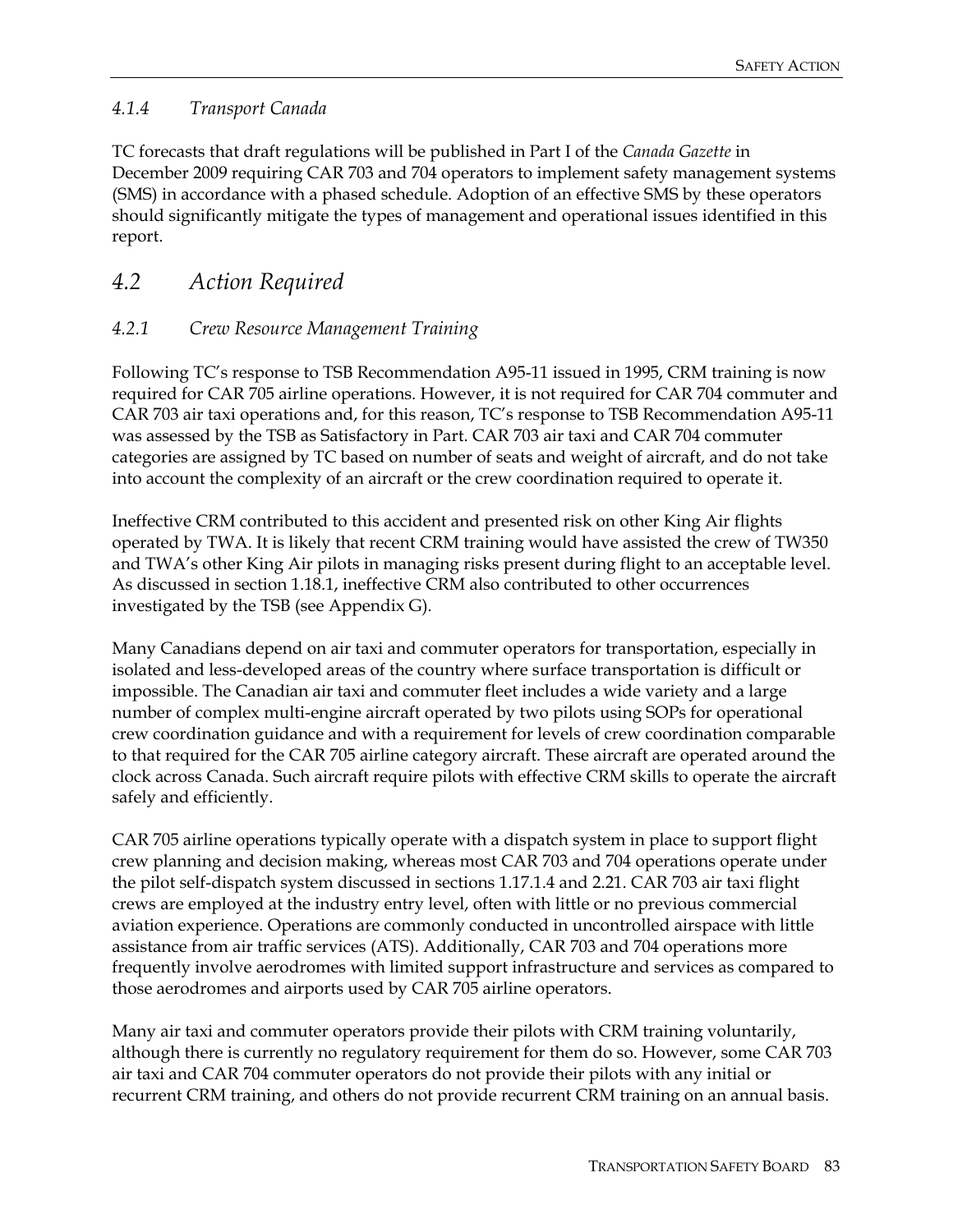The investigation concludes that some operators are unlikely to provide training in the absence of a regulatory requirement to do so. Therefore, some commercial pilots may be unprepared to avoid, trap, or mitigate crew errors encountered during flight.

CRM training has developed over the years as an effective tool. Modern, well-designed CRM training now includes such things as the concept of threat and error management (TEM). This accident has demonstrated that current defences are less than adequate. In light of the risks associated with the absence of recent CRM training for air taxi and commuter crew members, the Board recommends that:

> The Department of Transport require commercial air operators to provide contemporary crew resource management (CRM) training for *Canadian Aviation Regulations* (CARs) subpart 703 air taxi and CARs subpart 704 commuter pilots.

> > A09-02

### *4.3 Safety Concerns*

#### *4.3.1 Absence of Adequate Visual Cues*

The absence of adequate visual clues leads to the black hole effect and contributes to somatogravic illusions.

The TSB determined that the black hole effect was a causal or contributing factor in occurrences A05O0225 (Piper PA-31), A00A0051 (Astra SPX), A99A0131 (Airbus A320-211), and A90H0002 (Beechcraft 99 Airliner). The TSB has made findings that somatogravic illusion resulting from the absence of adequate visual cues was a contributing factor in occurrences A05O0225 (PA-31), A01C0236 (SA226TC), A00O0111 (Falcon 20E), A99O0126 (MU-2B), A97C0236 (EMB-110P1), A96C0002 (Cessna T210M), A93C0169 (Cessna 310R at Sandy Bay), and A89H0007 (SA 227). These hazards will continue to contribute to future occurrences in the absence of additional mitigating action.

In addition to Sandy Bay, black hole hazards exist at many aerodromes and airports across Canada. Proactive identification and publication of information about aerodromes and airports affected by black hole hazards could substantially mitigate the risk associated with limited visual cues, and is consistent with current risk management and SMS philosophy. Therefore, the Board encourages aircraft and aerodrome operators, flight information providers, and TC to take action to mitigate the hazards of black holes.

Education regarding the hazards presented by the absence of adequate visual cues has been extensive. The Board is concerned, however, that little action has been taken to explicitly identify locations where these hazards exist. Some sectors of the industry will not take action, because they view mitigation of this hazard as the responsibility of others. Leadership by the regulator is required in order to address this issue effectively.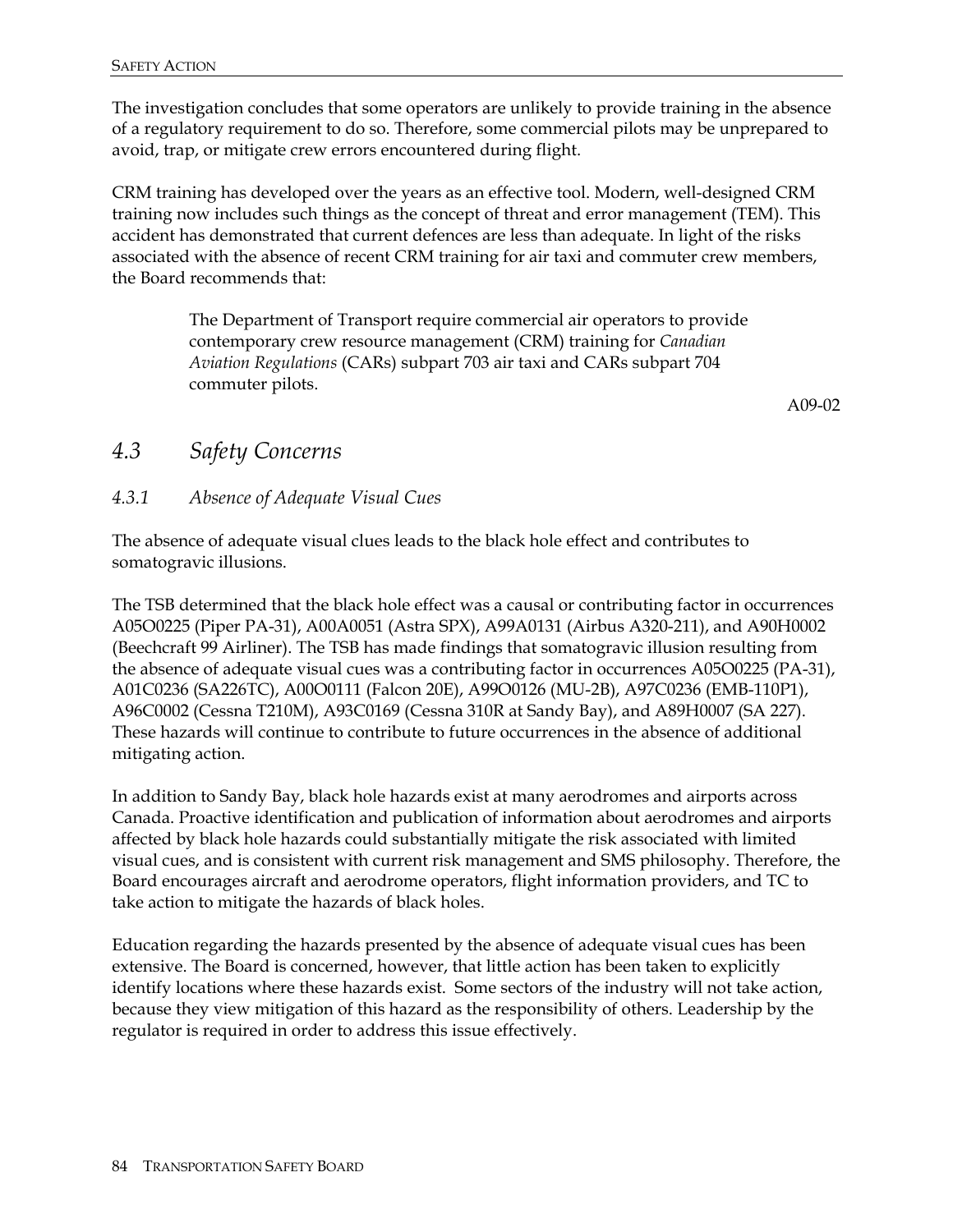*This report concludes the Transportation Safety Board's investigation into this occurrence. Consequently, the Board authorized the release of this report on 12 August 2009.* 

*Visit the Transportation Safety Board's Web site (www.tsb.gc.ca) for information about the Transportation Safety Board and its products and services. There you will also find links to other safety organizations and related sites.*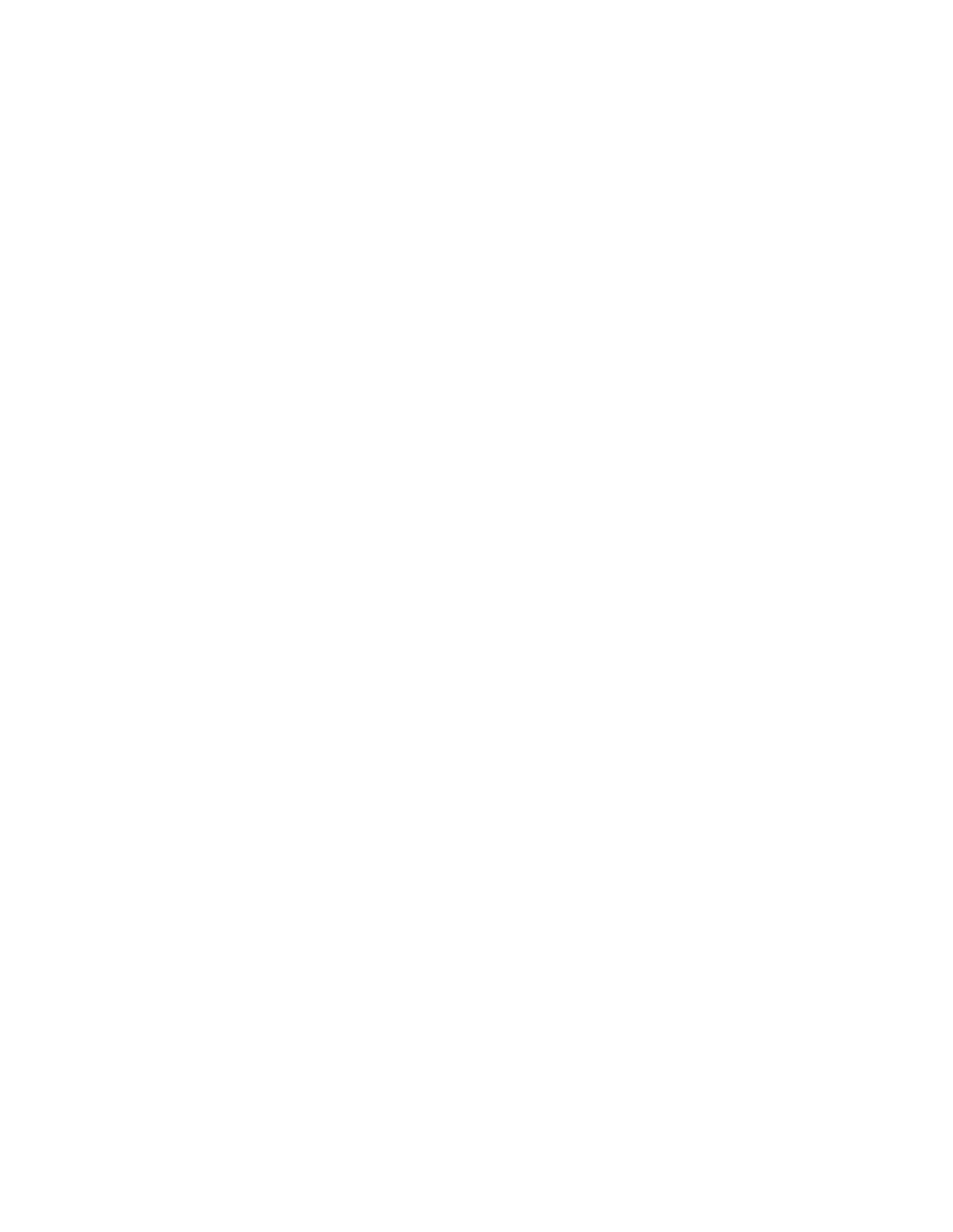# *Appendix A – Sandy Bay Restricted Canada Air Pilot NDB RWY 05*

#### SANDY BAY NDB RWY 05 SANDY BAY SK NO CTL - BCST INTENTIONS ON 126.7 WITHIN **ELEV 1001** TFC<br>122.8 (ATF 5 NM) 15 MIN OF ETA AND PRIOR TO DESCENT, THEN<br>ON ATF 5 MIN PRIOR TO COMMENCING APCH GOO'S TDZE 05 1001 종 Use Flin Flon altimeter setting.  $CJY4$ Altimeter setting avbl ltd hrs<br>Verify runway unobstructed. usalew **RESTRICTED** OPS SPEC 099 OR 410 REQUIRED The Queen in Right of Canada, Department **SANDY BAY** 412 1W  $:=$ of Natural Reso  $058$ S<sub>8</sub>3 ESTRICTED **RESTRICTE** All rights  $\frac{1}{25}M_7$ **BOA ICYSCO ASA** Not to be used for navigation  $2600$ 10 NM  $\ddot{\circ}$  $\alpha$ Source Ū SAFE ALT 100 NM 3600 of Canadian MISSED APPROACH ARCAL 122.8 (J) Climb to 2600 on<br>track of 058°. Retur "IW" **NDB** to "1W" NDB Civil  $-238$  $\overline{3}$ 2600 rical Data: 058° Procedure turn LEFT within 10 NM of "1W" NDB O 2006 NAV CAMADA All CATEGORY ୡୢ **NDB** 1780  $(799)$  $2\frac{1}{4}$ ŵ Ô CIRCLING 1780  $(799)$  $2\frac{1}{4}$ ĝ TAKE-OFF NOT ASSESSED ALTERNATE Refer to CAP GEN. - Operating Minima - Alternate Knots 70 90  $110$ 130 Min:Sec VAR 9° E SANDY BAY SK NDB RWY 05 N55 32 44 W102 16 19 SANDY BAY EFF 13 APR 06 CHANGE: ELEV: TDZE: minimas NAD83<sup>+</sup> REGULATORY REVIEW 20 NOV 2008

#### This aeronautical information/data is published for OPS SPEC use only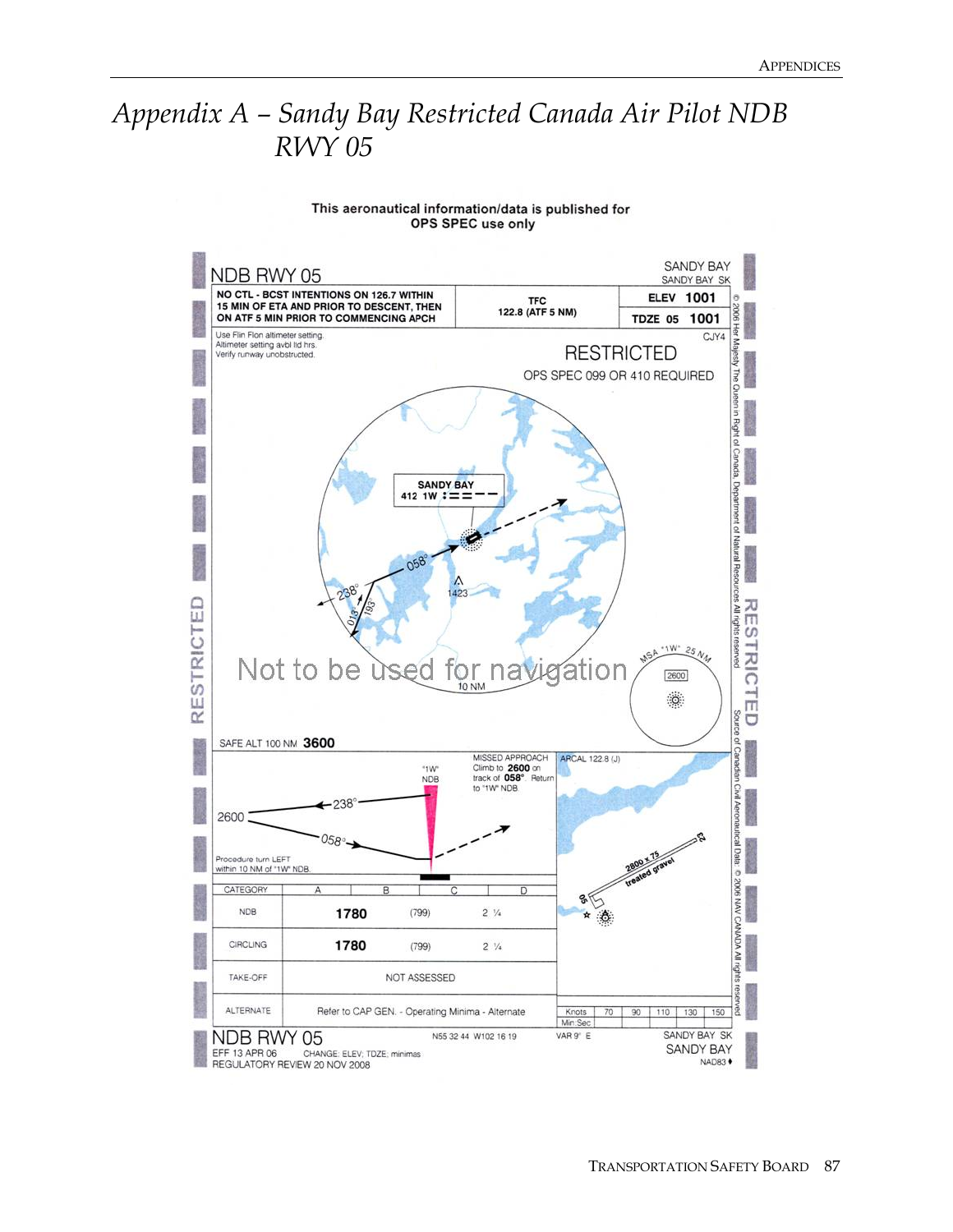# *Appendix B – Pre-Flight Risk Assessment Decision Support Tool Used by a Canadian CAR 703 Commercial Air Operator*

**Pre-Flight Risk Assessment**

| <b>Airports Served</b>                                                                |                                                                                                                                          |                                                                                                                                                                                       | <b>Date</b>                                                             |                                |
|---------------------------------------------------------------------------------------|------------------------------------------------------------------------------------------------------------------------------------------|---------------------------------------------------------------------------------------------------------------------------------------------------------------------------------------|-------------------------------------------------------------------------|--------------------------------|
| <b>Crewmembers</b>                                                                    |                                                                                                                                          |                                                                                                                                                                                       |                                                                         |                                |
| <b>PIC</b>                                                                            |                                                                                                                                          | SIC                                                                                                                                                                                   |                                                                         |                                |
| <b>TCM</b>                                                                            |                                                                                                                                          |                                                                                                                                                                                       |                                                                         |                                |
|                                                                                       | Risks associated with flight                                                                                                             |                                                                                                                                                                                       |                                                                         |                                |
| <b>Weather</b>                                                                        | <b>Operations</b>                                                                                                                        | <b>Airport</b>                                                                                                                                                                        | MΧ                                                                      | People                         |
| <b>TRW</b><br>Icing<br><b>Turbulence</b><br>Low ceiling/vis<br>Temperature<br>General | Duty Time<br>Quick Turn<br>Short leg<br>Night<br>Intl Flight<br><b>Noise Abatement</b><br># of legs<br><b>Reposition leg</b><br>Training | Runway Length<br><b>Notams</b><br>Uncontrolled A/P<br><b>High/Mount. Terrain</b><br><b>Runway Conditions</b><br>Security<br>General<br><b>Additional Risks, Notes and Mitigation:</b> | <b>MEL Items</b><br><b>DMI</b><br>Prev. MX<br><b>Inherent Risk Only</b> | Currency<br>Passengers<br>Crew |
| <b>PIC Signature</b>                                                                  |                                                                                                                                          |                                                                                                                                                                                       | Rev. #3 - Feb 17, 2005                                                  |                                |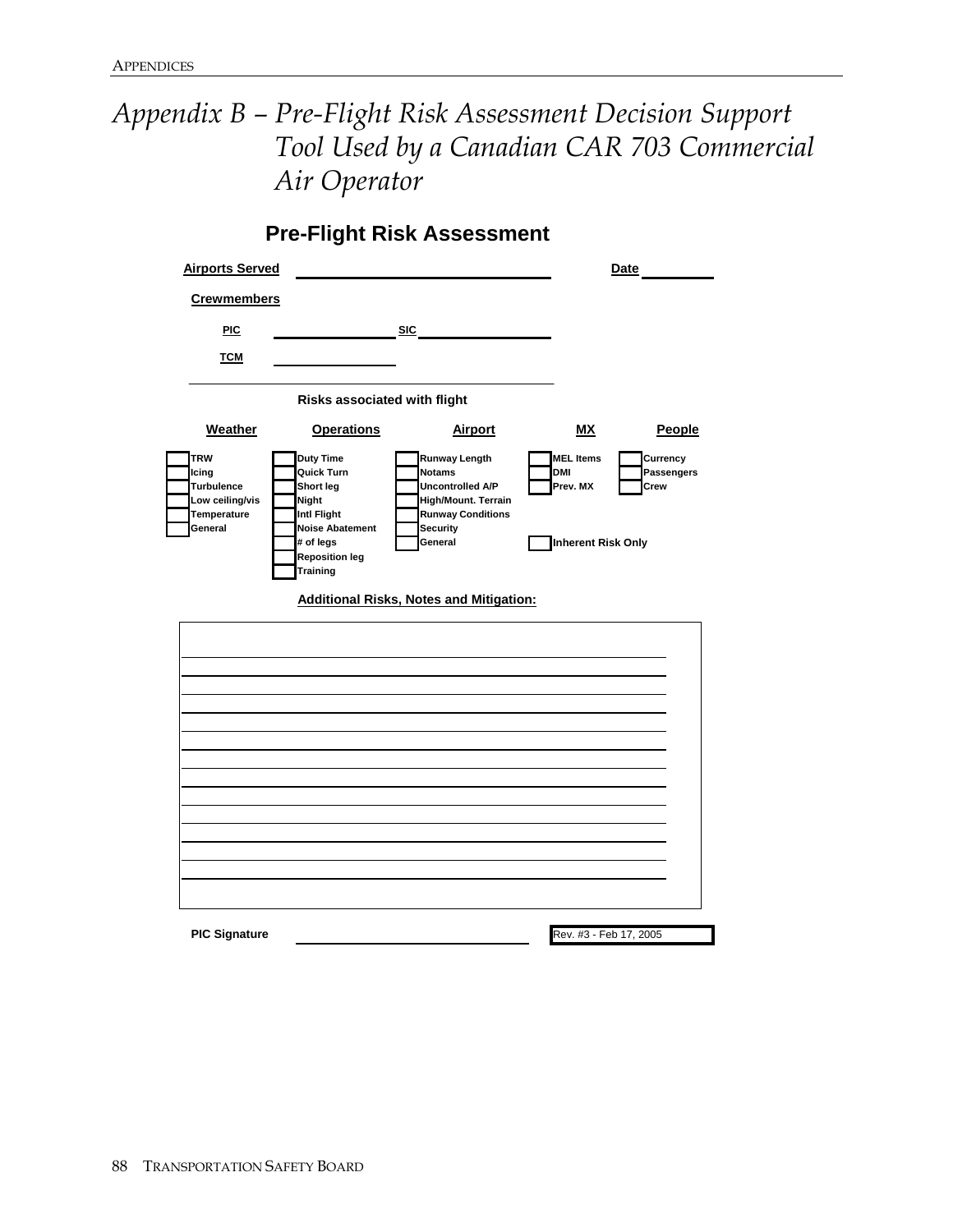# *Appendix C – Transport Canada Civil Aviation Transition to Safety Management System-based Oversight System*

### *Strategic Planning*

In December 1999, *Flight 2005* established new safety goals and plans for the next five years. One operating principle identified in *Flight 2005* was using risk management techniques and policies in decision making and applying them consistently.

*Flight 2005* identified six directions that would evolve and become fully integrated into the Transport Canada Civil Aviation (TCCA) program over the next five years. Three of these directions were described as follows:

- Resource Allocation Using a risk-based approach to resource allocation for regulatory activities, emphasis will be placed on developing efficient ways of deploying civil aviation resources to those activities with the greatest safety benefit.
- Safety Management Implementing safety management systems (SMS) in aviation organizations to improve safety through proactive management rather than reactive compliance with regulatory requirements. Transport Canada's (TC) role is to provide these organizations with information on the safety management concept and to facilitate its implementation.
- Human and Organizational Factors Taking account of human and organizational factors in safety management practices, based on "a growing realization that organizational factors can also create unsafe conditions."

In April 2006, TCCA published an updated strategic plan, *Flight 2010*. In the foreword, the TCCA Director General, Civil Aviation (DGCA) stated that "aviation has become a business of managing risks" and managing risks would be the main focus of the strategic plan.

*Flight 2010* states TCCA's mission as follows: "To develop and administer policies and regulations for the safest civil aviation system for Canada and Canadians using a systems approach to managing risks," and identifies goals and objectives as priorities over the next five years, including:

- Implement SMSs as the cornerstone of the aviation community's business operations.
- Assist the aviation community's transition to SMSs.
- Re-align all interrelated activities necessary to manage and conduct the civil aviation program within the context of SMS.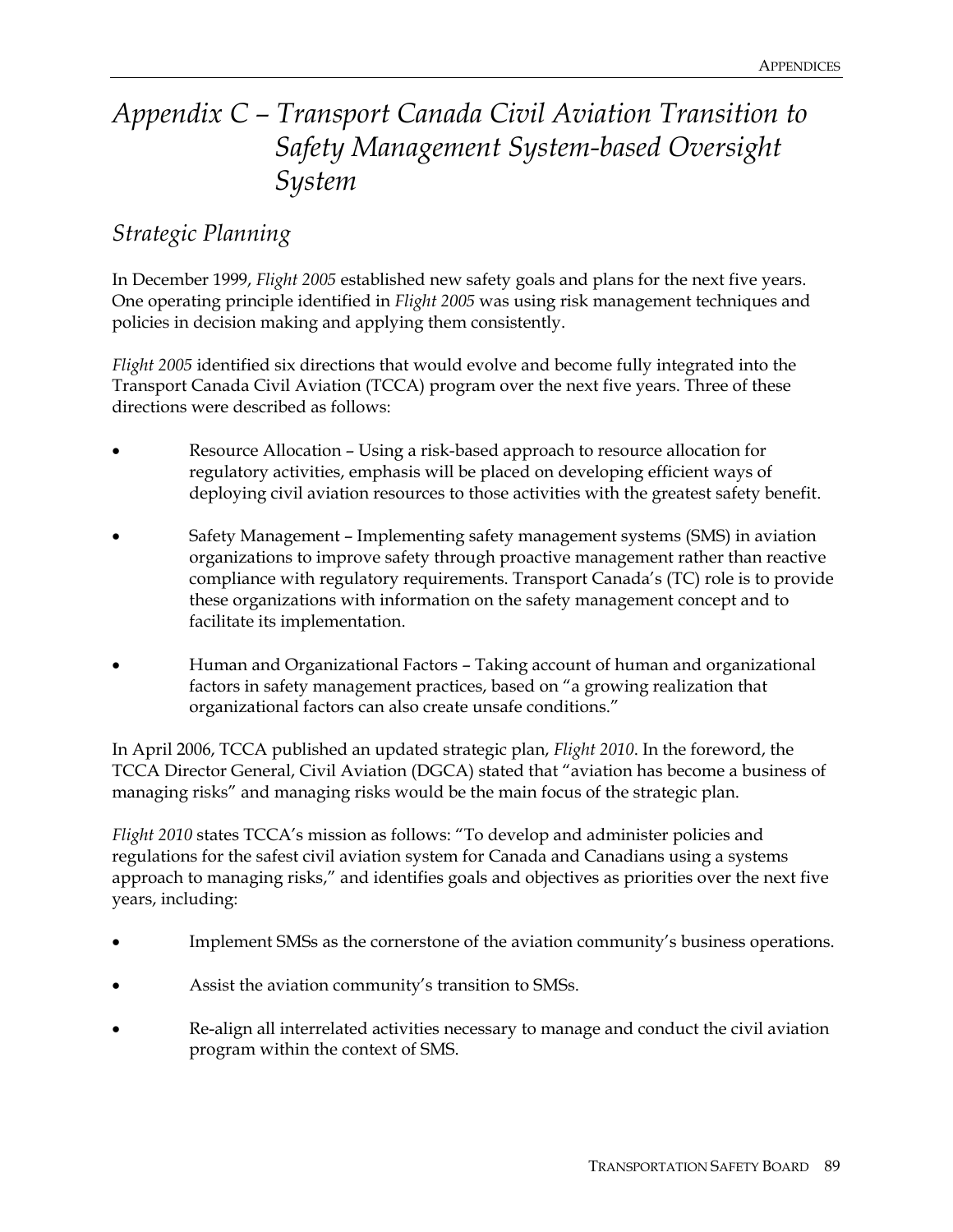Strengthen risk-based approach for all decision making, including resource allocation/reallocation for program activities to achieve responsible spending and results – This objective is presented "under the assumption that no additional resources will be available for the civil aviation program, it has to adjust activities by ceasing or reducing lower-priority items to fund higher-priority safety issues and Government of Canada agenda items."

*Flight 2010* closes with a brief discussion of the period following 2010:

The aviation industry will have implemented robust safety management systems (SMS) in which the public and regulator have confidence. As companies evolve from compliance to safety risk management thinking, regulators will transform from regulatory compliance auditors into system evaluators, as the underlying philosophy shifts the onus for proving or disproving adequate safety performance from the regulator to the organization. Well designed and executed risk management systems and risk-based oversight programs will have laid the groundwork for this to happen, while achieving safer skies.

## *Safety Management Systems*

The fundamental aim of SMS is to improve safety through proactive management rather than reactive compliance with regulatory requirements. A SMS is a systematic approach for managing risk that integrates operations and technical systems with the management of financial and human resources to ensure aviation safety or the safety of the public. In Canada, a SMS is expected to include:

- a safety policy on which the system is based;
- a document containing all SMS processes and a process for making personnel aware of their responsibilities with respect to them;
- a process for setting goals for the improvement of aviation safety and for measuring the attainment of those goals;
- a process for identifying hazards to aviation safety and for evaluating and managing the associated risks;
- a process for ensuring that personnel are trained and competent to perform their duties;
- a process for the internal reporting and analyzing of hazards, incidents, and accidents and for taking corrective actions to prevent their recurrence; and
- a process for conducting periodic reviews or audits of the SMS and reviews or audits for cause of the SMS.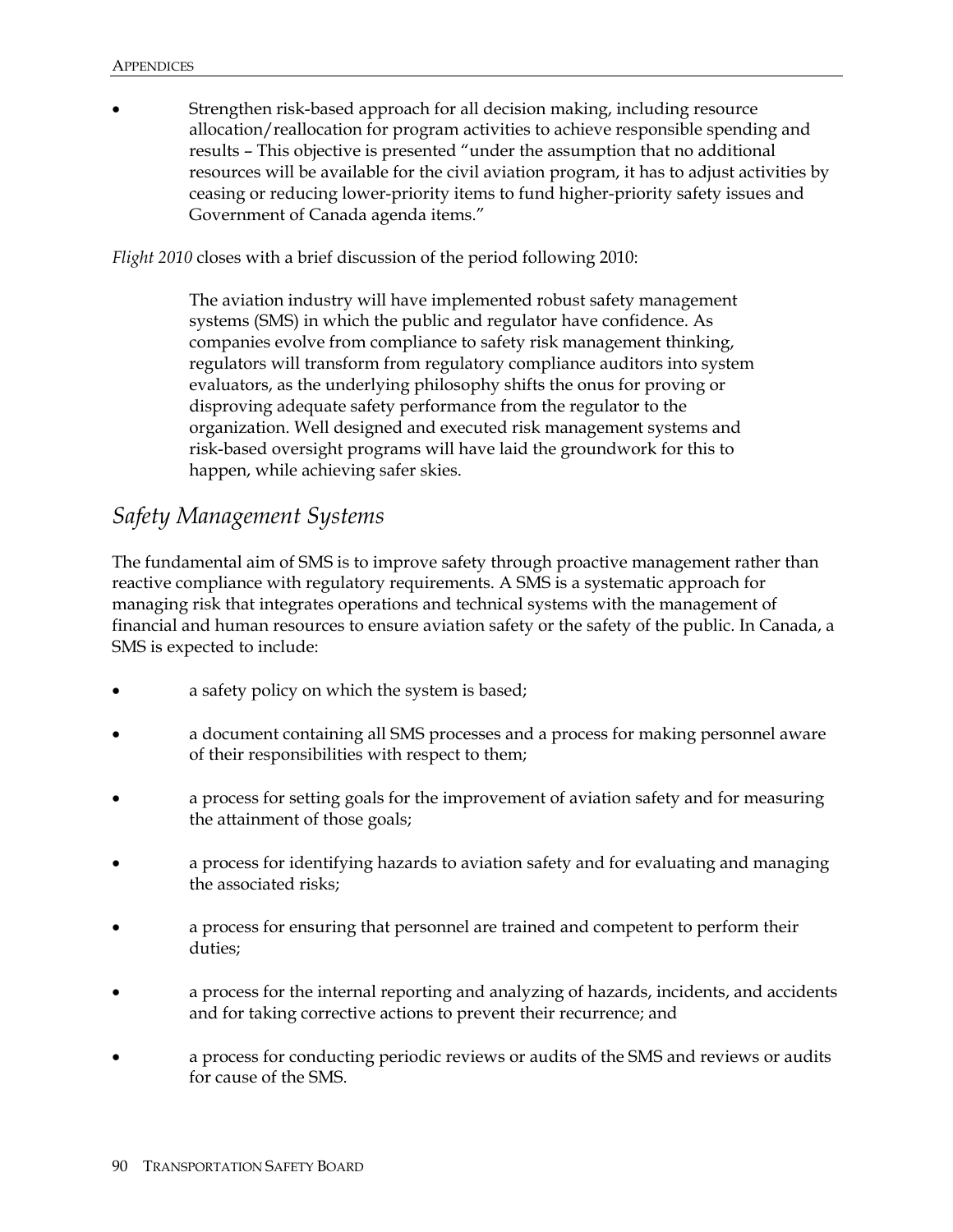A SMS is intended to become integrated into the functioning of an organization such that the SMS processes become part of the organizational culture and the way people do their jobs. SMS implementation is intended to promote development of a safety culture within an organization, eventually helping it reach a mature state as a generative safety culture. <sup>43</sup>

Under the SMS concept, operators will learn to act proactively by considering factors that might be hazards that could lead to incidents, selecting appropriate mitigation strategies, and putting them in place before an incident occurs. It is expected that, if a SMS is properly implemented, the risk of accidents with contributing organizational and human performance issues will be reduced.

Although SMS is relatively new to the Canadian aviation industry, there are already examples of established SMS programs with documented improvements in safety performance and cost reductions due to reduced incident rates to show that SMS can result in safety as well as financial benefits.

### *Implementation of Safety Management System-based Oversight System*

TCCA policy regarding the implementation of SMS was articulated in Civil Aviation Directive 31 (CAD 31). TCCA is one of the first civil aviation regulators in the world to move to a SMS-based approach to oversight.

This policy applies to all areas of the national civil aviation program and outlines TCCA's approach to the implementation of SMS in aviation organizations. CAD 31 describes the approach as involving "progressive development" with implementation comprising four phases extending over 3 years and 120 days. CAD 31 briefly describes the roles and responsibilities of managers and committees involved in SMS implementation and states that "Civil Aviation is committed to and supports the implementation of safety management systems in aviation organizations."

As of July 2009, TCCA is forecasting that regulations requiring implementation of SMS within CAR 703 air taxi and CAR 704 commuter operators will be published in the *Canada Gazette* in December 2009 44 and are planned to come into force in February 2010. These commercial operators would then develop their SMS over the following three years using the four-phase implementation program described in section 1.17.1.14.

Transwest Air (TWA) was in the midst of implementing its SMS and TC had previously been conducting its regulatory oversight of the company using an inspection/audit approach. TC was making a transition to SMS-based oversight of the company and TWA was scheduled for a phase 2 SMS implementation assessment by the Prairie and Northern Region (PNR) in April 2007. Because of this shift in oversight methodology, the TSB investigation examined, in general, TCCA implementation of CAD 31, "Safety Management Systems," and the transition from inspection/audit oversight to SMS-based oversight.

 $\overline{a}$ 

<sup>43</sup> J. Reason, *Managing the Risks of Organizational Accidents*, Ashgate, 1997, page 38

<sup>44</sup> www.tc.gc.ca/CivilAviation/SMS/implementation.htm (website address confirmed functional as of 14 October 2009)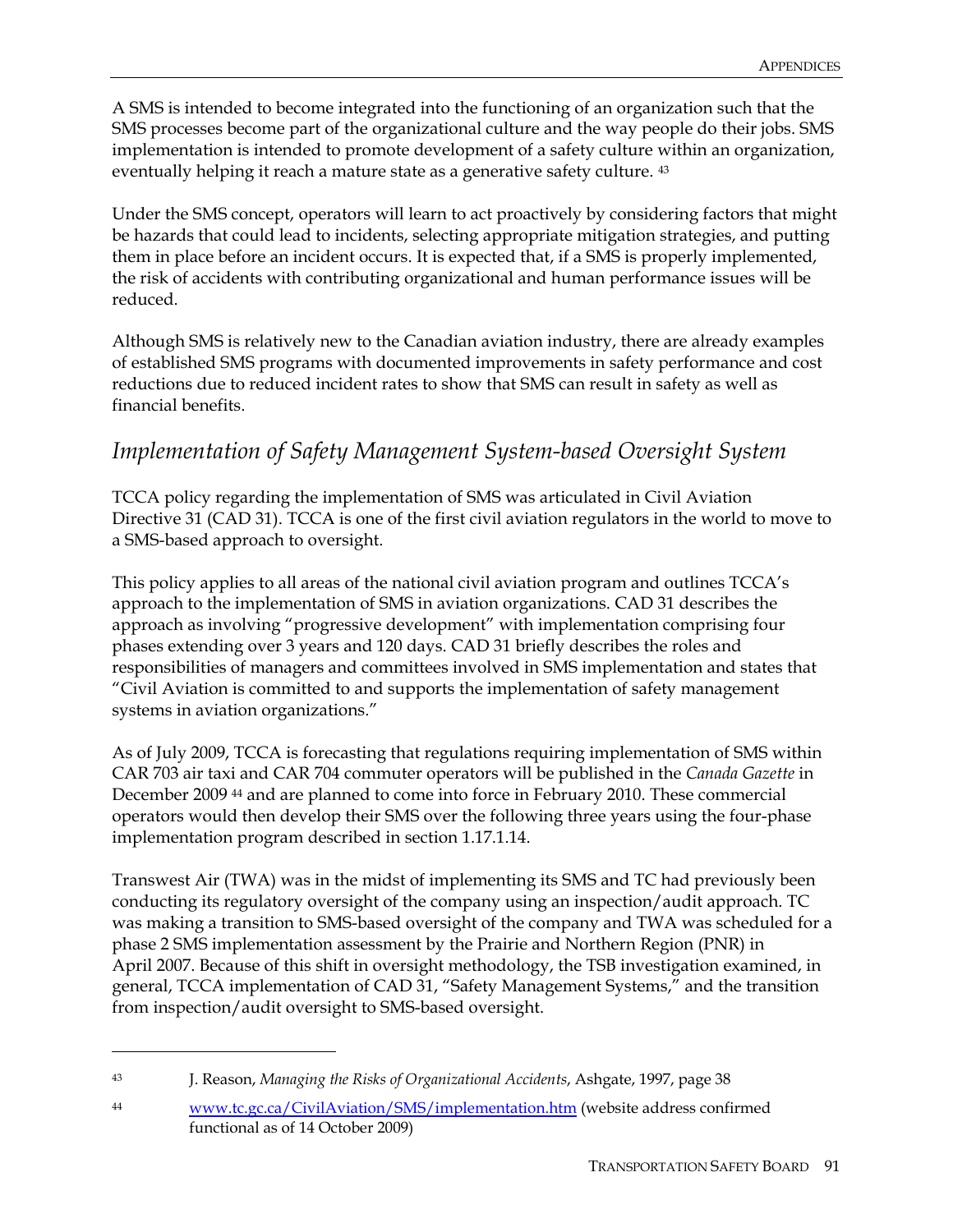A considerable amount of change is required of both TCCA and industry in the transition from traditional audit/inspection oversight to SMS-based oversight. TCCA has adopted an iterative, phased implementation approach to allow both TCCA and industry to adapt and develop appropriate policies, procedures, and practices. For example, the learning obtained from the CAR 705 airline SMS implementation iteration currently underway is intended to be used to further develop the SMS program for implementation in a future iteration in CAR 703 air taxi and CAR 704 commuter operations.

A steering committee comprised of all TCCA Headquarters directors manages the development of processes, procedures, and practices related to SMS rulemaking and regulatory oversight. This involves the establishment of committees to obtain regular feedback from TCCA regions on the progress of SMS implementation, adapting procedures and practices based on this feedback, as well as implementation of quality assurance controls and a functional learning committee.

TC Headquarters provided classroom training to front-line TCCA managers and inspectors on SMS and on the transition from traditional audit/inspection oversight to SMS assessment. Online refresher training was also provided. Senior managers were provided with change management training.

SMS implementation guidance material developed by TCCA included a guide with detailed procedures to be followed by certificate holder organizations to assist with the implementation of their SMS using a phased approach. Staff instructions provided policy and procedural guidance for front-line TCCA managers and inspectors directly responsible for overseeing implementation of SMS by certificate holders.

TCCA used its experience in working on implementation activities with multiple stakeholders to determine the appropriate length of time for implementation. This experience highlighted that a SMS cannot be implemented instantaneously; time and continuous improvement is required to build an effective SMS.

TCCA uses a systematic approach to communication and has had a communication strategy for SMS in place since 2004. The strategy is a high-level document that continues to guide SMS communications efforts internally and with industry stakeholders.

Each region conducts its own risk assessment in relation to SMS and non-SMS organizations and the transition of oversight activities from audits to program validations.

In taking an iterative phased approach to implementation, risks associated with the program can be mitigated by applying the lessons learned from the relatively small number of CAR 705 airline operators who moved to SMS in the first phase to the much larger number of CAR 703 air taxi and CAR 704 commuter operators that will implement SMS in the later stages of the program. The iterative phased approach provides opportunities for skill and process development within TCCA, as well as opportunities to modify timelines and regulatory requirements as the program develops. Additionally, functional activities such as quality assurance and the functional learning committee are in place to gather feedback about implementation.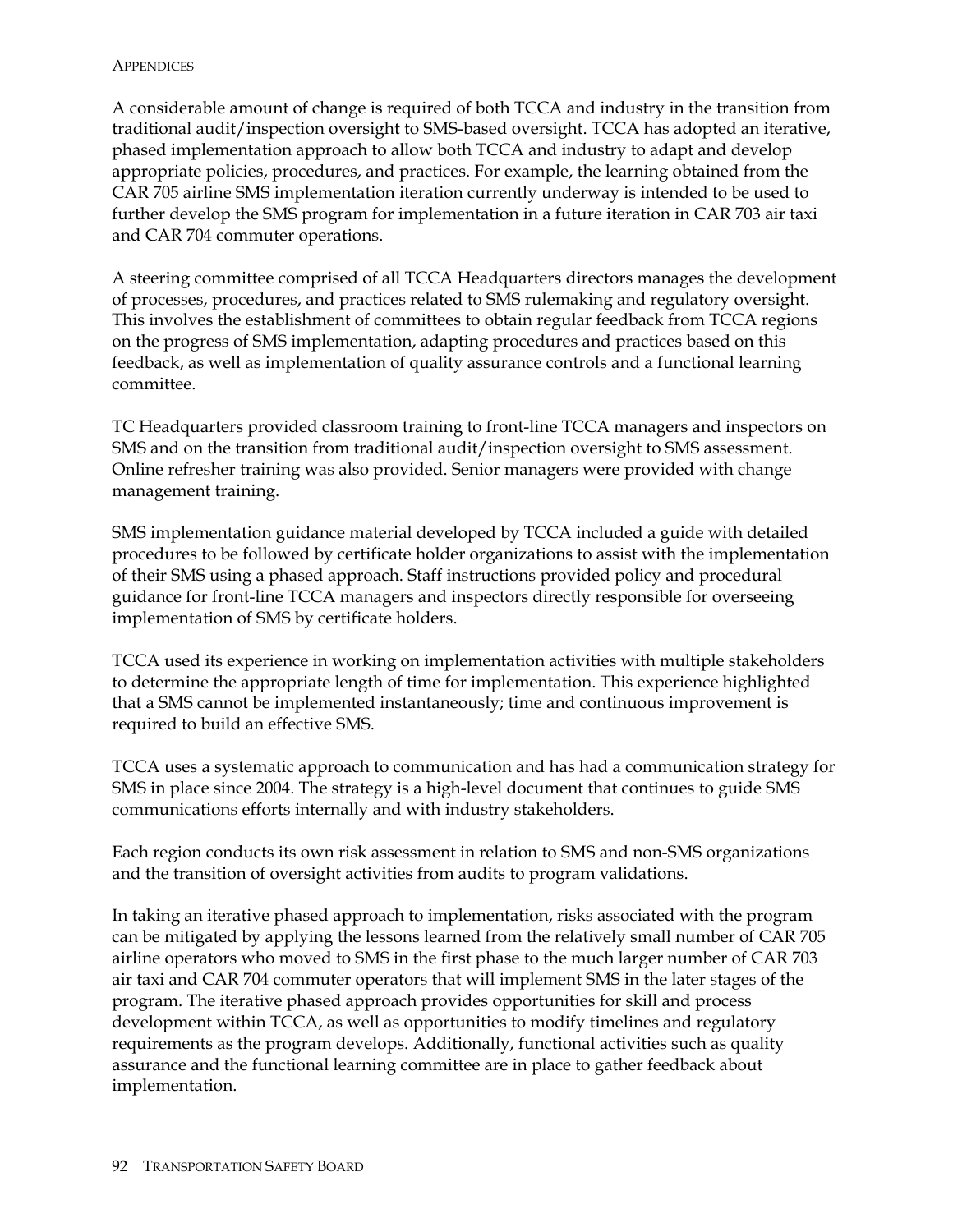# *Appendix D – Two Examples of Transport Canada Civil Aviation Risk Assessments*

As discussed in section 1.17.2.2, the investigation examined two examples of the application of Transport Canada Civil Aviation (TCCA) risk management policies and procedures.

### *July 2005 – Prairie and Northern Regional Risk Assessment of Proposed Audit Deferral*

The first example of risk management application occurred in July 2005. A risk assessment was conducted by Transport Canada (TC) Prairie and Northern Region (PNR) to assess the risk of deferring the four air operator certificate (AOC) holders remaining on the regional combined audit schedule, as of June 2005, including Transwest Air (TWA). The risk assessment was conducted by a team of operations and maintenance inspectors responsible for oversight of the four companies. The team was responsible for conducting the risk assessment and recommending a risk control option, but did not have authority to assign resources to risk control activities.

The risk assessment summary included a hazard statement that states "Reallocation of combined audit resources may result in undetected non-compliance, which in turn erodes the regulatory compliance defence barrier for the prevention of aviation loss." The risk assessment produced a recommended risk control option that proposed, in part, to reduce the scope of the TWA audit from a combined audit to a maintenance specialty audit and to defer it until 01 February 2006, to defer the combined audits of the second and third companies, and to conduct the combined audit of the fourth company as scheduled. Other recommended action pertaining to TWA was to conduct inspections and specialty audits focused on technical dispatch, to conduct a detailed Civil Aviation Daily Occurrence Reporting System (CADORS) review, and to establish alert levels. Section 5.1 of the risk assessment described an implementation plan for TWA risk control activities, including enhanced surveillance of the company by the primary inspectors and a briefing for company management.

The recommended risk control option was accepted by the Regional Director, Civil Aviation (RDCA) on 09 August 2005, with an instruction to perform the risk assessment again in January 2006. Subsequently, the principal operations inspector (POI) for TWA was advised that the TWA Director of Flight Operations (DFO) would be on sick leave for 90 days (see section 1.17.1.9). The POI immediately advised the risk assessment team leader of the DFO's absence and a possible effect on the risk assessment factors and the decision to reduce the size of the audit. The risk assessment and risk control option were reviewed by PNR management staff at a meeting in early September 2005. Staff decided that the TWA audit would not be deferred and that executing the risk control plan for TWA was not necessary because the audit would not be deferred. On 16 September 2005, the PNR regional audit coordinator advised PNR managers of Commercial and Business Aviation (CBA) and Maintenance and Manufacturing that the TWA audit would occur as originally scheduled from 12 to 27 January 2006, that the audits of the second and third companies would be deferred, and that the audit of the fourth company would not be deferred.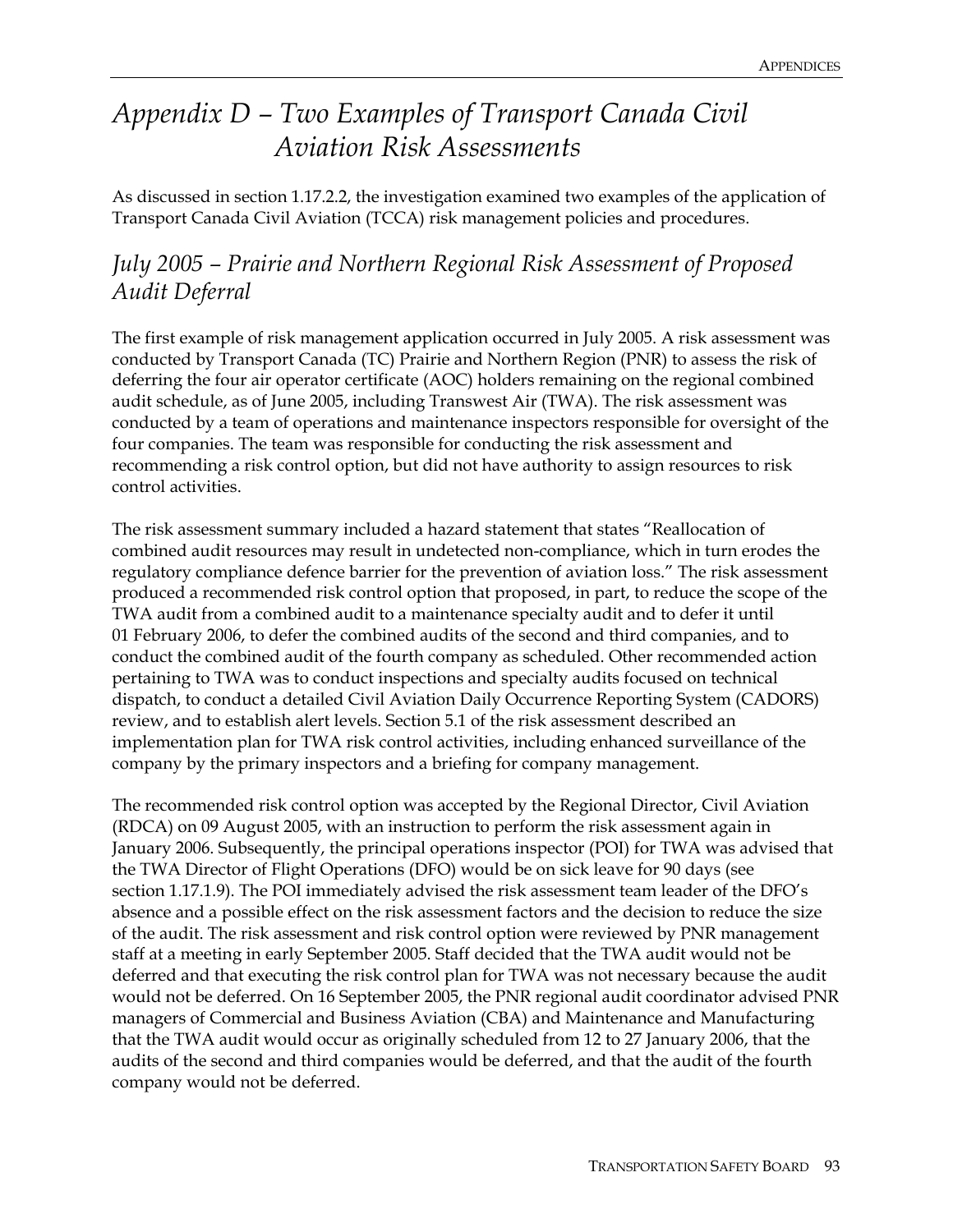## *December 2005 – Transport Canada Civil Aviation Headquarters Risk Assessment of Proposed Reduction of Regulatory Audits*

The second example of risk management application occurred in December 2005. TCCA Headquarters conducted a risk assessment to consider what risks are involved in a reduction of regulatory audit activity during the implementation of safety management systems (SMS) over the next five years (2005 to 2010). The risk assessment was conducted by a team representing civil aviation branches and was facilitated by the Manager, Safety Evaluations and Standards. The risk assessment noted that "during SMS implementation, it may be difficult to maintain the audit schedule mandated by the Frequency of Inspection Policy Document and our international agreements." The risk assessment reviewed the possible costs and benefits to TC and concluded that reduction of the national audit program (NAP) during SMS implementation could have the benefits of freeing up to 25 staff and reducing audit related overtime and travel costs by up to \$1.5 million.

In a discussion of audit procedures, the risk assessment identified the following problems with current audit procedures: current procedures are too focused on administrative aspects and do not help assess the proper management of certificate holders, current procedures do not always capture safety issues, current audits are very wide, but in some situations are not as deep as necessary, and the underlying issues that have direct effects on the safety of complex organizations are not being identified during these audits.

The risk assessment included a recommended risk control option that proposed, in part, to establish a focused inspection program to conduct risk-based inspections of NAP certificate holders. Also included was a recommendation to extend the focused inspection program to include all certificate holders implementing SMS.

The recommended risk control option was conditionally accepted by the Director General, Civil Aviation (DGCA) on 06 March 2006. The DGCA indicated that changes to technical or bilateral agreements must be successfully negotiated before any changes to the current oversight regime occur. A second condition imposed was that "The additional mitigation requiring the extension of the focused inspection program to include all certificate holders implementing SMS is not accepted. The extent and type of oversight during transition is the purview of the accountable TC manager/executive who will make these decisions based on a case-by-case risk assessment." On 09 March 2006, the DGCA advised National Civil Aviation Management Executive (NCAMX) members of the conditional acceptance of the risk assessment and instructed the Director of Standards to conduct an orderly shut down of the NAP and implementation of mitigations accepted in the risk assessment.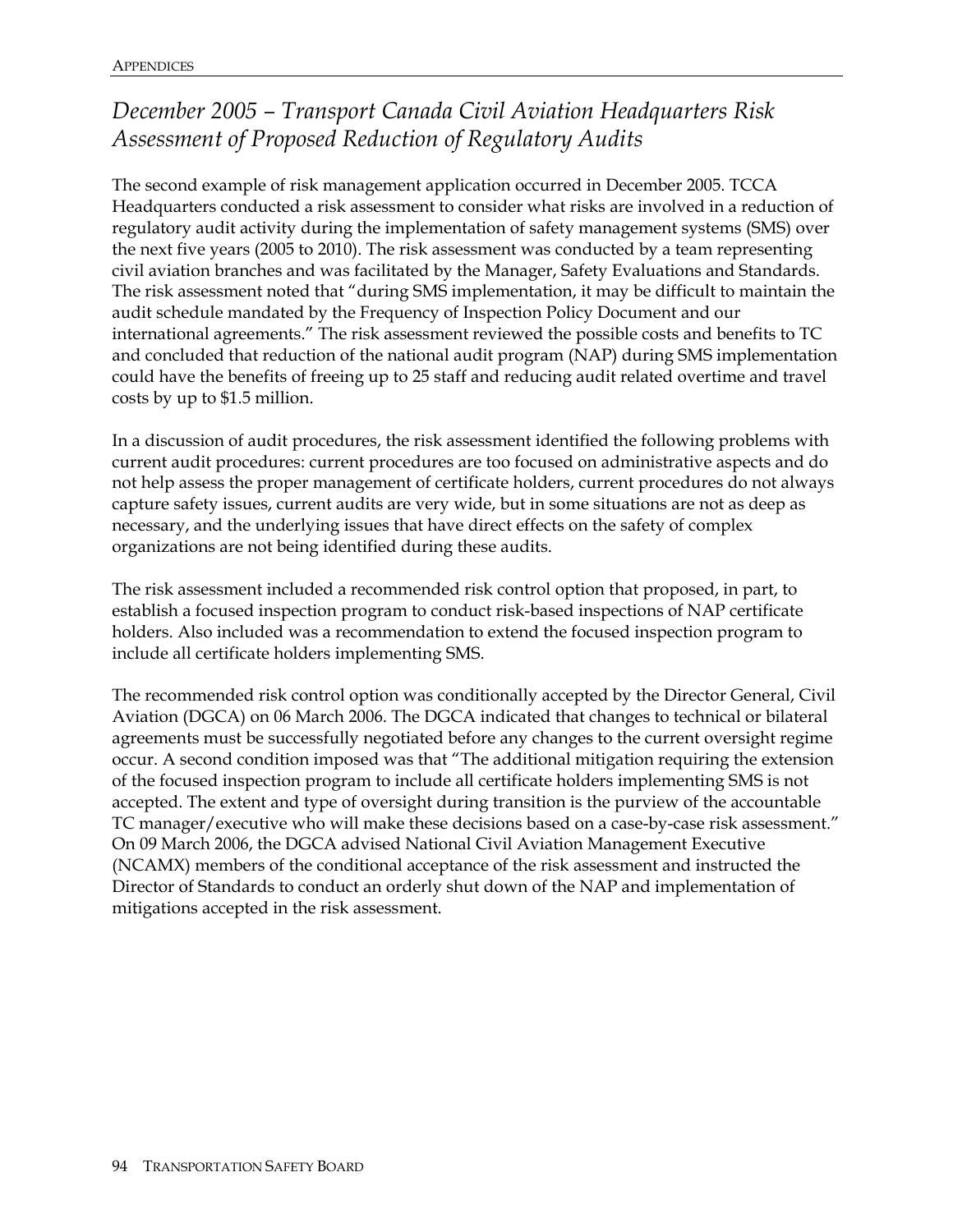# *Appendix E – Corrective Action Forms*

| <b>Transport Canada</b><br>Safety and Security                                                                                                                                                                                                                                                                                                                                                                                                                                                                                                                                                                                                                                                           | <b>Transports Canada</b><br>Sécurité et sûreté                      |                                         | <b>Corrective Action Form</b>   |
|----------------------------------------------------------------------------------------------------------------------------------------------------------------------------------------------------------------------------------------------------------------------------------------------------------------------------------------------------------------------------------------------------------------------------------------------------------------------------------------------------------------------------------------------------------------------------------------------------------------------------------------------------------------------------------------------------------|---------------------------------------------------------------------|-----------------------------------------|---------------------------------|
| Transwest Air                                                                                                                                                                                                                                                                                                                                                                                                                                                                                                                                                                                                                                                                                            | <b>Prince Albert, SK</b>                                            | January 16-27, 2006                     | 5258-12508-17                   |
| <b>Company Name</b>                                                                                                                                                                                                                                                                                                                                                                                                                                                                                                                                                                                                                                                                                      | <b>Base Location</b>                                                | <b>Date of Audit</b>                    | File                            |
| Area of Inspection (Checklist):                                                                                                                                                                                                                                                                                                                                                                                                                                                                                                                                                                                                                                                                          | <b>Management Personnel &amp;</b><br><b>Operations Coordination</b> |                                         | Number: FO-05-01                |
| Company Corrective Action - a) Short-term:                                                                                                                                                                                                                                                                                                                                                                                                                                                                                                                                                                                                                                                               |                                                                     |                                         |                                 |
|                                                                                                                                                                                                                                                                                                                                                                                                                                                                                                                                                                                                                                                                                                          |                                                                     |                                         |                                 |
|                                                                                                                                                                                                                                                                                                                                                                                                                                                                                                                                                                                                                                                                                                          |                                                                     |                                         |                                 |
|                                                                                                                                                                                                                                                                                                                                                                                                                                                                                                                                                                                                                                                                                                          |                                                                     |                                         |                                 |
|                                                                                                                                                                                                                                                                                                                                                                                                                                                                                                                                                                                                                                                                                                          |                                                                     |                                         |                                 |
|                                                                                                                                                                                                                                                                                                                                                                                                                                                                                                                                                                                                                                                                                                          |                                                                     |                                         |                                 |
| <b>Completion Date</b>                                                                                                                                                                                                                                                                                                                                                                                                                                                                                                                                                                                                                                                                                   |                                                                     |                                         |                                 |
|                                                                                                                                                                                                                                                                                                                                                                                                                                                                                                                                                                                                                                                                                                          |                                                                     |                                         |                                 |
| b) Long-term action to prevent re-occurrence:                                                                                                                                                                                                                                                                                                                                                                                                                                                                                                                                                                                                                                                            |                                                                     |                                         |                                 |
| any pilot deficiencies during the ramp inspections will be placed on the applicable pilot files upon<br>completion of the inspection and follow-up. Deficiencies discovered during the base audits will be<br>immediately corrected by the auditor. A copy of the report will be given to the Manager. Any deficiencies<br>in the pilot records will be brought to the attention of the Chief Pilots for follow-up and corrective action.<br>The Chief Pilot(s) will be provided a copy of the audit report for follow-up and corrective action. A<br>schedule of audits and inspections is attached to this form, along with a sample copy of forms used to<br>conduct the audits.<br>December 31, 2006 |                                                                     |                                         |                                 |
| <b>Proposed Completion Date</b>                                                                                                                                                                                                                                                                                                                                                                                                                                                                                                                                                                                                                                                                          | <b>Company Representative</b>                                       |                                         | 2006/05/18<br>Date (yyyy/mm/dd) |
|                                                                                                                                                                                                                                                                                                                                                                                                                                                                                                                                                                                                                                                                                                          |                                                                     |                                         |                                 |
| Transport Canada Response / Comments:                                                                                                                                                                                                                                                                                                                                                                                                                                                                                                                                                                                                                                                                    | Accepted M                                                          | Rejected $\Box$<br>New CAP Target Date: |                                 |
|                                                                                                                                                                                                                                                                                                                                                                                                                                                                                                                                                                                                                                                                                                          |                                                                     |                                         |                                 |
| SATISFACTORY SUBJECT TO CONFIRMATION                                                                                                                                                                                                                                                                                                                                                                                                                                                                                                                                                                                                                                                                     |                                                                     |                                         |                                 |
|                                                                                                                                                                                                                                                                                                                                                                                                                                                                                                                                                                                                                                                                                                          |                                                                     |                                         |                                 |
|                                                                                                                                                                                                                                                                                                                                                                                                                                                                                                                                                                                                                                                                                                          |                                                                     |                                         |                                 |
| <b>Inspectors Signature</b>                                                                                                                                                                                                                                                                                                                                                                                                                                                                                                                                                                                                                                                                              |                                                                     | 2006.06.12                              | Date (yyyy/mm/dd)               |
| Reason for closure /                                                                                                                                                                                                                                                                                                                                                                                                                                                                                                                                                                                                                                                                                     | CAP Tracking Form in use. Yes   / No                                |                                         |                                 |
| Follow-up /                                                                                                                                                                                                                                                                                                                                                                                                                                                                                                                                                                                                                                                                                              | On-Site follow-up required, Propose Date:                           |                                         | 015EPT.06                       |
| Comments:                                                                                                                                                                                                                                                                                                                                                                                                                                                                                                                                                                                                                                                                                                | Administrative follow-up required, Propose Date:                    |                                         |                                 |
|                                                                                                                                                                                                                                                                                                                                                                                                                                                                                                                                                                                                                                                                                                          |                                                                     |                                         |                                 |
|                                                                                                                                                                                                                                                                                                                                                                                                                                                                                                                                                                                                                                                                                                          |                                                                     |                                         |                                 |
|                                                                                                                                                                                                                                                                                                                                                                                                                                                                                                                                                                                                                                                                                                          |                                                                     |                                         |                                 |
| Administratively closed;                                                                                                                                                                                                                                                                                                                                                                                                                                                                                                                                                                                                                                                                                 |                                                                     |                                         |                                 |
| Closed pursuant to I&AM 3.5.4(2) Long Term Corrective Action Exceeding 90 days<br>$\Box$                                                                                                                                                                                                                                                                                                                                                                                                                                                                                                                                                                                                                 |                                                                     |                                         |                                 |
| Closed - On-site follow-up complete and corrective action meets regulations.                                                                                                                                                                                                                                                                                                                                                                                                                                                                                                                                                                                                                             |                                                                     |                                         |                                 |
|                                                                                                                                                                                                                                                                                                                                                                                                                                                                                                                                                                                                                                                                                                          |                                                                     |                                         |                                 |
|                                                                                                                                                                                                                                                                                                                                                                                                                                                                                                                                                                                                                                                                                                          | 2006.06.12                                                          |                                         |                                 |

Audit Finding FO-05-01 — Corrective Action Form Used by Transwest Air and Transport Canada's Prairie and Northern Region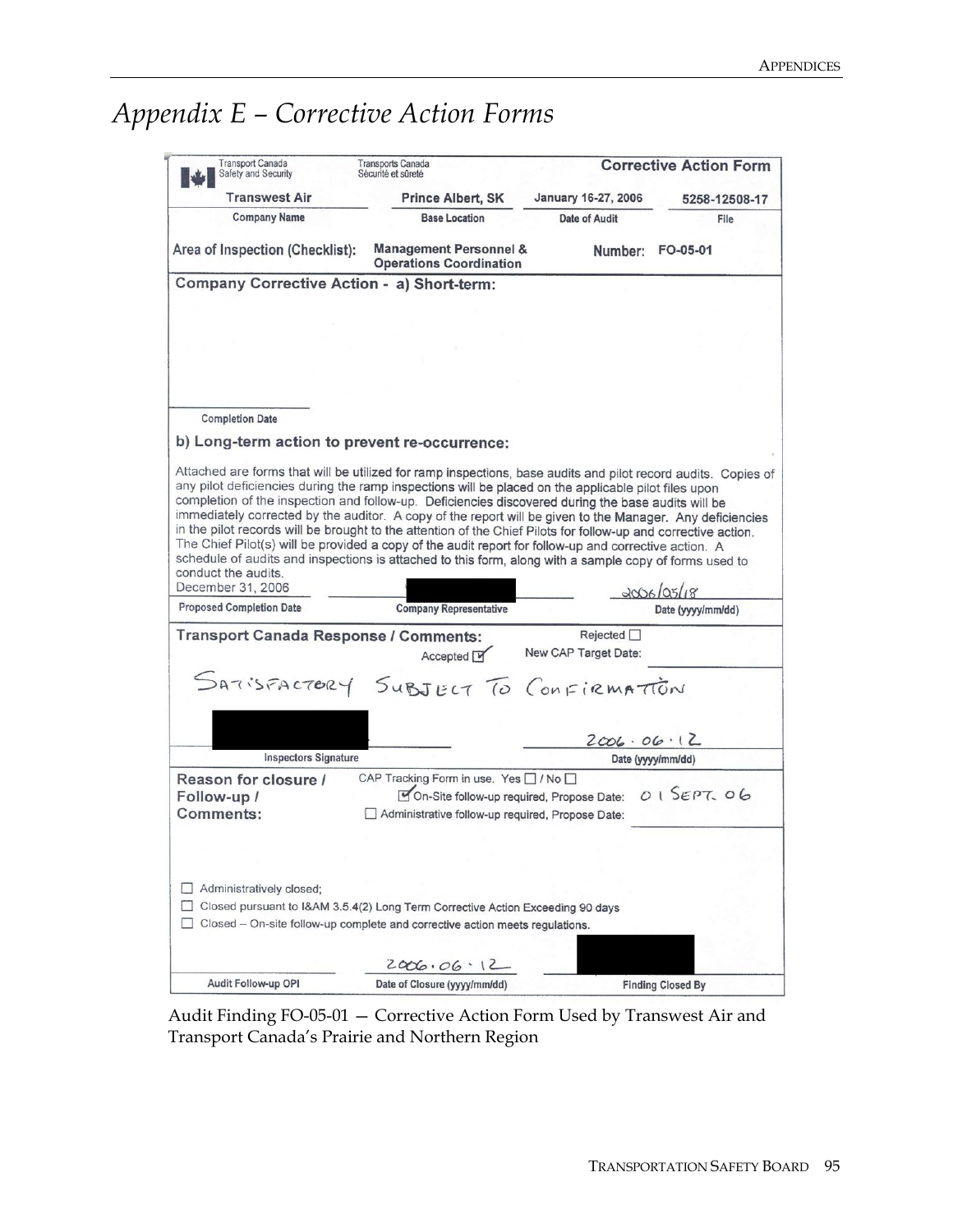|                                                       | <b>CORRECTIVE ACTION FORM</b>             |                                 |              |
|-------------------------------------------------------|-------------------------------------------|---------------------------------|--------------|
| Company Name                                          | <b>Base Location</b>                      | Date (yyyy-mm-dd)               | File         |
| Area of Inspection (Checklist)                        |                                           | Number                          |              |
| <b>Company Corrective Action</b><br>a) Short-term     |                                           |                                 |              |
| Completion Date (yyyy-mm-dd)                          |                                           |                                 |              |
| b) Long-Term Corrective Action to Prevent Reccurrence |                                           |                                 |              |
| Proposed Completion Date (yyyy-mm-dd)                 | Company Representative (Name / Signature) | Date (yyyy-mm-dd)               |              |
| <b>Transport Canada Response / Comments</b>           | Accepted                                  | Rejected<br>New CAP Target Date | (yyyy-mm-dd) |
|                                                       |                                           |                                 |              |
| Inspector's Signature                                 |                                           | Date (yyyy-mm-dd)               |              |
| Reason for Closure / Follow-Up / Comments             |                                           |                                 |              |
|                                                       | On-Site Follow-Up Required<br>Yes<br>No   | Proposed Date                   | (yyyy-mm-dd) |
| CAP Tracking Form in Use                              |                                           |                                 |              |

26-0674 E (0510-01)

# **Canadä**

*Inspection and Audit Manual* - Page 49 - Corrective Action Form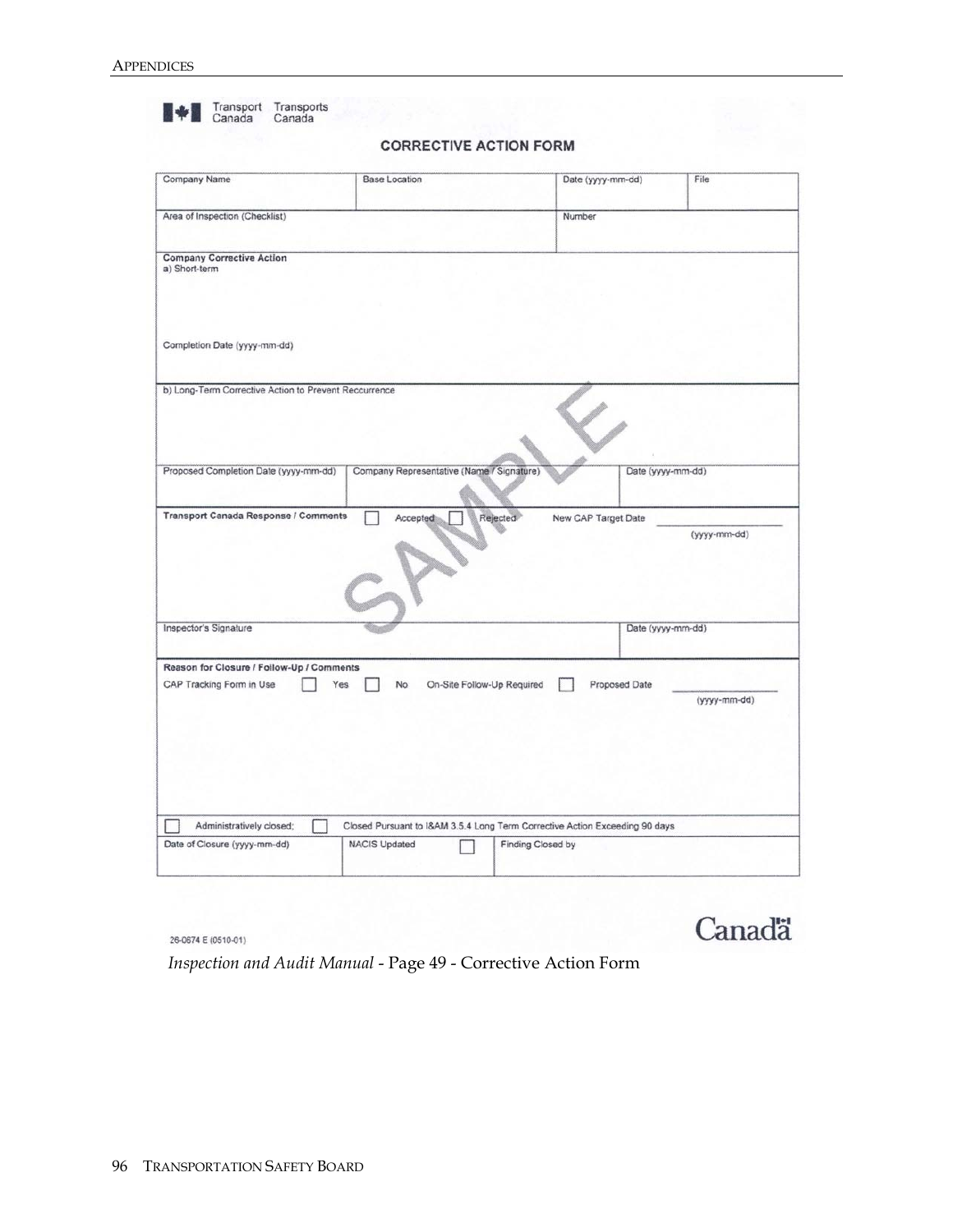# *Appendix F – Comparison of Audit Follow-up Information*

|              |                  |                 | <b>Correction Action Form</b> |           |              |                | <b>NACIS</b> |               |
|--------------|------------------|-----------------|-------------------------------|-----------|--------------|----------------|--------------|---------------|
| Finding#     | Follow-Up        |                 |                               | Follow-Up | Date of      | Follow-Up      | Follow-Up    | Date          |
|              | Required         | Follow-Up Type  | Proposed Follow-Up Date       | Completed | Closure      | Required       | Type         | Completed     |
| AMO-02-01    | Yes              | Admin           | 30-May-06                     | Yes       | 30-May-06    | Yes            | Admin        | 30-May-06     |
| AMO-05-01    | <b>No</b>        |                 |                               |           | 26-Apr-06    | Yes            | Admin        | 26-Apr-06     |
| AMO-06-01    | Yes              | Admin           | 30-May-06                     | Yes       | 30-May-06    | Yes            | Admin        | 30-May-06     |
| AMO-06-02    | Yes              | Admin           | 30-May-06                     | Yes       | 30-May-06    | Yes            | Admin        | 30-May-06     |
| AMO-06-03    | Yes              | Admin           | 30-May-06                     | Yes       | 30-May-06    | Yes            | Admin        | 30-May-06     |
| AMO-08-01    | Yes              | On-Site         | 31-May-06                     | Yes       | 31-May-06    | Yes            | Admin        | 31-May-06     |
| AMO-08-02    | <b>No</b>        |                 |                               |           | 26-Apr-06    | Yes            | Admin        | 26-Apr-06     |
| AMO-08-03    | Yes              | On-Site         | 31-May-06                     | Yes       | 01-Jun-06    | Yes            | Admin        | 01-Jun-06     |
| AMO-08-04    | Yes              | On-Site         | 31-May-06                     | Yes       | 01-Jun-06    | Yes            | On-Site      | 01-Jun-06     |
| AMO-08-05    | Yes              | Admin           | 30-May-06                     | Yes       | 30-May-06    | Yes            | Admin        | 30-May-06     |
| AMO-10-01    | Yes              | Admin & On-Site | 30-May-06 and 31-May-06       | Yes       | 01-Jun-06    | Yes            | On-Site      | 01-Jun-06     |
| AMO-10-02    | Yes              | On-Site         | 31-May-06                     | Yes       | 01-Jun-06    | Yes            | On-Site      | 01-Jun-06     |
| AMO-10-03    | <b>No</b>        |                 |                               |           | 26-Apr-06    | Yes            | Admin        | 26-Apr-06     |
| AMO-11-01    | Yes              | Admin & On-Site | 30-May-06 and 31-May-06       | Yes       | 01-Jun-06    | Yes            | On-Site      | 01-Jun-06     |
| AMO-13-01    | Yes              | Admin & On-Site | 30-May-06 and 31-May-06       | Yes       | 01-Jun-06    | Yes            | On-Site      | 01-Jun-06     |
| AMO-13-02    | $\overline{Yes}$ | Admin & On-Site | 30-May-06 and 31-May-06       | Yes       | $01$ -Jun-06 | Yes            | On-Site      | 01-Jun-06     |
| AMO-13-03    | Yes              | Admin & On-Site | 30-May-06 and 31-May-06       | Yes       | 01-Jun-06    | Yes            | On-Site      | 01-Jun-06     |
| AMO-14-01    | Yes              | Admin & On-Site | 30-May-06 and 31-May-06       | Yes       | 01-Jun-06    | Yes            | On-Site      | 01-Jun-06     |
| AMO-15-01    | Yes              | On-Site         | 31-May-06                     | Yes       | 01-Jun-06    | Yes            | On-Site      | 01-Jun-06     |
| AMO-20-01    | Yes              | On-Site         | 31-May-06                     | Yes       | 01-Jun-06    | Yes            | On-Site      | 01-Jun-06     |
| AOC-02-01    | Yes              | Admin           | 30-May-06                     | Yes       | 29-May-06    | Yes            | Admin        | 29-May-06     |
| AOC-04-01    | Yes              | On-Site         | 31-May-06                     | Yes       | 31-May-06    | Yes            | On-Site      | 31-May-06     |
| AOC-04-02    | Yes              | On-Site         | 31-May-06                     | Yes       | 31-May-06    | Yes            | On-Site      | 31-May-06     |
| AOC-07-01    | Yes              | Admin & On-Site | 30-May-06 and 31-May-06       | Yes       | 31-May-06    | Yes            | On-Site      | 31-May-06     |
| AOC-07-02    | Yes              | On-Site         | 31-May-06                     | Yes       | 31-May-06    | Yes            | On-Site      | 31-May-06     |
| AOC-10-01    | Yes              | On-Site         | 31-May-06                     | Yes       | 01-Jun-06    | Yes            | On-Site      | 01-Jun-06     |
| AOC-10-02    | Yes              | On-Site         | 31-May-06                     | Yes       | 01-Jun-06    | Yes            | On-Site      | 01-Jun-06     |
| AOC-10-03    | Yes              | Admin           | 30-May-06                     | Yes       | 30-May-06    | Yes            | Admin        | 30-May-06     |
| AOC-10-04    | $\overline{Yes}$ | On-Site         | 31-May-06                     | Yes       | 31-May-06    | Yes            | On-Site      | 31-May-06     |
| AOC-11-01    | $\overline{N}$   |                 |                               |           | 26-Apr-06    | Yes            | Admin        | 26-Apr-06     |
| AOC-12-01    | Yes              | On-Site         | 31-May-06                     | Yes       | 31-May-06    | Yes            | On-Site      | 31-May-06     |
| AOC-13-01    | Yes              | On-Site         | 31-May-06                     | Yes       | 31-May-06    | $\overline{N}$ |              | 31-May-06     |
| AOC-15-01    | $\overline{N}$   |                 |                               |           | 26-Apr-06    | Yes            | Admin        | 26-Apr-06     |
| AOC-23-01    | Yes              | Admin           | 30-May-06                     | Yes       | 30-May-06    | Yes            | Admin        | 30-May-06     |
| DG-04-01     | Yes              | On-Site         | Not designated                | Yes       | 01-Aug-06    | Yes            | On-Site      | 14-Jul-06     |
| DG-04-02     | Yes              | On-Site         | Not designated                | Yes       | 01-Aug-06    | Yes            | On-Site      | 14-Jul-06     |
| FO-03-01     | <b>No</b>        |                 |                               |           | 12-Jun-06    | Yes            | Admin        | 12-Jun-06     |
| FO-03-02     | $\overline{N}$   |                 |                               |           | 29-Mar-06    | Yes            | Admin        | 29-Mar-06     |
| FO-05-01     | Yes              | On-Site         | 01-Sep-06                     | No        | 12-Jun-06    | Yes            | Admin        | 12-Jun-06     |
| FO-05-02     | $\overline{N}$   |                 |                               |           | 12-Jun-06    | Yes            | Admin        | $12 - Jun-06$ |
| FO-06-01     | Yes              | On-Site         | 01-Sep-06                     | No        | 12-Jun-06    | Yes            | Admin        | 12-Jun-06     |
| FO-08-01     | No               |                 |                               |           | 12-Jun-06    | Yes            | Admin        | 12-Jun-06     |
| CS-01-01     | <b>No</b>        |                 |                               |           | 06-Apr-06    | Yes            | Admin        | 06-Apr-06     |
| AOHS-B-02-01 | $\overline{N}$   |                 |                               |           | 06-Apr-06    | Yes            | Admin        | 06-Apr-06     |
| AOHS-B-02-02 | <b>No</b>        |                 |                               |           | 06-Apr-06    | Yes            | Admin        | 06-Apr-06     |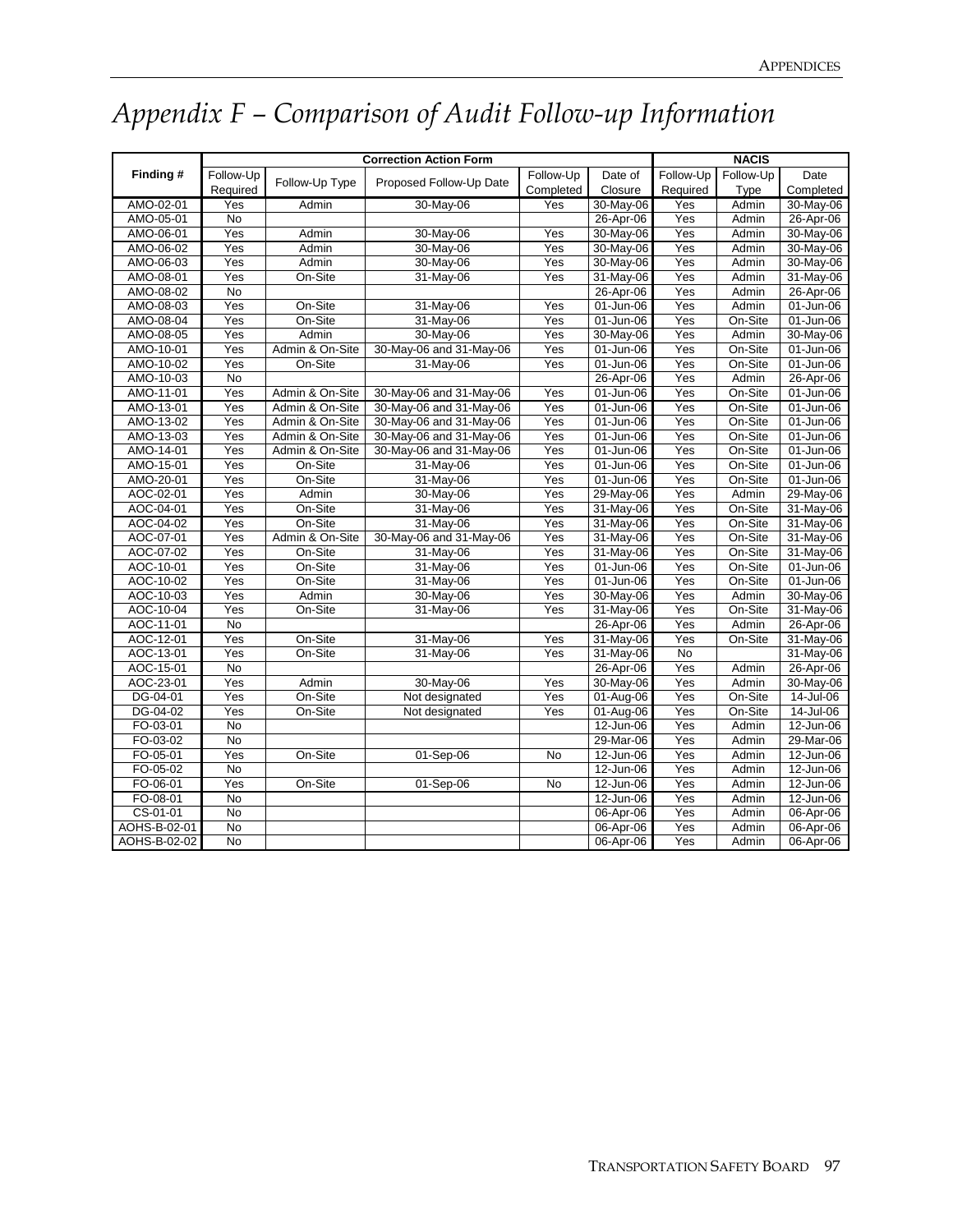# *Appendix G – Other Occurrences with Absence of Crew Resource Management Training*

| A04Q0188 | On 01 December 2004, a Beech B300 Super King Air aircraft departed the runway<br>during landing at Saint-Georges, Quebec. There were two crew members and one<br>passenger on board. There were no injuries and the aircraft sustained substantial<br>damage. The TSB investigation concluded that crew errors contributed to this<br>accident. Neither the captain nor the first officer had received any crew resource<br>management (CRM) training. CRM training was not required for this CAR<br>subpart 604 corporate flight.                                                                                                                                                                                                                                                                       |
|----------|----------------------------------------------------------------------------------------------------------------------------------------------------------------------------------------------------------------------------------------------------------------------------------------------------------------------------------------------------------------------------------------------------------------------------------------------------------------------------------------------------------------------------------------------------------------------------------------------------------------------------------------------------------------------------------------------------------------------------------------------------------------------------------------------------------|
| A04O0103 | On 22 April 2004, a Raytheon B300 Super King Air aircraft stalled during an<br>instrument landing system (ILS) approach to Timmins, Ontario, in icing conditions.<br>The crew recovered from the stall, flew a missed approach, and conducted a second<br>approach to a successful landing. There were three crew members and no passengers<br>on board. There were no injuries and the aircraft was not damaged. The TSB<br>investigation concluded that the flight crew did not practice effective CRM during<br>the approach, and that crew errors contributed to this incident. Although the captain<br>and first officer had each received initial CRM training, neither pilot had received<br>any recent CRM training. CRM training was not required for this CAR subpart 604<br>corporate flight. |
| A99Q0005 | On 04 January 1999, a Beech 1900C flew into the frozen surface of a river while<br>conducting an instrument approach to Saint-Augustin, Quebec. There were two<br>crew members and 10 passengers on board. There were no injuries and the aircraft<br>sustained substantial damage. The TSB investigation concluded that crew errors<br>contributed to this accident. Neither the captain nor the first officer had received any<br>pilot decision-making or CRM training. CRM training was not required for this<br>CAR subpart 704 commuter flight.                                                                                                                                                                                                                                                    |
| A96Q0176 | On 23 October 1996, a Swearingen SA226-TC aircraft departed the runway during<br>landing at Puvirnituq, Quebec. There were 2 crew members and 11 passengers on<br>board. One passenger sustained minor injuries and the aircraft sustained substantial<br>damage. The TSB investigation concluded that a lack of communication in the<br>cockpit contributed to this accident. Neither pilot had received any CRM training.<br>CRM training was not required for this CAR subpart 704 commuter flight.                                                                                                                                                                                                                                                                                                   |
| A94A0078 | On 14 April 1994, a Swearingen SA226-AT aircraft nearly collided with a building<br>while on final approach at Sydney, Nova Scotia. There were two crew members and<br>no passengers on board. There were no injuries and the aircraft was not damaged.<br>The TSB investigation concluded that crew errors contributed to this incident.<br>Neither pilot had received any CRM training. CRM training was not required for<br>this commuter category flight.                                                                                                                                                                                                                                                                                                                                            |
| A94W0026 | On 08 March 1994, a McDonnell Douglas DC-8-62F aircraft took off from Calgary,<br>Alberta, with two failed tires on the left main landing gear. After take-off, air traffic<br>control (ATC) advised the flight that rubber had been found on the runway, and the<br>flight returned to Calgary for a successful emergency landing. There were 8 crew<br>members and 75 passengers on board. There were no injuries and the aircraft<br>sustained minor damage. The TSB investigation concluded that ineffective crew<br>communications resulting from the lack of CRM training contributed to this incident.<br>CRM training was not required for this airline category flight.                                                                                                                         |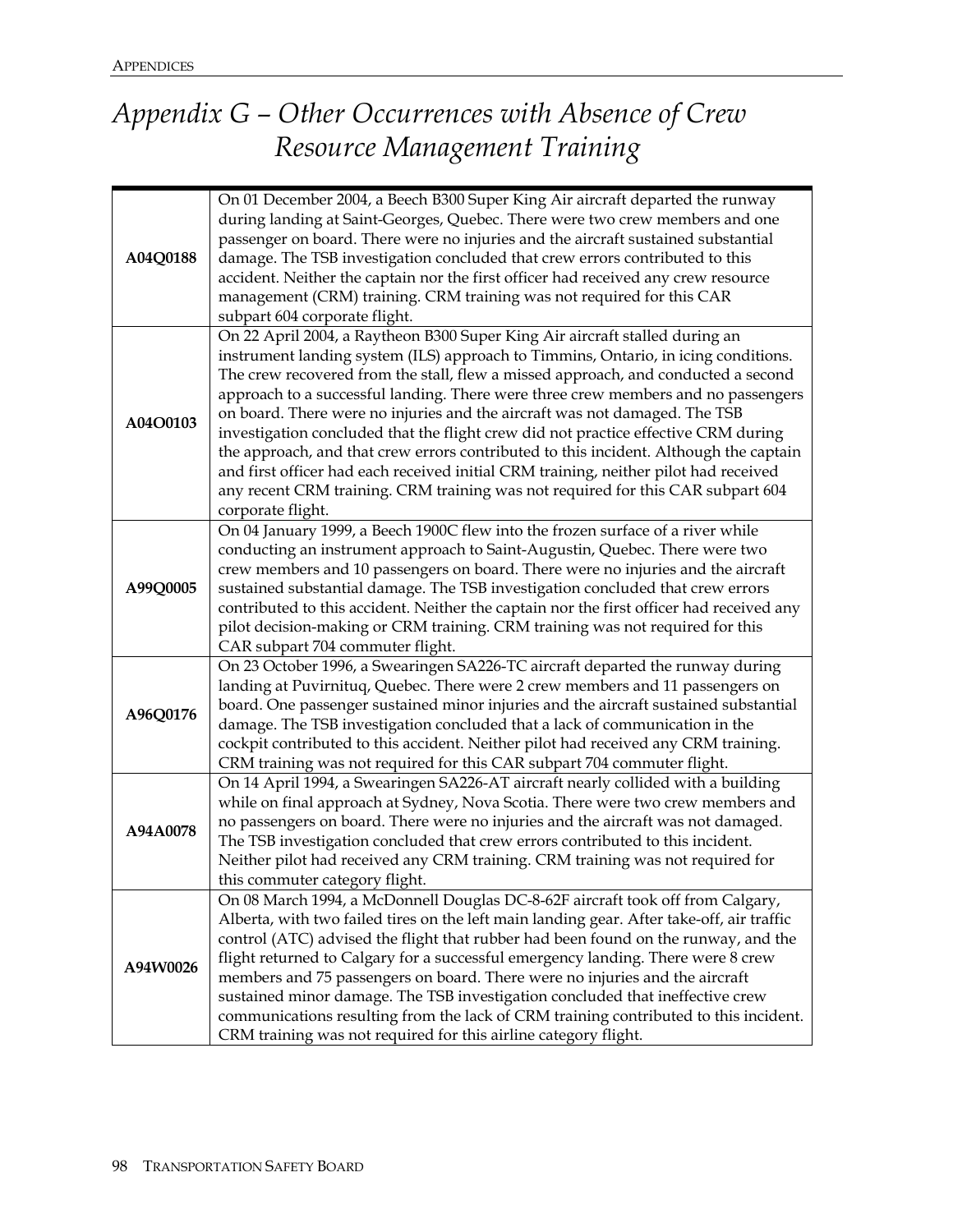|          | On 21 July 1993, a Convair 580 aircraft ran off the end of the runway while landing  |
|----------|--------------------------------------------------------------------------------------|
|          | at Tofino, British Columbia. There were 4 crew members and 47 passengers on          |
|          | board. There were no injuries and the aircraft sustained substantial damage. The TSB |
|          | investigation concluded that crew errors and ineffective crew communications         |
|          | contributed to this accident. Neither pilot had received CRM training. CRM training  |
|          | was not required for this airline category flight.                                   |
| A93P0131 | To ensure that all operators and aircrew involved in commercial aviation have access |
|          | to training for better coping with day-to-day operating decisions, the Board         |
|          | recommended that:                                                                    |
|          |                                                                                      |
|          | The Department of Transport establish guidelines for crew resource                   |
|          | management (CRM) and decision-making training for all operators and                  |
|          | aircrew involved in commercial aviation. (A95-11, issued May 1995)                   |
|          | On 26 September 1989, a Fairchild SA227 aircraft crashed at Terrace,                 |
|          | British Columbia, while conducting a missed approach. There were two crew            |
| A89H0007 | members and five passengers on board. All seven occupants were fatally injured and   |
|          | the aircraft was destroyed. The TSB investigation concluded that crew errors         |
|          | contributed to this accident. Neither pilot had received any CRM training. CRM       |
|          | training was not required for this commuter category flight.                         |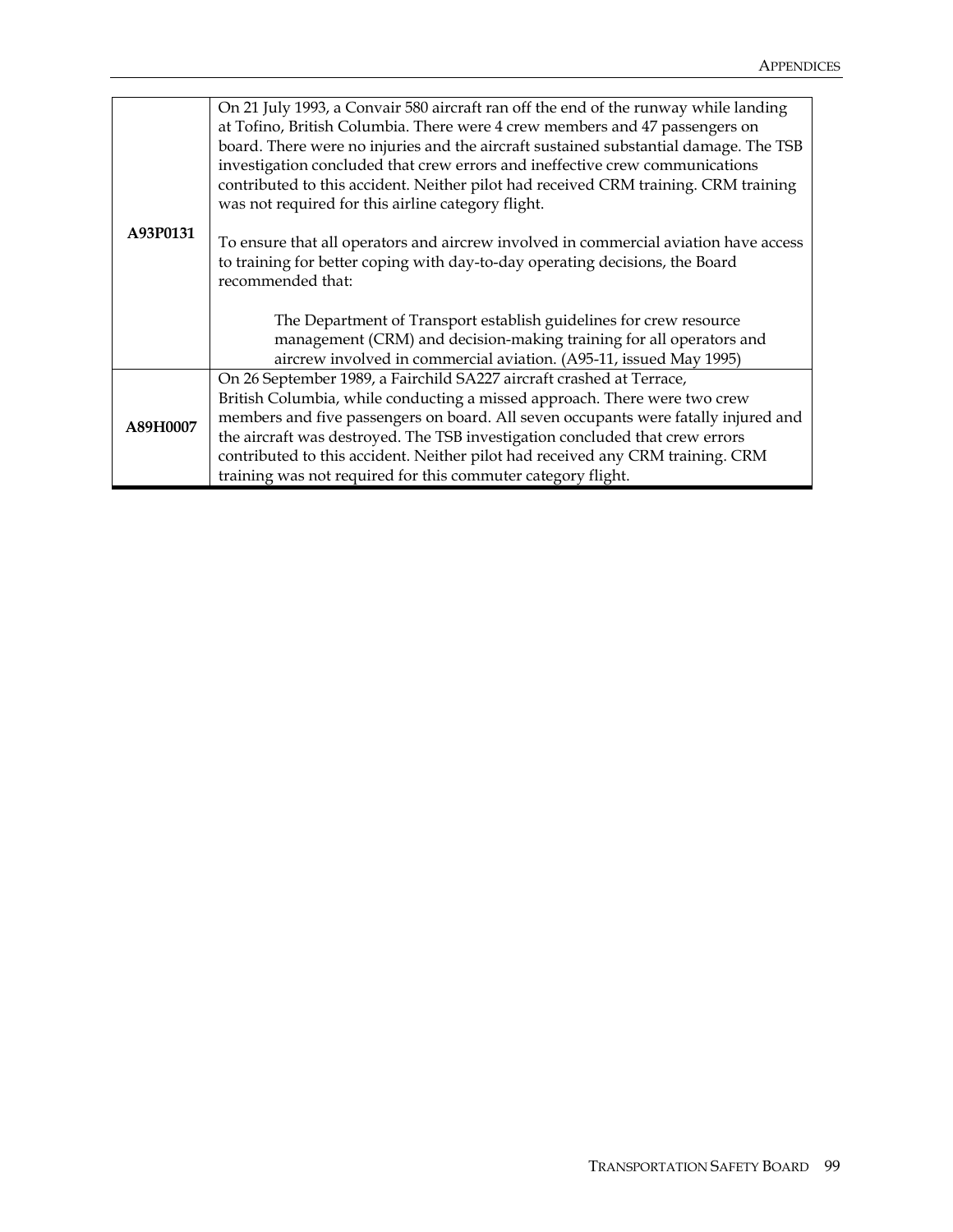# *Appendix H – Action Taken in the United States Regarding Standardized Information on the Quality of Pilot Performance*

The United States National Transportation Safety Board (NTSB) has been advocating for over 20 years for improvements in the ability of air operators to conduct background checks of pilot applicants.

On 03 November 1988, the NTSB issued a safety recommendation asking the Federal Aviation Administration (FAA) to require commercial operators to conduct substantive background checks of pilot applicants including, in part, examination of training, performance, and other records of previous employers (A-88-141). In responding to this recommendation, the FAA indicated that the agency agreed with the intent of the recommendation. However, such background checks were left to be performed on a voluntary basis because the FAA believed that the costs of promulgating and enforcing such a regulatory change would outweigh the benefits. The NTSB considered the FAA response to be unacceptable and classified Recommendation A-88-141 as "Closed – Unacceptable Action/Superseded."

On 21 November 1990, following a subsequent investigation, the NTSB issued a safety recommendation asking the FAA to require commercial operators to conduct substantive background checks of pilot applicants including, in part, examination of training, performance, and other records of previous employers (A-90-141). The FAA responded in February 1991, stating that the agency did not believe that a requirement for pilot screening was necessary, and that air carriers had been encouraged to make voluntary use of FAA databases to verify the validity of an applicant's history. The NTSB considered the FAA response to be unacceptable and classified Recommendation A-90-141 as "Closed – Unacceptable Action."

On 19 February 1993, following a subsequent investigation, the NTSB issued a safety recommendation asking the FAA to require commercial operators to conduct substantive background checks of pilot applicants, including, in part, examination of training, performance, and other records of previous employers (A-93-14). The FAA response disagreed with the recommendation, and the NTSB classified Recommendation A-93-14 as "Closed – Unacceptable Action."

On 15 November 1995, the NTSB issued four safety recommendations asking the FAA to:

- Require specified airlines and training establishments to maintain pertinent standardized information on the quality of pilot performance in activities that assess skills, abilities, knowledge, and judgment during training, check flights, initial operating experience, and line checks and to use this information in quality assurance of individual performance and of the training programs (A-95-116)
- Require specified airlines and training establishments to provide such information to the FAA for incorporation into a storage and retrieval system (A-95-117)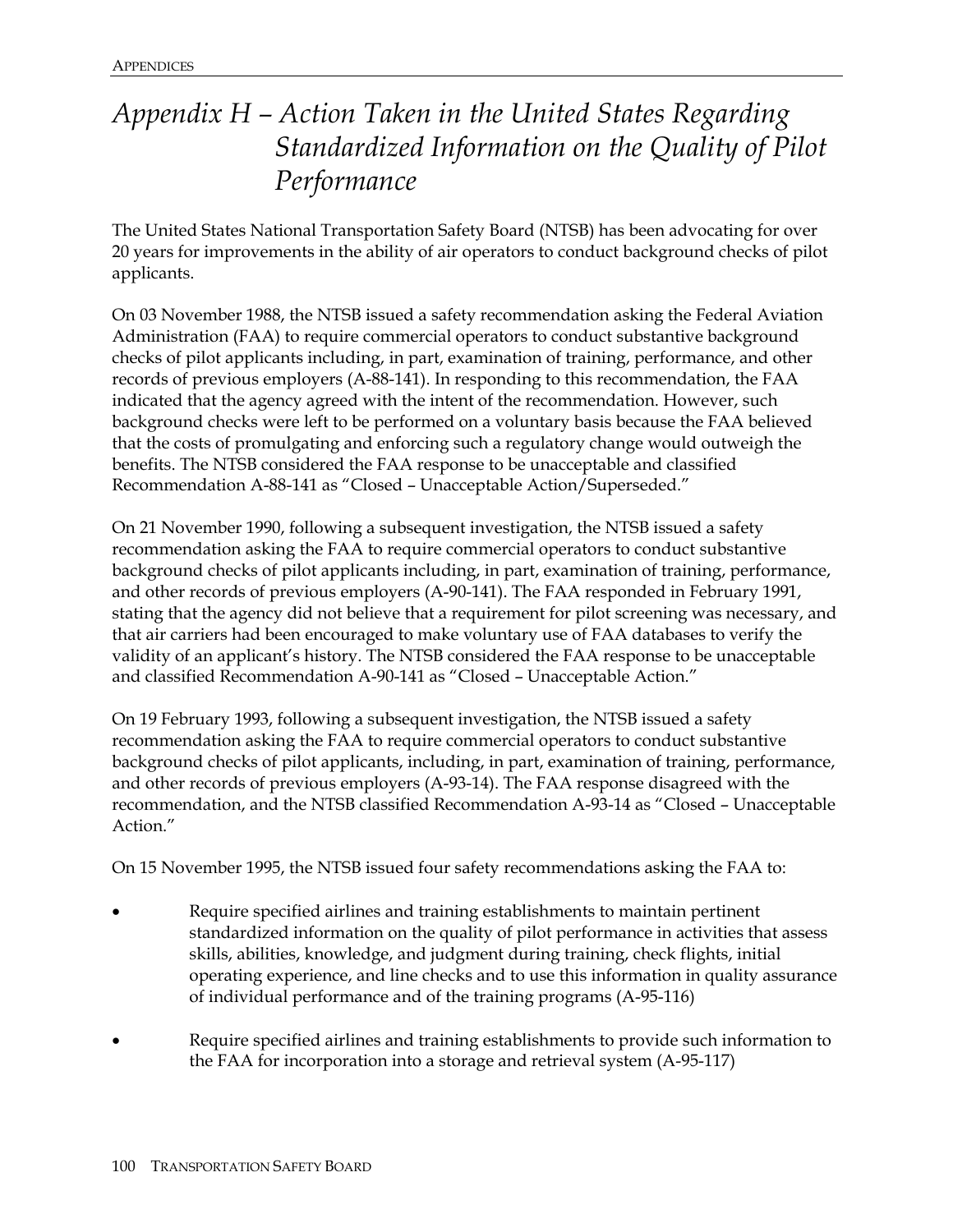- Maintain an FAA storage and retrieval system that contained pertinent standardized information on the quality of specified airline pilot performance during training (A-95-118)
- Require specified airlines to obtain information from the FAA's storage and retrieval system that contains pertinent standardized pilot training and performance information for the purpose of evaluating applicants for pilot positions during the pilot selection and hiring process. The system should have appropriate privacy protections, should require the permission of the applicant before release of the information, and should provide for sufficient access to the records by an applicant to ensure accuracy of the records (A-95-119)

In response to these recommendations, the FAA worked with the United States Congress, resulting in the *Pilot Records Improvement Act of 1996* (PRIA), which required that any company hiring a pilot for air transportation request and receive records from any aviation carrier, company, organization, or person that had employed a pilot applicant during the previous five years.

The PRIA required specified air carriers to obtain specified records from previous employers of pilot applicants before allowing an applicant to begin service as a pilot. The PRIA also required all air carriers to obtain from the FAA a pilot applicant's current medical certification and airman certification and any record of closed enforcement actions. On 02 June 1997, the NTSB classified Recommendations A-95-117 through A-95-119 as "Closed—Acceptable Alternate Action."

The PRIA addressed many of the NTSB's concerns that had led to Recommendation A-95-116. In response to the recommendation, the FAA asserted that much of the information desired in the recommendation is already available to prospective employers through applicant scores on certain written tests and failed manoeuvres noted in the FAA forms used to record pilot performance in commercial and airline transport pilot flight checks. The FAA also argued that inclusion of subjective evaluations in the permanent record may have the effect of making the training event a punitive experience rather than one where individuals can learn from mistakes. On 01 March 2000, the NTSB classified Recommendation A-95-116 as "Closed – Reconsidered."

After investigating a fatal accident on 13 July 2003 involving a Cessna 402C, the NTSB determined that the probable cause of this accident was the in-flight failure of the right engine and the pilot's failure to adequately manage the airplane's performance after the engine failed. The investigation determined that, from April 1983 to February 1998, the accident pilot had failed nine flight checks. The NTSB identified that employers have no means to verify the information provided by applicants regarding previous flight test failures, because the PRIA did not require that airlines obtain FAA records documenting failed flight checks.

The NTSB concluded that a record of multiple flight check failures may be an indication of a pilot applicant's unsatisfactory flight proficiency, and that a review of information regarding previous flight test failures would allow prospective employers to assess a pilot applicant's experience and determine whether an applicant has a history of unsatisfactory performance. On 27 January 2005, the NTSB issued safety recommendations A-05-01 and A-05-02 to the FAA to: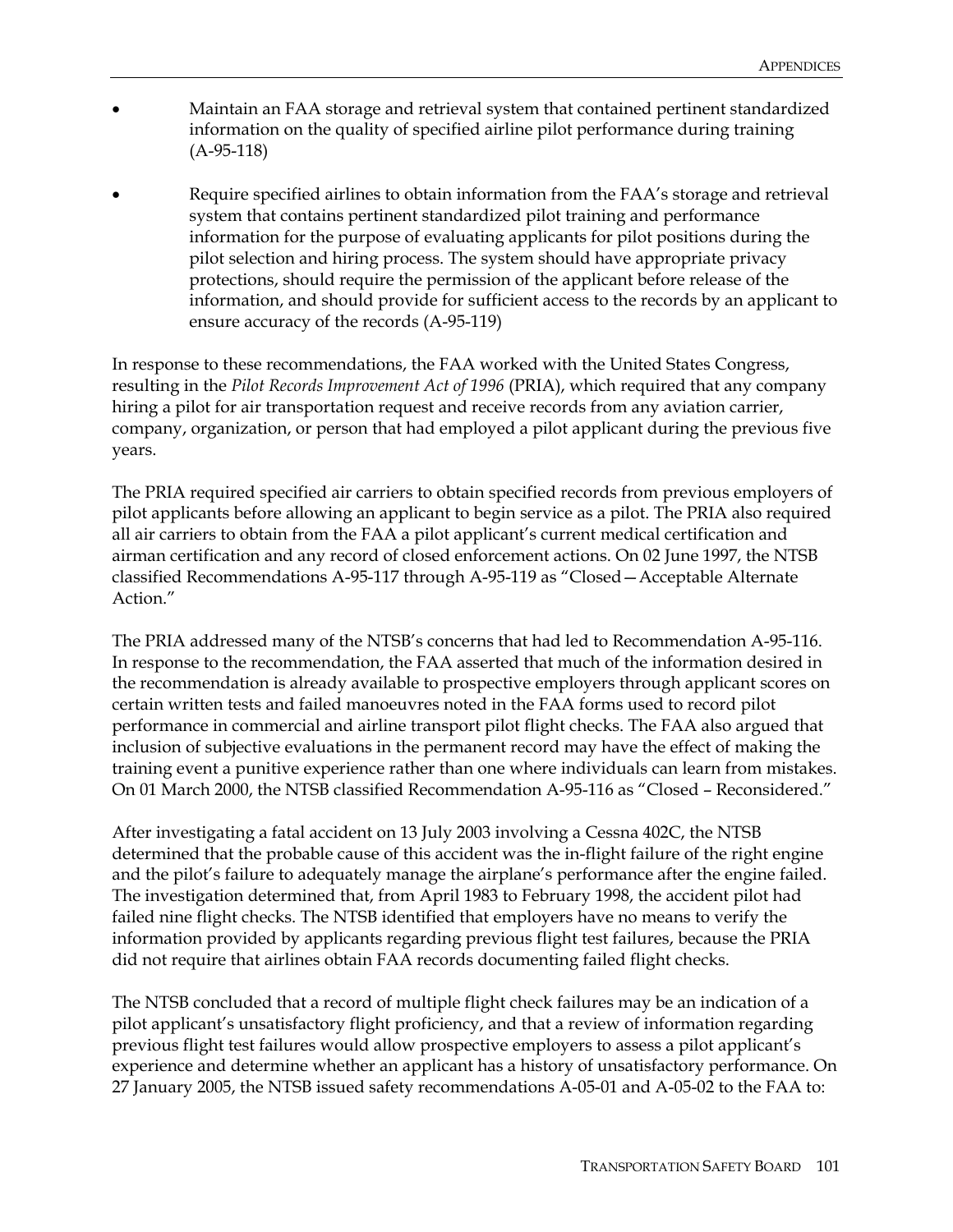- Require all Part 121 and 135 air carriers to obtain any notices of disapproval for flight checks for certificates and ratings for all pilot applicants and evaluate this information before making a hiring decision. (A-05-01)
- Conduct a study to determine whether the number of flight checks a pilot can fail should be limited and whether the existing system of providing additional training after a notice of disapproval is adequate for pilots who have failed multiple flight checks. On the basis of the findings of the study, establish a flight check failure limit and modify the recheck training requirements, if necessary. (A-05-02)

To address the safety concern outlined in Recommendation A-05-1, the FAA indicated that it would amend Advisory Circular (AC) 120-68, *Pilot Records Improvement Act* of 1996, to add the following note after subparagraph 8(a)(4)(a): "Additional information. A letter of consent signed by a pilot job applicant may be used to authorize the FAA to release records of Notices of Disapproval for flight checks for certificates and ratings to an air carrier making such a request." Air carrier representatives involved in screening pilot job applicants may find this additional information helpful in evaluating an applicant.

The NTSB concluded that the FAA's proposal to amend AC 120-68 may be an acceptable alternative that could meet the intent of the recommendation in a timely manner. Pending the revision of AC 120-68 as proposed, and results of a survey of carriers demonstrating that they require the consent form as a condition of employment by a pilot applicant, the NTSB classified Recommendation A-05-1 as "Open-Acceptable Alternate Response." The NTSB expressed concern that the FAA-proposed action was an interim solution and urged the FAA to pursue rulemaking changes or changes to the statute itself in order to more adequately satisfy this recommendation.

In response to Recommendation A-05-02, the FAA conducted a study in 2004 to determine if there is a correlation between flight test failures and the airman being cited in an FAA enforcement action. A review of a total of 15 024 disapprovals against the FAA Enforcement Information System showed a very low correlation—less than one per cent. The FAA indicated that, while any single case of involvement in an FAA enforcement action may have little significance, taken collectively, involvement in enforcement can be an indicator of lack of qualities that make up a safe pilot, including required skills, knowledge, or compliance disposition.

The FAA stated that there were systems in place to enable specified operators to take additional steps to screen applicants and that the amendment to AC 120-68 would strengthen the use of letters of consent to authorize the FAA to release records of Notices of Disapproval for flight checks to prospective employers.

The NTSB concluded that the study conducted by the FAA was responsive to Recommendation A-05-02 and classified the recommendation as "Open-Acceptable Response" pending receipt of a report describing the study, a statement from the FAA on the conclusions drawn from the study results, and appropriate action in response to those findings.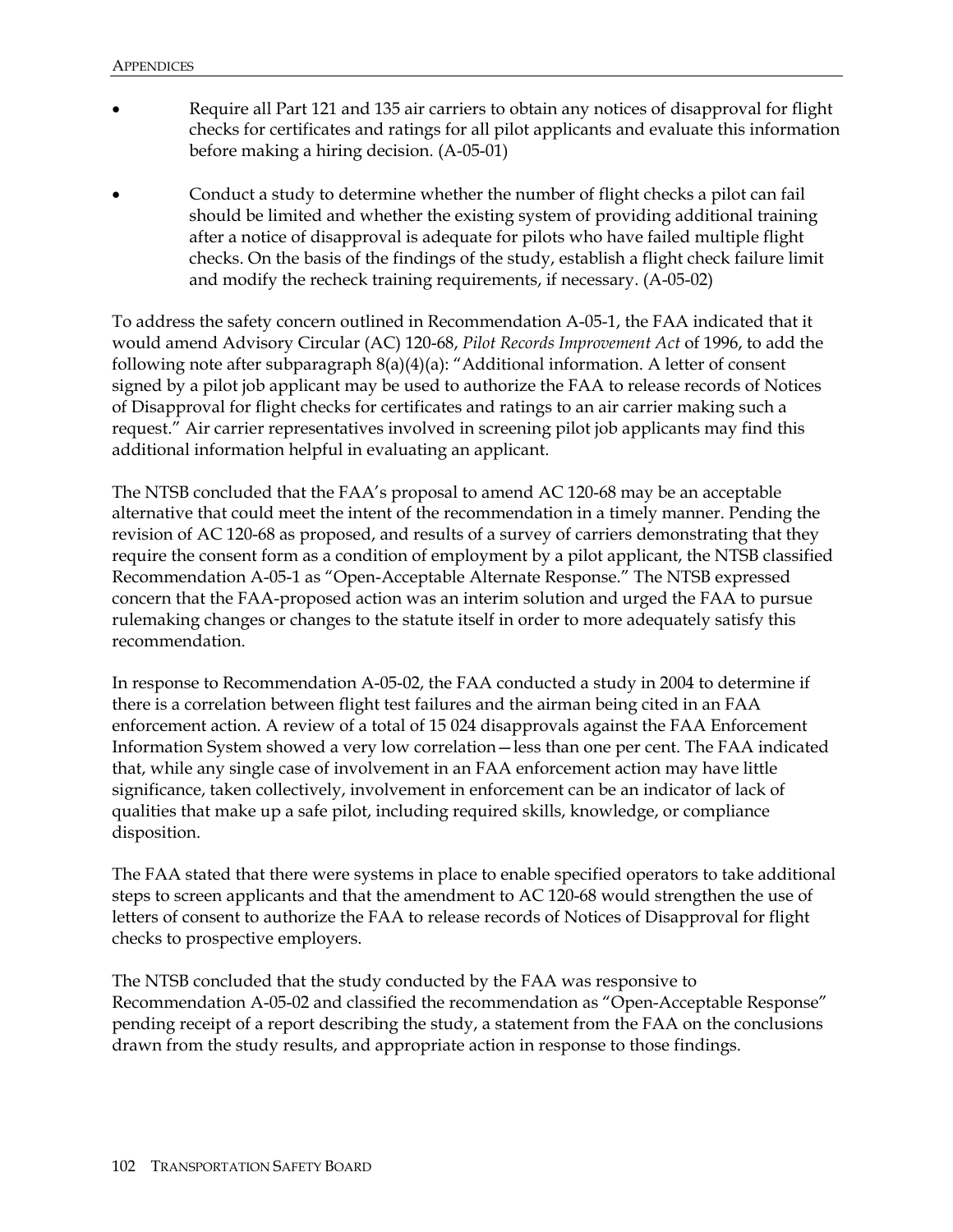## *Appendix I – Glossary*

| AC            | <b>Advisory Circular</b>                            |
|---------------|-----------------------------------------------------|
| <b>ACIM</b>   | Air Carrier Inspector Manual                        |
| <b>ACP</b>    | approved check pilot                                |
| <b>AFM</b>    | aircraft flight manual                              |
| agl           | above ground level                                  |
| <b>AIM</b>    | Aeronautical Information Manual (Transport Canada)  |
| <b>AOC</b>    | air operator certificate                            |
| <b>ARASS</b>  | Activity Reporting and Standards System             |
| <b>ARCAL</b>  | aircraft radio control of aerodrome lighting        |
| ARP           | aerodrome reference point                           |
| asl           | above sea level                                     |
| <b>ATC</b>    | air traffic control                                 |
| <b>ATPL</b>   | airline transport pilot licence                     |
| <b>ATS</b>    | air traffic services                                |
| CAD           | Civil Aviation Directive (Transport Canada)         |
| <b>CADORS</b> | Civil Aviation Daily Occurrence Reporting System    |
| CAP           | Canada Air Pilot                                    |
| CARs          | <b>Canadian Aviation Regulations</b>                |
| CASO          | company aviation safety officer                     |
| CASS          | Commercial Air Service Standards                    |
| <b>CBA</b>    | <b>Commercial and Business Aviation</b>             |
| CBAAC         | Commercial and Business Aviation Advisory Circular  |
| <b>CCP</b>    | company check pilot                                 |
| <b>CFIT</b>   | controlled flight into terrain                      |
| <b>CFS</b>    | Canada Flight Supplement                            |
| CJY4          | Sandy Bay aerodrome                                 |
| <b>CRFI</b>   | Canadian Runway Friction Index                      |
| <b>CRM</b>    | crew resource management                            |
| <b>CVR</b>    | cockpit voice recorder                              |
| <b>DACP</b>   | designated approved check pilot                     |
| <b>DFO</b>    | Director of Flight Operations                       |
| <b>DGCA</b>   | Director General, Civil Aviation (Transport Canada) |
| <b>DME</b>    | distance measuring equipment                        |
| ELT           | emergency locator transmitter                       |
| <b>EMT</b>    | emergency medical technician                        |
| FAA           | Federal Aviation Administration (United States)     |
| FARs          | Federal Aviation Regulations (United States)        |
| <b>FCTM</b>   | flight crew training manual                         |
| <b>FDR</b>    | flight data recorder                                |
| FO            | flight operations                                   |
| <b>FOIPD</b>  | <b>Frequency of Inspection Policy Document</b>      |
| <b>FOM</b>    | flight operations manual                            |
| fpm           | feet per minute                                     |
| <b>FTE</b>    | full-time equivalent                                |
| <b>GFA</b>    | graphic area forecast                               |
| <b>GNSS</b>   | global navigation satellite system                  |
|               |                                                     |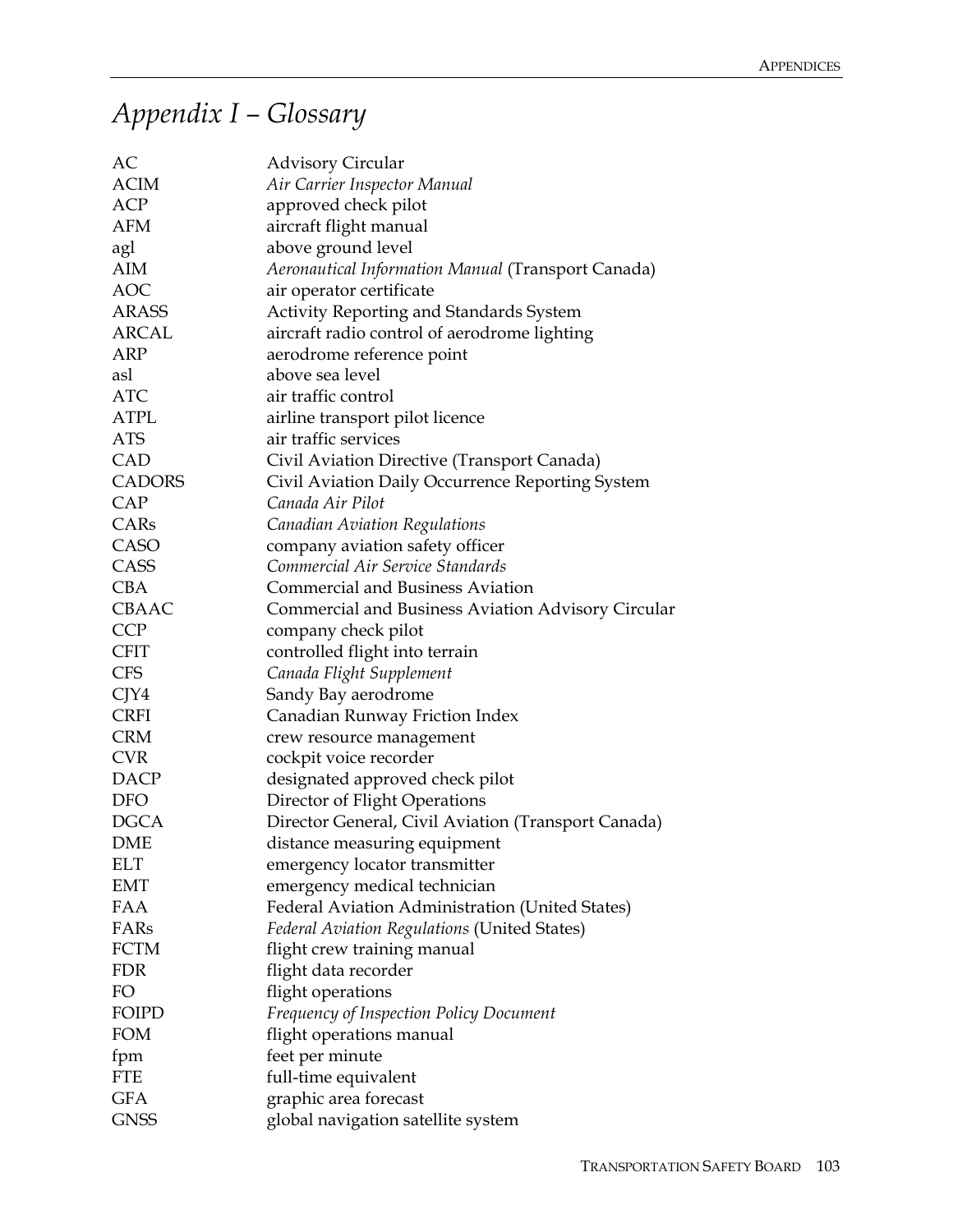| <b>GPI</b>   | ground point of interception                                   |
|--------------|----------------------------------------------------------------|
| <b>GPS</b>   | global positioning system                                      |
| <b>HAT</b>   | height above touchdown zone elevation                          |
| <b>IAM</b>   | <b>Inspection and Audit Manual</b>                             |
| <b>IFR</b>   | instrument flight rules                                        |
| <b>ICAO</b>  | International Civil Aviation Organization                      |
| <b>ILS</b>   | instrument landing system                                      |
| <b>IMC</b>   | instrument meteorological conditions                           |
| in $Hg$      | inches of mercury                                              |
| <b>ISA</b>   | <b>International Standard Atmosphere</b>                       |
| <b>LOSA</b>  | line operations safety audits                                  |
| <b>MDA</b>   | minimum descent altitude                                       |
| <b>METAR</b> | meteorological actual report (aviation routine weather report) |
| MF           | mandatory frequency                                            |
| MHz          | megahertz                                                      |
| $\mathbf N$  | north                                                          |
| <b>NACIS</b> | National Aviation Company Information System                   |
| <b>NAP</b>   | national audit program                                         |
| <b>NCAMX</b> | National Civil Aviation Management Executive                   |
| <b>NCP</b>   | northern chief pilot                                           |
| NDB          | non-directional beacon                                         |
| nm           | nautical miles                                                 |
| <b>NOTAM</b> | notice to airmen                                               |
| <b>NOTIP</b> | National Organization Transition Implementation Project        |
| <b>NPRM</b>  | notice of proposed rulemaking                                  |
| <b>NTSB</b>  | National Transportation Safety Board (United States)           |
| <b>OD</b>    | operations directive                                           |
| <b>OFP</b>   | operational flight plan                                        |
| <b>OLS</b>   | obstacle limitation surface                                    |
| <b>OPI</b>   | office of primary interest                                     |
| OPS SPEC 99  | operations specification 99                                    |
| PAPI         | precision approach path indicator                              |
| ΡF           | pilot flying                                                   |
| PIC          | pilot-in-command                                               |
| PNF          | pilot not flying                                               |
| <b>PNR</b>   | Prairie and Northern Region (Transport Canada)                 |
| POI          | principal operations inspector                                 |
| PPC          | pilot proficiency check                                        |
| <b>PRIA</b>  | Pilot Records Improvement Act (United States)                  |
| PV           | program validation                                             |
| <b>RCAP</b>  | Restricted Canada Air Pilot                                    |
| <b>RDCA</b>  | Regional Director, Civil Aviation (Transport Canada)           |
| <b>RDIMS</b> | Records, Document, and Information Management System           |
| <b>RIP</b>   | restricted instrument procedures                               |
| <b>RNAV</b>  | area navigation                                                |
| <b>SCP</b>   | southern chief pilot                                           |
| SD           | safety directive                                               |
| <b>SIC</b>   | second-in-command                                              |